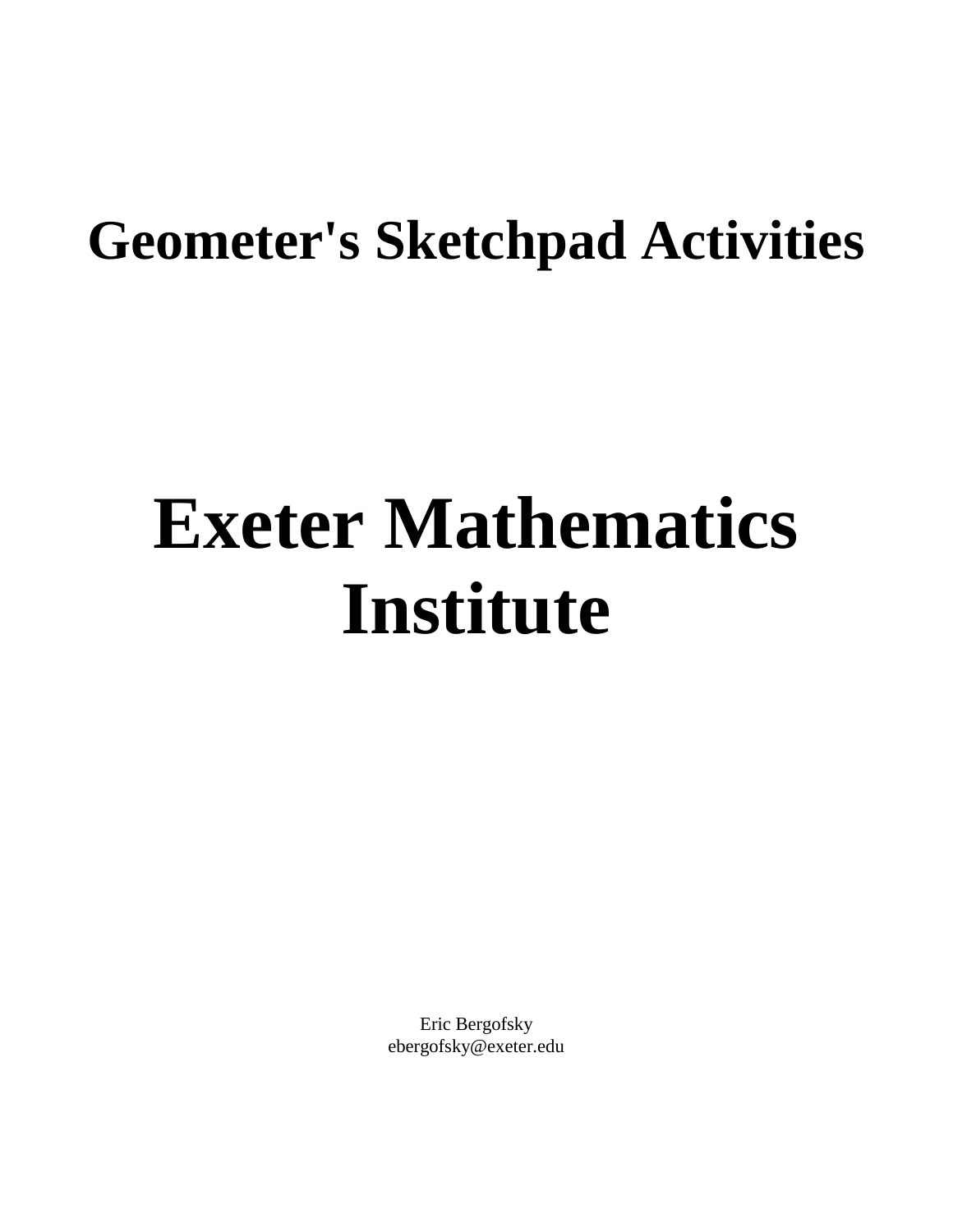#### **Table of Contents**

| <b>Introductory Activities</b>                                                             |                |
|--------------------------------------------------------------------------------------------|----------------|
| Activity I -<br><b>Getting Started</b>                                                     | $2 - 4$        |
| Activity II -<br>Constructions and Using Text Tool                                         | $4 - 5$        |
| Activity III -<br>Coordinate Geometry and Transformations                                  | $6 - 8$        |
| Actvity IV -<br><b>Vectors and Dilations</b>                                               | 8              |
| Activity V - Function Plotting                                                             | 9              |
| Activity VI - Custom Tools                                                                 | 10             |
| Slope<br>Lab $#1$                                                                          | $11 - 12$      |
| Lab #2 Slope and Lattice Points                                                            | $13-14$        |
| Slope and Intercept Sliders<br>Lab $#3$                                                    | $15-16$        |
| Lab #4 Point Slope Form Sliders                                                            | $17-19$        |
| Lab #4a Standard Form of a Linear Function                                                 | $20 - 22$      |
| Lab #4b Solving Simultaneous EquationsUsing Linear Combinations                            | $23-26$        |
| Lab #5 Absolute Value Sliders                                                              | $27 - 28$      |
| Lab #6 Parabolas - Vertex Form                                                             | 29-30          |
| Lab #7 Parabolas – Factored Form                                                           | $31 - 32$      |
| Lab #8 Parabolas – Standard Form                                                           | $33 - 34$      |
| Lab #9 Factoring                                                                           | $35 - 36$      |
| Lab #10 Completing the Square                                                              | 37-38          |
| Lab #11 Vertical and Adjacent Angles                                                       | 39             |
| Lab #12 Parallel Lines                                                                     | 40             |
| Lab #13 Sentry Theorem                                                                     | 41             |
| Lab #14 The Angle Bisector Theorem                                                         | $42 - 43$      |
| Lab #15 Circumcenter                                                                       | 44-45          |
| Lab #16 Median Concurrency and Centroid                                                    | 46-47          |
| Lab #17 Fermat Point                                                                       | 48-49          |
| Lab #18 Ceva's Theorem                                                                     | $50 - 51$      |
| Lab #19 The Orthocenter and a Review of Some Points of Concurrency                         | $52 - 53$      |
| Lab #20 Congruence through Constructions                                                   | 54             |
| Lab #21 SSSS Quadrilateral Investigation                                                   | 55-56          |
| Lab #22 Midpoint Quadrilateral Investigation                                               | 57             |
| Lab #23 Investigating Reflections and Mirrors                                              | 58-62          |
| Lab #24 Area Investigations                                                                | $63 - 65$      |
| Lab #25 Pythagorean Theorem                                                                | 66-67          |
| Lab #26 Coordinate Geometry Questions                                                      | 68             |
| Lab #27 Data Analysis and Statistics                                                       | 69-73          |
| Lab #28 3-D and Perspective Drawing                                                        | 74-76          |
| Lab #29 Conic Constructions - Parabolas                                                    | 77-79          |
| Lab #30 Conic Constructions - Ellipses, Sliders, Parametric Ellipses                       | 80-82          |
| Lab #31 Conic Constructions - Hyperbolas                                                   | 83-86          |
| Lab #32 Trigonometric Applications                                                         | 87             |
| Lab #33 Time Minimization and Snell's Law                                                  | 88-89          |
| Lab #34 Problem Solving through Modeling                                                   | 90-91          |
| Lab #35 Miscellaneous Construction Activities<br>Lab #36 Iteration and Fractals            | 92             |
|                                                                                            | 93-94<br>95-96 |
| Lab #37 Ring Lab on Direct Variation<br>Lab #38 Balance Model for Solving Linear Equations | 97-99          |
|                                                                                            |                |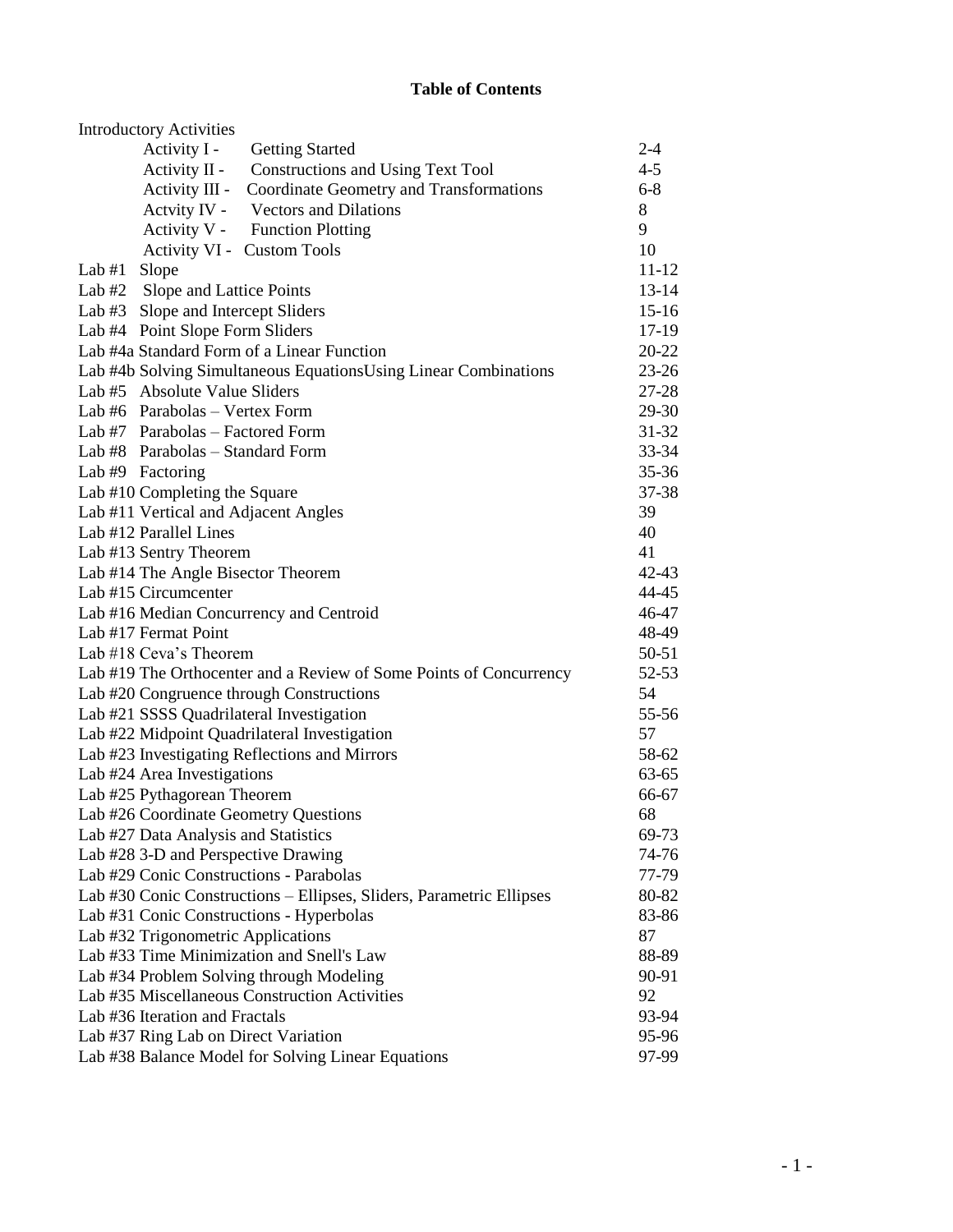# **Geometer's Sketchpad Introductory Activities**

The series of computer activities over the next several pages are designed to help a raw beginner progress independently to the point of being familiar with the basics, and feeling reasonably comfortable using this extremely powerful yet user friendly geometry software. If possible, try and work through these activities with a partner. One person is the primary reader, while the other is the mouse/keyboard operator. Change roles every 20 minutes or at a convenient breaking point.

#### **Activity I - Getting Started**

1. After starting the program, the window you see in front of you consists of a Menu Bar, a sketch area which starts out blank, and a Toolbox along the left side of the sketch area. (See diagram to the right.) The default title of the sketch is Untitled1.gsp visible on the title bar. Click in the top right corner of both sizing boxes to increase both the Sketchpad window and the individual sketch window to full size.



- 2. To start our first sketch, click on the Point Tool and move the cursor into the sketch window. Notice the cursor icon is now an arrow with a point at the end of it. Click the mouse's left button to construct a point, which should automatically be labeled A. If it is not labeled, that means that the automatic label feature for points is not activated. To activate it, click **Edit**/**Preferences**. ( This is the notation that will be used to indicate first choose the Edit menu, and then choose Preferences from the submenu choices.) The dialogue box that opens up has three tabs for Units, Color, and Text. Choose the Text tab, and then activate the autoshow label feature. As in all dialogue boxes in Sketchpad, click **OK** or hit the *Enter* key on the keyboard to exit. Construct three other points by clicking the left mouse button in the sketch window. They will automatically be labeled in alphabetical order.
- 3. Let's assume the last point constructed was a mistake. Anytime you do something unintended or wrong, simply click **Edit**/**Undo** to erase the mistake. Try it, so as to eliminate your last point. Notice that the latest point constructed was always highlighted compared to the others. This is to indicate that this point is "selected". Selected objects are very important in GSP, (abbreviation for Geometer's Sketchpad), because they indicate to the program what objects you are using for constructions, or measurement, or transformations. In order to select or deselect objects, you need the Selection Tool**, (**the arrow**),** from the top of the tool box. Get the select tool by clicking on the arrow icon, and then point the arrow at point A and click. Point A becomes selected. Now point at B and click. Point B also becomes selected.To deselect everything, click with the arrow on empty space.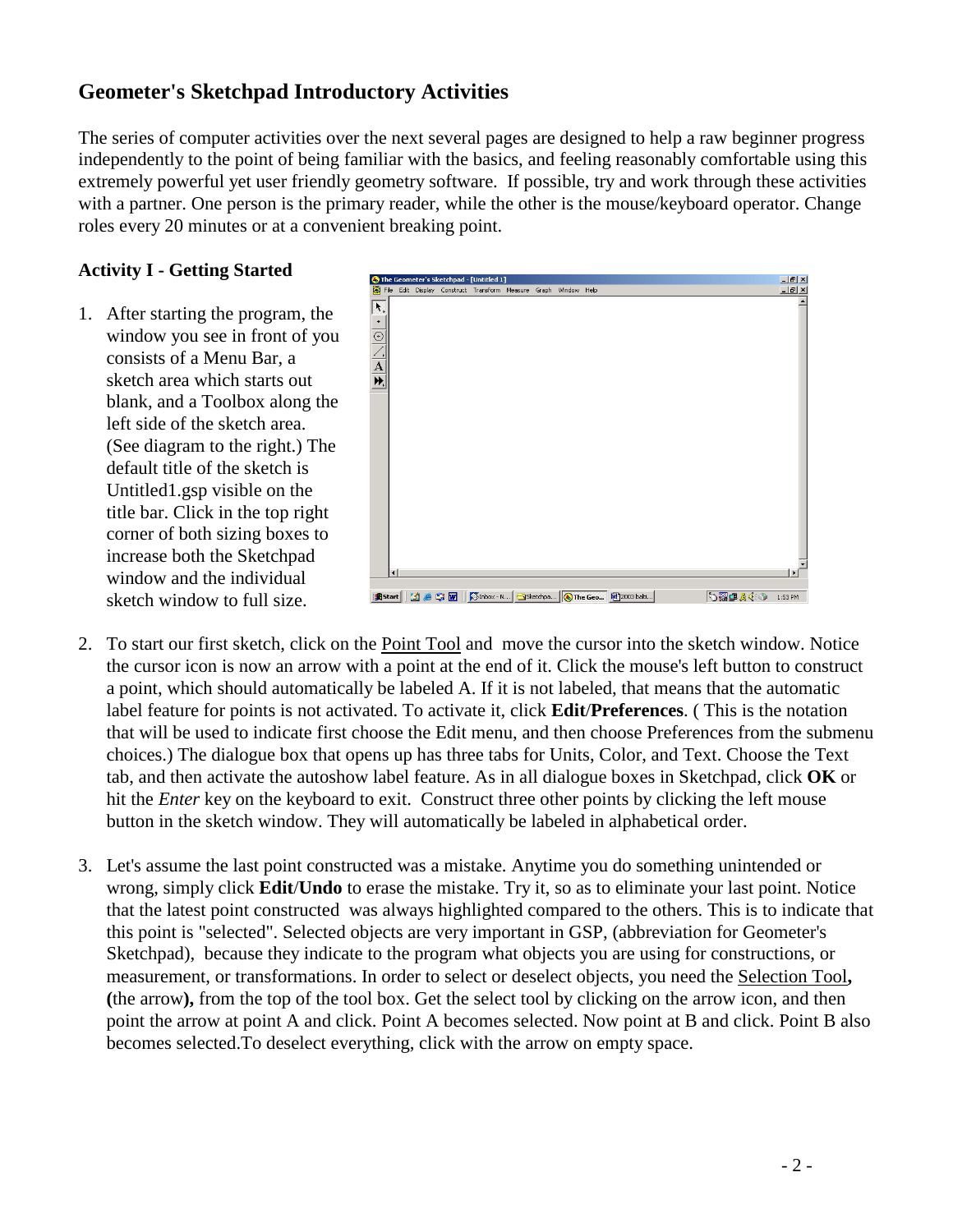**4.** Select all three points, and then click **Construct**/**Segment**. The triangle is constructed, and each segment is highlighted. This highlighting of the segments means they are all currently selected, because they were just constructed. Click in open space and the segments become deselected. To select them again, put the Selection Tool on each segment, and click. To deselect any individual object that is selected, put the Selection



Tool on the object and click. See sample sketch to the right. To select segments, point arrow at segment and click, to select points, point the arrow at the point, (not the label), and click.

- 5. While all three segments are selected as shown to the right, click **Edit**/**Cut.** The three segments are deleted from the sketch. If that was a mistake, you can get them back by clicking **Edit**/**Undo Delete Segments**, and they are back, and still selected. Click **File**/**Close**/**Don't Save** to close the sketch window.
- 6. Start a new sketch by clicking **File**/**New Sketch.** A blank sketch window opens up entitled *Untitled02.gsp*. Click on the sizing box to make it full size. Select the Straight Edge Tool from the toolbox. Click, drag a few inches, and then release. A line segment AB is constructed. Now, place the cursor on point B, click, drag, and release to construct segment BC. To complete the triangle, place the cursor on either point A or C, click and drag over to the other point, and then release. If you are reasonably close to an already existing point, GSP assumes you wanted to hook up to that existing point and thus will not construct a new end point for the line segment.
- 7. Go back to the toolbox and get the Selection Tool. Select all three segments of the triangle. Click **Measure**/**Length.** The lengths of all three segments are displayed. The units and precision may be changed by clicking on **Edit**/**Preferences**, and making appropriate changes in the preferences dialogue box. Experiment if you like. To measure an angle, select the three points that name the angle, and click **Measure**/**Angle**. Measure angles *ABC* and *BAC*.

#### **8. WARNING: If an option in a menu is grayed out, then you have either selected too few or too many objects. For example, selecting only two points will not be enough to measure an angle.**

- 9. Using the Selection Tool, click and drag on any of the vertices or edges of the triangle and observe. This dynamic capability of GSP is what makes it so powerful. Notice, that all measurements change appropriately when the diagram changes. Also, it should be noted that the measurements themselves can be dragged around the window to any location that is desired. Always use the Selection Tool in any dragging operation. Move the measurements near the object they are measuring.
- 10. To sum up the three side lengths, click **Measure**/**Calculate...,** and a large calculator appears. You may move the calculator around by clicking and dragging it at the top. Move it so you can see the three side length measurements. Click on one of the side length measurements, and notice it appears in the calculator window. Enter a plus sign from the keyboard, or click on the plus sign on the calculator, and then click on a second side length measurement. When the sum is completely entered, click **OK**, or hit the *Enter* key. The sum of the three sides is now displayed.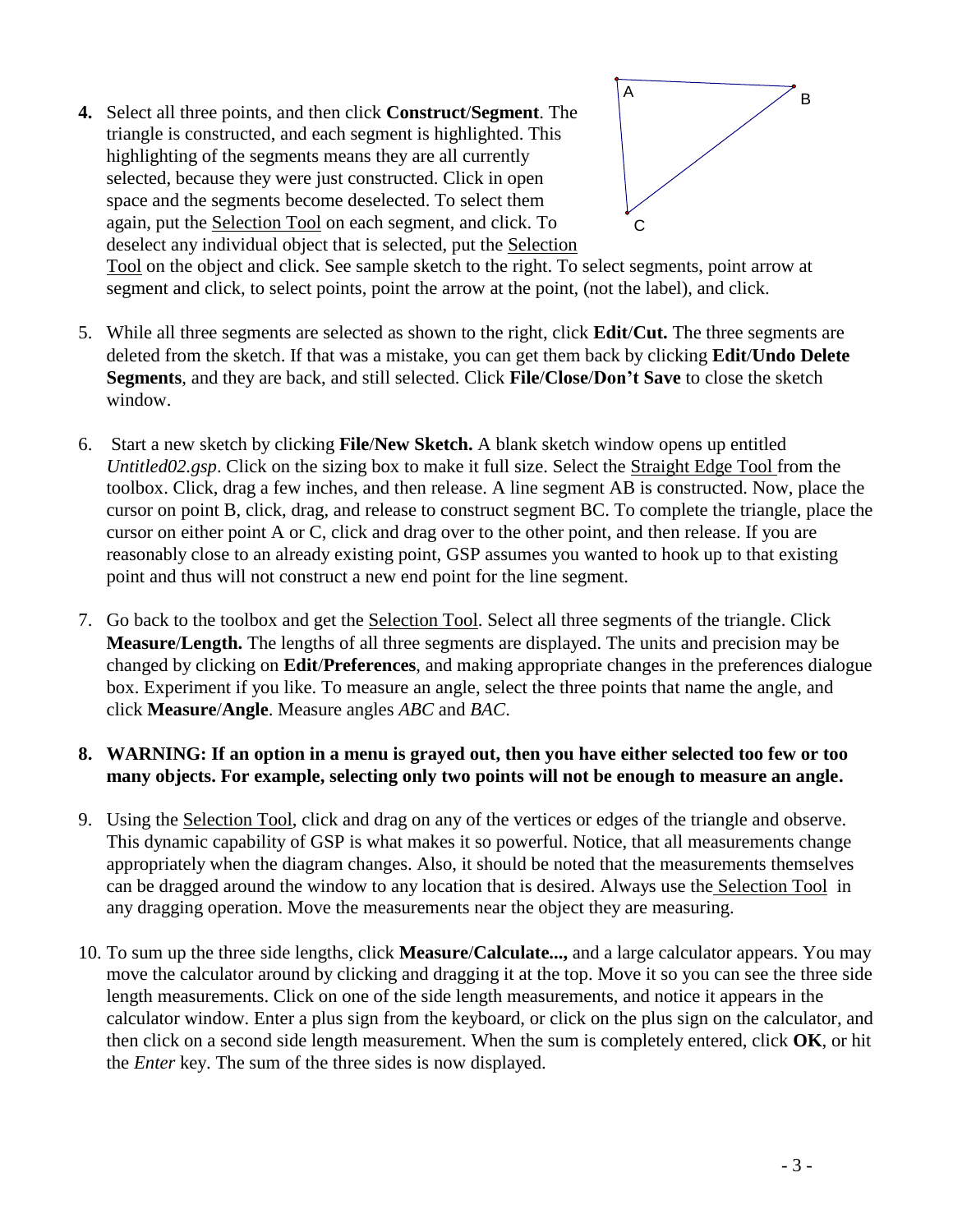- 4 -

- 11. Select the three vertices of the triangle, and click **Construct**/**Triangle Interior.** The triangle's interior becomes shaded with slanted lines running through it. The lines indicate that the interior is selected. If you click outside the triangle, the interior is deselected. Select the interior again by simply clicking inside the triangle, and click **Measure**/**Area.** Select the interior again, and choose **Measure**/**Perimeter**. Notice that area is in square units, and that the perimeter measurement agrees with the earlier calculation of adding up the three side lengths.
- 12. Select the polygon interior, hold the shift key down, and choose **Display**/**Color**. Change the color to one of your choice from the available palette. The reason for the shift key, was to prevent this new color from becoming the new default color for all future constructions. Hide the polygon interior by selecting **Display/HideTriangle**. Select the three sides, hold the shift key down, and click **Display**/**Line Width**/**Thick**. There are three line styles available, thin, thick, and dashed. Notice they are not the same color as the polygon interior. Practice by changing the color of the 3 sides without changing the default color. Click **File**/**Close**/**Don't Save** when finished.

#### **Activity II - More constructions and using the Text Tool.**

- 1. Start a new sketch, (**File**/**New Sketch**), and construct a random triangle ABC using any method you want. Construct the midpoint D of side AB by selecting the side and clicking on **Construct**/**Midpoint.** Construct segment CD. Now, in order to construct the altitude from B, select B and side AC, and choose **Construct**/**Perpendicular Line**. Your sketch should look like the one at right.
- 2. To construct a point of intersection, GSP has a couple of different methods to choose from. Method 1: Select both objects that are intersecting, and choose **Construct**/**Intersection**. Method 2: Simply point the Selection Tool at the intersection, and click. The Point Tool cursor can be used the same way as the Selection Tool to construct a point of intersection. Use each method once to construct the intersections of the line through B with CD and AC. Drag on the figure, and of course the intersections move dynamically with everything else.
- 3. What if we wanted to see the intersection points we just constructed, but did not want to see the lines anymore. Select the line through B as well as segment CD, and click **Display**/**Hide Straight Objects.**  The lines are hidden from view only. The points will still behave as they did before. Hiding objects is very important, and often used to keep diagrams from getting too cluttered. To see them at any time, simply click **Display**/**Show all Hidden.** Try it.
- 4. IMPORTANT: There is a big difference in GSP between hiding objects and cutting or clearing them using the Edit menu. Cutting or clearing an object also forces the deletion of all objects that depended on the one eliminated. Hiding simply removes the object from view. To illustrate, this time select CD and click **Edit**/**Cut.**  Notice that not only did CD disappear, but so did the intersection point that was on CD. Now the only way to get it back is to choose **Edit**/**Undo Deleted Objects.** Your sketch should be back to looking like the one to the right.



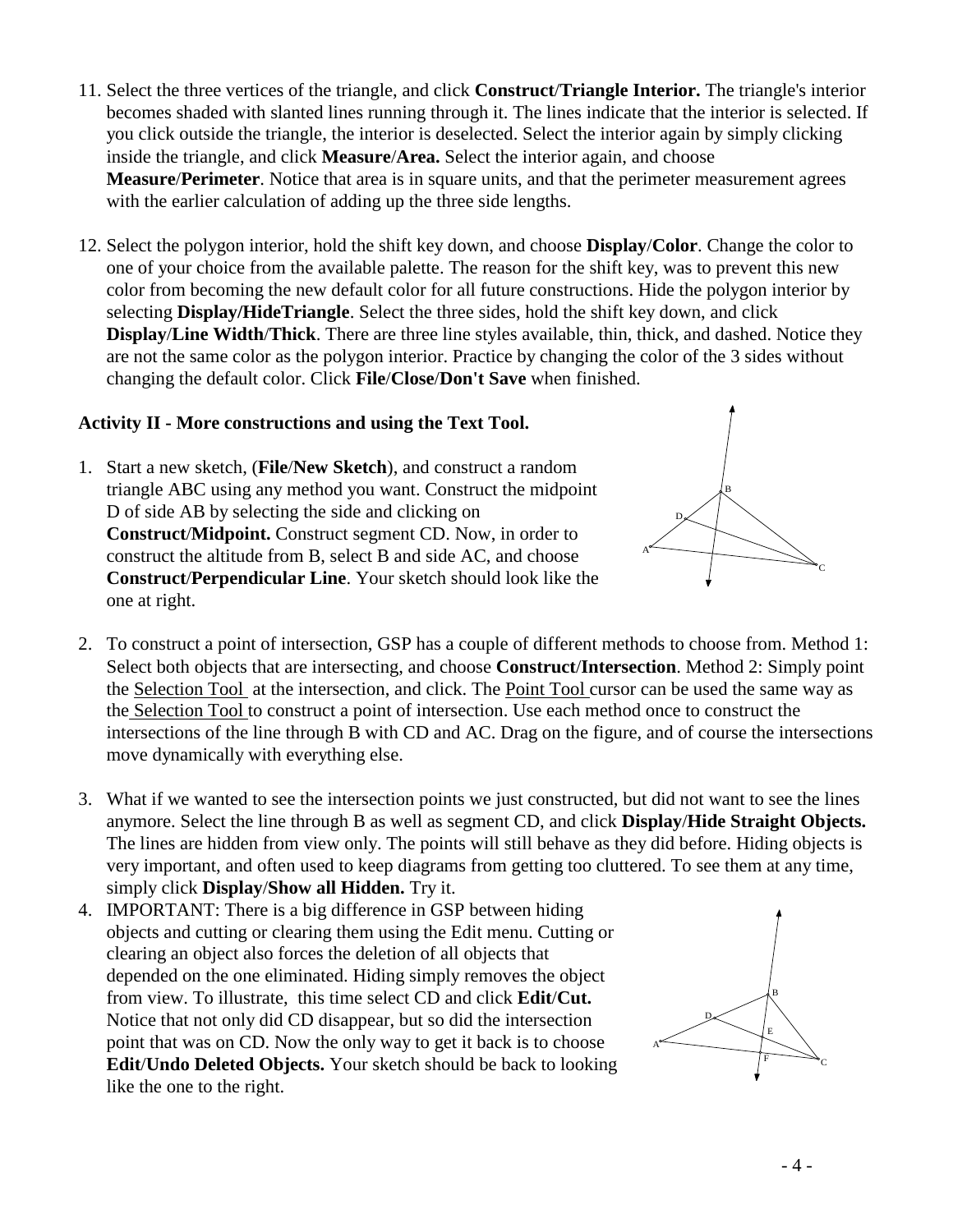- 5. Sometimes it is important to move labels, change label names, hide label names, or even annotate a sketch. All of these are accomplished using the  $Text Tool$ , the tool indicated by the capital  $\bf{A}$  in the tool box. . Select the Text Tool, and point the cursor at point A, not label A. (You know you are close enough to the point when the hand cursor turns dark.) Click the mouse and label A is hidden. Click again, and it returns. It is simply a toggle switch that turns on and off the labels. Try it on side AC, whose segment label is currently hidden because autoshow labels for segments is not activated. When the label appears, it will be a lower case letter, since GSP defaults to capital letters for points and lower case letters beginning with j for straight objects.
- 6. However, GSP also allows the user to change any label to any name they want. It even allows for a user to have the same label for different objects. This is not a good idea, and should be avoided. To practice changing label names, point the Text Tool cursor at the label B this time, rather than the point B. (You know you are close enough when the letter A appears on the hand.) Click and drag to move the label. Notice the label for an object will not be moved too far from the object itself. To change the label's name, double click the mouse button to open up a dialogue box that allows for a label change. You can also control font type and size for individual labels from this dialogue box. Practice by changing the three vertices from A,B,C to Alpha, Beta, and Charlie.
- **7.** To annotate a diagram, also known as creating a caption, use the Text Tool to open up a text box on your sketch by clicking and dragging in open space. After the text box is opened, type in the text you want, and simply click outside the box when finished. Options for text size, color, and mathematical symbols are available in a text menu at the bottom of the sketch. The Selection Tool can be used to drag the caption anywhere in your sketch. To subsequently edit the text, use the Text Tool and click on the text and start typing. The caption will resize automatically. Create a caption similar to the one shown at right entitled Activity II. Notice the font has been enlarged, and is italicized. Click **File**/**Close**/**Don't Save.**  $j^{\mu}$   $\left| \right|$   $\left| \right|$ i Alpha Beta Charlie D.a F E *Activity II*

**Note:** GSP always uses default label names in alphabetic order for points and straight objects. Even if something is deleted or undone, that label name will not automaticaly be reused. To resequence default label names for points from a new starting point, select two or more points that are to be resequenced in the order you want them, choose **Display/Label Points,** and enter the beginning of the new sequence you would like to use.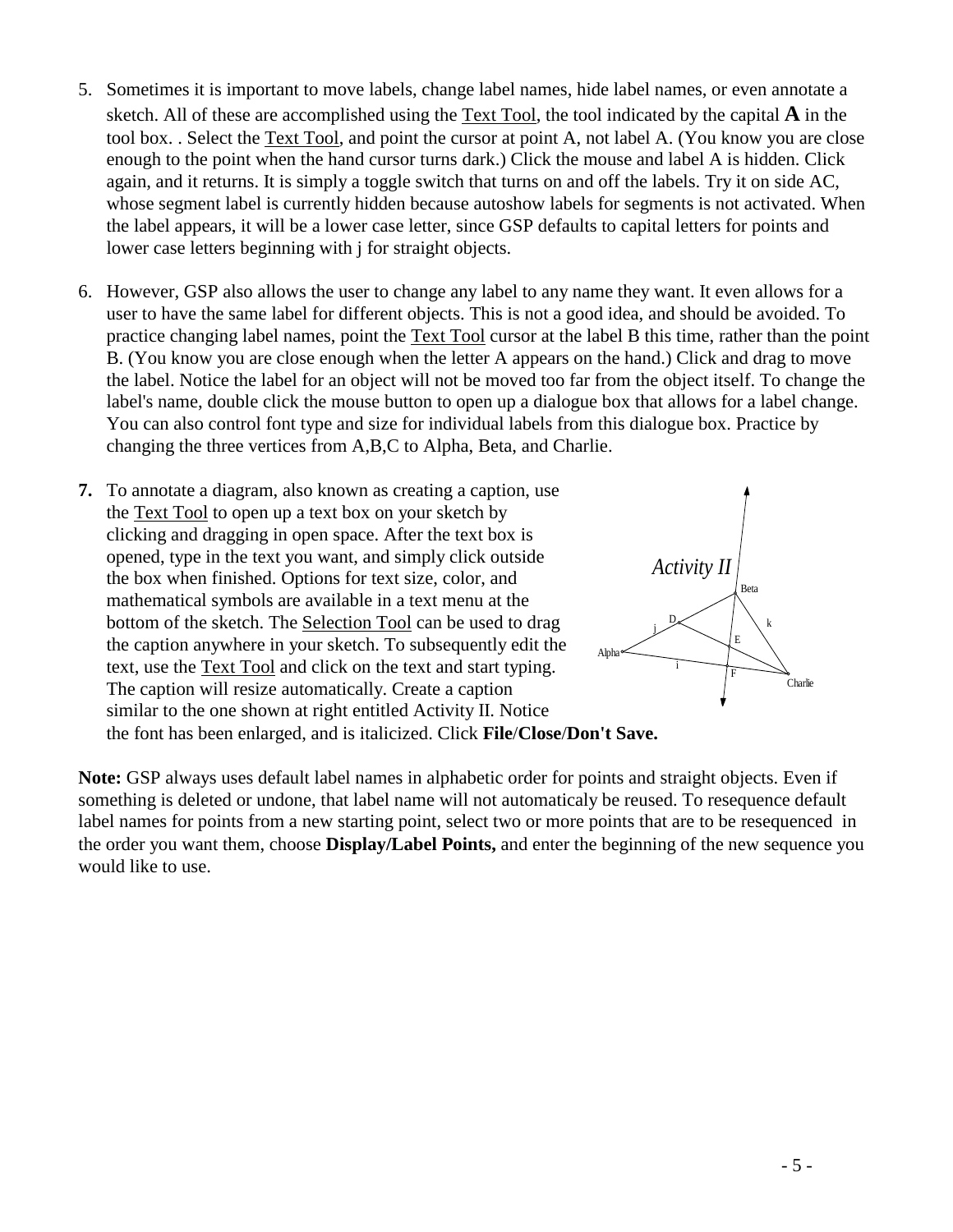#### **Activity III - Coordinate Geometry and Transformations**

- 1. Start a new sketch, and make sure the distance unit is **cm** by clicking on **Edit**/**Preferences**. To construct the triangle with vertices  $(6,1)$ ,  $(-5,4)$ , and  $(3,-2)$ , click **Graph/Plot Points,** and enter in the coordinates in the dialogue box, followed by Plot each time. Use the *Tab* key to move around any GSP dialogue box most easily, and click **Done** when finished. Choose **Construct**/**Segment** to construct the triangle. Click in open space to deselect. Drag on any of the points, and notice that everything moves together. This is because the points were constructed with specific coordinates.
- 2. Also notice, that the origin  $(0,0)$ , and the unit point  $(1,0)$  are automatically constructed whenever the axes are used and points plotted. Plot the three points  $(15,20)$ ,  $(-12,-14)$ , and  $(20,-10)$ . It may seem that GSP did not plot the points, but you just can't see them because they are off the screen. Drag the unit point closer to origin, and watch what happens. The scale is always controlled by unit point . The new points will eventually come into view as the unit length becomes smaller. Click and drag on the origin. Notice that you are allowed to move the origin to any convenient location in your sketch window. Select the six triangle vertices, and click **Measure**/**Coordinates**. Click in open space to deselect. When you drag on any of the six points, they will all still move together, and the coordinates of the points will not change.
- 3. Start a new sketch, (**File**/**New Sketch**), and click **Graph**/**Show Grid** after making the window full size. Use the Point Tool to construct three points anywhere on the grid. Select all three points and click **Measure**/**Coordinates**. The coordinates are displayed as in previous example. However, unlike in the previous example, these three points will move freely when dragged. Try it, and notice the coordinates for any point moved will change appropriately. Remember, we did not close the previous sketch before starting this one. It is still an open sketch, and just not visible. Think of the open sketches as layered on top of each other. Click on **Window** , and at the bottom of the menu is a listing of all the open sketches with a check mark next to the one that is currently active. If you want to go back to any previous sketch that is open, simply click on its name. Try it by moving back and forth a couple of times between open windows.
- 4. Start a new sketch, (**File**/**New Sketch**), and click **Graph**/**Plot Points** after making the window full size. Plot the point (5,0), which should be labeled A. Select the origin first, and then A. Choose **Construct**/**Circle by Center and Point.** The circle with center at the origin and a radius of 5 cm is now constructed. This is one way to construct circles with a fixed radius that won't change. Note that it was important to select the center first. Hide the axis and let's try another way to construct a fixed radius circle.
- 5. Construct a random point using the Point Tool. This should be labeled B. With point B selected, click **Transform**/**Translate**. The translation dialogue box opens up. Click in the box adjacent to the word Rectangular. Enter a 5 for Horizontal, 0 for Vertical, and click **Translate**. Remember, use the *Tab* key to move around any GSP dialogue box most easily. A new point labeled B' is constructed that is 5 cm to the right of B. Drag on B, and B' will move also. Select B first, then B', and click **Construct**/**Circle by Center and Point.** This is another way to construct a circle with a fixed radius.
- 6. A third method to construct a circle is the following. Use the Segment Tool to construct a random segment which should have endpoints labeled C and D. Use the Point Tool to construct a point E. Select E first and then the segment and click **Construct/Circle by Center and Radius**. The circle's radius will stay the length of segment CD.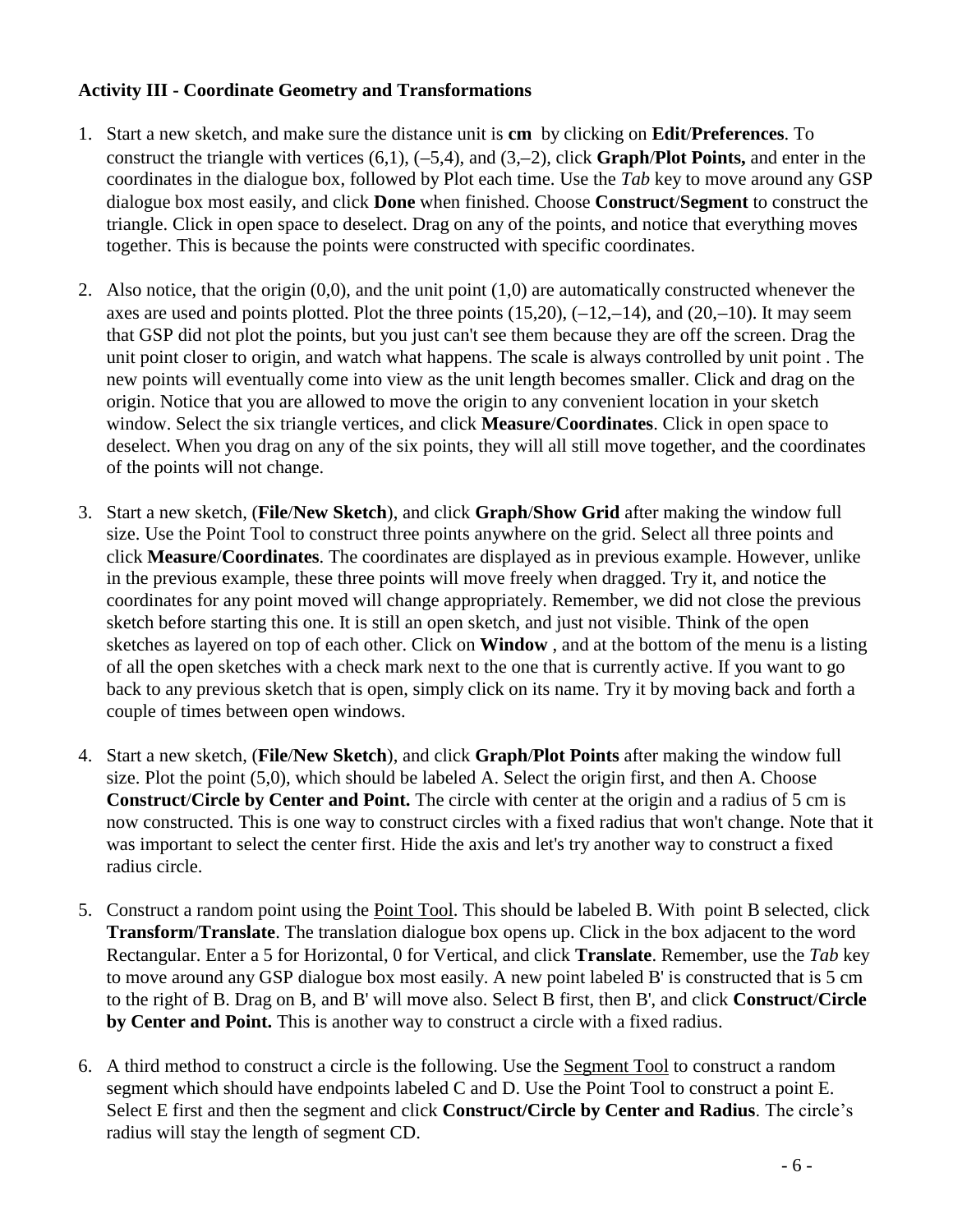- 7. To construct a circle with a varying radius, simply select the Circle Tool from the Tool Box, and click and drag in your sketch window. The circle constructed has a labeled center point and one other point on the circle constructed as well. Use the Selection Tool to drag on the center, the point on the circle, and the circle itself, in order to become familiar with how the construction behaves. Click **File**/**Close**/**Don't Save.**
- 8. Start a new sketch, (**File**/**New Sketch**), and click **Graph**/**Plot Points** after making the window full size. Construct the triangle  $C(3,1)$ ,  $D(5,2)$ ,  $E(6,-5)$  by plotting the points and constructing the segments. Click **File**/**Save**, and enter in *Tr1* as the filename. We want to reflect the triangle about the line  $y = 2x$ , and give the coordinates of the vertices of the image triangle. To get the line  $y = 2x$ , plot the point (1,2) and use the **Construct** menu construct the Line through (0,0) and (1,2). Notice that GSP gives you three straight construction choices from which to choose when two points are selected. This is also true with the Straight Edge Tool from the tool box. Let's try another method for constructing the line using a tool. Undo the line you just constructed, and then click and hold on the Straight Edge Tool in the tool box. Notice it is a three in one tool that allows you to choose among segment, line, or ray. Choose the line icon, and then click and drag from the origin to the point (1,2). Make sure you release the mouse when you are on the point (1,2). We will learn another method for constructing  $y = 2x$  later in these activities.

9. While the line is still selected, click **Measure**/**Equation.** The equation of the line is displayed. This verifies that indeed you have constructed the correct line. (Note: GSP can display equations of lines and circles only.) While the line is still selected, click **Transform**/**Mark Mirror**. Two squares on the line will temporarily "explode". This is the indication, that the line has been marked as a mirror. Using the Selection Tool, click and drag open a box that encompasses the three vertices and edges of the triangle. When you let go, everything within the box will be selected. This *selection box method* is an easier way to select a large group of objects rather than

doing it one click at a time. Notice you also have selected the x-axis which you do not want to reflect. Deselect the x-axis and then click **Transform**/**Reflect**. The image triangle appears automatically labeled with primes ('), added on to the pre-image triangles labels. Select only the 3 vertices of the image triangle, and choose **Measure**/**Coordinates**. Move the coordinates in close proximity to the actual point, and your sketch should look like the one at right. Click **File**/**Close**/**Don't Save.**

10. Click **File**/**Open**, and enter *Tr1* as the file name, or choose it from the list given in the dialogue box. Click **OK**. The goal here is to rotate the triangle CDE ninety degrees counterclockwise about the center point  $(1,-1)$ , and to display the coordinates of the vertices of the image triangle. Click **Graph/Plot Points** to plot the point  $(1,-1)$ . While it is still selected, click **Transform**/**Mark Center**. Notice how the point "explodes". This indicates it has been marked as a center point. Select the vertices and edges of the triangle and choose **Transform**/**Rotate**. Enter 90 for the angle. Positive angles rotate counterclockwise, negative angles rotate clockwise. After the image triangle appears,

display the coordinates of the vertices by selecting them and clicking **Measure**/**Coordinates**. When finished, the sketch should look like the one at right. Click **File**/**Close**/**Don't Save.**



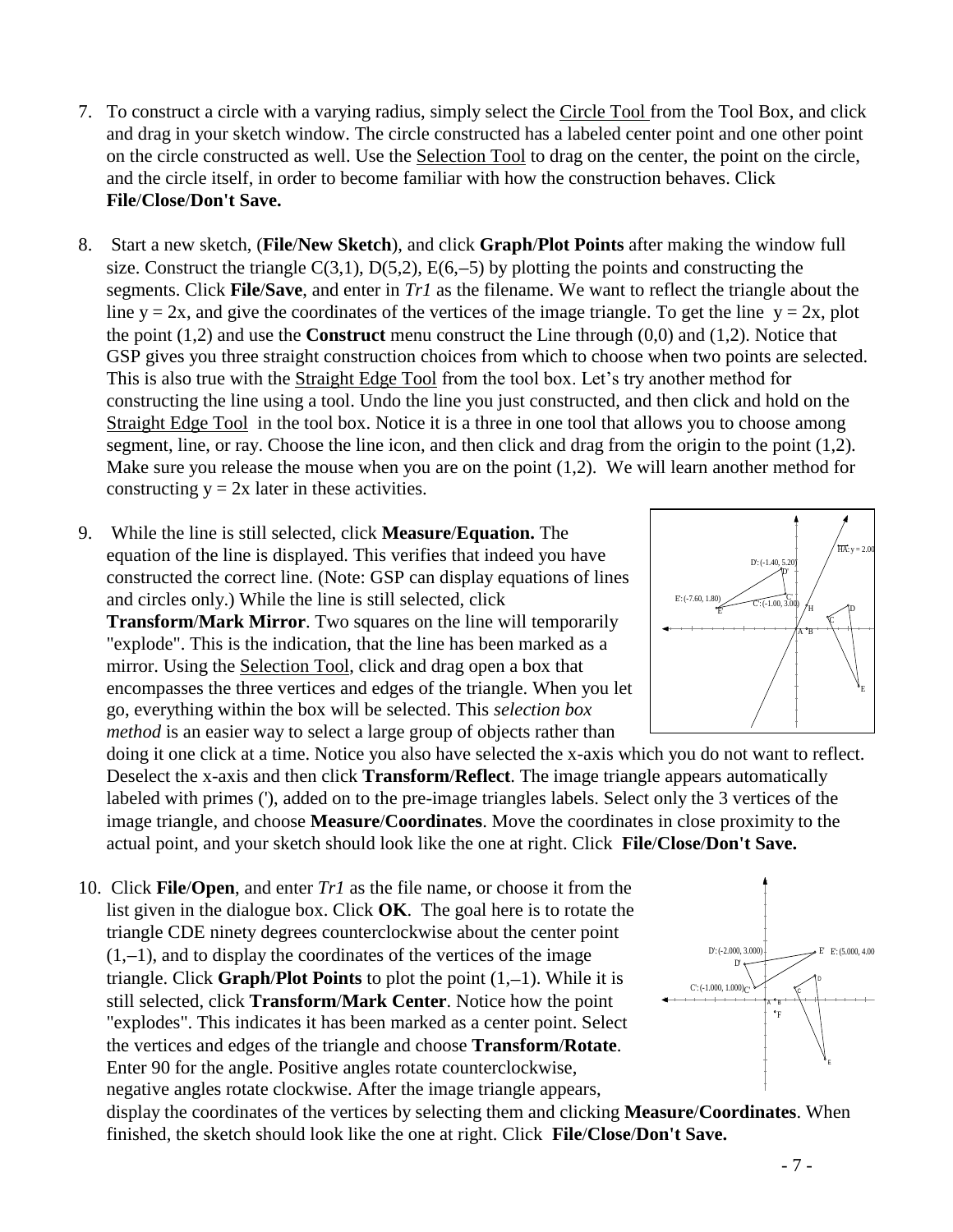#### **Activity IV- Vectors and Dilations**

- 1.Start a new sketch, (**File**/**New Sketch**), and use the Segment Tool to construct a random segment AB. Now, use the Point Tool to put a point C anywhere off the line.  $^{\circ}C$
- 2. Use the Selection Tool to select point A first, and then B. Click **Transform**/**Mark Vector.** Notice how the segment was highlighted temporarily going from A to B. Now select point C and click **Transform**/**Translate**. This time,  $\mathcal{A}$ B

when the translation dialogue box opens up, the box next to By Marked Vector is activated. Click **Translate,** and the point C' is constructed so that CC' are related exactly the same to each other as AB. Drag A or B, and see how C' moves to maintain the relationship. Use the Segment Tool to construct the quadrilateral ABC'C as

shown to the right. ABC'C is a parallelogram where both pairs of opposite sides are parallel. Select all four sides, and click **Measure**/**Slope** to verify that this is the case. Click **File**/**Close**/**Don't Save.** 



3. Start a new sketch, and construct a random

triangle ABC, and a point D outside the triangle. Double-click on point D, and notice it "explode" the same way as when we chose **Transform**/**Mark Center** for a point in an earlier activity. Double-clicking is a short cut for marking a point as a center. Select the entire triangle. Try using the *selection box method* described in paragraph #9 on page 7. After selecting the entire triangle, click **Transform**/**Dilate.** A dialogue box requires a ratio for the scale factor. (The default is usually 1(New )/ 2(Old ).) Enter these values if they are not already there. Click **Dilate.** The new triangle formed, A'B'C', is exactly half the size as the original, exactly the same shape, and half as close to center point D as the original. Drag D and observe.

4. Drag on the triangle and observe. Select all of triangle A'B'C' and repeat the dilation. There is no need to mark D as the center point again. Have fun dragging on the various objects in the sketch. Practice coloring in the triangles for a nice visual effect. Measure areas and look at their ratios as a reminder of how area ratios and linear measurement ratios compare.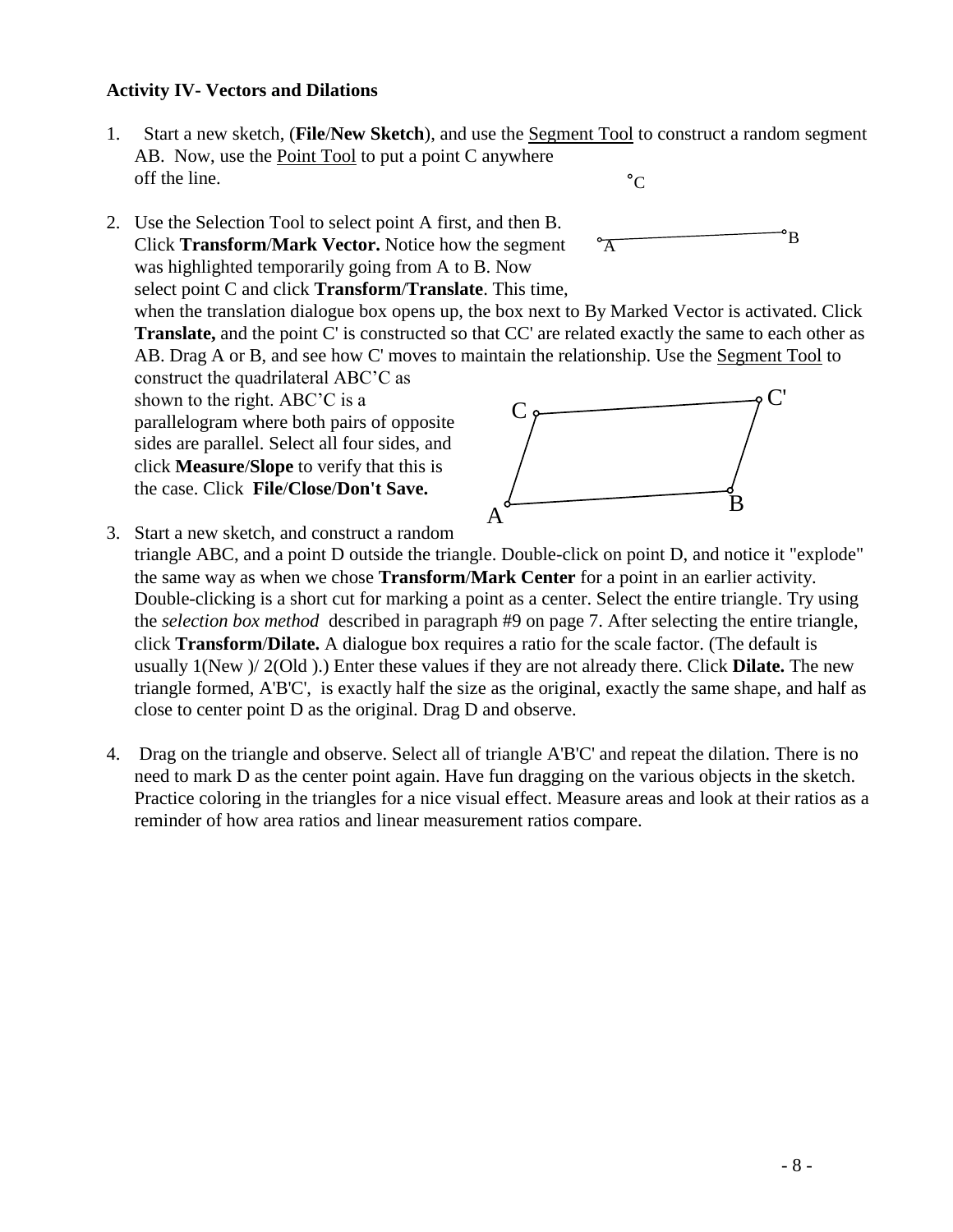#### **Activity V – Function Plotting**

- 1. GSP versions 4.0 and above have a function plotting capability that did not exist on earlier versions. Start a new sketch, and select **New Function** from the **Graph** menu. The New Function dialogue box opens up that also is similar to the one displayed when **Calculator** is chosen from the **Measure** menu. You will only type in the expression that will become the right hand side of the function. By clicking on the appropriate buttons on the calculator, put  $x^2-2$  on the display, and then click OK. Notice the function  $f(x) = x^2 - 2$  is displayed in the sketch window. While it is still highlighted, select **Graph/Plot Function.** A coordinate system and the parabola will appear in your sketch.
- 2. Create another function graph by repeating the process above, and this time enter in the linear expression 2x+1 in the calculator after selecting **Graph/New Function**. This time the function is called  $g(x)$ . Plot this function, and change its color to contrast with the parabola. Although it is clear that these two functions intersect, GSP does not find the intersection points between functions the way it does for lines and circles. Even linear functions are **not** treated the same way as two lines constructed using the linear tool or the **Construct** menu and two points.
- 3. Editing a function is easy. Simply double-click on the function, (not the graph), with the Selection Tool, and the function appears in the Calculator window ready for editing. After editing and clicking OK, the function is changed, and the graph of that function is also changed automatically.
- 4. In creating new functions, GSP allows the user to access many of the standard functions that are located in the Functions drop down menu in the New Function dialogue box. Try creating and graphing a new function that involves one or more of these built-in functions. Perhaps something like  $sin(abs(x))$  would be fun to try. 12
- 5. GSP allows for  $x = f(y)$  format and  $r = f(\theta)$ format for graphs. Try  $x = y^2$  and  $r = 2 + 2\sin(\theta)$ , and your picture should look like the one at right.
- 6. Composite functions are also easily explored with GSP. After opening the New Function dialogue box, a user can click on any function already defined in the sketch window, and it



will appear in the function window. Typing in expressions like  $f(g(x))$  or  $g(f(x))$  allows the user to define composites of previously defined functions f and g and explore their graphs. Make up your own examples and try it.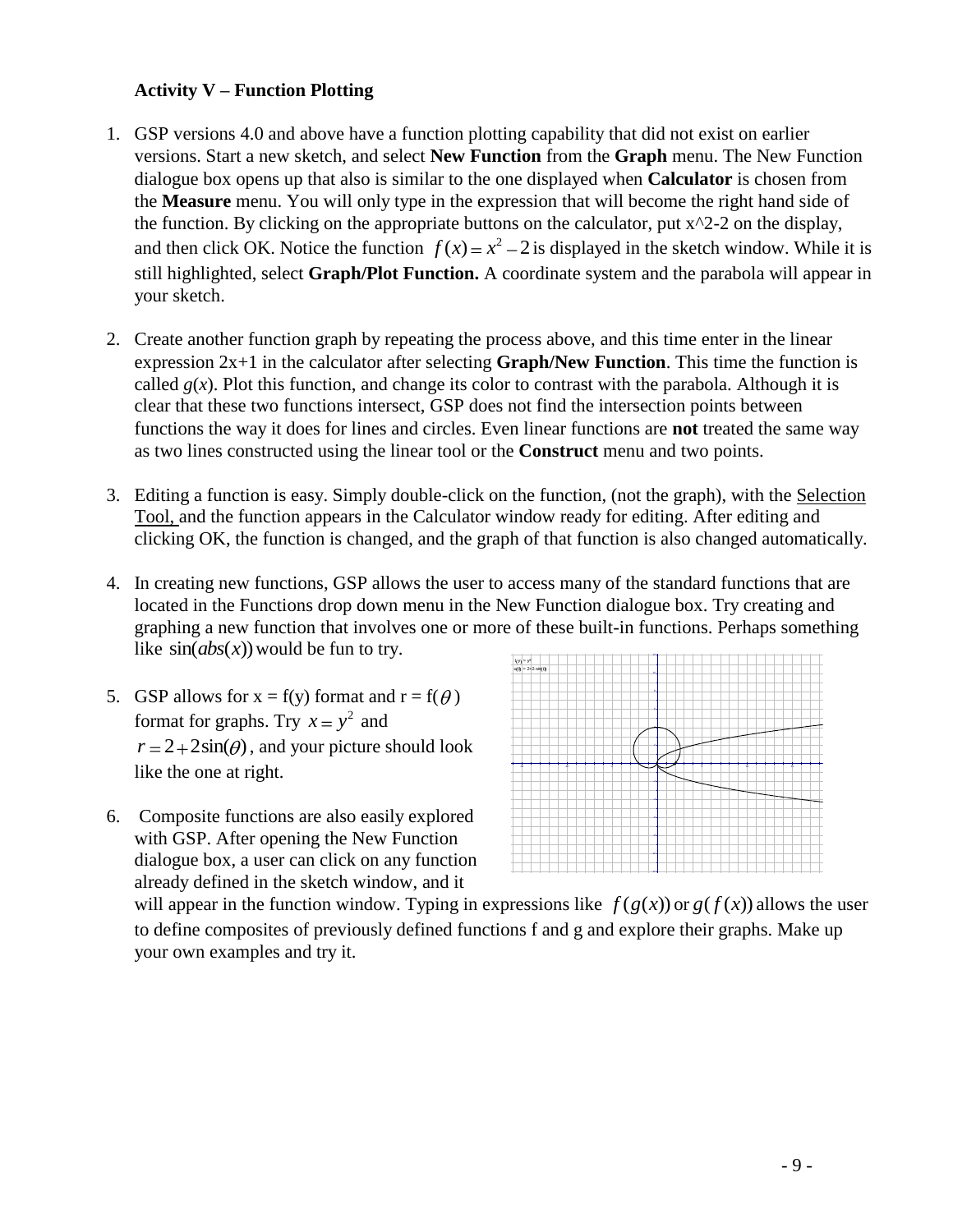#### **Activity VI – Using Custom Tools**

- 1. The last tool in the tool box is the Custom Tool that enables users to create their own convenient tools for constructions that are repeated often. This is a an advanced feature of GSP, but can be effective and very useful. We will create a couple of simple tools in this activity so you will be encouraged to try more on your own. Start a new sketch.
- 2. Use the Segment Tool to draw a segment AB in the middle of your sketch window. We are going to construct a square using rotations. Change to the Selection Tool and double-click on the left end point of your segment, and notice how the point explodes. (A quick way to change to the Selection Tool from any other tool is to hit the escape key on the keyboard). This indicates the point has been marked as a center point for a transformation. Select the segment and the other endpoint, and then choose **Transform/Rotate.**  Enter in 90 for the angle of rotation, and click on the rotate button. The segment and the point are rotated 90 degrees counterclockwise. To rotate clockwise, negative angle amounts are used. Now, mark this new point as the center, and rotate the adjacent segment and point 90 degrees as well. Your sketch should now look like the one at right.
- 3. Finish the square by constructing the last side. Now select just the vertices of the square and choose **Construct/Quadrilateral Interior**. While the interior is still selected, choose **Measure/Area.** Let's get the area measurement inside the square permanently even when the square is dragged around. First, construct the center point of the square using the intersection of the diagonals. Select and then hide the diagonals using the Display menu. Select the area measurement and the point inside the square and then hold the shift key down while clicking on the **EDIT** menu. Choose **Merge Text to Point**. Notice how the area moves right on top of the point in the middle of the square. Hide that middle point and the area measurement that is still outside the square. Now it is time to actually create the custom tool.
- 4. Click on the Selection Tool, choose **Edit/Select All**, and then click and hold on the Custom Tool button. Select Create New Tool from among the choices in the drop down menu. A dialogue box opens up. Type in the name *square maker* for this tool. Also, click on the box that says show script view. A new box will open up that can be enlarged by dragging on the lower right hand corner of the box. The script in this box details all the constructions that were used to make the square. Importantly, it also indicates that the needed elements to use this new Tool that will make a square are two points. Click OK.
- 5. Now it is time to try out this new tool. Click on the custom tool icon and then click and drag anywhere in the sketch window. GSP will automatically construct a square with one vertex at the first place you clicked, and the adjacent vertex at whatever location you click again. You can also use already existing points as your two needed points. Click and drag from a vertex of an exisiting square to the diagonally opposite vertex and then release. Another new square is created!
- 6. This new tool is now available to use in this sketch and in any other sketch as long as this document remains open. There is also an easy way of permanently making custom tools available on all future sketches. After creating a custom tool in a sketch and naming it, click on the **Save As** option under the **File** menu. and then save the sketch in the Tool Folder that is automatically created in the Sketchpad folder when the software was installed as a single user copy on your own stand alone computer. GSP looks in this Tool Folder whenever the program is first started, and makes the custom tools located there available to the user. Do this now, so the tool *square maker* will be available for future sketches.Unfortunately, this is not available if you are on a network computer.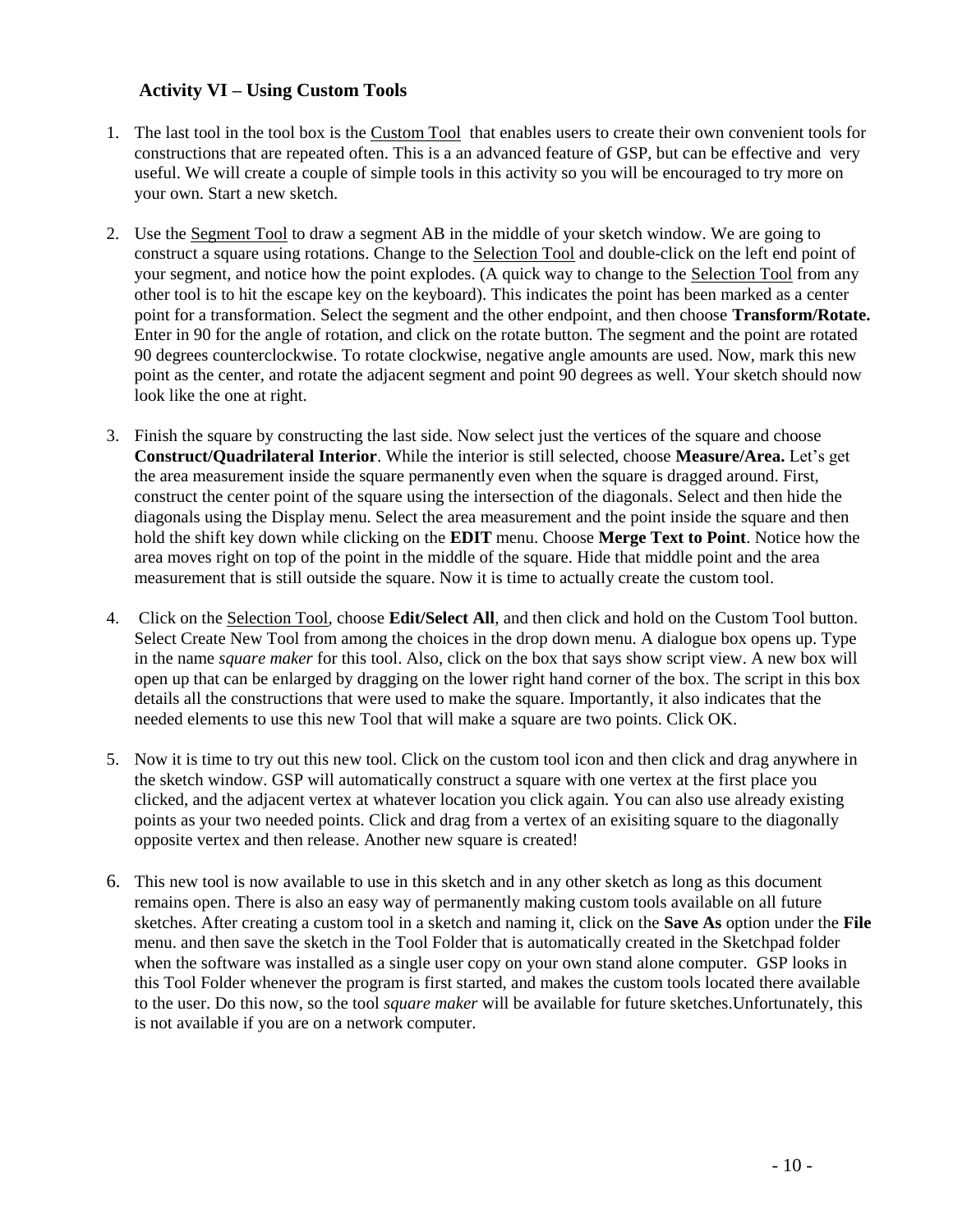# **Computer Lab #1 – Slope**

- 1. Once you have opened the program Geometer's Sketchpad, click on menu **File/Open**, and choose file entitled *Linear41.gsp*. When the sketch on the screen opens up, you should see a coordinate grid with
	- a line constructed through the two points labeled C and D. The coordinates of C and D should be displayed in the top left hand corner of the sketch window along with the slope of the line. Your sketch should like the one displayed at right.
- 2. Using the arrow tool on the screen, which is controlled by the mouse, click on point C and drag it to the origin. Then drag point D to the location  $(1,1)$ . The program is in a mode that only allows points C and D to land on points with integer



coordinates. These points are known as *lattice points*, or *grid points*. Drag C and D to different locations and notice the change in the slope of the line.

- a) How would you describe lines that have positive slope?
- b) How would you describe lines that have negative slope?
- c) How would you describe lines that have zero slope?
- d) How would you describe lines that have undefined slope?
- 3. Drag on the line instead of either C or D and observe its behavior and the value of the slope. Summarize your observations below.
- 4. Move point C to the indicated location in the table below, and then find the coordinates for point D so that the slope of the line CD is the number in the left column.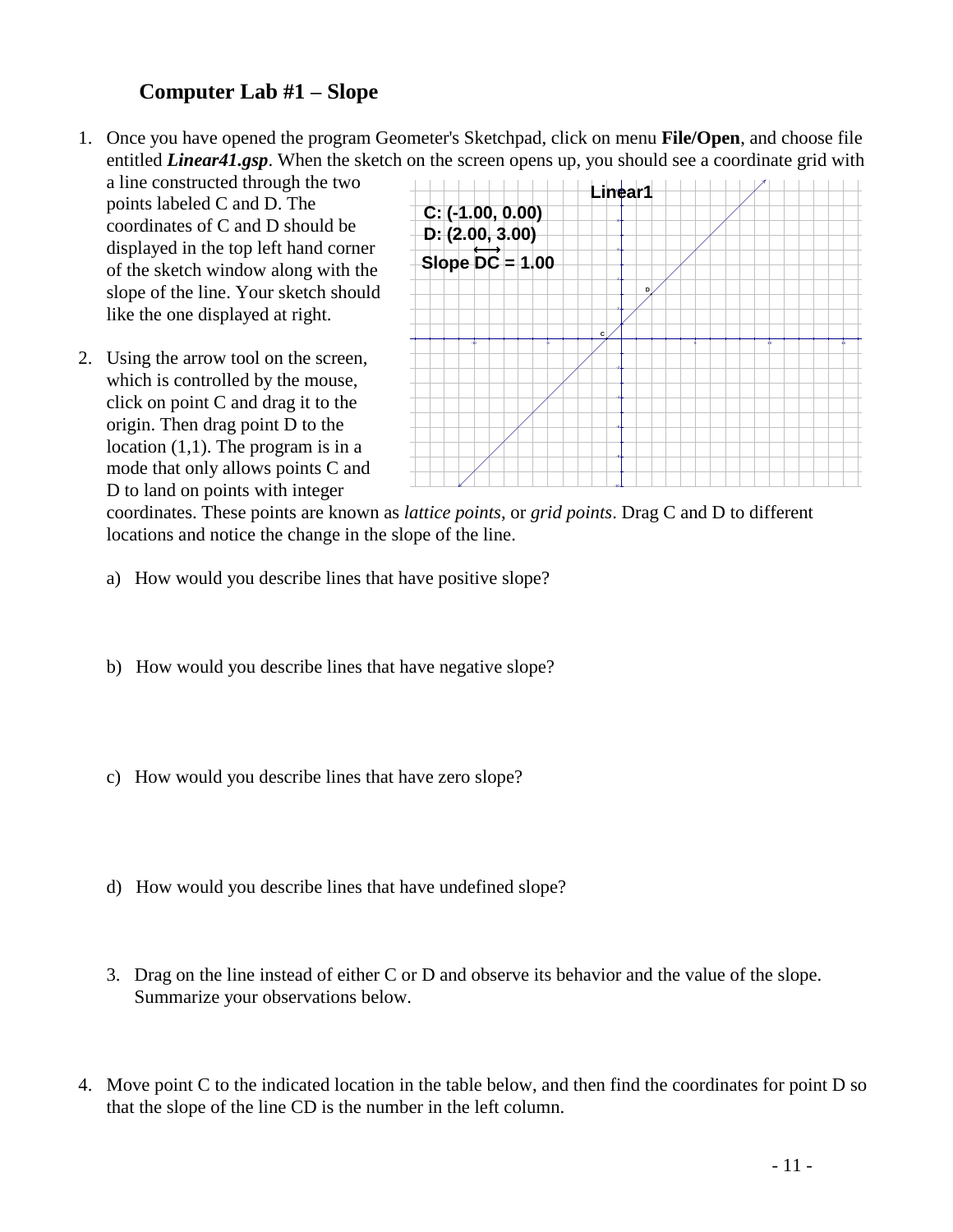| <b>Slope</b> | <b>Coordinates of C</b> | <b>Coordinates of D</b> |
|--------------|-------------------------|-------------------------|
| 2.000        | (0,0)                   |                         |
| $-3.000$     | (2,3)                   |                         |
| 0.000        | $(-1,4)$                |                         |
| 1.250        | $(2,-5)$                |                         |
| Undefined    | (3,1)                   |                         |
| $-8/3$       | $(-1,-2)$               |                         |
| 1.125        | $(-3,2)$                |                         |
| 3.500        | (4,0)                   |                         |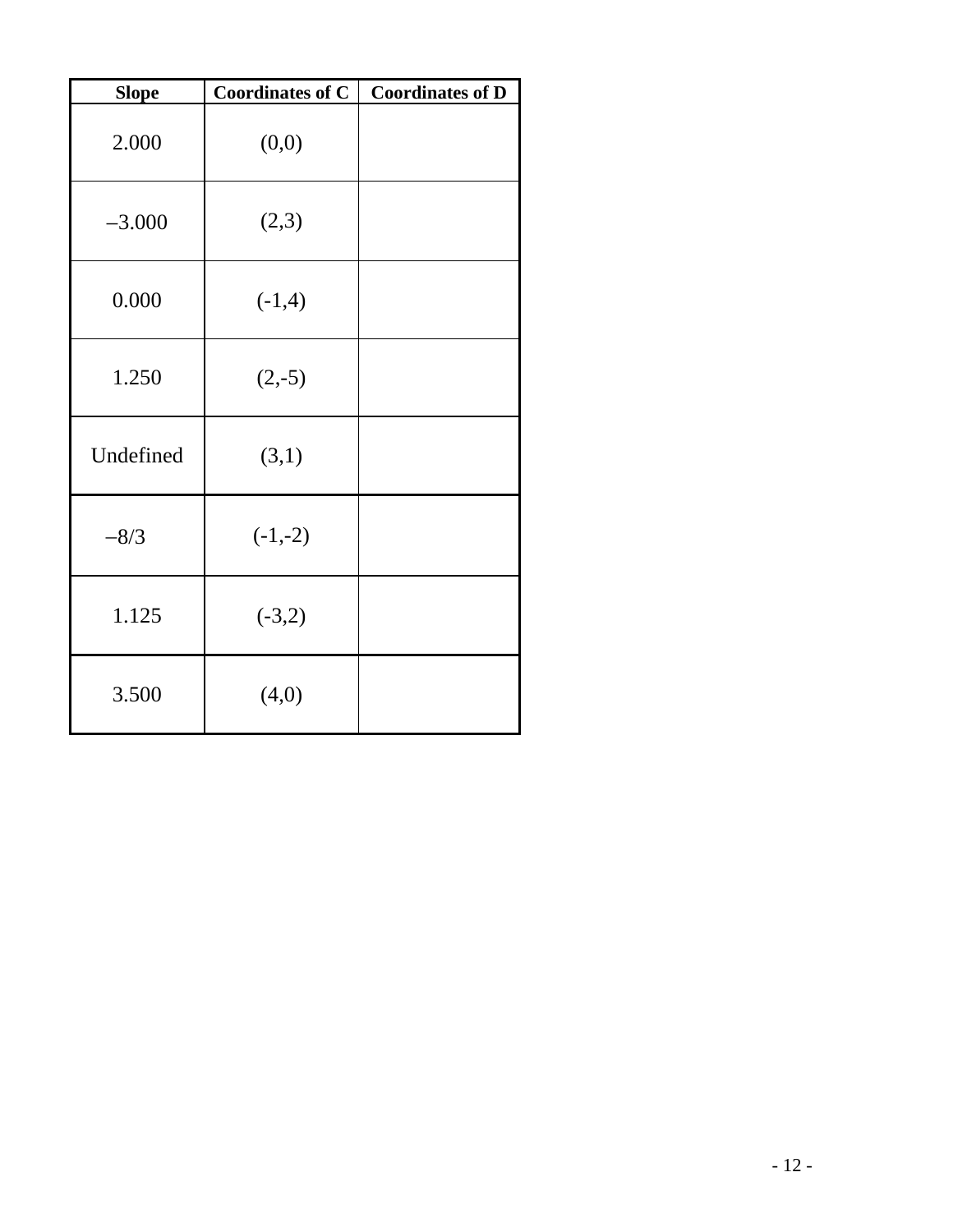#### **Computer Lab #2 – Slope and Lattice Points**

Once you have opened the program Geometer's Sketchpad, click on menu **File/Open**, and choose file entitled *Linear42.gsp*. When the sketch opens, you should see a coordinate grid with a line constructed through the two points labeled C and D. The coordinates of C and D should be displayed in the top left hand corner of the sketch window along with the slope of the line, the coordinates of the *y*-intercept of the line, and the equation of the line in the *Slope-Intercept* form of  $y = mx + b$ .



Points C and D completely determine the line. The program is in a mode that only allows points C and D to to be dragged to locations with integer coordinates. However, the *y-*intercept may end up at a non-integer location, but not through dragging on it. Only points C amd D are to be moved in the exercises that follow. Drag point C to the origin, and then move D to the appropriate location so as to produce the line whose equations are given below. Record the location of point D for each of these lines.

| <b>Equation of Line</b> | <b>Coordinates of C</b> | <b>Coordinates of D</b> |
|-------------------------|-------------------------|-------------------------|
| $y = 4.000x$            | (0,0)                   |                         |
| $y = -3.000x$           | (0,0)                   |                         |
| $y = 1.500x$            | (0,0)                   |                         |
| $y = 0.000$             | (0,0)                   |                         |
| $y = -1.400x$           | (0,0)                   |                         |
| $x = 0.000$             | (0,0)                   |                         |
| $y = 2.750x$            | (0,0)                   |                         |
| $y = -0.33x$            | (0,0)                   |                         |
| $y = 0.375x$            | (0, 0)                  |                         |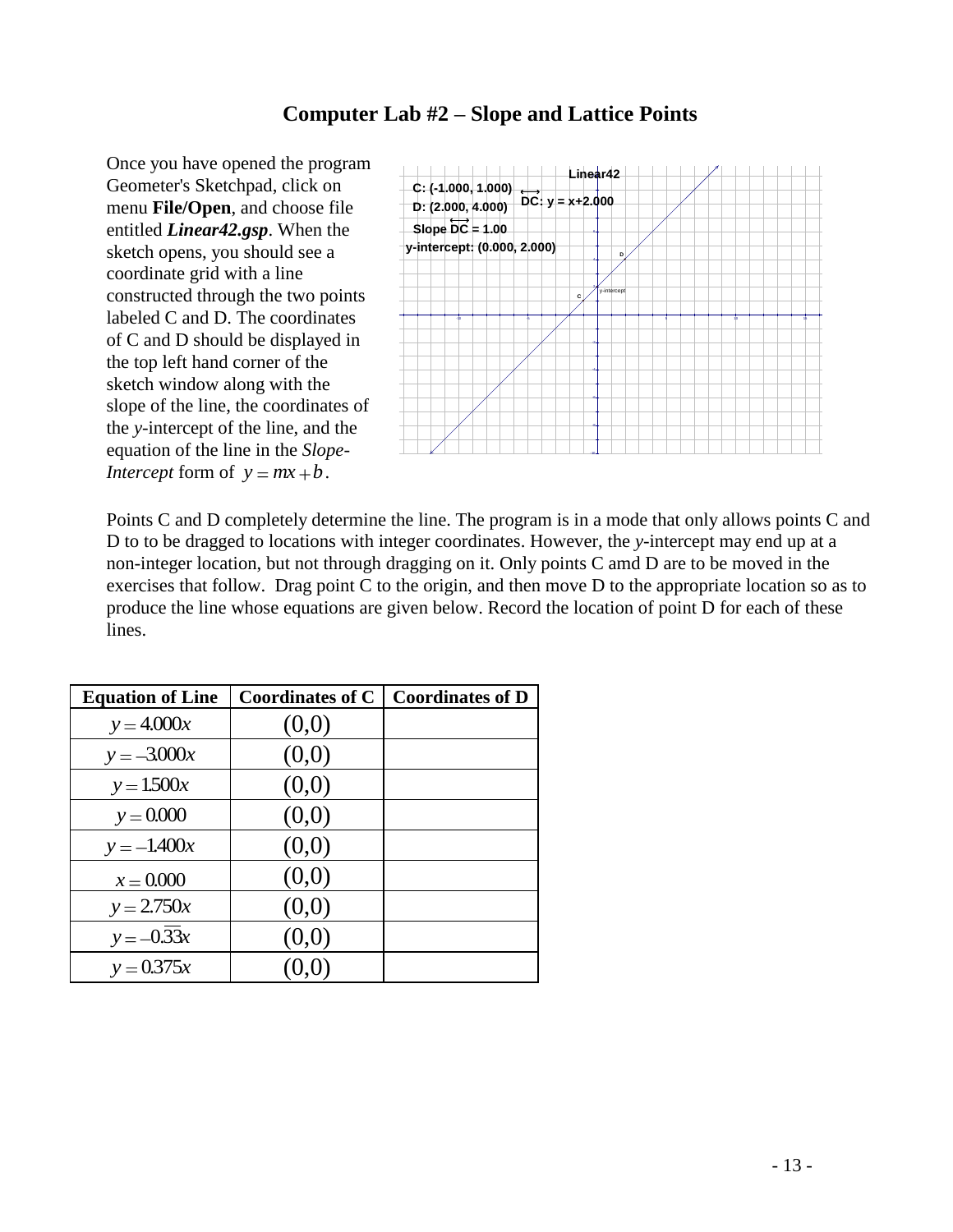Complete the chart below by filling in locations for both C and D so as to produce the line whose equation is given in the first column of the table.

| <b>Equation of Line</b> | <b>Coordinates of C</b> | <b>Coordinates of D</b> |
|-------------------------|-------------------------|-------------------------|
| $y = 2.000x - 3.000$    |                         |                         |
| $y = -1500x + 4.000$    |                         |                         |
| $y = 2.000$             |                         |                         |
| $y = 1.750x - 1.000$    |                         |                         |
| $x = 4.000$             |                         |                         |
| $y = -1.600x + 1.000$   |                         |                         |
| $y = 1.333x - 5.000$    |                         |                         |

This exercise is exactly like the #3 above, except the y-intercepts are not at lattice points. This only means that neither C or D will be located on the *y*-axis. Find locations for C and D that will form the line given in the left column of the table below.

| Equation of Line      | Coordinates of $C \mid$ Coordinates of D |
|-----------------------|------------------------------------------|
| $y = 1.500x - 2.500$  |                                          |
| $y = -0.600x + 1.800$ |                                          |
| $y = 2.750x + 0.500$  |                                          |
| $y = 1.333x - 2.667$  |                                          |
| $Y = -0.375x + 1.250$ |                                          |

Explain in the space below why there are an infinite number of lattice points on any one of the lines given above.

In the space below, explain or demonstrate why there are no lattice points on the line  $y = 1.200x + 1.500$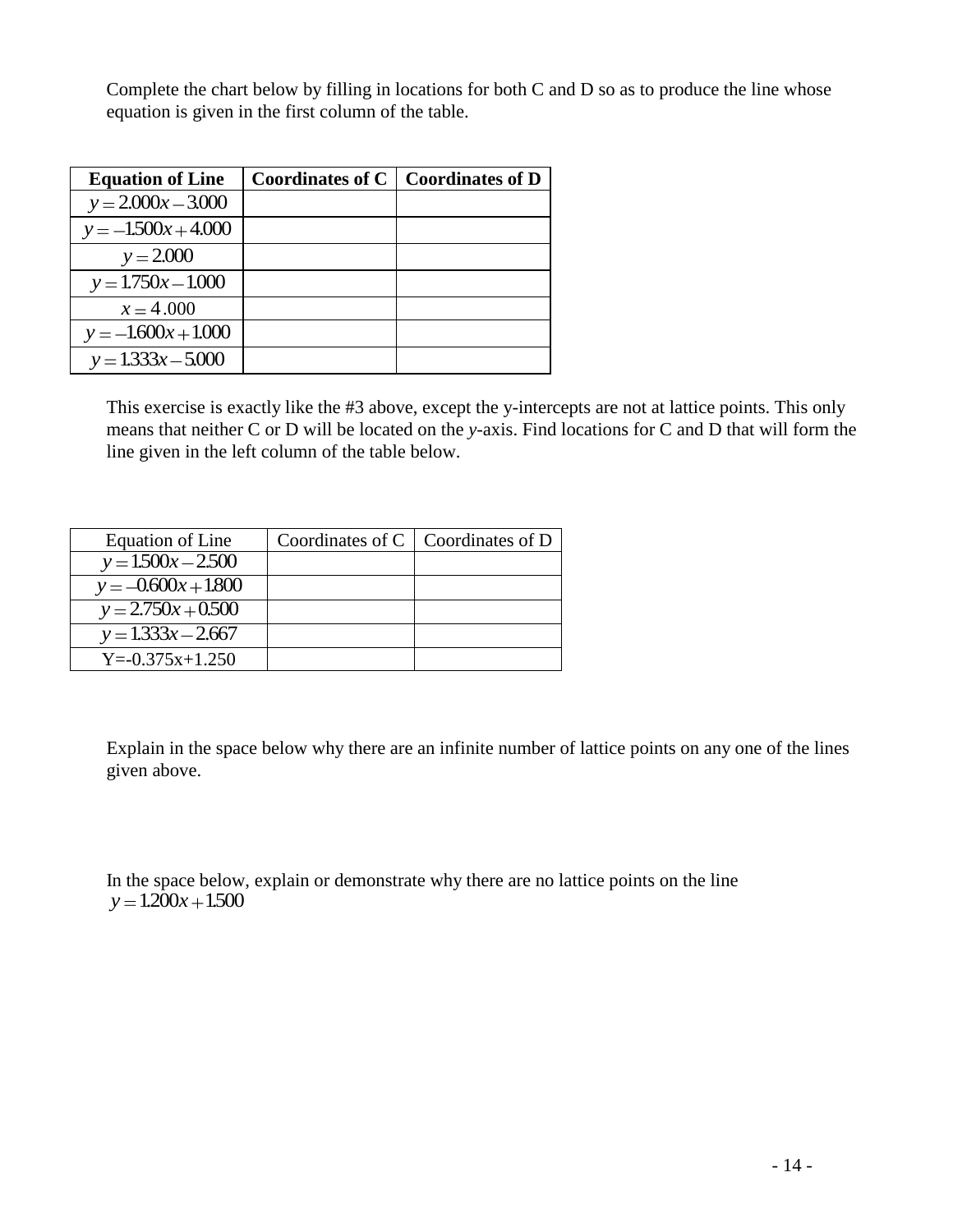# **Computer Lab #3 – Slope-Intercept Sliders**

Once you have opened the program Geometer's Sketchpad, click on the menu File/Open, and choose the file entitled *Linear43.gsp*. When the sketch on the screen opens up, you should see a sketch like the one on the right. There is a coordinate axis with two "*sliders*" you will use to change the value of the *parameters m* and *b* in the equation  $y = mx + b$ . These two parameters control the line in red that is displayed on the screen. Also displayed are the values for *m*, *b*, and the *y*-intercept of the red line.



**General Instructions**: For the purpose of this worksheet, the accuracy for these parameters have been purposefully chosen to be one decimal place. It is important for you to realize this limitation on the accuracy, so that for all problems you should check your answers by hand calculations in order to make any necessary small adjustments. Technology is a marvelous tool, but always know the limitations of the technology you are working with. You will be dragging on the points along the sliders that are labeled *m* and *b*. This will change the values of these parameters and thus change the red line in the sketch.

Click and drag on the point labeled *m*.

Describe below what happens to the red line when *m* becomes increasingly positive.

What happens to the line if *m* equals zero?

Describe below what happens to the red line when *m* becomes increasingly negative.

Summarize the role *m* plays in the equation  $y = mx + b$ .

Drag the slider *m* so that its value is back to 1.0 Now drag slider point *b* and observe. Describe below what happens to the red line as *b* changes. Focus your attention on the y-intercept.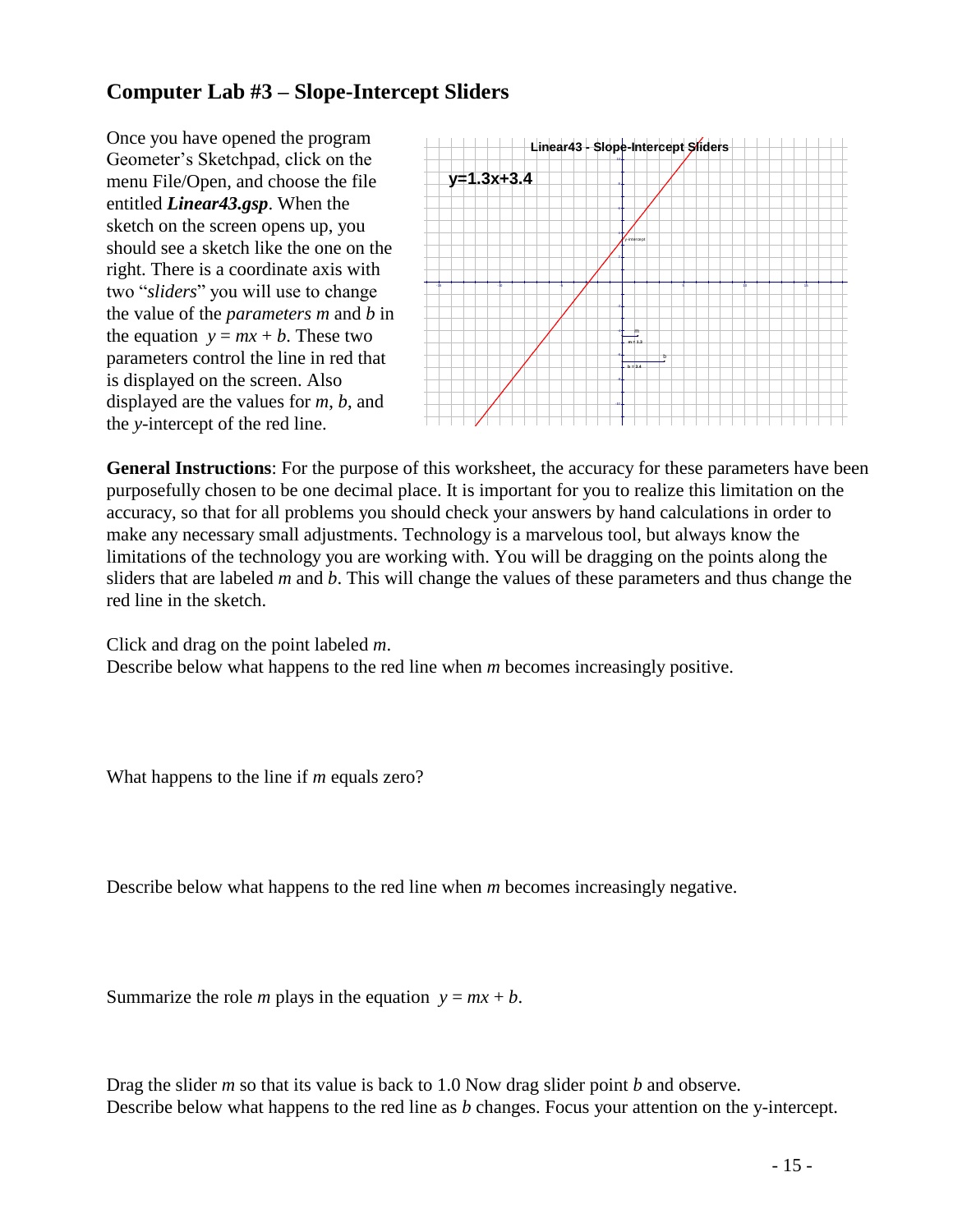Drag slider point *b* so that its value is 3.0. Now move slider point *m* back and forth. Move the slider point *b* so that its value is 2.0. Move slider point *m* back and forth again. Describe below what behavior in the red line you observe.

Summarize the role *b* plays in the equation  $y = mx + b$ .

Write the equation in slope-intercept form for each of the lines described below. As a check, drag the *m* and *b* slider points to the appropriate values so that the line described is drawn on the screen. Remember, the accuracy of the slider values is only to one decimal place. On some problems you will need to do some paper and pencil calculations as a check to make sure you have the correct equation of the line.

Slope is 2.0, and the *y*-intercept is  $(0,-3)$ .

Slope is  $-1.5$  and the *y*-intercept is  $(0,4)$ .

Slope is 3.0 and the *x*-intercept is  $(-2,0)$ .

Slope is  $-0.4$  and contains the point  $(-2,4)$ .

Contains the points  $(3,5)$  and  $(-1,3)$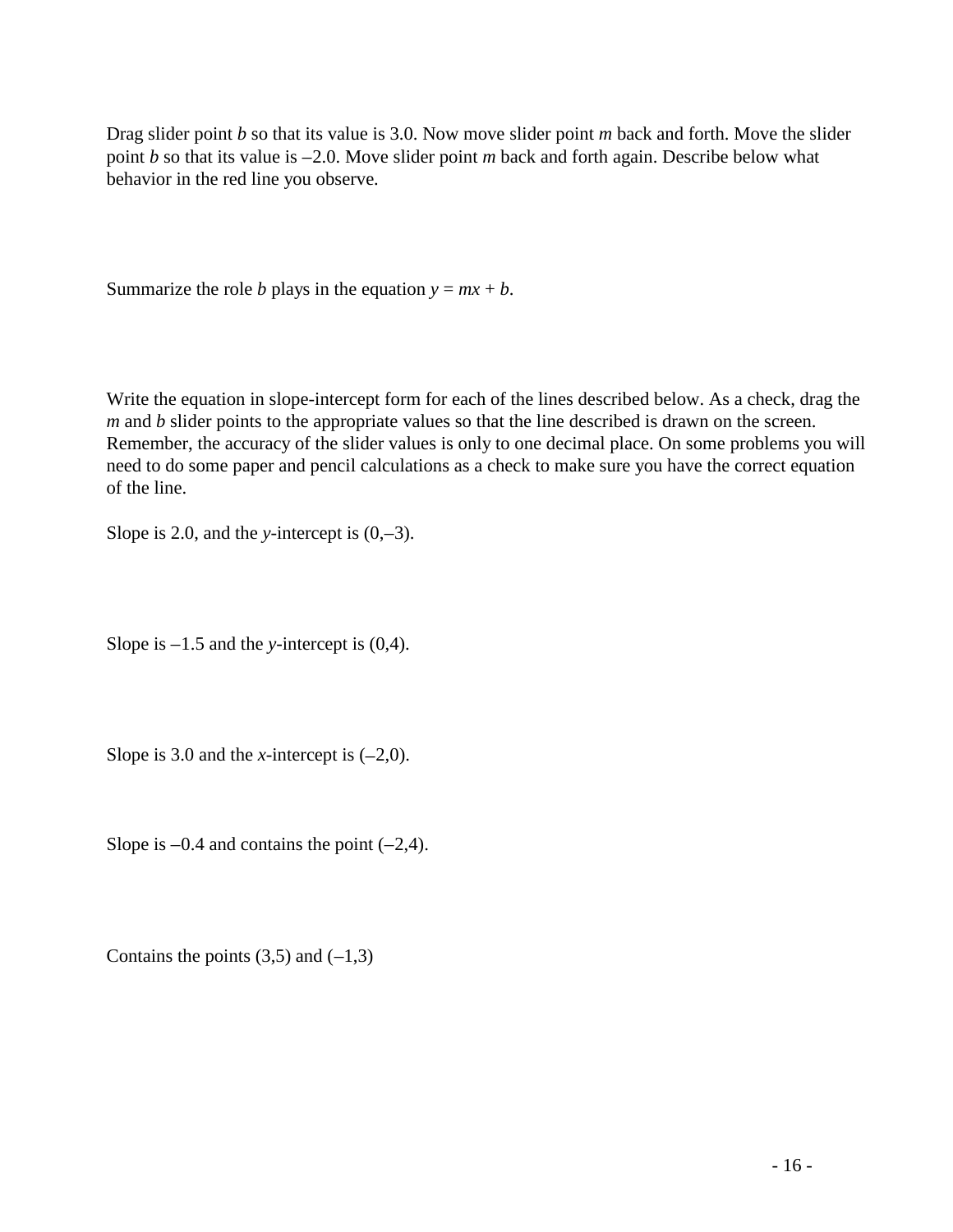### **Computer Lab #4 – Point-Slope Form Sliders**

1. Once you have opened the program Geometer's Sketchpad, click on menu **File/Open**, and choose file entitled **Linear44**. When the sketch on the screen opens up, you should see a sketch like the one on the right. There is a coordinate axis with three "*sliders*" you will use to change the value of the parameters *m*, *h*, and *k*. These three parameters control the line in red that is displayed on the screen. Also displayed in the upper left hand portion of the sketch is the equation in point-slope form.



**General Instructions:** For the purpose of this worksheet, the accuracy for these parameters has been purposefully chosen to be one decimal place. It is important for you to realize this limitation on the accuracy, so that for certain problems you will check your answers by hand calculations in order to make any necessary small adjustments. Technology is a marvelous tool, but always know the limitations of the technology you are working with. You will be dragging on the points along the sliders that are labeled *m*, *h*, and *k*. This will change the values of these parameters and thus change the red line in the sketch whose equation is determined by these parameters in the form  $y = m(x - h) + k$ .

- 2. Click and drag on the point labeled *m*.
- a) Describe below what happens to the red line when *m* becomes increasingly positive.
- b) What happens to the line if *m* equals zero?
- c) Describe below what happens to the red line when *m* becomes increasingly negative.
- d) What one point remains unchanged when m changes?

Summarize the role m plays in the equation  $y = m(x-h) + k$ .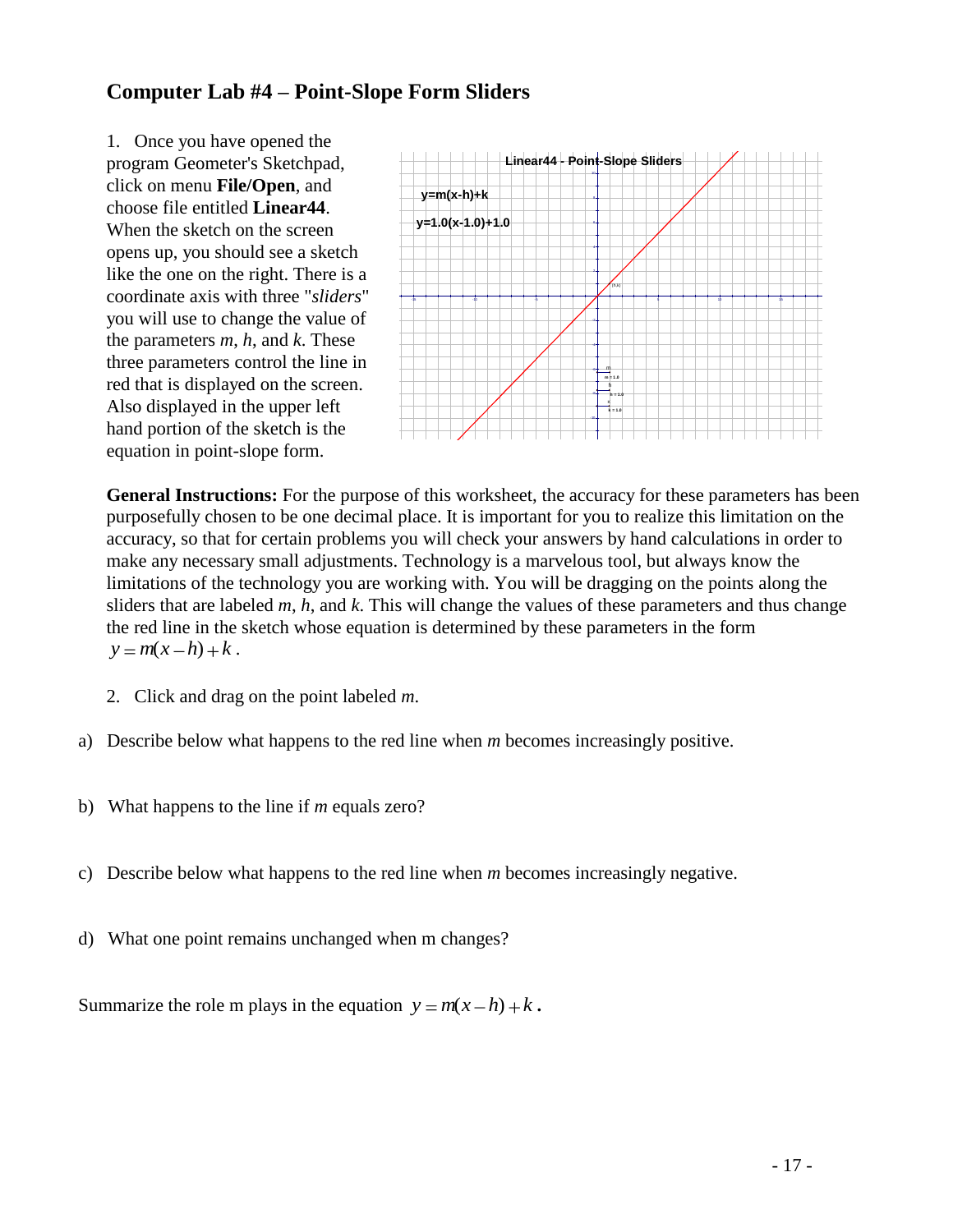3. Drag slider point *m* so that it's value is equal to 1.0. Now drag slider point *h* and observe.

a) Describe below what happens to the red line as *h* changes. Focus your attention on the point (*h,k*) that is on the line.

b) Drag slider point *h* so that its value is 3. Now move slider point *m* back and forth. Move slider point *h*  so that its value is 2. Move slider point *m* back and forth again. Describe below what behavior in the red line you observe.

c) Summarize the role *h* plays in the equation  $y = m(x-h) + k$ .

4. Drag slider points *m* and *h* so their values are one. Now drag slider point *k* and observe.

a) Describe below what happens to the red line as *k* changes. Focus your attention on the point (*h,k*) that is on the line.

b) Drag slider point *k* so that its value is 3. Now move slider point *m* back and forth. Move slider point *k*  so that its value is 2. Move slider point *m* back and forth again. Describe below what behavior in the red line you observe.

Summarize the role *k* plays in the equation  $y = m(x-h) + k$ .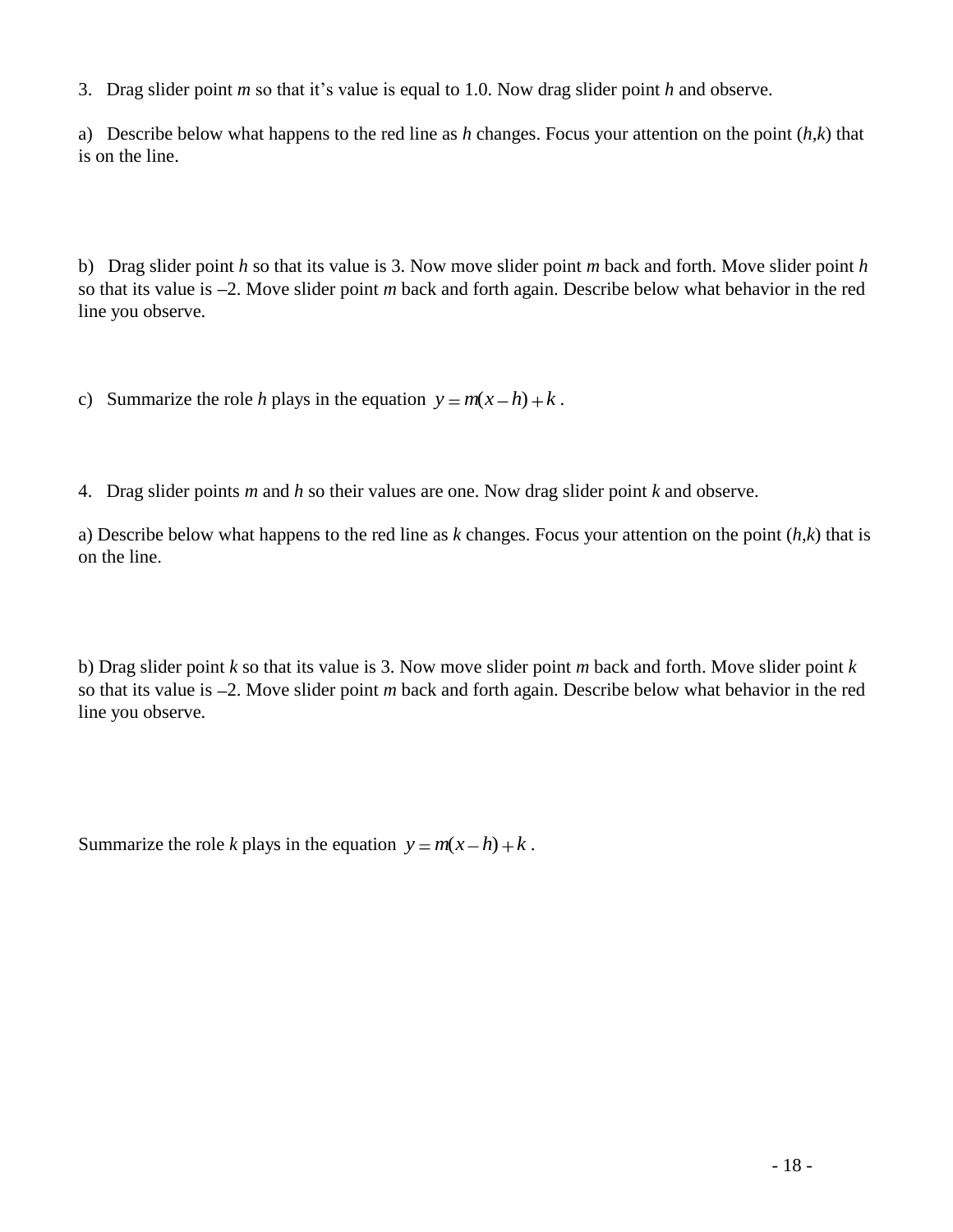5. Write the equation of the line in *pt-slope form* for each of the lines described below. As a check, drag the *m*, *h*, and *k* slider points to the appropriate values so that the line described is drawn on the screen. Remember, the accuracy of the slider values is only to one decimal place. On some problems you will need to do some paper and pencil calculations as a check to make sure you have the correct equation of the line.

Slope is 2 and contains the point (1,3).

Slope is 2 and contains the point  $(-2,1)$ .

Slope is  $-1$  and contains the point  $(-2,1)$ .

Parallel to the line  $y = 3(x-2)+4$ , and goes through the origin.

Slope is  $4/5$  and the x-intercept is  $(2, 0)$ .

Contains the two points  $(2,3)$  and  $(-1,4)$ .

Contains the two points  $(-3,5)$  and  $(4,5)$ 

Explain below why the line through the points (2,3) and (2,-2) cannot be constructed using this slider program, implying that its equation cannot be written in *pt-slope form.*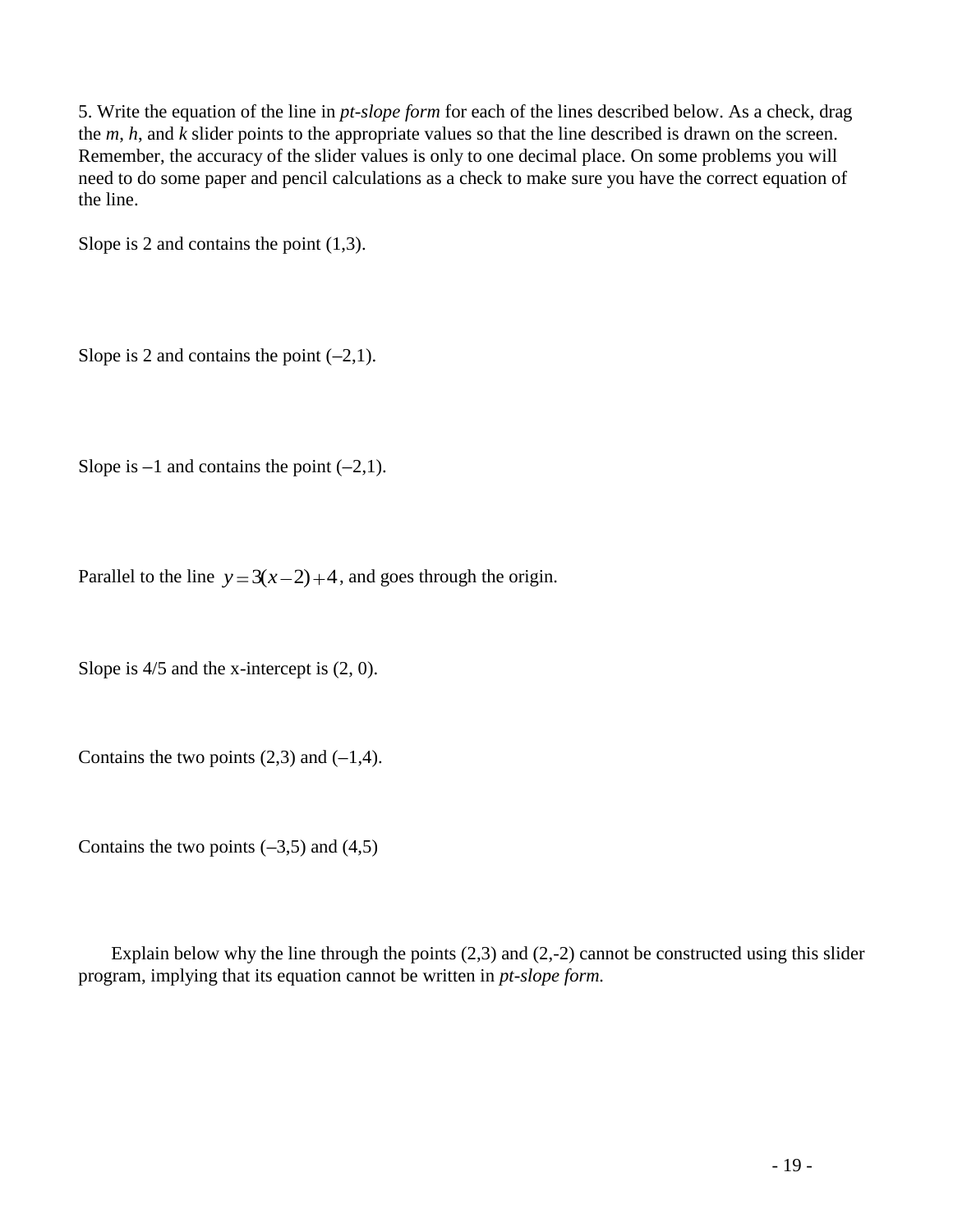# **Computer Lab #4A – Standard Form of Linear Functions**

1. Once you have opened the program Geometer's Sketchpad, click on File/Open and choose file entitled linearstd.gsp. There is a coordinate axis with three "*sliders*" you will use to change the values of the parameters *A*, *B*, and *C*. These three parameter values control the line in red that is displayed on the screen. Also displayed in the upper left hand portion of the sketch is the equation of the line in standard form  $Ax + By = C$ , the coordinates of the *x* and *y* intercepts, and the slope of the line.

**General Instructions:** The values for *A*, *B*, and *C* are limited to integers. When you need to display a line by changing the parameters, it is necessary that the line be written so that *A*, *B*, and *C* are integers. You will be dragging on the points along the sliders that are labeled *A*, *B*, and *C*. This will change the values of these parameters and thus change the red line in the sketch whose equation is determined by these parameters.

2.Click and drag on the slider point labeled *A*.

- a) Describe below what happens to the line when *A* becomes increasingly positive.
- b) What happens to the line if *A* equals zero?
- c) Describe below what happens to the line when *A* becomes increasingly negative.

d) Summarize the role A plays in the equation  $Ax + By = C$ . Try and be as specific as possible with respect to the slope and the *x*-intercept.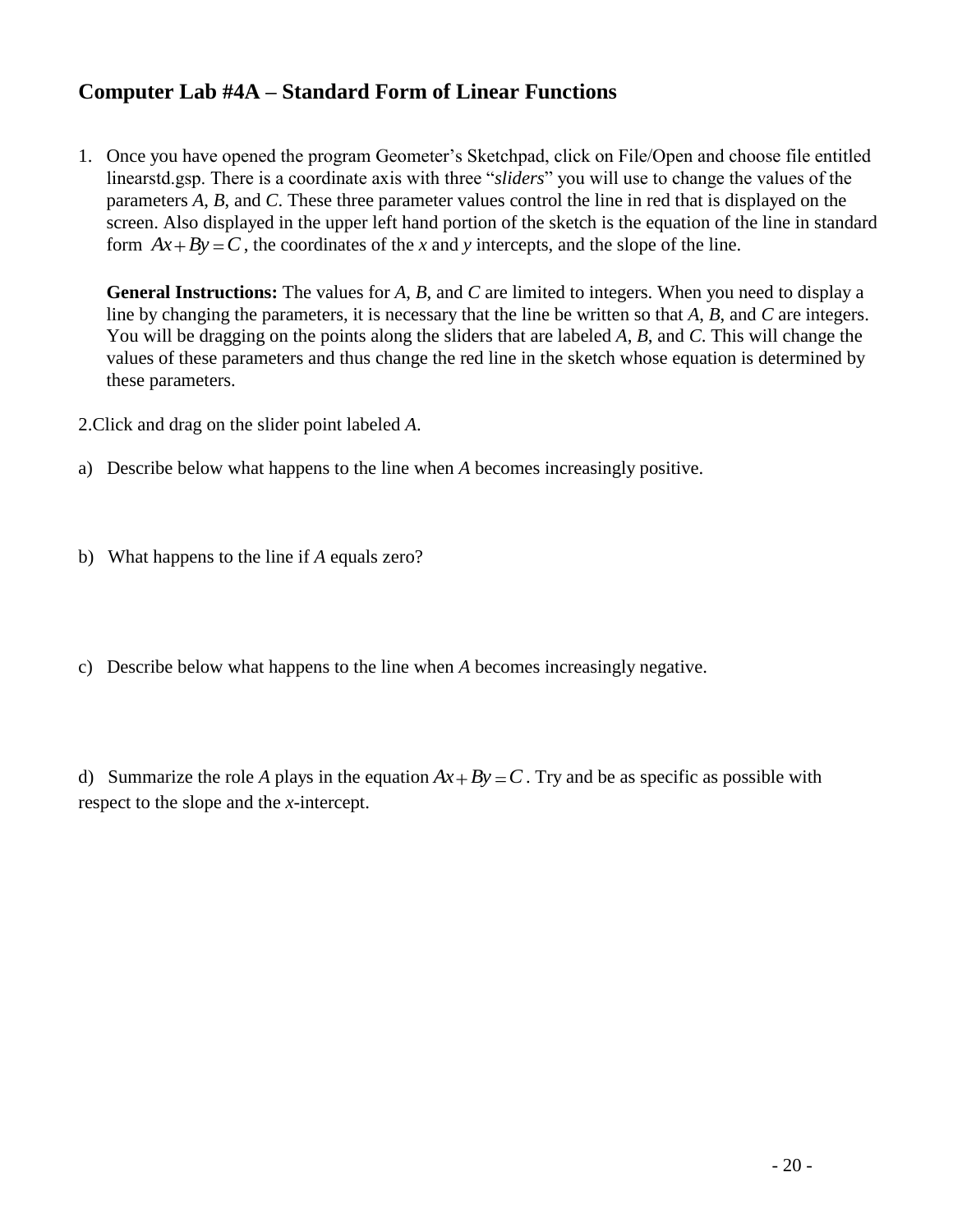#### 3. **Click and drag on the slider point labeled** *B***.**

- a) Describe below what happens to the line when *B* becomes increasingly positive.
- b) What happens to the line if *B* equals zero?
- c) Describe below what happens to the line when *B* becomes increasingly negative.
- d) Summarize the role *B* plays in the equation  $Ax + By = C$ . Try and be as specific as possible with respect to the slope and the *y*-intercept.

#### 4. **Click and drag on the slider point labeled** *C***.**

- a) Describe below what happens to the line when *C* becomes increasingly positive.
- b) What happens to the line if *C* equals zero?
- c) Describe below what happens to the red line when *C* becomes increasingly negative.
- d) Summarize the role C plays in the equation  $Ax + By = C$ . Try and be as specific as possible with respect to the slope and the axis intercepts*.*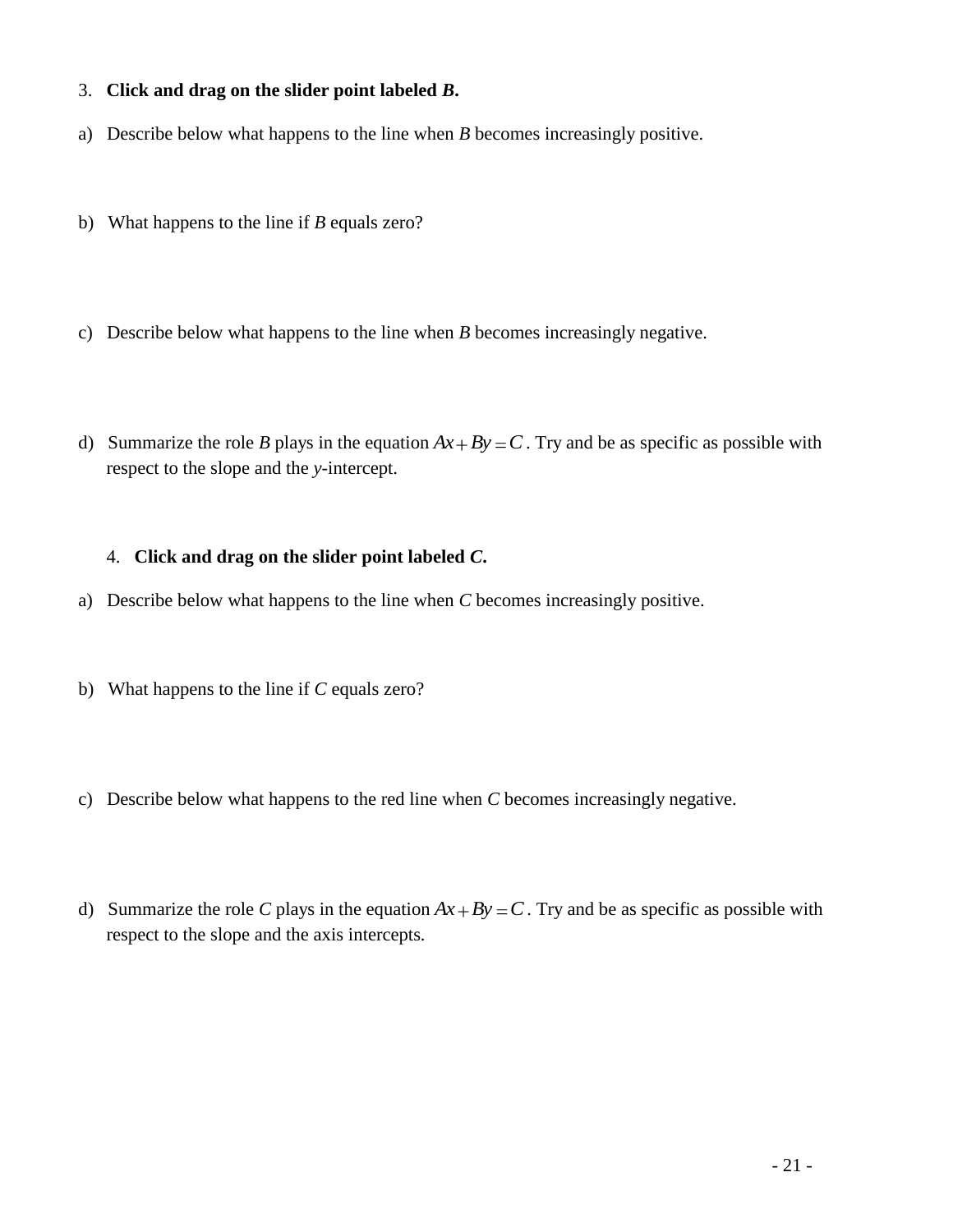5. Write the equation of the line in *standard form* for each of the lines described below. As a check, drag the *A*, *B*, and *C* slider points to the appropriate values so that the line described is drawn on the screen. Remember, the *A*, *B*, and *C* slider values must be integers, preferably relatively prime. Do the paper and pencil calculations **first** , and then use the program as a check to make sure you have the correct equation of the line. In some cases, your equation might be easiest to initially write in another form, and then transformed into standard form.

- a) Parallel to  $3x+2y=4$  and contains the point (1,2).
- b) Perpendicular to the *y*-axis and containing the point (3,4).
- c) Parallel to the *y*-axis and containing the point  $(-1,5)$ .
- d) Slope is  $-2$  and contains the point  $(-2,1)$ .
- e) *x*-int is (3,0) and *y*-int is (0,2)
- f) Contains the two points  $(3,2)$  and  $(-1,4)$ .

g) Perpendicular to the vector  $[-2,5]$  and passing through the origin.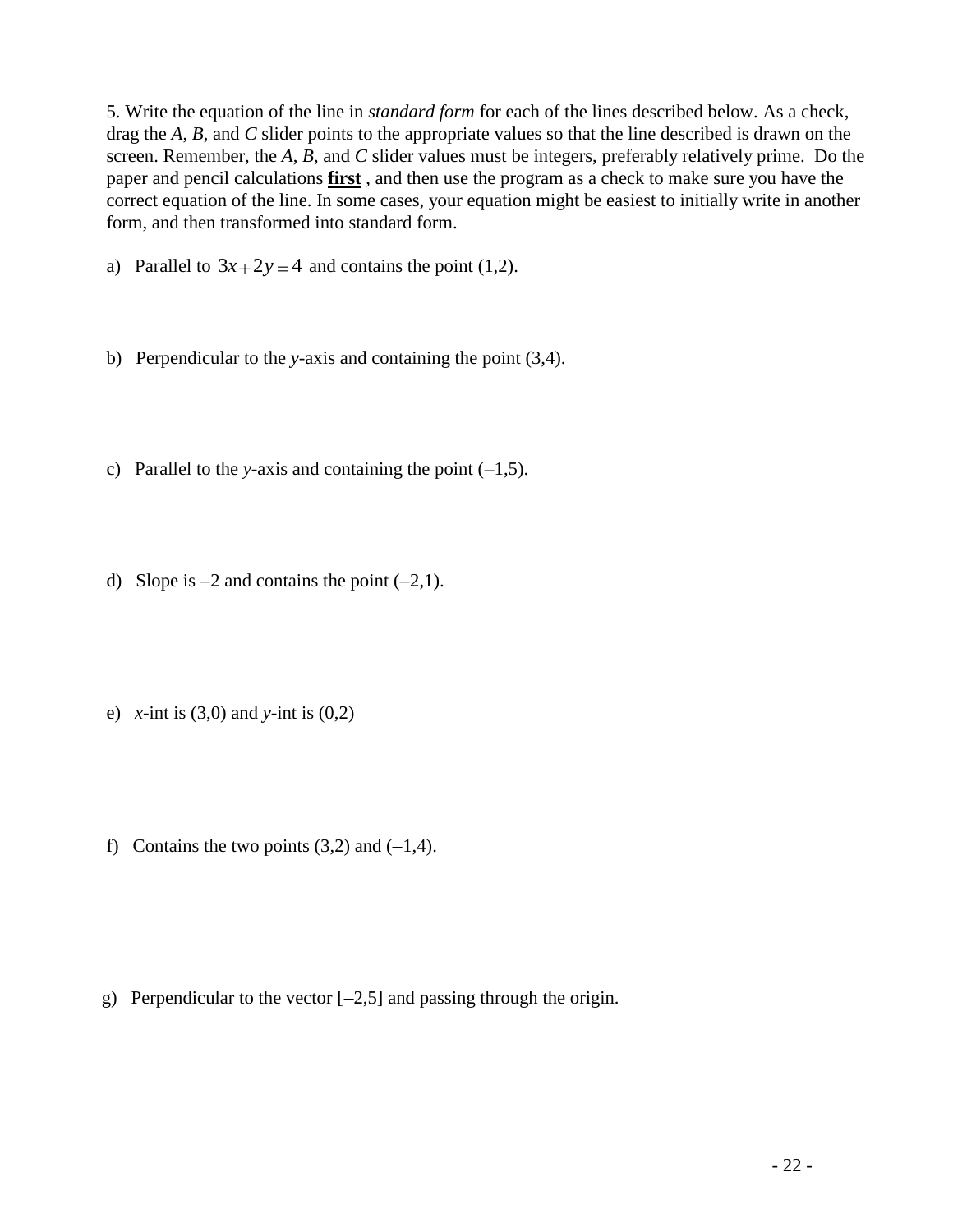### **Computer Lab #4B – Solving Simultaneous Equations Using Linear Combinations**

The following type of problem in algebra is very common:

 *An 8-pound mixture of M&M's and raisins costs \$18. If a lb. of M&M's costs \$3, and a lb. of raisins costs \$2, then how many pounds of each type are in the mixture?*

Problems like this are easily modeled with a system of linear equations

8  $2x + 3y = 18$  $x + y$  $x + 3y$ 

Where  $x =$  lbs of raisins, and  $y =$  lbs of M&M's. To solve such a system, one method that is commonly used is called the method of **"***linear combination***".** A linear combination of two equations L1 and L2 is the sum of a constant *m* times L1 plus a constant *n* times L2. Thus a new line that has the equation  $m^*L1 + n^*L2$  is created. Verify that equations below are all examples of linear combinations for the system from the M&M and raisin example above. Create at least 3 other examples of your own by choosing integer *m* and *n* values of your choice.

| $m^*$ $x + y = 8$ | $n^* 2x + 3y = 18$ | <b>Linear Combination</b> |
|-------------------|--------------------|---------------------------|
|                   |                    | $3x+4y=26$                |
|                   |                    | $4x+5y=34$                |
|                   |                    | $-x-2y = -10$             |
|                   |                    | $0x - y = -2$             |
|                   |                    | $x+0y=6$                  |

The first three examples of linear combinations in the table above do not appear to help us solve this problem. Why? However, the  $4<sup>th</sup>$  and  $5<sup>th</sup>$  example in the table are a different story. Since one of the variables is eliminated in the linear combination because its coefficient becomes zero, this enables us to solve the equation for the one variable that remains. In the 4<sup>th</sup> row example, the solution yields  $y = 2$ . This would allow a simple substitution of that value for *y* back into either of the original equations to determine that  $x = 6$ . Similarly, the 5<sup>th</sup> row example yields the answer  $x = 6$  first, and then substitution back into an original equation would reveal that  $y = 2$ .

**General Instructions:** Open the file *linear combination* in Geometer's Sketchpad and a sketch should appear like the one at right. There are three lines that are in the sketch. Line1 and Line 2 are blue and red respectively, and are controlled by the blue and red sliders. Both lines are in standard form. The blue line  $(Ax+By=C)$  is controlled by the blue *A*,*B*, and *C* sliders, while the red line  $(Dx + Ey = F)$  is controlled by the red *D*,*E*, and *F* sliders. The slider parameters



can ONLY take on integer values. If you have previously worked with the *linearstandard* sketch, then you should be familiar with how these sliders control the lines. If not, spend a few moments moving the sliders back and forth and noticing the effect on the lines.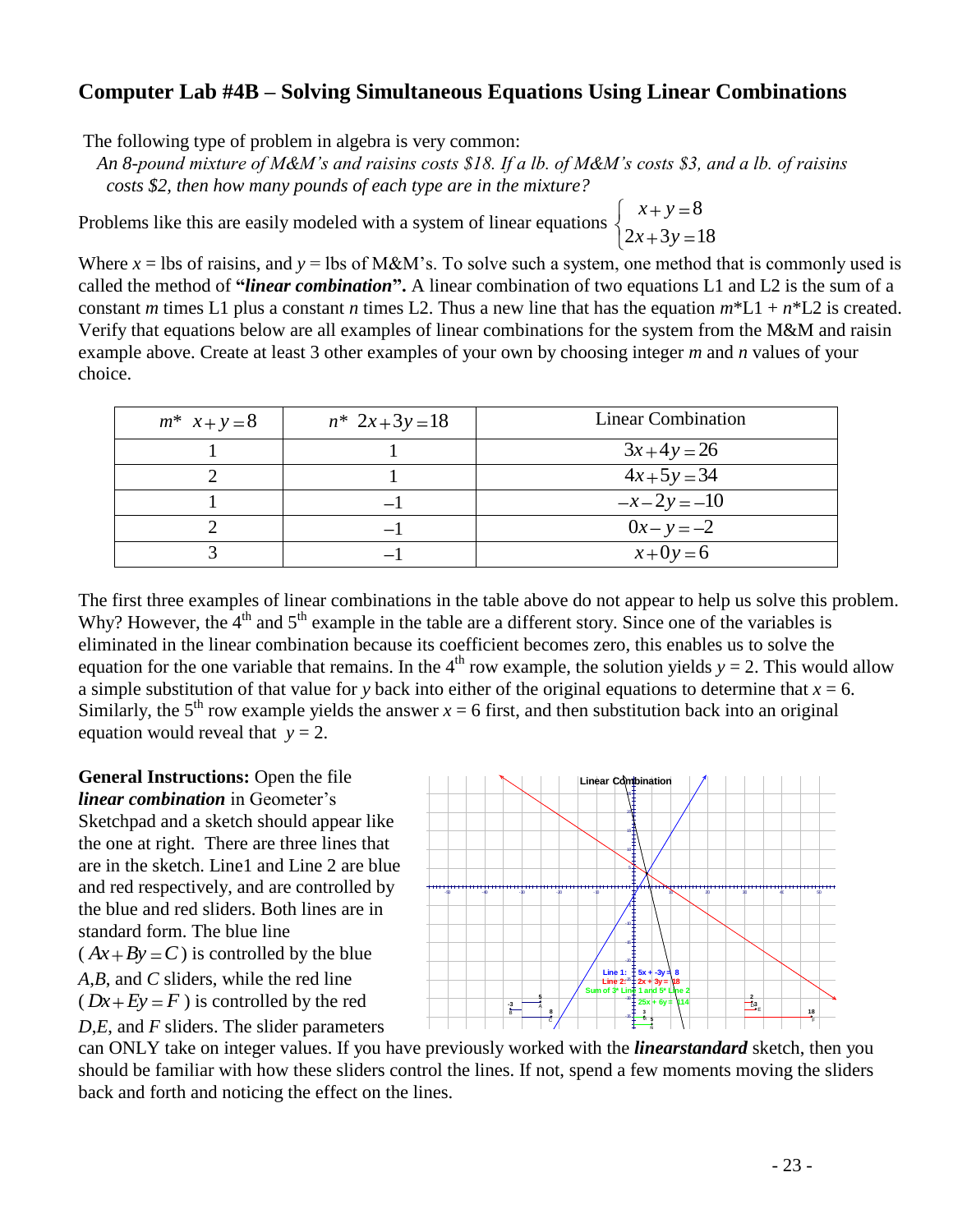1. The green line is the linear combination line of the blue and red lines. Integer sliders also control this green line, but in this case, the green sliders consist of the multiples *m* and *n* for lines Line1 (blue) and Line2 (red) respectively. By changing the slider values *m* and *n*, a linear combination line in green is created. Go back to the table on the first page of this lab and use the blue and red sliders to graph the

original system 8  $2x + 3y = 18$  $x + y$  $x + 3y$ . Then, change the *m* and *n* sliders appropriately to display the green

linear combination line for each of the examples in the table and for the 3 other examples that you created yourself. Something very interesting and important is always true about the green linear combination line no matter what the values of *m* and *n*. In the space below, write what you observe, and try and explain why?

2. You should also observe something very important and interesting about the green linear combination line in the two special cases  $(4<sup>th</sup>$  and  $5<sup>th</sup>$  examples in the table) that eliminated one of the variables and thus enabled an easy solution to the problem. Write your observations in the space below.

3. The method of linear combination for a system of the standard form  $Ax + By = C$  $Dx + Ey = F$ is very easy,

especially when all the coefficients are integers. The basic idea is to determine values of *m* and *n* that will produce a linear combination equation that eliminates either the variables *x* or *y* by making the

coefficient zero. Verify algebraically that in the system  $3x - 4y = 10$  $2x+5y = -4$  $x - 4y$  $x + 5y$ , values of  $m = 5$  and  $n = 4$  would

eliminate the *y* variable from the linear combination line, while values of  $m = 2$  and  $n = -3$  would eliminate the *x* variable. Go to sketchpad and model the system above with the red and blue sliders, and then verify with sketchpad that the pairs of *m* and *n* values above do indeed produce a desired result. Are these the only pairs of relatively prime *m* and *n* values that will work, or can you come up with other examples. Try to do so, and then use the computer as a check.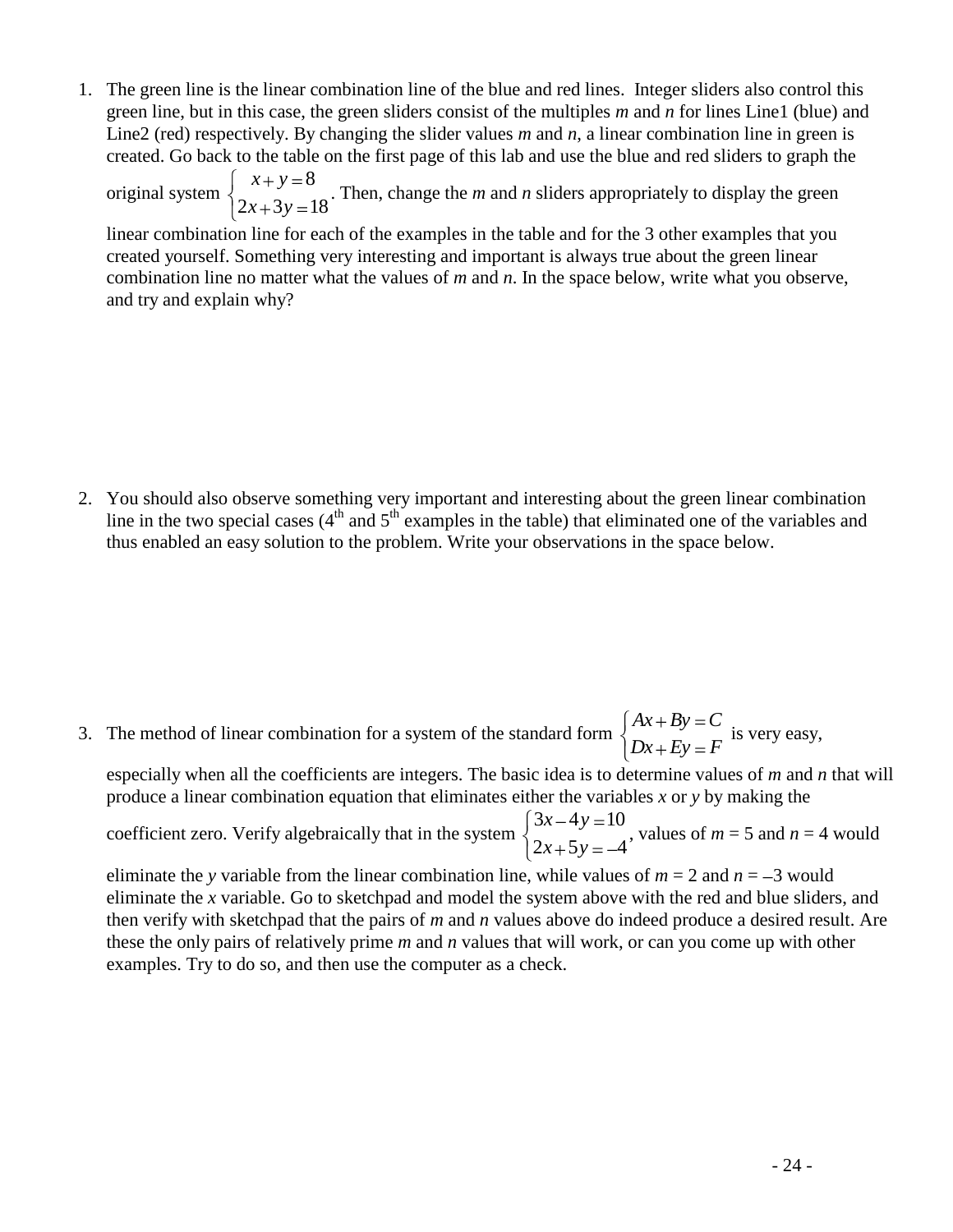4. What happens if the system is something like  $1.2x - 2.5y = 2$  $3.2x + 5.6y = 8$  $x - 2.5y$  $x+5.6y=8$ , or  $3x - 2$  $\frac{2}{3}x+5y=7$ 3  $y = 3x$  $x + 5y$ ? To use linear

combination and the program as a checking device, first put the equations in standard form as shown in #3 above by multiplying through by the appropriate constants to eliminate decimals and fractions. Doing so would change the systems above to  $12x - 25y = 20$  $4x + 7y = 10$  $x - 25y$  $x+7y=10$  and  $3x + y = -2$  $2x+15y=21$  $x + y$  $x + 15y$ . Verify this yourself. As a challenge, use the space below to try and solve both of these systems algebraically and then check your

solutions with sketchpad. Both solutions consist of numbers that are "not nice".

5. For each of the following systems, first solve them algebraically, and then go to sketchpad to check your answers and to see a visual representation of the system and the linear combination.

a) 
$$
\begin{cases} 5x+3y=8\\ 4x+3y=-2 \end{cases}
$$

$$
\text{b)} \quad \begin{cases} 4x + 3y = 20 \\ 3x - 2y = -5 \end{cases}
$$

$$
c) \quad \begin{cases} 2x + 7y = 14 \\ y = 2x + 1 \end{cases}
$$

d) 
$$
\begin{cases} 3x - 4y = 12 \\ -9x + 12y = 6 \end{cases}
$$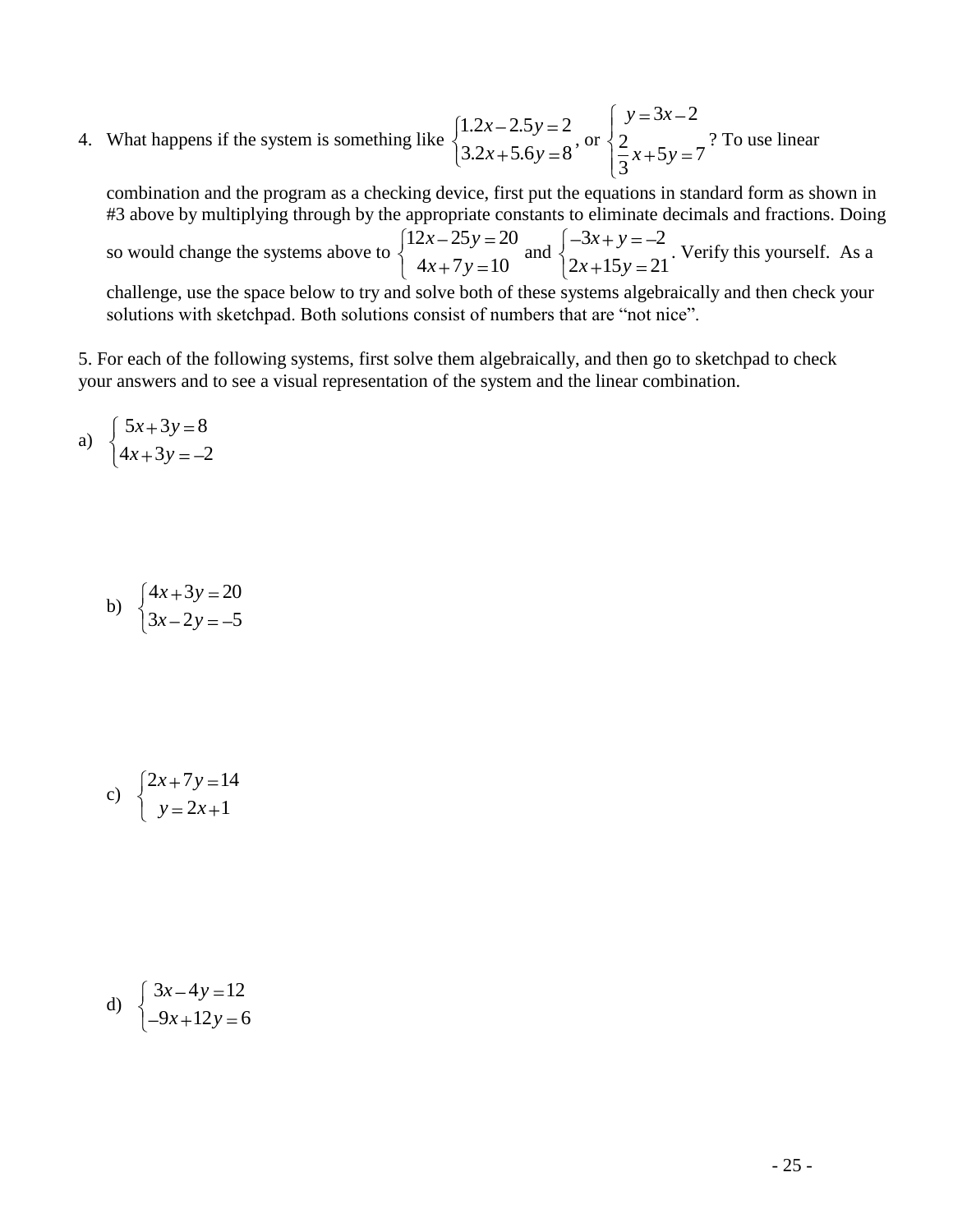e) 
$$
\begin{cases} y = \frac{3}{4}x - 1 \\ .3x + 1.7y = 2 \end{cases}
$$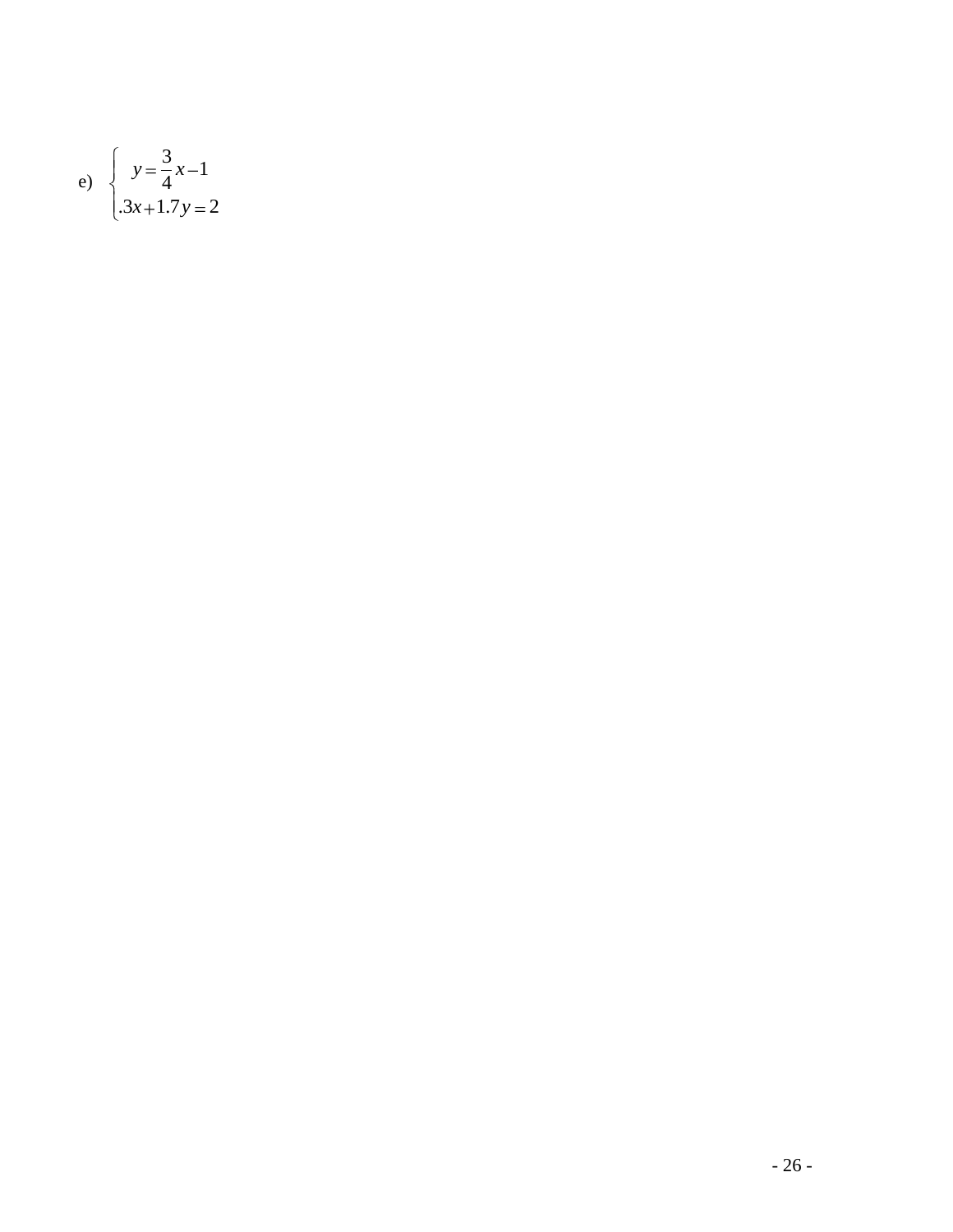### **Computer Lab #5 – Absolute Value Sliders**

1. Once you have opened the program Geometer's Sketchpad, click on menu **File/Open**, and choose file entitled *Absval4.gsp*. When the sketch on the screen opens up, you should see a sketch like the one on the right. There is a coordinate axis with three "*sliders*" you will use to change the value of the parameters *m*, *h*, and *k*. These three parameters control the V-graph in red that is displayed on the screen. Displayed in the upper left hand portion of the sketch under the general form of the V-graph  $y = m|x-h|+k$  is the equation of the graph shown*.*



**General Instructions:** For the purpose of this worksheet, the accuracy for these parameters has been purposefully chosen to be one decimal place. It is important for you to realize this limitation on the accuracy, so that for certain problems you will check your answers by hand calculations in order to make any necessary small adjustments. Technology is a marvelous tool, but always know the limitations of the technology you are working with. You will be dragging on the points along the sliders that are labeled *m*, *h*, and *k.* This will change the values of these parameters and thus change the red V-graph in the sketch whose equation is determined by these parameters in the form  $y = m|x - h| + k$ .

2. Click and drag on the point labeled *m*.

- a) Describe below what happens to the V-graph when *m* becomes increasingly positive.
- b) What happens to the V-graph if *m* equals zero?

c) Describe below what happens to the V-graph when *m* becomes increasingly negative.

d) Summarize the role *m* plays in the equation  $y = m|x - h| + k$ .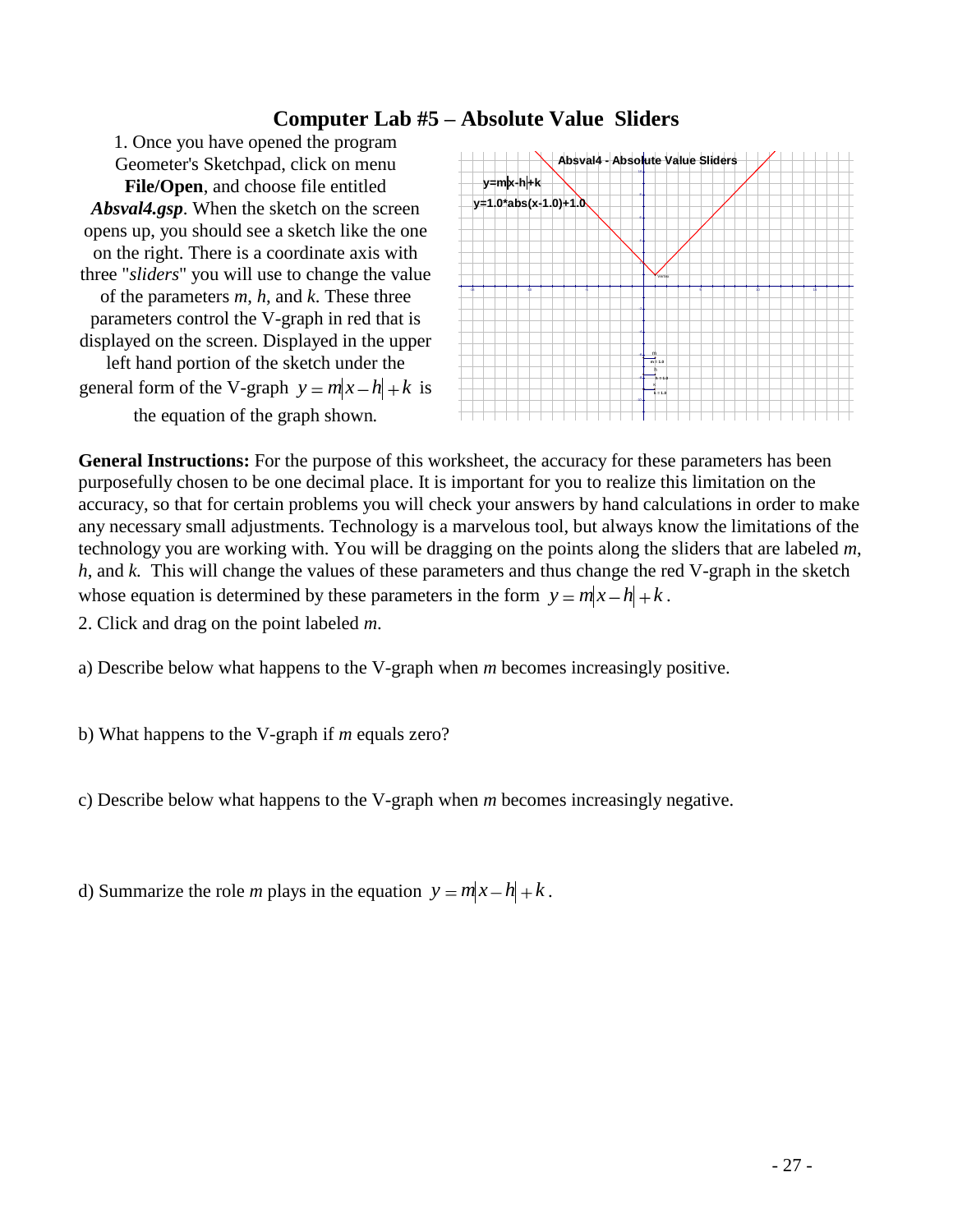3. Drag the slider *m* so that its value is back to being 1.0. Now drag slider point *k* and observe. Describe in the space below what happens to the V-graph as *k* changes. Be as specific as possible.

4. Drag slider point *k* back to 1.0. Now drag slider point *h* and observe. Describe in the space below what happens to the V-graph as *h* changes. Be as specific as possible.

5. Write the equation in the *Vertex Form*  $y = m|x - h| + k$  for each of the V-graphs described below. As a check, drag the *m*, *h*, and *k* slider points to the appropriate values so that the graph described is drawn on the screen. Remember, the accuracy of the slider values is only to one decimal place. You should do paper and pencil calculations first, and then use the slider drawing as a check to make sure you have the correct equation of the V-graph.

a) Vertex at  $(-1,2)$  and contains the point  $(0,4)$ .

- b) Vertex at  $(2,3)$  and contains the point  $(4,0)$ .
- c) Vertex at  $(-3,-1)$ , and is the same shape as  $y = 3|x-2|+5$
- d) *x*-intercepts at  $(4,0)$  and  $(-4,0)$ , and contains the point  $(1,-2)$ .
- e) *x*-intercepts at  $(6,0)$  and  $(-2,0)$ , and contains the point  $(5,1)$ .
- f) Has the same vertex as  $y = 3|x-2|+5$ , and contains the point (0,0).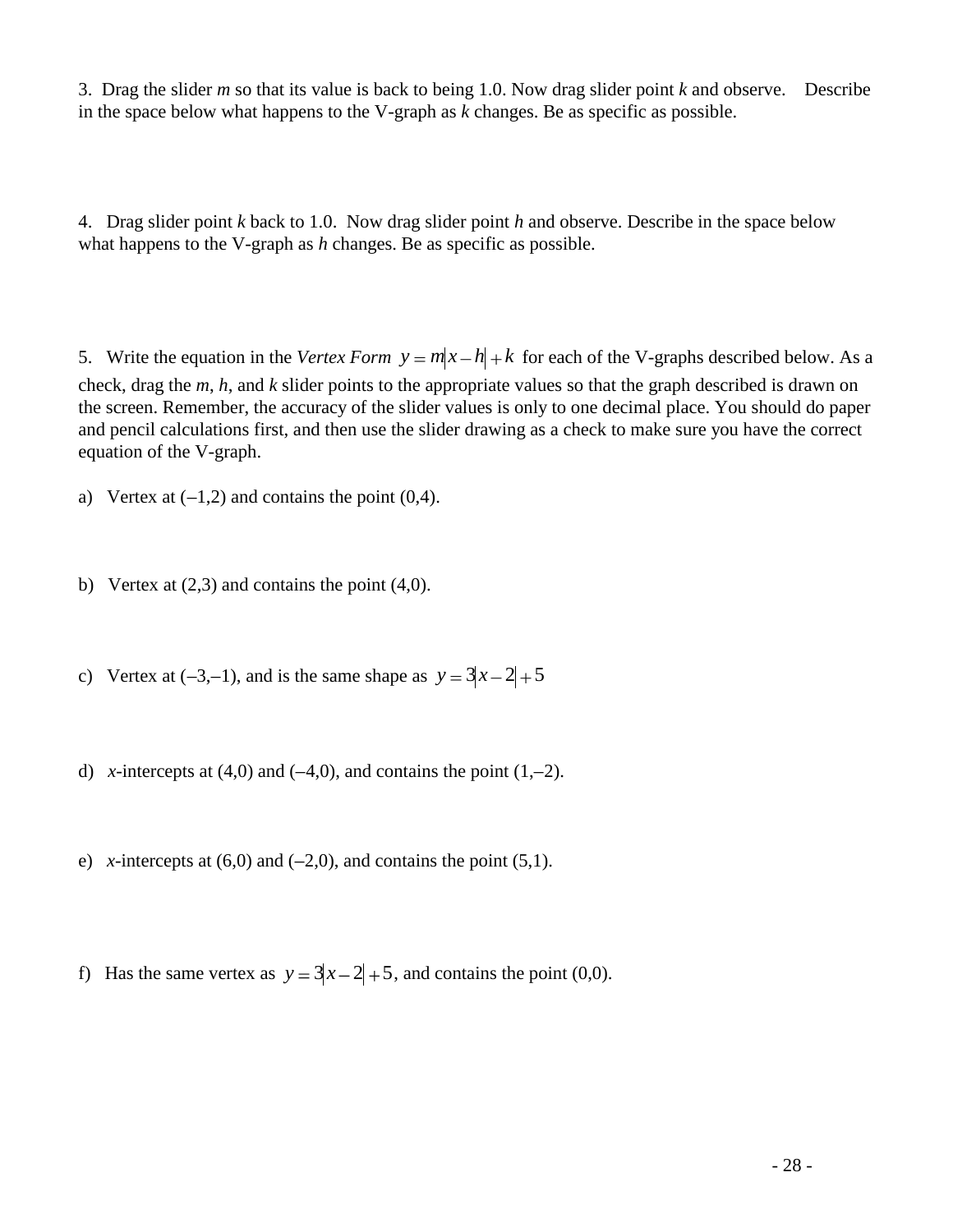# **Computer Lab #6 – Parabolas – Vertex Form**

After starting the program Geometer's Sketchpad, choose Open under the File menu, and choose the file *Parabvtx4***.***gsp*. When the file opens up, you should see a picture of a parabola on an axis system that looks like the one at right. The three sliders are used to change the values of *a*, *h*, and *k* in the equation  $y = a(x-h)^2 + k$ .

The diagram will change dynamically as you change the value of the three parameters.

1. To change the value for any of the three parameters, simply click on the point labeled

*a*, *h*, or *k*, and then slide it back and forth on the horizontal line containing that point. Try it by changing the value of *a* while leaving *h* and *k* at 0.0.

a) What happens to the curve when the value of *a* increases so that it is greater than one?

b) What happens to the curve when the value of *a* decreases, but stays positive?

c) What happens to the curve when the value of *a* becomes negative?

d) What happens to the curve when the value of *a* becomes zero?

- 2. Change the value of *h* by dragging on the appropriate slider.
- a) What happens to the curve when the value of *h* changes? Describe in reasonable detail.

b) Change the *h* and *a* sliders so as to display the parabola with vertex (2,0) and *y*-intercept (0,8). Write down an equation for this parabola in vertex form.

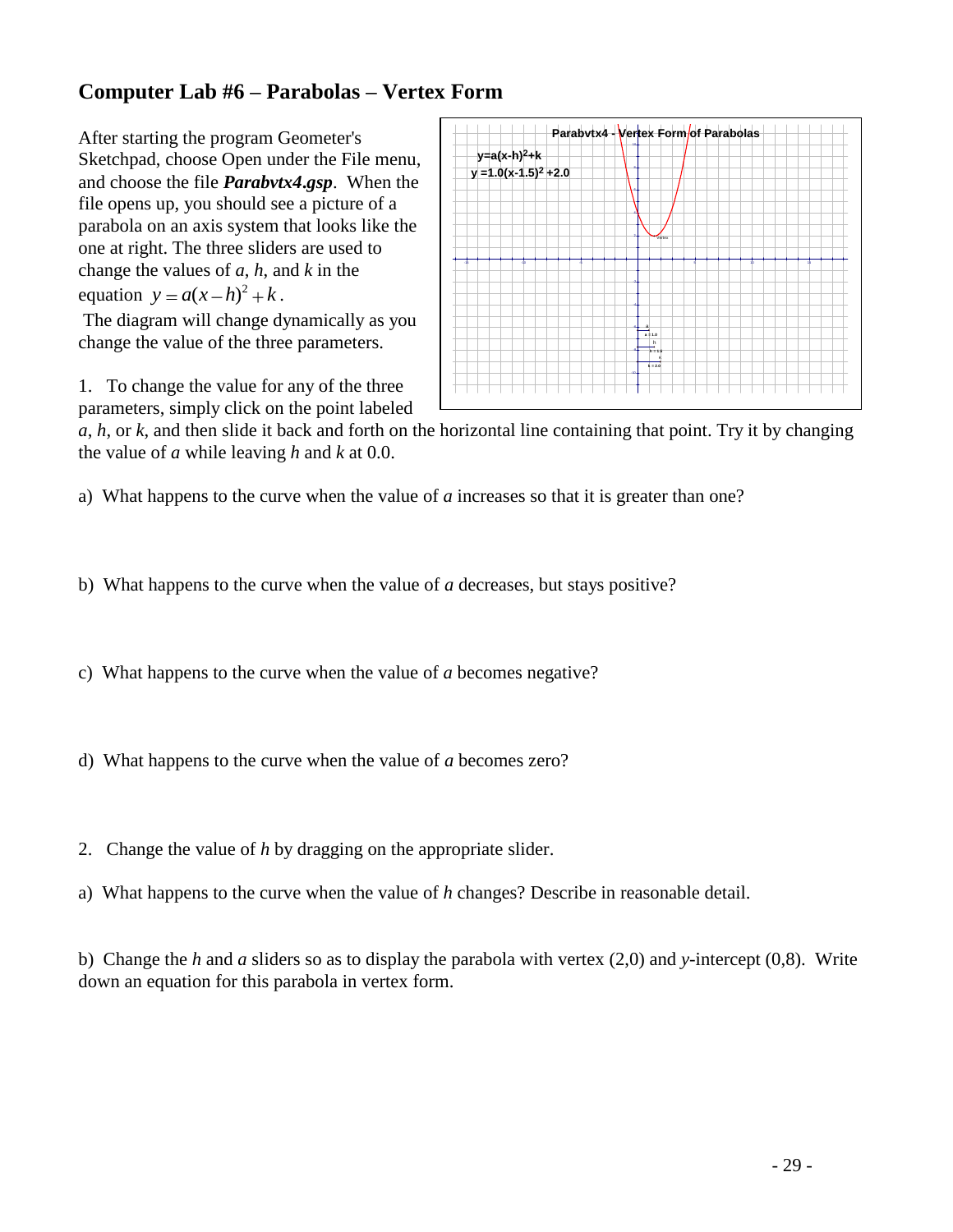c) Use the sliders to display the parabola with the same shape as the one in b) above, but with vertex at ( 4,0). Write an equation of this parabola, and determine its *y*-intercept algebraically.

d) Use the *a* and *h* sliders to draw the parabola opening down with the same shape as the ones in b) and c), and whose vertex is at (2,0). Write an equation of this parabola.

3. Change the value of *k* by dragging on the appropriate slider.

a) What happens to the curve when *k* changes? Describe in reasonable detail.

b) Change the *h, k,* and *a* sliders so as to display the parabola with vertex  $(-1,2)$  and *y*-intercept  $(0,5)$ . Write down an equation in vertex form for this parabola.

c) Use the sliders to display the parabola with the same shape as the one in b) above, but with vertex at (5, 2). Write down an equation of this parabola, and determine its *y*-intercept even though it may not be in view.

4. First determine the equation of the following parabolas in the space below. Then, adjust the sliders appropriately to check to see if you have the correct parabola.

Vertex  $(1,-1)$ , *y*-intercept  $(0,4)$ .

Vertex  $(-4,-3)$ , contains point  $(-2,-1)$ .

Vertex  $(5,2)$ , contains point  $(1,-6)$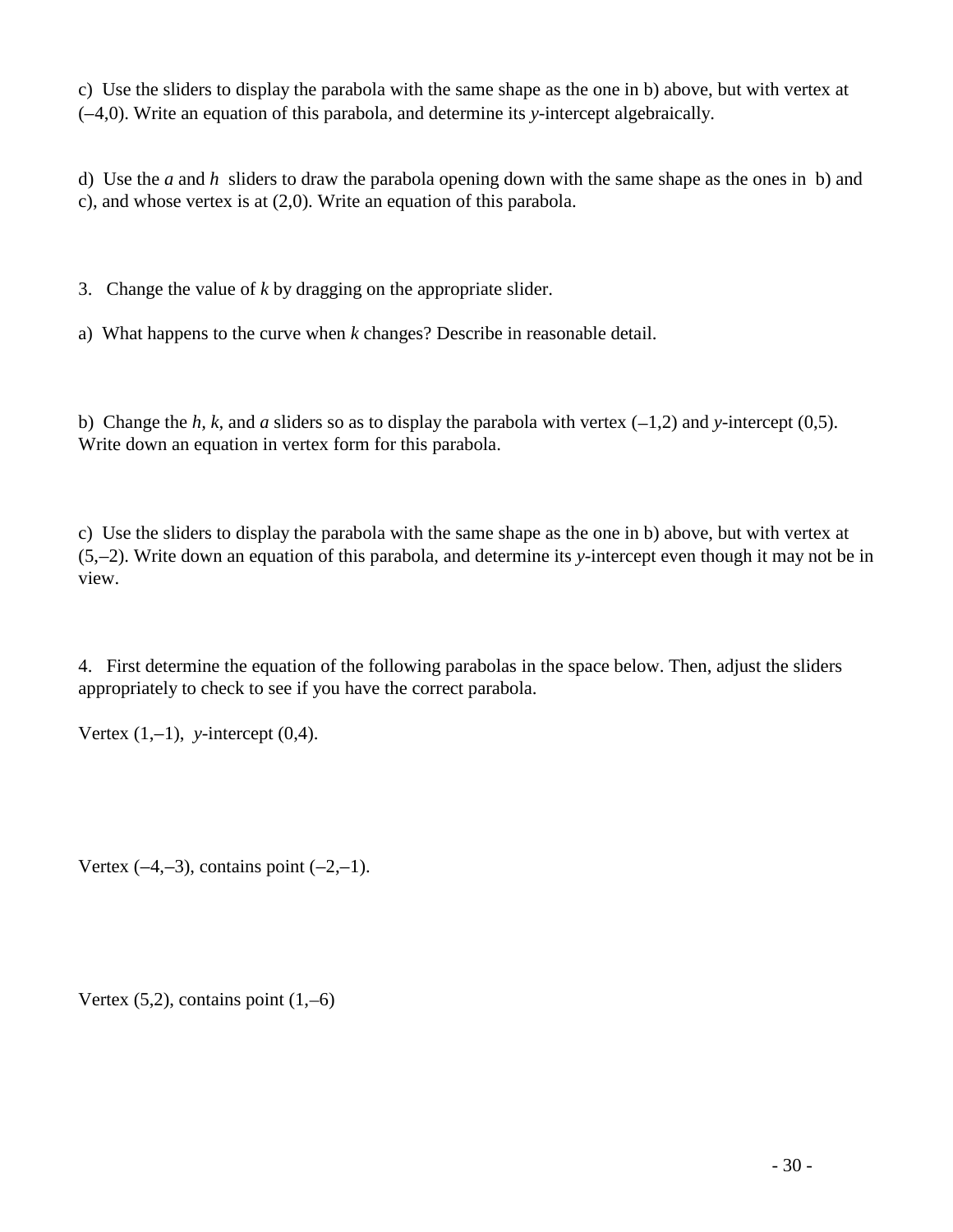# **Computer Lab #7 – Parabolas – Factored Form**

After starting the program Geometer's Sketchpad, choose Open under the File menu, and choose the file *Parabfct4***.***gsp*. When the file opens up, you should see a picture of a parabola on an axis system that looks like the one at right. The three sliders are to be used to change the values of *a*, *p*, and *q* in the equation  $y = a(x - p)(x - q)$ . The diagram will change dynamically as you change the value of the three parameters.

1. To change the value for any of the three parameters, simply click on the point labeled *a*, *p*, or *q*, and then slide it back and forth on



the horizontal line containing that point. Try it by changing the value of *a* while leaving *p* and *q* at 0.0.

a) What happens to the curve when the value of *a* increases so that it is greater than one?

b) What happens to the curve when the value of *a* decreases, but stays positive?

c) What happens to the curve when the value of *a* becomes negative?

d) What happens to the curve when the value of *a* becomes zero?

- 2. Change the value of *p* by dragging on the appropriate slider.
- a) What happens to the curve when the value of *p* changes? Describe in reasonable detail.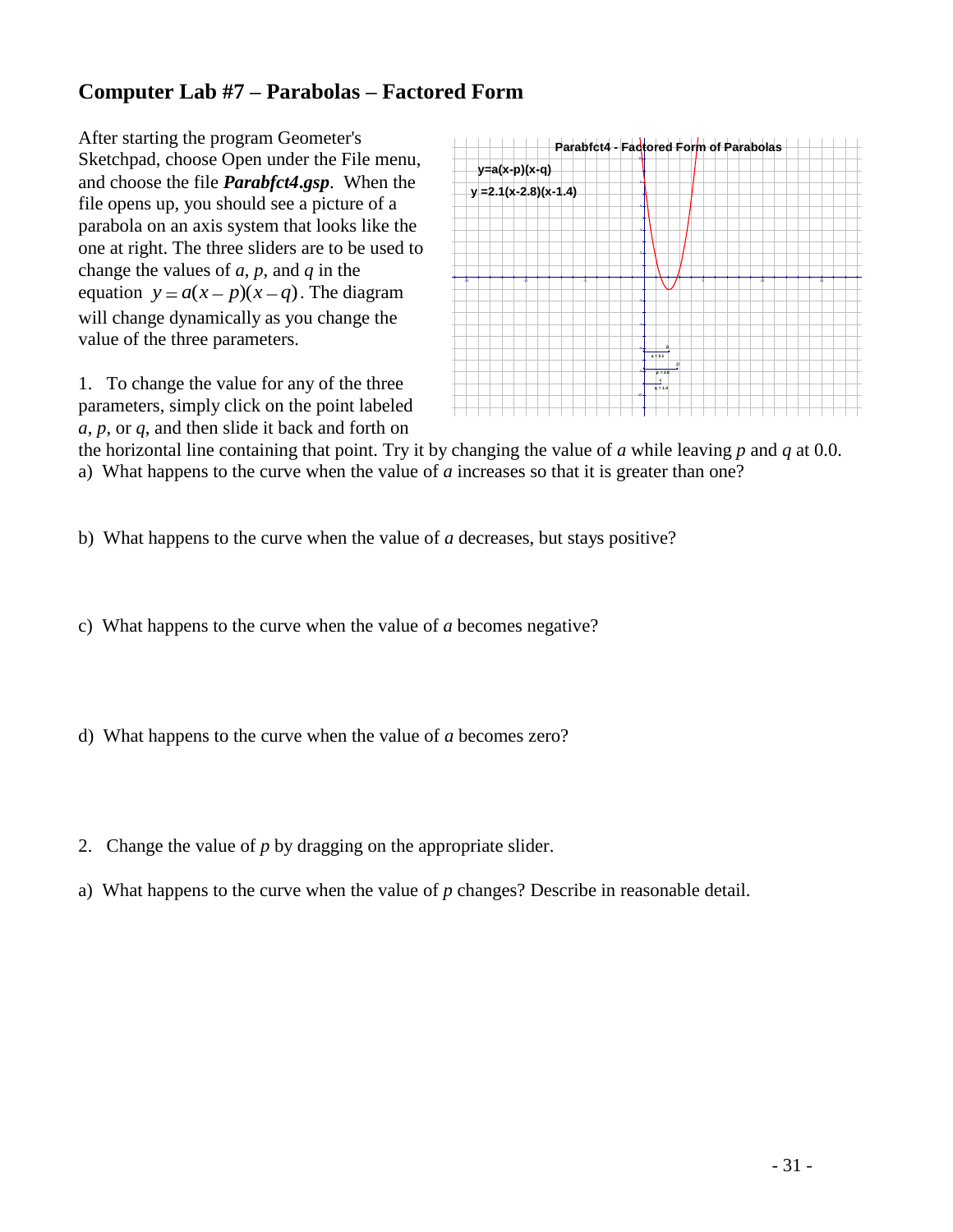b) Change the *p* and *a* sliders so as to display the parabola with *x*-intercepts at (0,0) and (4,0), and a vertex at (2,-8) and Write down an equation in factored form for this parabola.

c) Use the sliders to display the parabola with the same shape as the one in b) above, but with *x*-intercepts at  $(0,0)$  and  $(-3,0)$ . Write an equation of this parabola, and determine its vertex.

d) Use the *a* and *p* sliders to draw the parabola opening down with the same shape as the ones in b) and c), and whose *x*-intercepts are (0,0) and (6,0). Write an equation of this parabola, and determine its vertex.

3. Change the value of *q* by dragging on the appropriate slider.

a) What happens to the curve when *q* changes? Describe in reasonable detail.

b) Change the *a, p,* and *q* sliders so as to display the parabola with *x*-intercepts at (2,0) and (-2,0), with vertex at (0,4). Write down an equation in factored form for this parabola.

c) Use the sliders to display the parabola with the same shape as the one in b) above, but with *x*-intercepts at (-3,0) and (5,0). Write down an equation of this parabola, and determine its vertex even though it may not be in view. Does the computer display give a perfectly accurate value for the vertex? Explain.

4. First determine the equation of the following parabolas in the space below. Then, adjust the sliders appropriately to check to see if you have the correst parabola.

a) *x*-intercepts at  $(-4,0)$  and  $(6,0)$ , and Vertex  $(1,-5)$ .

b) *x*-intercepts at  $(-5,0)$  and  $(1,0)$ , and containing the point  $(3,32)$ 

c) *x*-intercepts at  $(0,0)$  and  $(-3,0)$ , and containing the point  $(2,3)$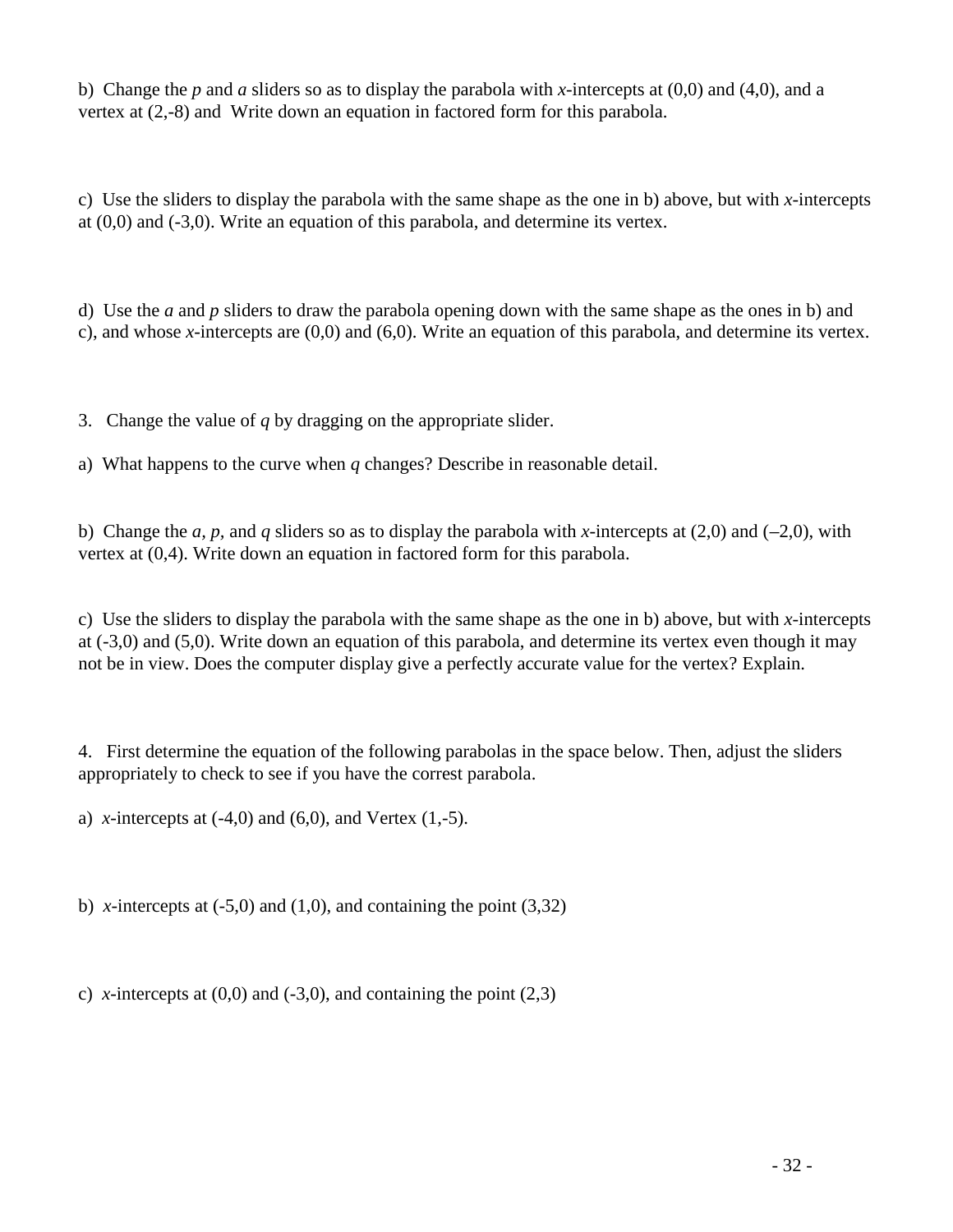# **Computer Lab #8 – Parabolas – Standard Form**

After starting the program Geometer's Sketchpad, choose Open under the File menu, and choose the file *Parabstd4***.***gsp*. When the file opens up, you should see a picture of a parabola on an axis system that looks like the one at right. The three sliders are to be used to change the values of *a*, *b*, and *c* in the equation  $y = ax^2 + bx + c$ . The diagram will change dynamically as you change the value of the three parameters.



1. To change the value for any of the three parameters, simply click on the point

labeled *a*, *b*, or *c*, and then slide it back and forth on the horizontal line containing that point. Try it by changing the value of *a* while leaving *b* and *c* at 0.0.

- b) What happens to the curve when the value of *a* decreases, but stays positive?
- c) What happens to the curve when the value of *a* becomes negative?
- d) What happens to the curve when the value of *a* becomes zero?
- 2. Change the value of *c* by dragging on the appropriate slider.
- a) What happens to the curve when the value of *c* changes? Describe in reasonable detail.

a) What happens to the curve when the value of *a* increases so that it is greater than one?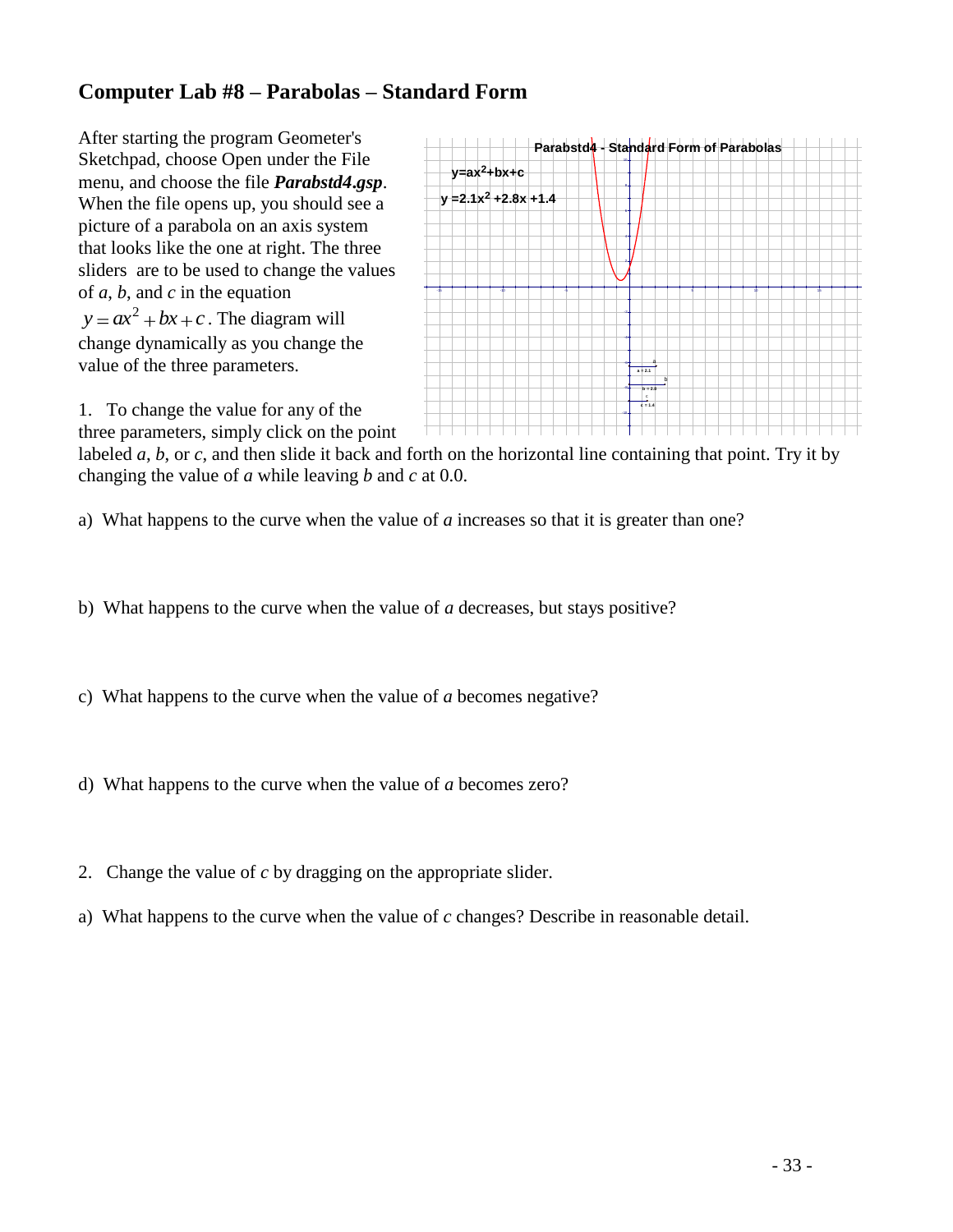b) Change the *c* and *a* sliders so as to display the parabola with a vertex at (0,2) and an *x*-intercept of (1,0). Write down an equation in standard form for this parabola.

c) Use the sliders to display the parabola with the same shape as the one in b) above, but with vertex at (0,5). Write an equation of this parabola, in standard form.

d) Use the *a* and *c* sliders to draw the parabola opening up with the same shape as the ones in b) and c), and whose *x*-intercepts are  $(2,0)$  and  $(-2,0)$ . Write an equation of this parabola, and determine its vertex even if it is not in your viewing window.

3. Change the value of *b* by dragging on the appropriate slider.

a) What happens to the curve when *b* changes?. Describe in reasonable detail.

b) Change the *a, b,* and *c* sliders so as to display a parabola with axis of symmetry at  $x = 2$  and passing through the origin. There are an infinite number of examples to choose from, write down an equation in standard form for two of them.

c) Use the sliders to display the parabola with the same shape as  $y = 0.5x^2$ , but with vertex at (-1,4). Determine the x-intercepts for this parabola..

4. First determine the equation of the following parabolas in the space below. Then, adjust the sliders appropriately to check to see if you have the correct parabola.

*x*-intercepts at  $(-1,0)$  and  $(3,0)$ , and Vertex  $(1,2)$ .

Vertex at  $(-2,3)$ , and contains the point  $(0,11)$ .

Contains the three points  $(0,-4)$ ,  $(1,-1)$ , and  $(2,1)$ .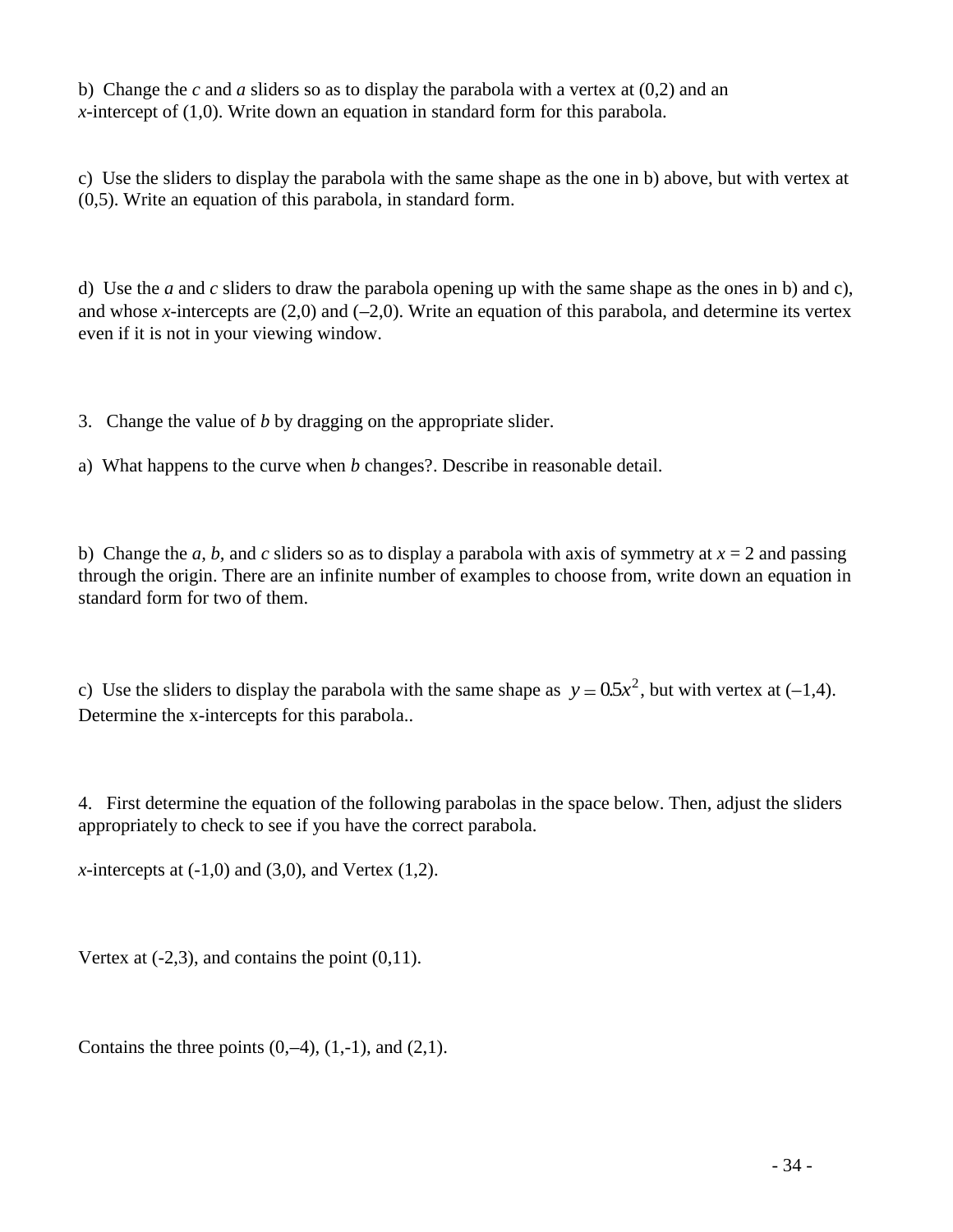# **Computer Lab #9 – Factoring with Electronic Algebra Tiles**

1. This lab uses electronic algebra blocks to assist in the understanding of some of the basic ideas behind factoring. Start the GSP program and open the file entitled *factor4.gsp*. When the sketch window opens up, you should see the sketch at right. The resources for this activity are the building blocks at the top of the window. They consist of: a blue x by x square called an  $x^2$  **–block**, a red 1 by x rectangle called an **x-block**, and a yellow 1 by 1 square called **a unit block**. The x-

| <b>Electronic Algebra Tiles</b>                                                                                       |  |
|-----------------------------------------------------------------------------------------------------------------------|--|
| Show half unit tile<br>$\mathbf{x}$<br>$\mathbf x$<br>$\mathbf{1}$<br>1<br>$\mathbf{1}$<br>$\mathsf x$<br>$\mathsf x$ |  |
| <b>Assembly Area</b>                                                                                                  |  |
|                                                                                                                       |  |
|                                                                                                                       |  |
|                                                                                                                       |  |
|                                                                                                                       |  |
|                                                                                                                       |  |

block is given in two different orientations for reasons that should be apparent later. The basic principle at work in this exercise will be *that the area of the whole is equal to the sum of the areas of the parts*.

2. How to proceed is best explained through an example. We want to use one  $x^2$ -block and two x-blocks. To obtain the needed blocks in the assembly area, click on the middle of the  $x^2$ -block and choose Copy and then Paste from the Edit menu. A copy of the  $x^2$ -block should appear. Simply click and drag on this block to move it anywhere you want in the assembly area. Ctrl-C to copy, and Ctrl-V to paste is the keyboard shortcut to this process. Make two copies of the x-block, so that you now have the  $x^2$ -block and two x-blocks in the assembly area. Notice the dimensions do not move with the blocks. If you want dimensions in the assembly area, the x and 1 must also be copied and pasted. Your job now is to arrange these blocks so that they form a rectangle. **This goal of forming a rectangle from the given building blocks is the key to this entire worksheet**. There is more than one way this could have been done, (a few different examples are shown at right), but no matter what rectangle you formed, its dimensions should be x by  $x+2$ . If we now write an expression for the area of the rectangle and set it equal to the sum of the areas of the individual building blocks that formed the rectangle, we get  $x^2 + 2x = x(x+2)$ . This right side of this equivalency represents the factored form of the polynomial  $x^2 + 2x$ .

3. Summary of procedures.

a) Make enough copies of basic building blocks for the given problem.

b) Assemble blocks so that they form a rectangle. Make sure you select the borders as well as the interior of the block before copying and pasting.

c) Write an equivalency in which the left side is the sum of the areas of parts, and the right side is the

 area of the rectangle expressed in the form (*length*)(*width*).



 $\Box$ 

**Electronic Algebra Tiles**

Show half unit tile

d) Any extra building blocks can temporarily be dragged out of the way for possible use later.

 $x \sim x$ 

4. Let's do one more example that is a little more involved. This time our given building blocks are one  $x^2$ -block, four x-blocks, and three unit blocks. This time, the rectangle that



1 1 1

x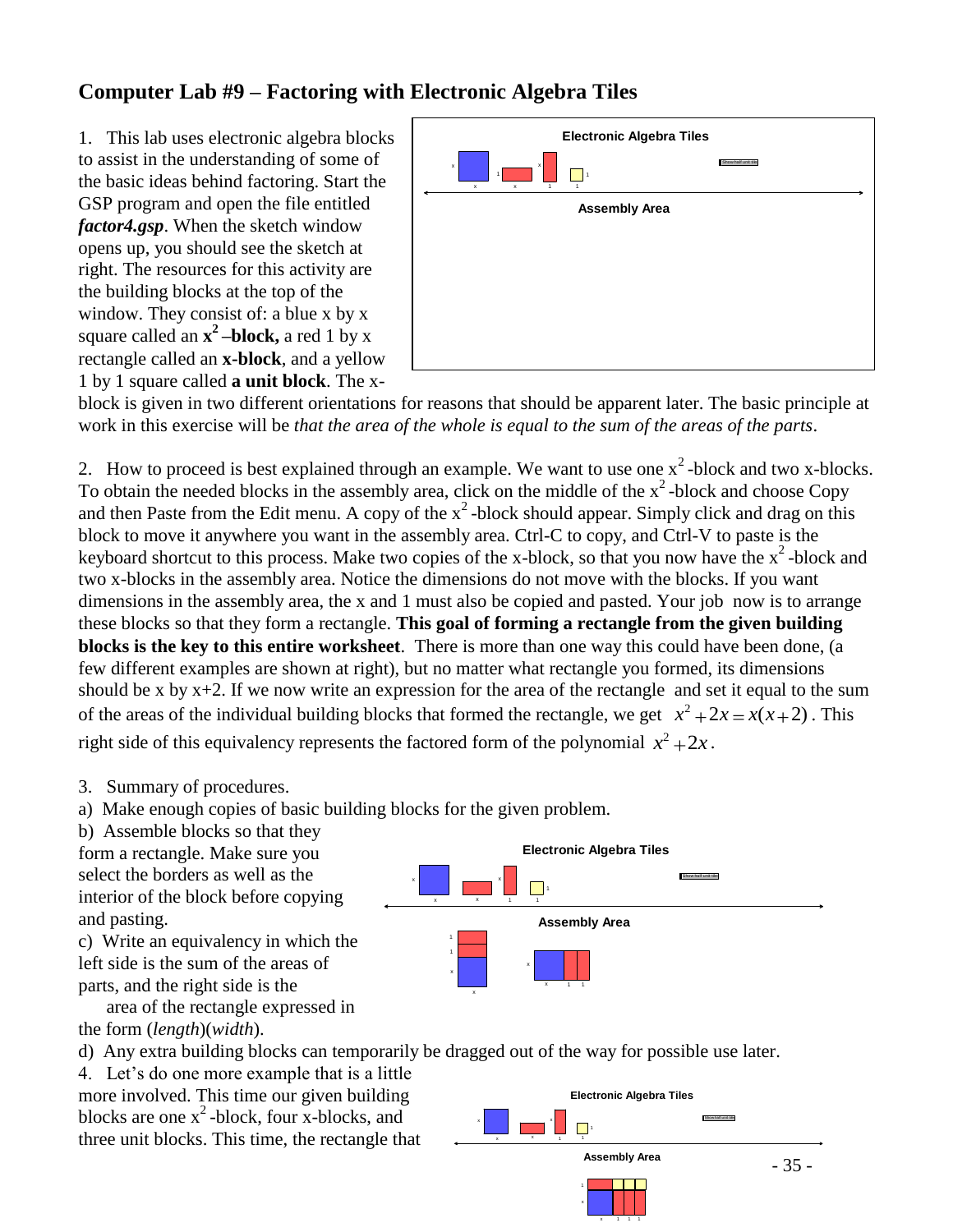is built has dimensions  $x+1$  by  $x+3$ . The equivalency that gives the factoring is  $x^2 + 4x + 3 = (x+1)(x+3)$ . The picture is shown at right.

5. Do the following examples. Use the space provided to copy the sketch of the rectangle, and to write out the equivalency that gives the factored form of the polynomial.

a) two  $x^2$ -blocks, one x-block

b) one  $x^2$ -block, five x-blocks, six unit blocks

c) two  $x^2$ -blocks, five x-blocks, two unit blocks

d) two  $x^2$ -blocks, five x-blocks, three unit blocks

e) three  $x^2$ -blocks, eight x-blocks, four unit blocks

6. Make up your own example. It must involve one  $x^2$ -block, six unit blocks, and your choice for the number of x-blocks. How many different examples are there? Write all the appropriate equivalencies in the space below.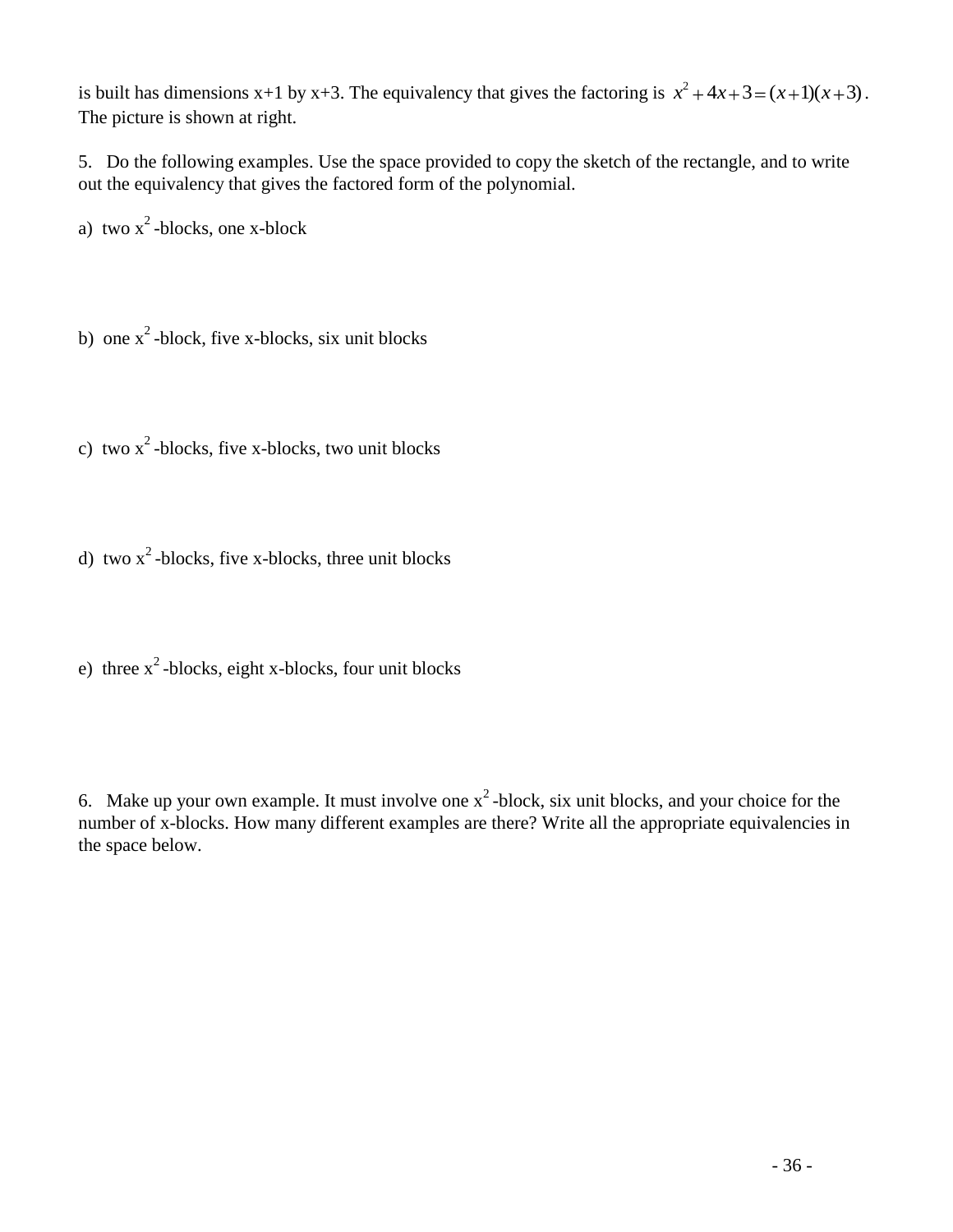# **Computer Lab #10 – Completing the Square with Electronic Algebra Tiles**

This lab uses virtual algebra blocks to assist in the understanding of some of the basic ideas behind factoring. Start the GSP program and open the file entitled *factor4.gsp*. When the sketch window opens up, you should see the same sketch as in Computer Lab #9 on factoring. The resources for this activity are the building blocks at the top of the window. They consist of: a blue x by x square called an  $x^2$ -block, a red 1 by x rectangle called an **x-block**, and a yellow 1 by 1 square called **a unit block**. The x-block is given in two different orientations for reasons that should be apparent later. The basic goal of these exercises will be to determine the correct number of unit blocks that are needed in order to make a *square* from the given building blocks.

2. How to proceed is best explained through an example. If we are given one  $x^2$ -block and four x-blocks, we need to determine the number of unit blocks necessary in order to form a square. Although there is more than one way your blocks could be arranged, all of them require four additional unit block, and they all result in a square with exactly the same dimensions. Two different arrangements will appear in your sketch by clicking on the button **Show completing the square example** with the Selection Tool.If we now write an expression for the area of the square and set it equal to the sum of the areas of the individual building blocks that formed the square, we get  $x^2 + 4x + 4 = (x+2)^2$ . Click the button **Hide completing the square example** to hide this example again.

3. Do the following examples. Use the space provided to copy the sketch of the square, and to write out the equivalency that gives the factored form of the polynomial into a perfect square.

a) one  $x^2$ -blocks, six x-blocks

b) one  $x^2$ -block, eight x-blocks

c) four  $x^2$ -blocks, four x-blocks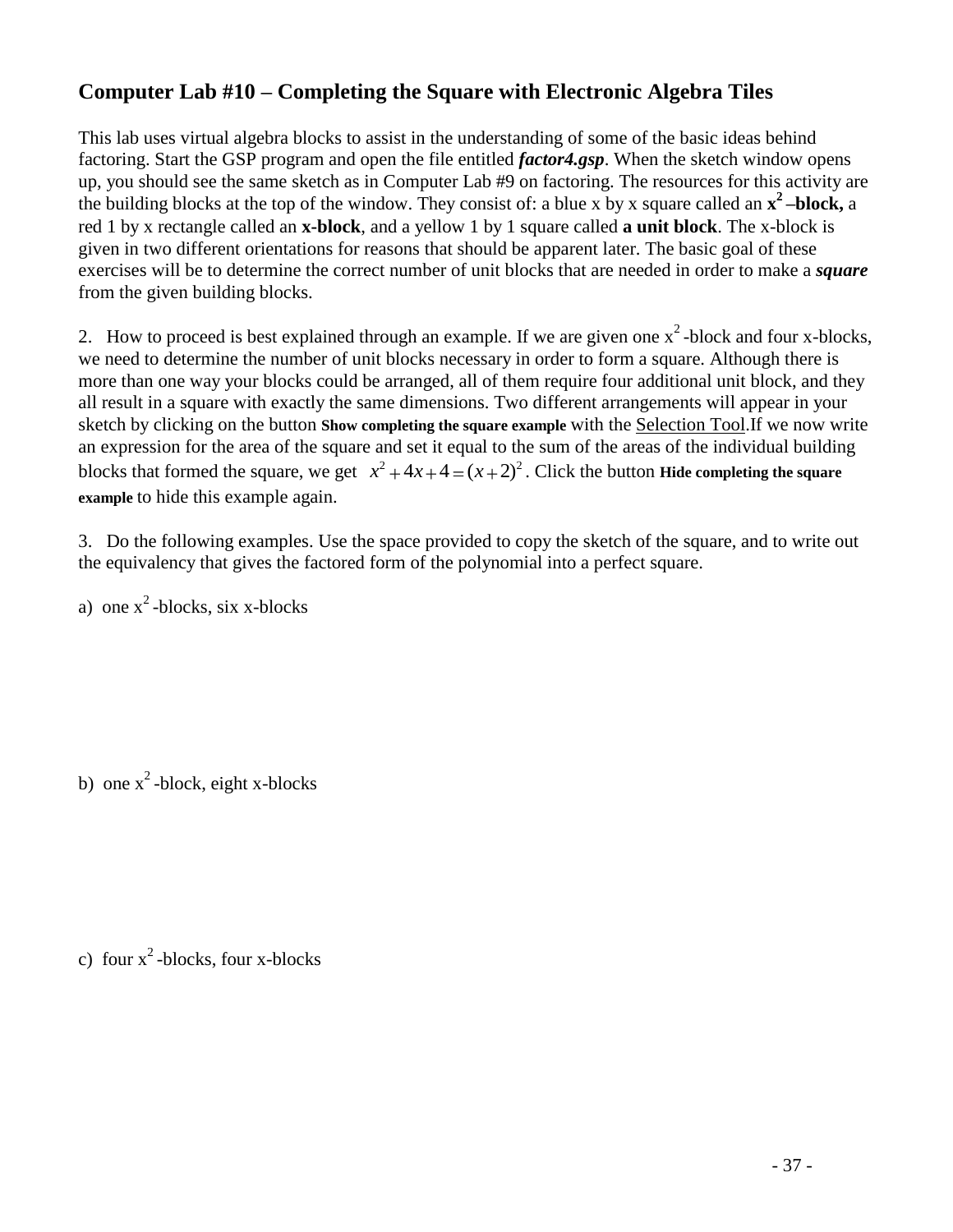4. What happens if the number of x-blocks is not an even number? This causes problems that can be illustrated if you try to complete the square with one  $x^2$ -block and three x-blocks. The way around this problem is to have the x-block and unit block broken into smaller pieces. By having the x-block available in two equal rectangular pieces with dimensions 0.5 by x, and by having the unit block broken into four smaller squares with dimensions 0.5 by 0.5, this problem can be solved. The illustration of completing the square for one x<sup>2</sup>-block and three x-blocks can be seen by clicking on the button **Show example of completing** the square with half blocks with the <u>Selection Tool</u>. The square has been assembled using one x<sup>2</sup>-block, two x-blocks, two half x-blocks, one unit block, and five quarter blocks. (A quarter block is the 0.5 by 0.5

block that has a quarter the area of a unit block). The equivalency is thus 2 2 2 3 4  $x^2+3x+\frac{9}{4}=\left(x+\frac{3}{2}\right)^2$ . Click

the button **Hide example of completing the square with half blocks** in order to hide this example again.

5. In order to obtain the additional building blocks needed for exercises when there is an odd number of x-blocks, click on the button **Show half block tiles** with the Selection Tool.Using these additional building blocks, complete the square for the following examples. Use the space provided to copy the sketch of the square, and to write out the equivalency that gives the factored form of the polynomial into a perfect square.

a) one  $x^2$ -block, one x-blocks

b) one  $x^2$ -block, five x-blocks

6. Suppose you take one  $x^2$ -block and  $P$  x-blocks. Predict how many unit blocks are needed to complete the square. Complete the following:  $x^2 + Px + \mathbf{C}^3 = \mathbf{C} + \frac{1}{x^2}$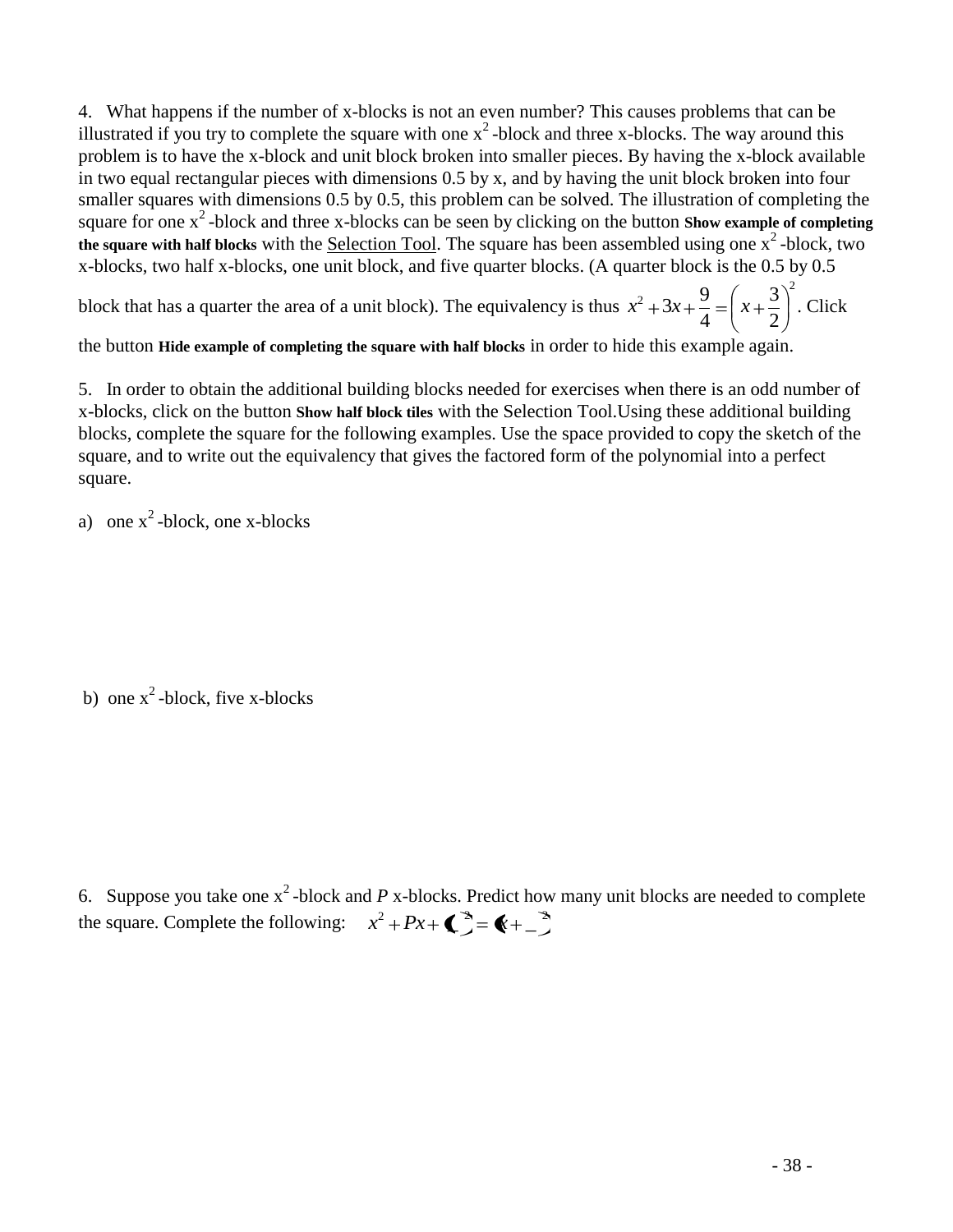# **Computer Lab #11 – Vertical and Adjacent Angles**

1. Open a new sketch, and using the Segment Tool, construct two intersecting line segments *AB* and *CD*, and their point of intersection E as shown in the sketch below. (Remember there are three ways to get the point of intersection. Click on the intersection with the Selection Tool, click on the intersection with the Point Tool, or select both line segments and choose **Point of Intersection** from the **Construct** menu)



2. Measure angles CEA, AED, and DEB. (Select 3 points in

order to measure an angle.) Open the Calculator from the **Measure** menu, and display the sum of angles CEA and AED by clicking on those measurements with a plus sign in between. Now, drag on the end points of the line segments and on the segments themselves and observe what happens to the measures of the angles and their computed sum.

3. From your observations above, write how you would predict the measure of angle CEB from knowing just the measure of angle AEC.\_\_\_\_\_\_\_\_\_\_\_\_\_\_\_\_\_\_\_\_\_\_\_\_\_\_\_\_\_\_\_\_\_. Write how you would predict the measure of angle CEB from knowing just the measure of angle AED.

4. Angles CEA and AED are adjacent angles in that they share a commion vertex, and there is something else that is important about them. Name another pair of angles that share the same property as these two. \_\_\_\_\_\_\_\_\_\_\_\_\_\_\_\_. Pairs of angles like CEA and AED are called a *linear pair*. Try and write a definition

of *a linear pair* in the space below.

\_\_\_\_\_\_\_\_\_\_\_\_\_\_\_\_\_\_\_\_\_\_\_\_\_\_\_\_\_\_\_\_\_.

5. Angles CEA and BED are defined to be *vertical angles***,** (also called *opposite angles* sometimes). Name another pair of vertical angles. \_\_\_\_\_\_\_\_\_\_\_\_\_\_\_\_\_\_\_\_\_\_\_\_. Try and write a definition of vertical angles in the space below.

6. Write a sentence or two summarizing what you have observed in this lab about vertical and adjacent angles of intersecting line segments. Although we have used line segments to illustrate these relationships, the same angle relationships are true for any two intersecting straight objects including segments, rays, and lines.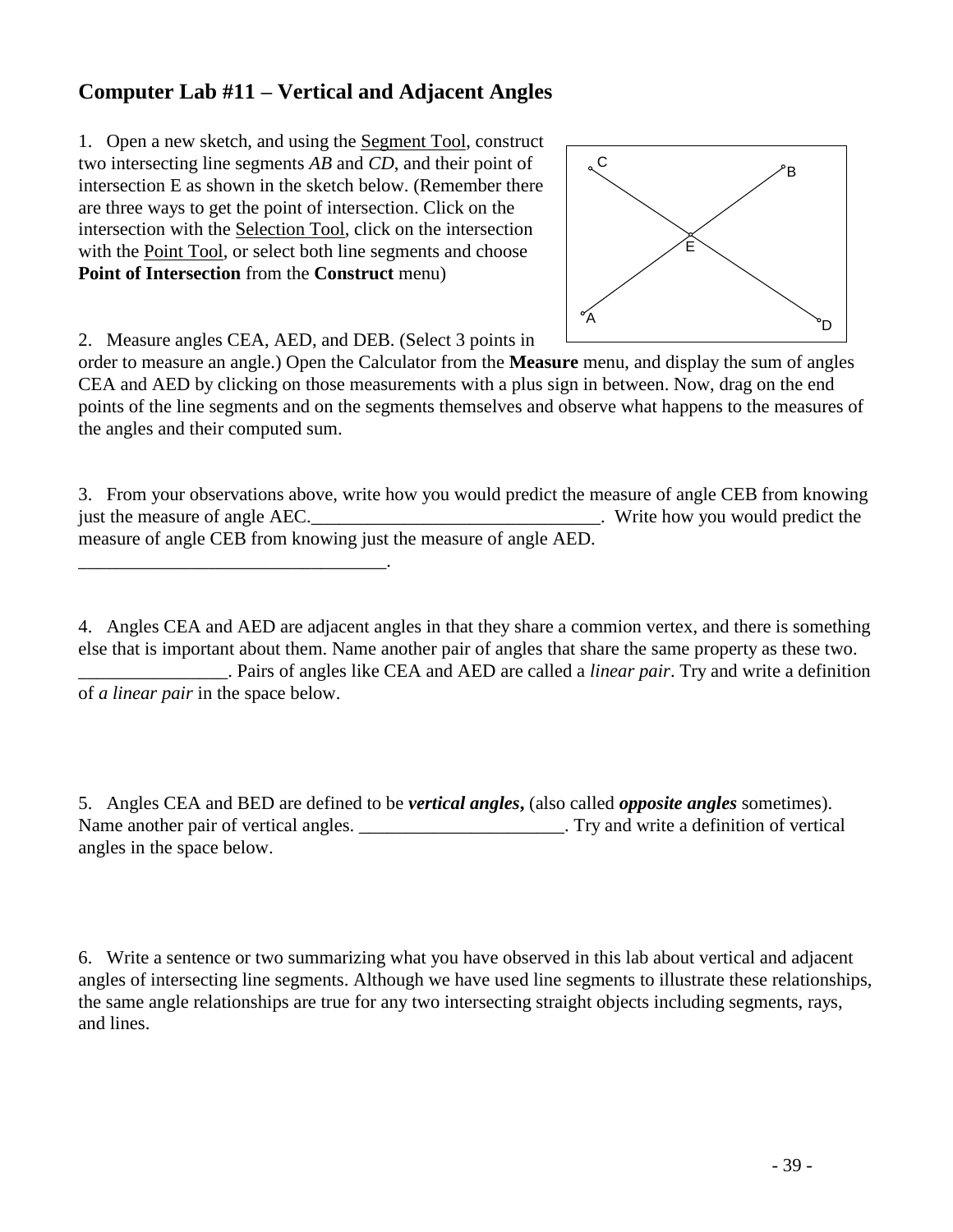### **Computer Lab #12 - Parallel Lines crossed by a Transversal**

1. Use the Segment Tool to draw a line segment AB across the width of the sketch window. Now draw a segment CD diagonally across the window as shown below. Construct their intersection point E. Use the

Point Tool to put a floating point F on CD, and then construct the line through F parallel to AB. Put two floating points G and H on this line as shown below.

2. Think of the diagram as two parallel roads AB and GH being crossed, (or transversed), by another road CD, thus forming

.



two intersections at E and F. CD is thus referred to as a *transversal*. Measure the four angles at the E intersection. Vertical angles being equal, and adjacent angles being supplementary should be no surprise given our first lab on vertical and adjacent angles. Measure the four angles at the F intersection also. Arrange the angle measures at the two different intersections so that they "**correspond**". Now, drag on the objects in your sketch and observe these measures.

3. Angles DEB and EFH are defined to be *corresponding angles.* There are three other pairs of corresponding angles in the figure. Try and name them. Write a definition of corresponding angles in the space below, and what you have observed about them.

4. Angles AEF and HFE are defined to be *alternate interior angles*. The word alternate comes from the fact that they are on alternate sides of the transversal CD. Interior refers to the fact they are in the interior region of the parallel lines. There is another pair of alternate interior angles. Can you name them? \_\_\_\_\_\_\_\_\_\_\_\_\_\_\_\_\_\_\_\_\_\_\_. Write a definition of alternate interior angles in the space below, and what

you have observed about them.

5. Angles BEF and HFE are defined to be *interior angles on the same side.* Name another pair. \_\_\_\_\_\_\_\_\_\_\_\_\_\_\_\_\_\_\_. Write a definition of interior angles on the same side in the space below, and what you have observed about them.

6. What pairs of angles do you think are referred to as *alternate exterior angles*? What property do they have?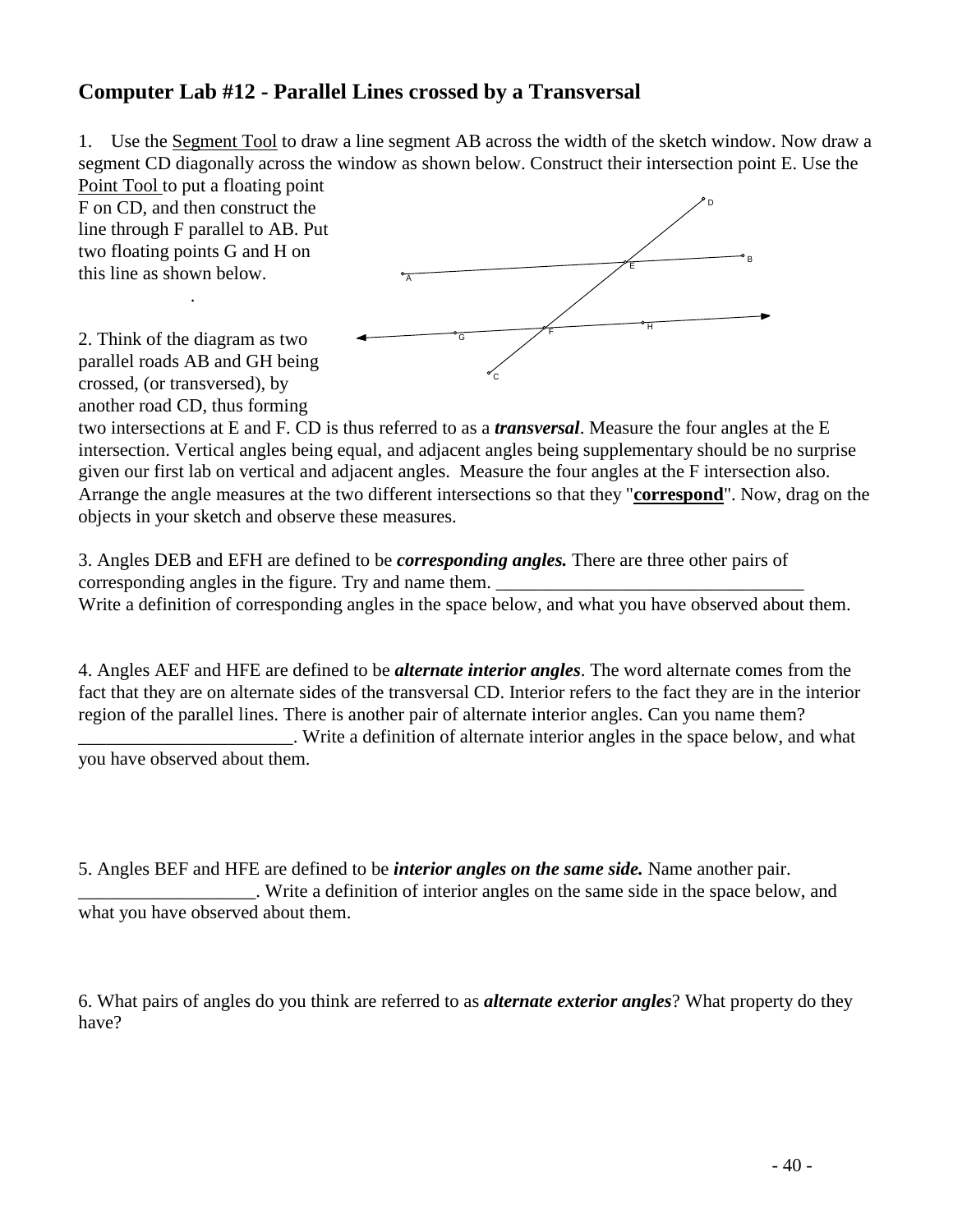# **Computer Lab #13 - Sentry Theorem**

You have just been hired as a **sentry** of an important quadrilateral building. The job is to walk around the building close to every wall and turning at each corner. Through how many degrees in total does the sentry turn during one complete trip.

1. Hold down the shift key, and use the point tool to plunk down 4 random points in clockwise order so that they will all be selected when you are finished.

2. Now, change the straightedge tool to **Ray,** and while all points are still selected, choose **Ray** from the **construct** menu.

3. You now have a quadrilateral with all 4 sides extended. Using the point tool, construct a point on each of the 4 rays, outside the quadrilateral. Construct, or relabel the points, so that your diagram looks like the sketch to the right. Also, make sure your quadrilateral building is *convex*, in other words, none of the interior angles is greater than 180 degrees.

4. Let's assume that the sentry is going to start at vertex D, and walk clockwise to vertex A, turn through angle HAB and then proceed towards vertex B. What three angles do we want to measure **in addition to angle HAB** in order to find the total # of degrees turned during our trip back to our starting position and facing the same initial direction?  $\angle$  \_\_\_\_\_,  $\angle$  \_\_\_\_, and  $\angle$ 



5. If you answered EBC, FCD, and GDA, you are right. Measure the 4 angles, select all 4 and go to **Calculate** in the **Measure** menu, and find their sum.

6. Now click on any of the vertices of the quadrilateral and drag to change its shape, but keep the quadrilateral *convex*. What do you notice?

7. Now, let the quadrilateral become concave. Does anything change? Do you have an explanation of your observation?\_\_\_\_\_\_\_\_\_\_\_\_\_\_\_\_\_\_\_\_\_\_\_\_\_\_\_\_\_\_\_\_\_

8. Repeat all the steps above for a 5 sided figure. Did you anticipate the result that occurred ?\_\_\_\_\_\_. Try and make a general, but clear statement below. We will call this the *Sentry Theorem*.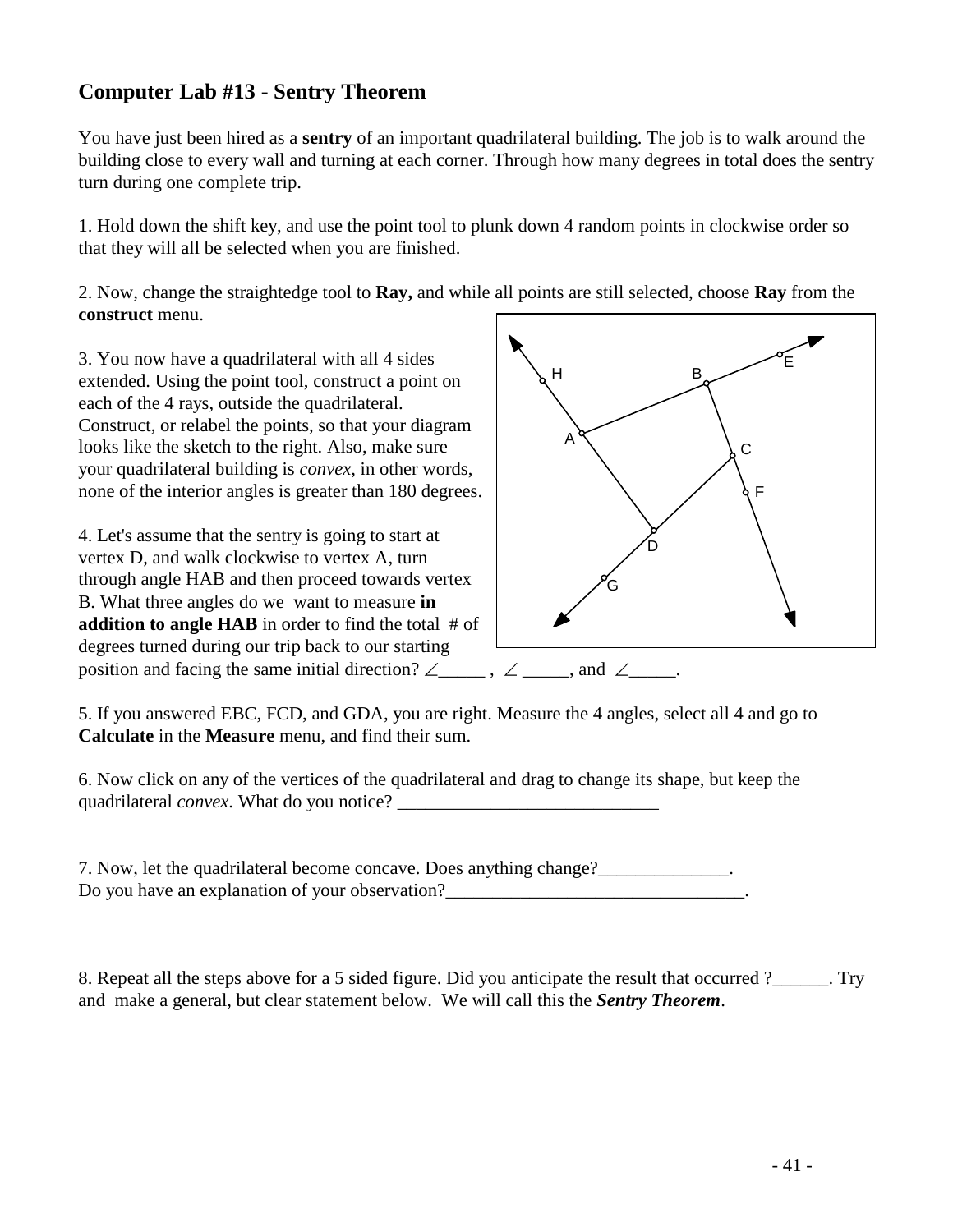### **Computer Lab #14 - The Angle Bisector Theorem**

1. Construct a random triangle ABC and bisect angle A. (Select the three points defining the angle and

choose **Construct/Angle Bisector**). Construct the point of intersection on side BC and label it D. Measure the distances from A to B and A to C. Also measure the distances BD and DC. Remember, to measure a distance between two points, select the two points before choosing the **Measure** menu. Use the calculator to display the ratio BD/DC.

2. Notice that D does not necessarily intersect BC at its midpoint. Drag on the vertices to change the shape of the triangle and notice point D moves as well.



What do you notice about the lengths of sides AB and AC when D is closer to B than it is to C?

What do you notice about the lengths of sides AB and AC when D is closer to C than it is to B?

What do you notice about the sides AB and AC when D is close to the midpoint of BC?

3. Now, drag on the vertices so that AB is approximately twice as long as AC. What do you notice about the position of  $D$  and in particular the ratio  $BD/DC$ ?

What if AB is three times as long as AC? \_\_\_\_\_\_\_\_\_\_\_\_\_\_\_\_\_\_\_\_\_\_\_\_\_\_\_\_\_\_\_\_\_

What if AB is half as long as  $AC?$ 

4. Can you make a conjecture about the specific location of point D in relation to the relative sizes of sides AB and AC?

5. Let's take a more formal look at what is going on when you bisect an angle in a triangle, and see if your conjecture proves correct.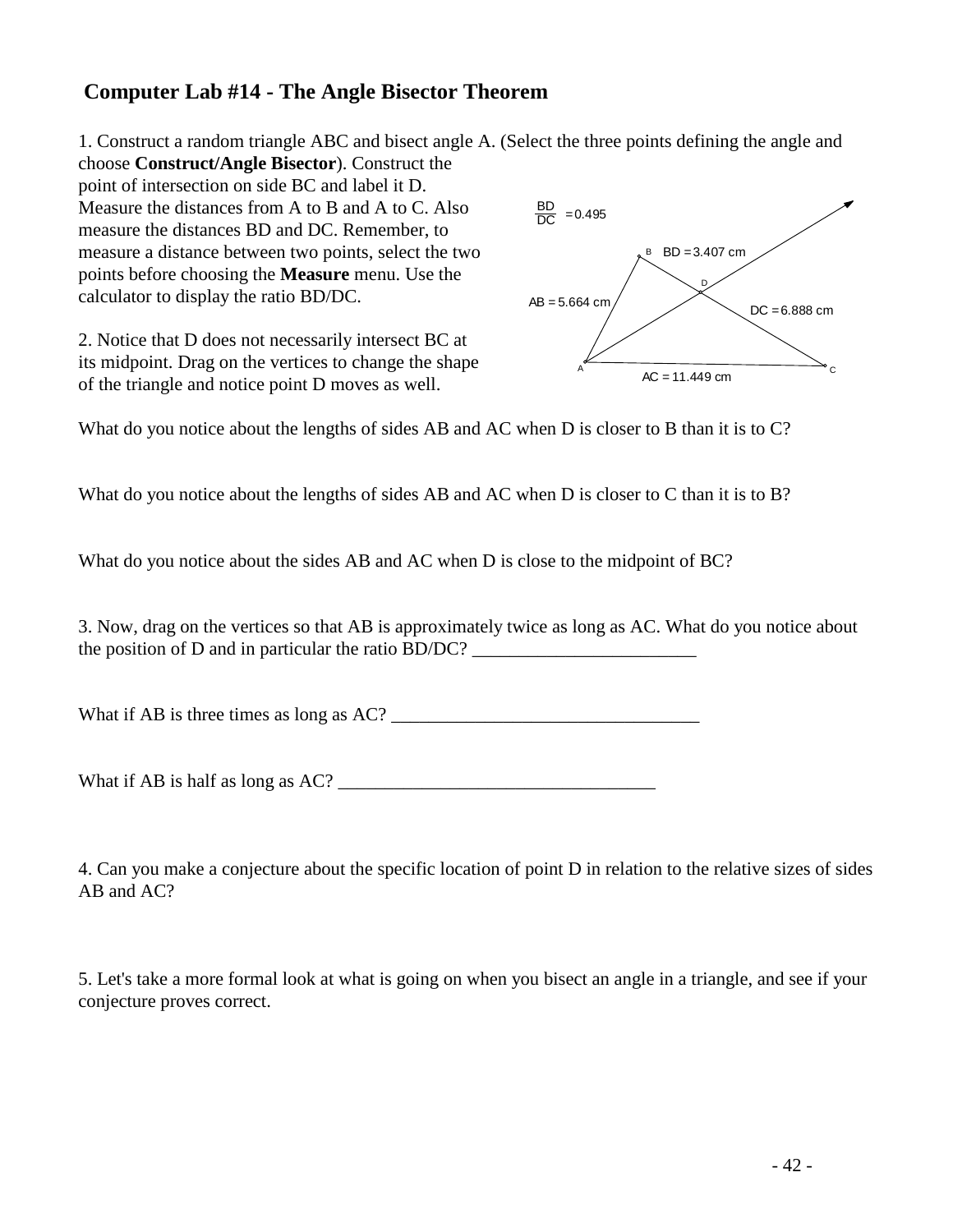a) Using your existing triangle ABC. Construct lines through B and C that are parallel to AD, and let E be the point where one of these parallel lines intersects the extension of CA. (You need to construct ray CA). It might be helpful to thicken and change the color of the three parallel lines. Hide the previous mesurements. Your sketch should look like the one at right.



b) Identify three other angles within the interior of triangle BEC that are equal to angle BEC. Remember that

AD is an angle bisector. State your reasons why the four angles are equal.

c) State as a proportion how the 4 lengths CA, AE, CD, DB are related to each other. Give a brief explanation as to why.

d) The only length used in your last statement that was not part of the original triangle is length AE. What length in the original triangle will always be equal to AE and why?

e) Hopefully your answer to the question above was  $AB = AE$  because  $ABE$  is an isosceles triangle. Substitute AB for AE from step 3 and write a statement relating the lengths AB, AC, BD, and DC. *This is the angle bisector theorem.* How does it compare with your conjecture on the previous page?

6. Try and state in words alone, without using any symbols, what the angle bisector theorem says.

7. Use the angle bisector theorem to find the length IM in the diagram to the right. I is the incenter of the triangle. This problem can be modeled in GSP, or solved using a different method as a way to check your work.

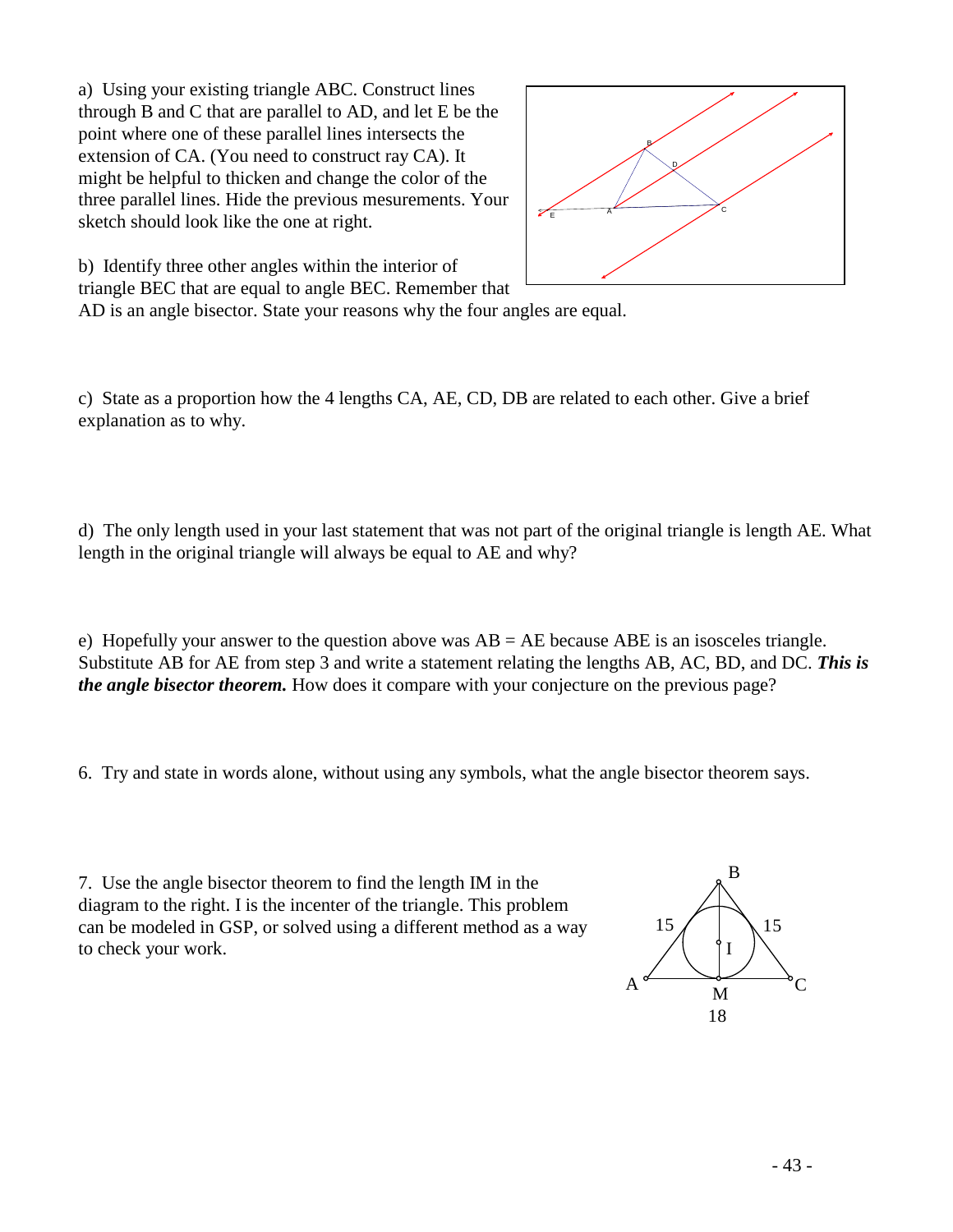# **Computer Lab #15 - Circumcenter Lab**

1. Start a new sketch and construct a random triangle ABC and the perpendicular bisectors of sides AB and AC. Construct their intersection point and label it K.

B

K

 $\overline{C}$ 

What must be true about K since it is on the perpendicular bisector of  $\overline{AB}$ ?

What must be true about K since it is on the perpendicular bisector  $\delta \widehat{A} AC?$ 



If KA = KB = KC, then what other line should be *concurrent* with the perpendicular bisectors of AB and AC that you have already constructed?

To show that K is also on the perpendicular bisector of BC, construct the midpoint G of side BC and measure the angle KGB. What angle does KGB need to be, in order to confirm concurrency? \_\_\_\_\_\_. Drag the triangle around and notice the angle remains constant. Now construct the third perpendicular bisector to demonstrate that it is indeed concurrent. This point of *concurrency* is called the *circumcenter* because it is the center of the circle that *circumscribes* the triangle. Construct the *circumcircle* and drag the triangle around and observe what happens.

2. Hide all construction lines and measures so that only the triangle, its midpoints, and the circumcenter K remain in view. Measure the three angles of the triangle. Drag the vertices of the triangle around and note the location of the circumcenter K. Answer the following questions :

a) When is K inside the triangle? b) When is K on side AB? \_\_\_\_\_\_\_\_\_\_\_\_\_\_ Where on side AB does K move to. \_\_\_\_\_\_\_\_\_\_\_\_\_\_ When is K on side AC? \_\_\_\_\_\_\_\_\_\_\_\_Where on side AC does K move to. \_\_\_\_\_\_\_\_\_\_\_\_\_ When is K on side BC? \_\_\_\_\_\_\_\_\_\_\_Where on side BC does K move to. \_\_\_\_\_\_\_\_\_\_\_\_\_\_

c) When is K outside the triangle? \_\_\_\_\_\_\_\_\_\_\_\_\_\_\_\_\_\_\_\_\_\_\_\_\_\_\_\_

d) Select K and choose **Trace Point** from the **Display** menu. Drag vertex A around slowly and observe the trace of point K. Describe the path of point K.  $\Box$ 

3. Turn the Trace of K off by clicking on **Trace Point** from the **Display** menu. Draw segments KA, KB, and KC to form three isosceles triangles ABK, ACK, BCK. Form the polygon interiors of these triangles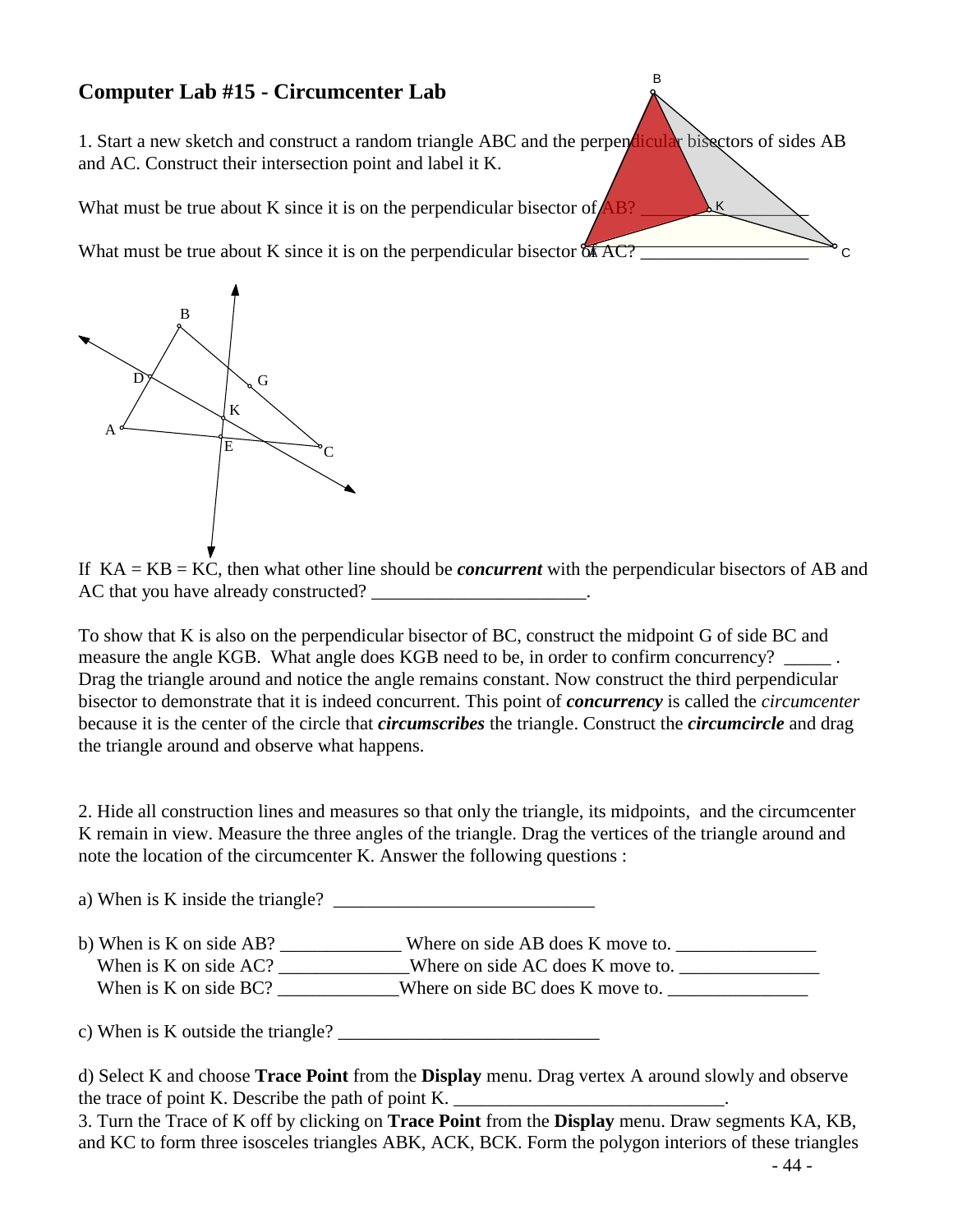and make them different colors.

a) Measure angles AKC, BKC, AKB, and compare them to angles ABC, BAC, and ACB respectively. (Put the angle measures you are comparing adjacent to each other in your sketch window to make comparing easier.) Drag the triangle around and notice their relationship. Summarize what you have observed below, and make a conjecture based upon these observations.

b) Construct rays that extend AK, BK, and CK. Construct the points of intersection of these rays with the sides of the triangle. Make whatever measurements you feel are needed to answer the following set of questions as you drag the triangle into different positions.

| i) Are the shaded triangles <b>always</b> congruent? _____.                         |   |
|-------------------------------------------------------------------------------------|---|
| Are they <b>ever</b> congruent?                                                     |   |
| When ?                                                                              |   |
| ii) Are AK, BK, and CK <b>always</b> $\angle$ bisectors? _____.                     |   |
| Are they <b>ever</b> $\angle$ bisectors?                                            |   |
| When?                                                                               | K |
| iii) Do the extensions of AK, BK, and CK always meet                                |   |
| the opposite side at its midpoint?                                                  |   |
| Do the extensions of AK, BK, and CK ever meet the                                   |   |
| opposite side at its midpoint?                                                      |   |
| When?                                                                               |   |
|                                                                                     |   |
| iv) Are the extensions of AK, BK, and CK always perpendicular to the opposite side? |   |

Are the extensions of AK, BK, and CK **ever** perpendicular to the opposite side?

When?  $\blacksquare$ 

- 45 -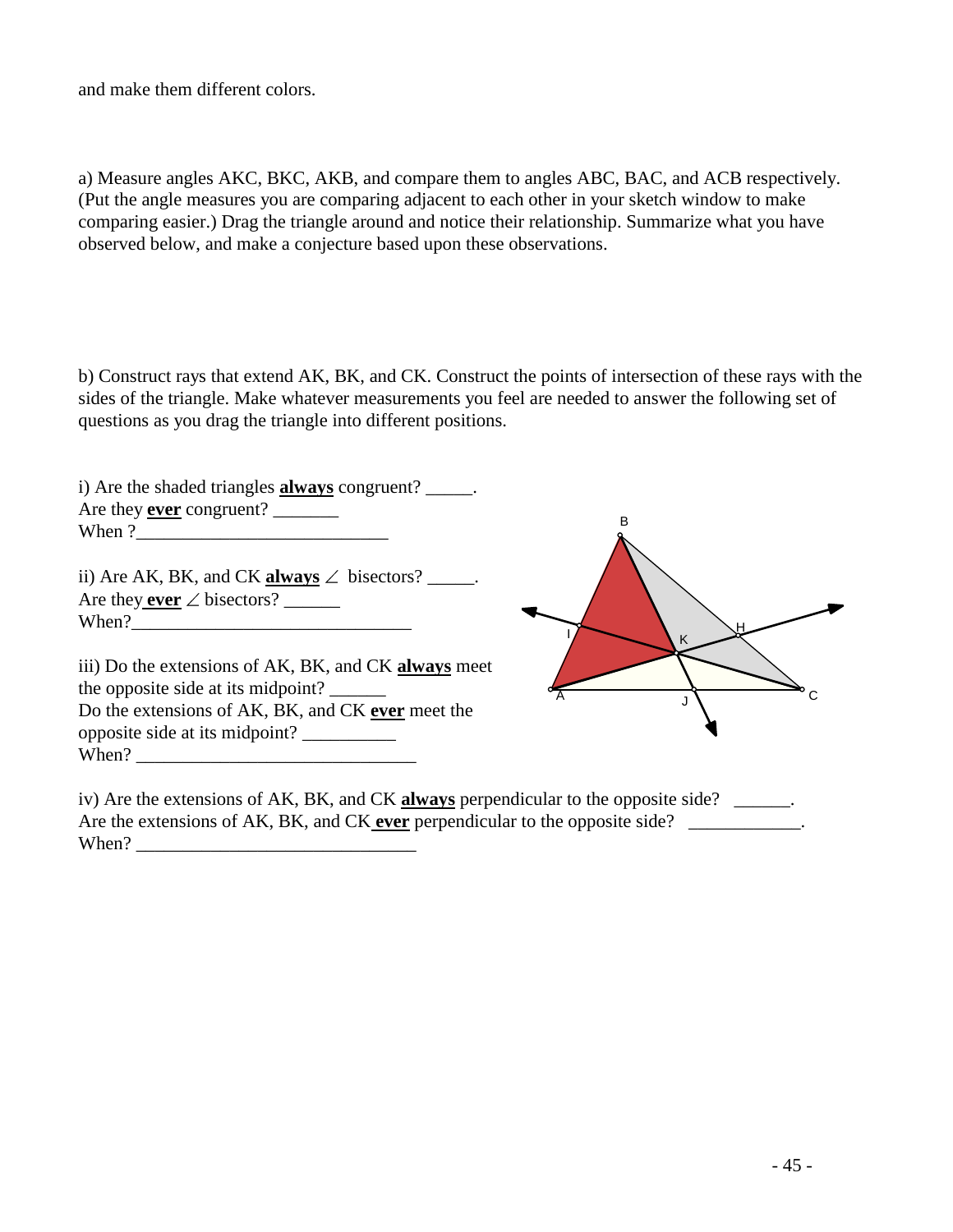## **Computer Lab #16 - Median concurrency and the 2:1 centroid ratio - Part I**

1. Construct a triangle ABC and let AM and BN be two of its medians. (remember to double click with

the text tool on a label in order to make a change). Label G as the point where the medians intersect. Extend AM to the point P such that  $GM = MP$ . (vector translation is an easy way to do this.) Extend BN to the point Q that makes  $GN = NQ$ . Your sketch should look like the one at right.

2. Connect AQCG. Change the line style of this quadrilateral to thick and color to red using the **Display** menu. Click and drag on the triangle all you want and AQCG remains what type of quadrilateral? The space is not in the space below, give an explanation as to why this must be the case.



3. Connect BPCG. Change style and color to thick and blue. What type of quadrilateral is BPCG and why?

4. Explain why BG is parallel to PC, and AG is parallel to QC.

5. What kind of quadrilateral is PCOG? Fig.  $\blacksquare$  How do you know?

6. Find two segments in the diagram that have the same length as BG. \_\_\_\_\_\_ , \_\_\_\_

7. How do lengths of segments BG and GN compare? How about AG and GM?

8. What do you think would happen if the third median CD was constructed? Try it.

9. Write in clear, concise, but generalized language what has been proven in this exercise.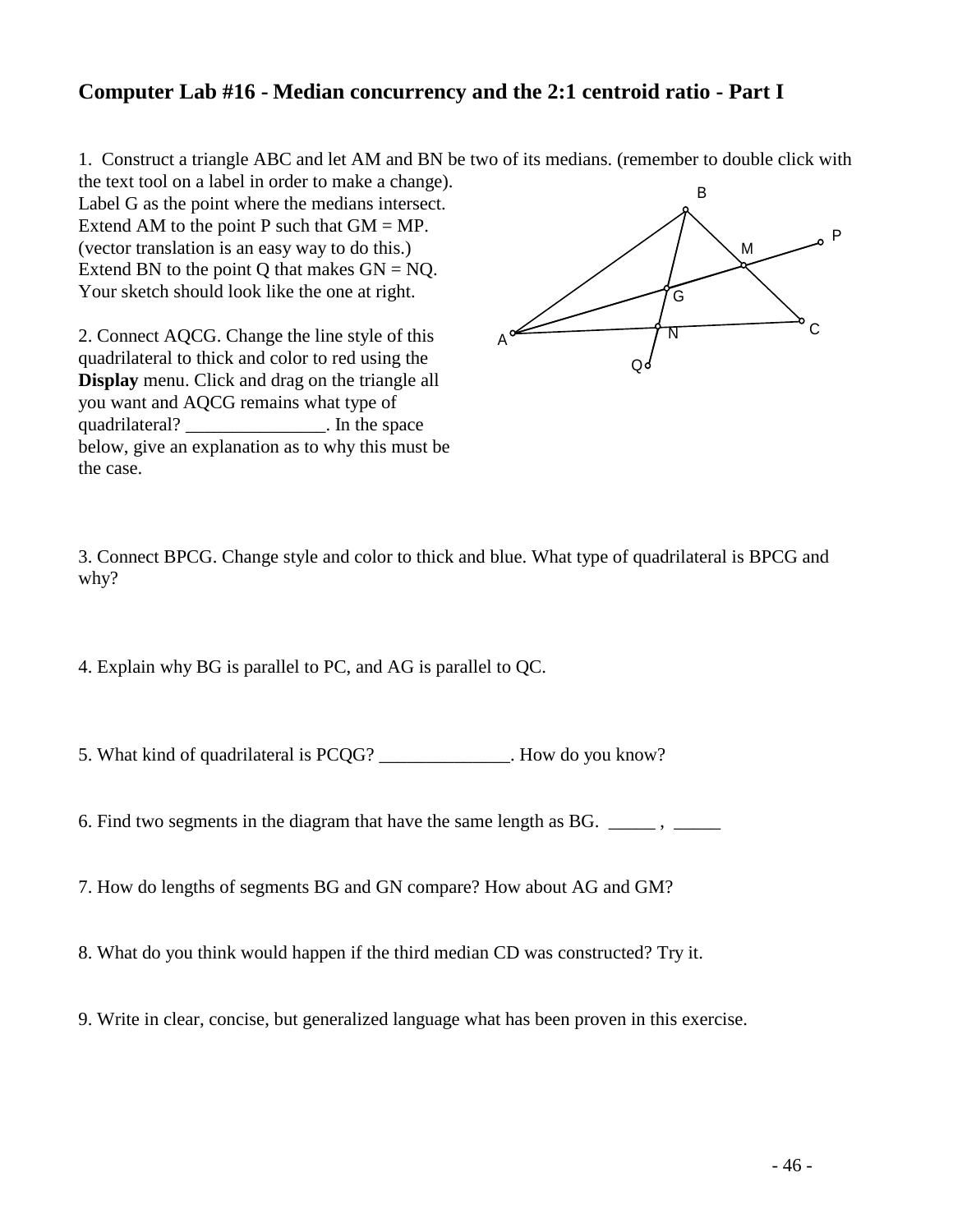#### **Median concurrency and the 2:1 centroid ratio - Part II**

1. Start a new sketch, and construct a random triangle ABC. Select the three sides of the triangle, choose **Midpoint** from the **Construct** menu. The three midpoints D,E,F are constructed and are selected.

Deselect them by clicking in open space. Select vertex A and its opposite midpoint.. Click **Construct/Segment** to produce the median. Construct the median from B in a different manner. Click on the Segment Tool from the tool box. To connect point B to its opposite midpoint, place the cursor on point B, then click and drag to the opposite midpoint, then release. Your construction should now look like the one at right.



2. Although the two medians clearly intersect, the point of intersection must be constructed in order for GSP to know it exists. The easiest way to accomplish this is to simply point the Select Tool at the intersection and click. Try it. Choose **Undo** from the **Edit** menu so that you can practice the other way to construct intersections. Select the two line segments that intersect, and then choose **Point at Intersection** from the **Construct** menu. This also constructs the intersection point.

3. To verify the third median is concurrent with the other two, we want to measure the angle formed by

the 3rd vertex, the intersection point of the other two medians, and the opposite midpoint. To measure the angle, you must select 3 points in the correct order, and then choose **Angle** from the **Measure** menu. Note that the median itself does not have to be constructed in order to measure the angle. As shown at right, the angle is exactly 180 degrees which certainly indicates the medians are concurrent.



4. Another method of verifying C, G, and F are collinear is using distances. CG + GF must equal CF if the three points are collinear. To measure a distance between points, simply select the two points and choose **Distance** from the **Measure** menu. In order to have GSP add the distances, select the distance measurements CG and GF themselves and choose **Calculate** from the **Measure** menu. A calculator opens up with the selected measurements available under **Values**. Select one distance, then click on the + sign, then select the other distance. Click **OK** or hit the *Enter* key on the keyboard. The sum appears in your sketch window.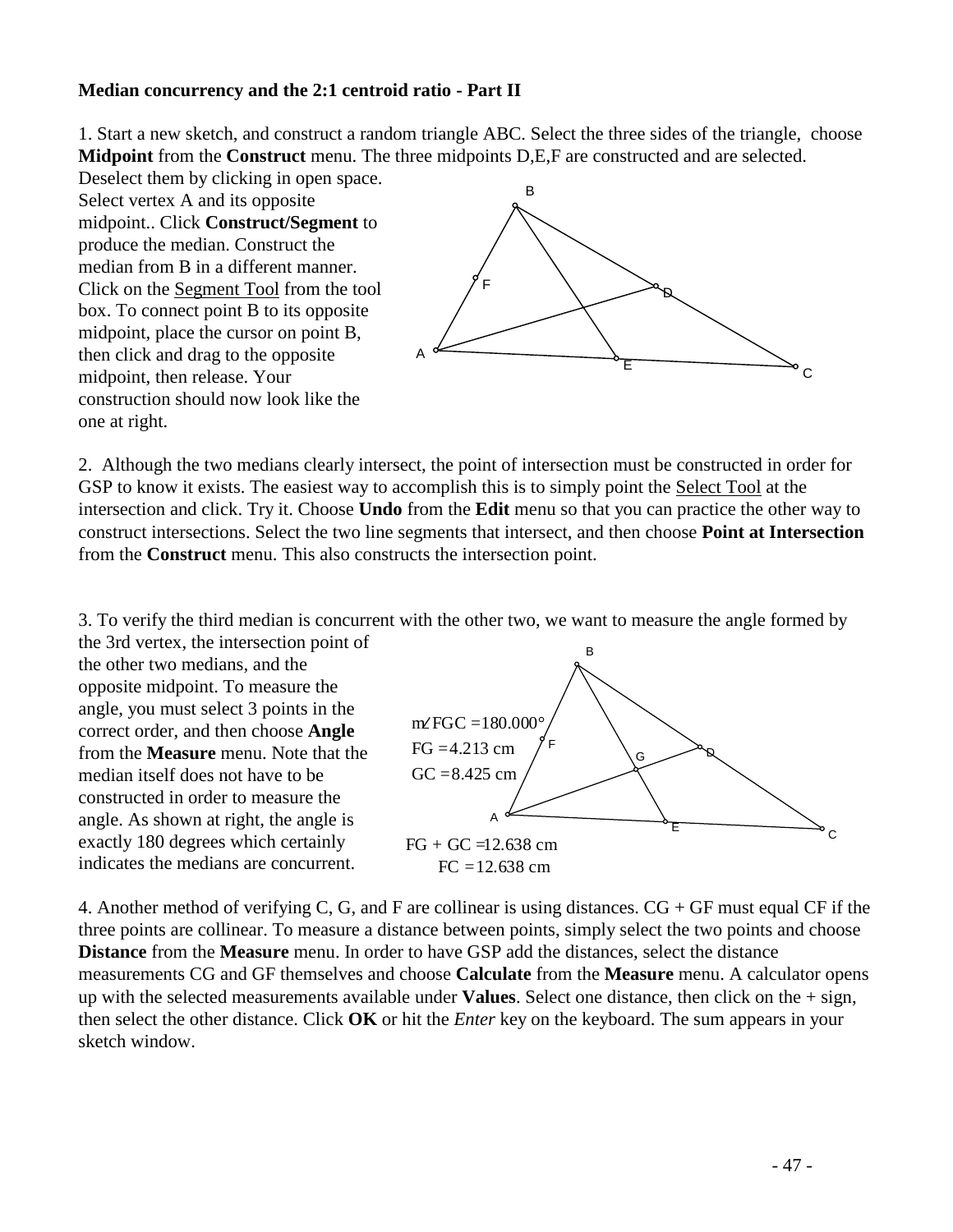### **Computer Lab #17 - Fermat Point**

**Problem** - Given the triangle A(0,0), B(5,0), C(0,7), find the point D such that the sum of the distances  $PA + PD + PC$  is a minimum.

1. Start a new sketch. Click **Edit/Preferences** and make sure will all new points are labeled automatically, that the accuracy for angles is tenths, the accuracy for distance is hundred thousandths, and the units are in cm. Choose **Graph/Show Grid.** Hide the unit point at (1,0) and use the Text Tool to click on the origin point and display the label A. Choose **Graph/Plot Points** and plot B and C given above. Click **File/Document Options**. A dialogue box opens up that enables you to break this sketch up into separate pages that are easy to access. Replace the 1 in the top box under Page Name with the name *Fermat1*. Now, in this same dialogue box, click **Add Page/Duplicate** and choose *Fermat1* when the drop down menu appears. Change the name under Page Name to *Fermat2* and click OK. This creates a duplicate page to the one you just created named *Fermat2*. Look in the lower left hand corner of your sketch, and you will see two tabs with the names *Fermat1* and *Fermat2*. Multiple pages in a sketch are created this way, and the tabs are used to move back and forth among these pages.

In the sketch *Fermat1* put a floating point D in the interior, and connect D to A, B, and C. Calculate the sum of the distances to the three vertices, and also display the measure of angles ADB, ADC, BDC. Now drag point D around until it is located at a position that minimizes the sum of the distances to the vertices. You can use the arrow keys for fine tuning the search. What do you observe about the measure of the three angles displayed as you get closer to the minimum distance?

Hopefully you have noticed that the three angles are reasonably close to being equal with each 120 degrees. Note that this point D, called the *Fermat point,* (or *Steiner Point*), is not any of the special points of the triangle that you have probably worked with previously. (i.e. it is **not** the Centroid, Circumcenter, Orthocenter, or Incenter). Write down the coordinates of point D, and the sum of the distances to the vertices.

2. There is a better way to obtain the Fermat point without dragging a point around and eyeballing the distances and angles. First, let's revisit an earlier problem. Start a new sketch. Since **120 degree** angles are clearly important, we need to know how to construct the arc of the circle that contains the points that form a 120 degree angle with a line segment AB. Open a new sketch and construct a random line segment AB. Mark one end point as a center of a transformation by double-clicking on it, and then use the **Transform** menu to rotate the other end point 60 degrees. Connecting the vertices now gives you an equilateral triangle. Using perpendicular bisectors, find the *circumcenter* of this triangle, and construct the *circumcircle*. Hide the perpendicular

bisectors and midpoints used to construct the circumcenter. Your sketch should now look like the one to the right. This construction is the key to finding the Fermat point of a triangle. Choose **Select All** from the **Edit** menu, and then Create New Tool from the Custom Tool drop down menu. (See page 10 of this document). Name this new custom tool *circumcircle* and notice that if you view the script for this custom tool, this tool requires only two points in order to construct a triangle and its circumcircle.

Put a floating point P on the minor arc AB. Connect P to A and B, and measure the angle APB. Can you explain why any position of P on this arc yields a 120 degree angle?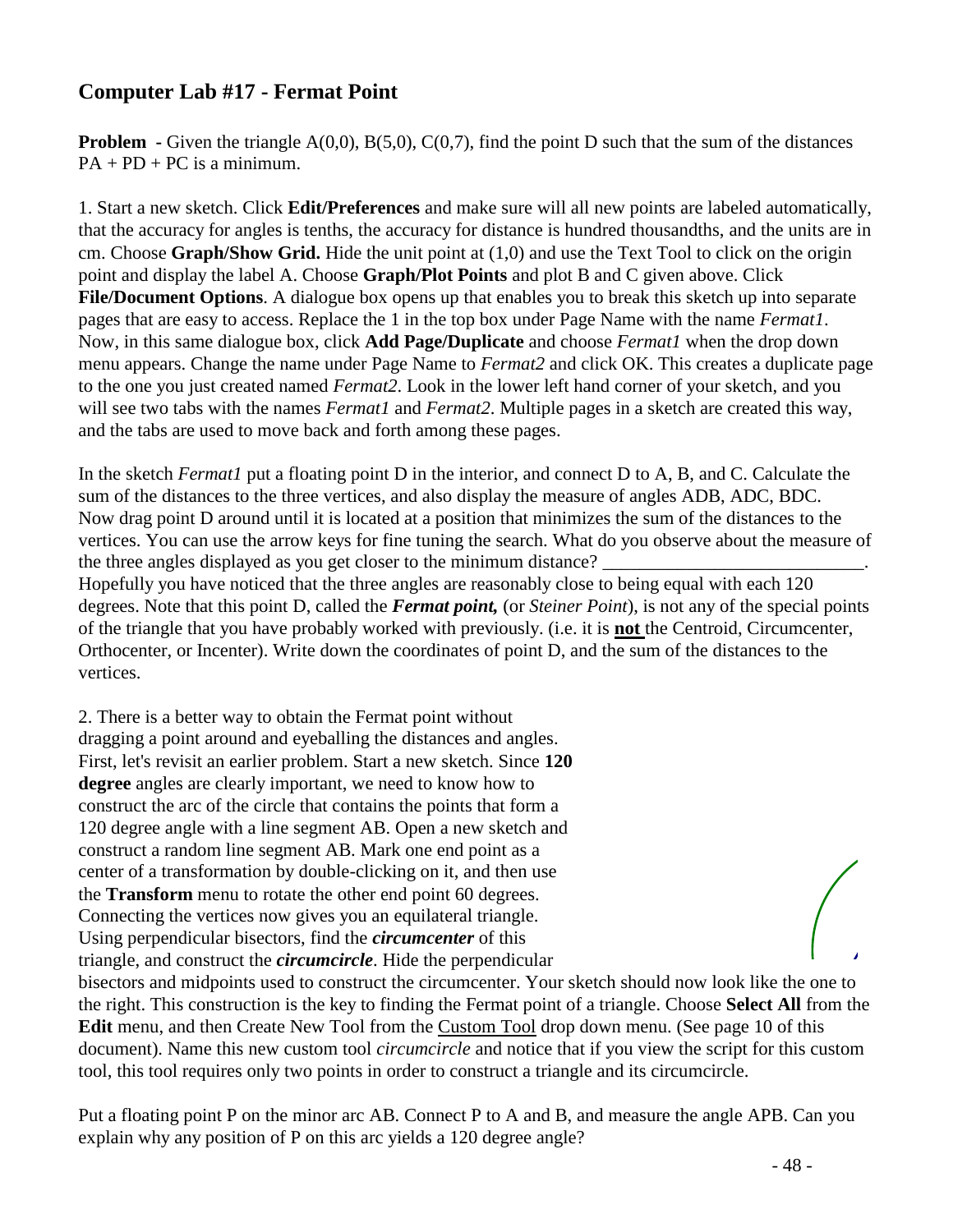Connect P to B' and measure the angles APB' and BPB'. Notice that they are both always 60 degrees. Why?

Now measure the sum of the lengths  $AP + BP$  and compare to length PB'. Drag P around. Interesting result isn't it? *Ptolemy's Theorem* says AP\*BB' +  $BP*AB' = AB*PB'$ . This is one way to prove  $AP +$  $BP = PB'$ . Go to [http://www.cut-the](http://www.cut-the-knot.org/proofs/ptolemy.shtml)[knot.org/proofs/ptolemy.shtml](http://www.cut-the-knot.org/proofs/ptolemy.shtml) to see the proof. Your sketch should now look like the one at the

right. Keep this sketch open so the tool *circumcircle* tool is available.

3. Click on Window and go back to the previous sketch that we created with the two tabs called *Fermat1* and *Fermat2*. Click on the tab for *Fermat2.* Now you are going to **construct** the Fermat point using the custom tool *circumcircle* that is now available to you from the Custom Tool box. Using the custom tool *circumcircle*, click and drag between points A and B. Be careful of the order you choose the points, because you want the equilateral triangle to attach to the outside of triangle ABC, not the inside. If you chose wrong, use **Undo** from the





**Edit** menu, and do over. Repeat this with vertices A and C. Your sketch should look like the one above. Where does the Fermat point have to be? Hopefully you answered at the intersection of the two circles. Construct this intersection point D, and connect this point D to A,B, and C in order to measure the angles and sum of the distances. Compare answer to answer from *Fermat1* in which we simply eyeballed point D.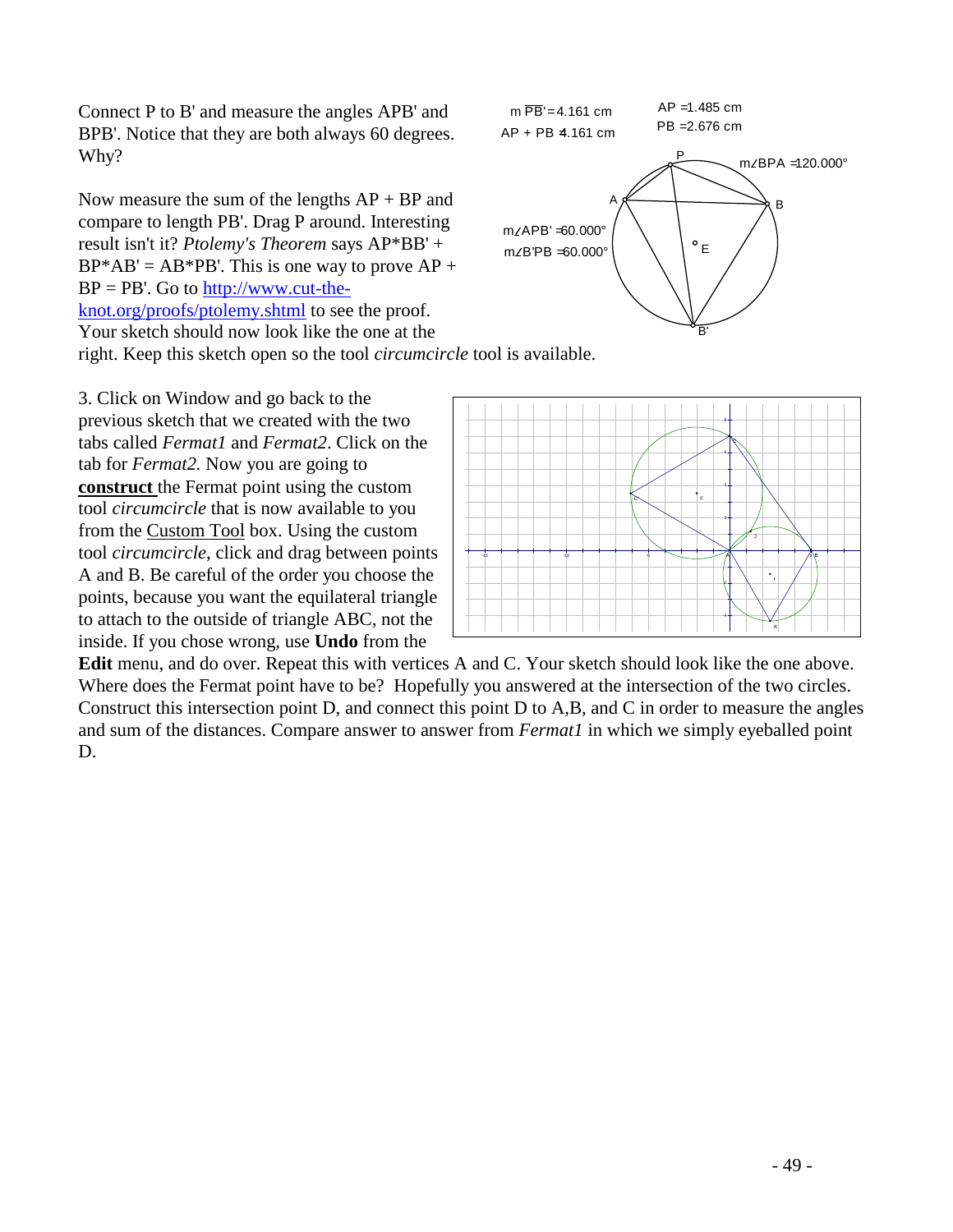# **Computer Lab #18 - RGB Lab with Ceva's Theorem**

1. Construct a random triangle, and relabel the vertices R,G, and B. Put a floating point P on the inside of the triangle, and connect P to the three vertices to form the three triangles PGB, PRB, and PRG. Construct the three polygon interiors for those triangles,

measure their areas, and color them red, green, and blue respectively.( i.e.  $PGB = red$ ,  $PRB = green$ , and  $PRG = blue.$ ) It is important the colors match the correct triangle. Note that each triangle has the color beginning with the letter of the vertex not contained by that triangle. You might want to change the name



of the triangle interiors to match their color, (as I have done in the sample sketch at right). You do this by using the Text Tool and double-click on the area measure for each triangle. As you drag P around, note that the closer point P is to a particular vertex, the more of that color shows up in the triangle. Therefore, every position of P can be thought of as a mixture of a certain proportion of red, green, and blue color. Drag P around and experiment.

2. To display the fractional amount of red, green, and blue, compute the total area of the triangle and then divide the colored regions by the total to display their respective percentages as decimals. What would be the proportions for red, green, and blue in that order if P were located at the following points:

| a) the midpoint of RB | b) the midpoint of RG |
|-----------------------|-----------------------|
| c) at vertex B        | d) the centroid       |

3. Change to the *line tool*, and construct the three lines PR, PG, and PB. Construct the points of intersection of each line with the side of the triangle. Label those points X,Y, and Z where X is on RG, Y



4. The ratio of sides RZ to BZ is the same as the ratio of areas of what colored triangles?

Write a clear and concise statement in the space below explaining why this is true.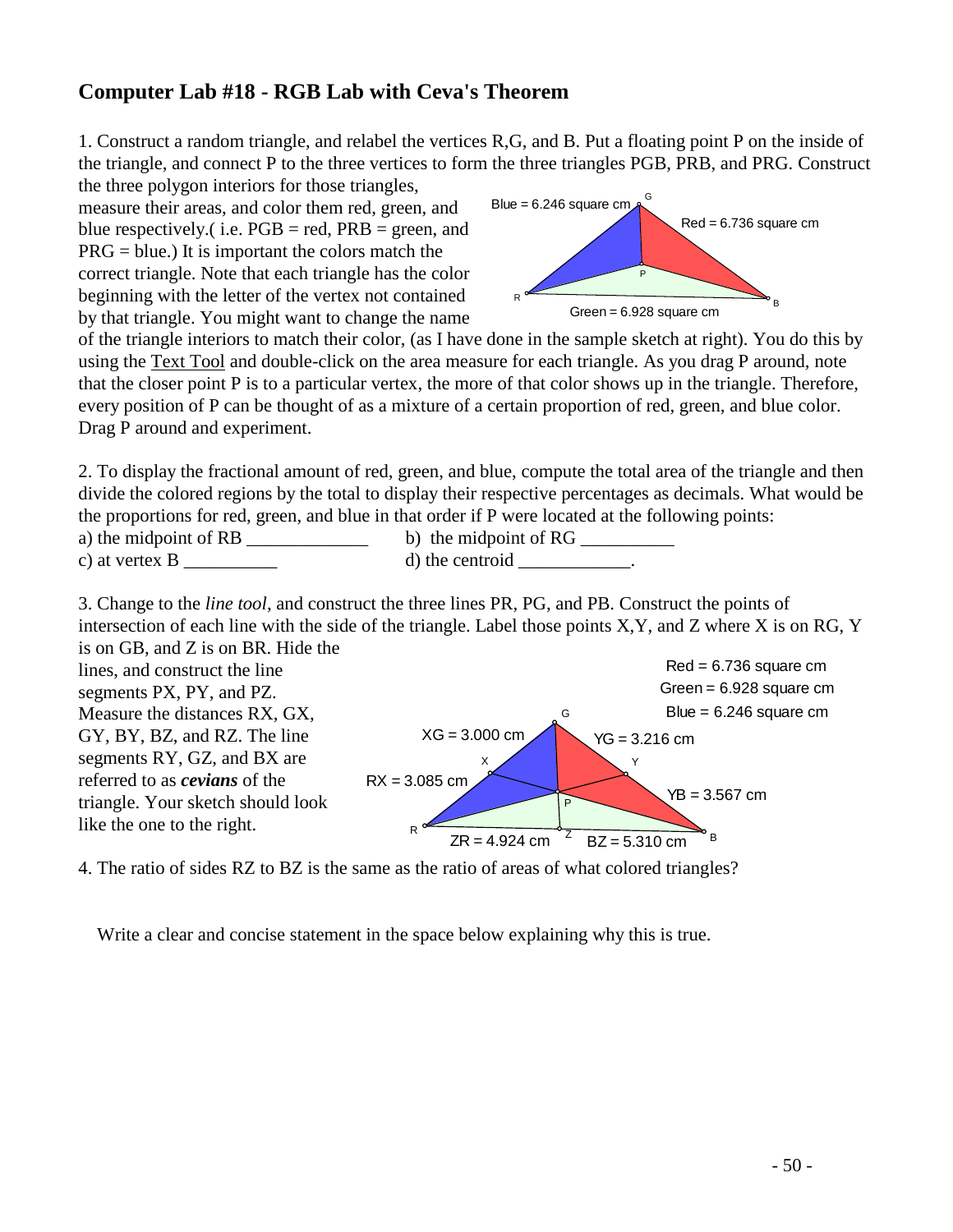5. Now complete the chart below by filling in the color of the triangles in the second row.

| Ratio of Sides    | $RZ$ to $ZB$ | BY to YG | GX to XR |
|-------------------|--------------|----------|----------|
| Ratio of Triangle |              |          |          |
| Area              |              |          |          |

6. Use the computer calculator to compute the following product of ratios.  $\frac{RZ}{Z}$ *ZB BY YG GX XR* \* $\frac{bT}{l}$  \* $\frac{bA}{l}$  = ?

Drag the triangle around to see if this product changes. What must be true about P for this product to remain constant?

Substitute the color of the triangle area from the chart into the product of the ratios listed above. Is it clear why this product is always the constant that was computed?

This result is known as *Ceva's Theorem.* Try and write down in the space below a clear sentence that sums up what this theorem says any three concurrent *cevians* in a triangle.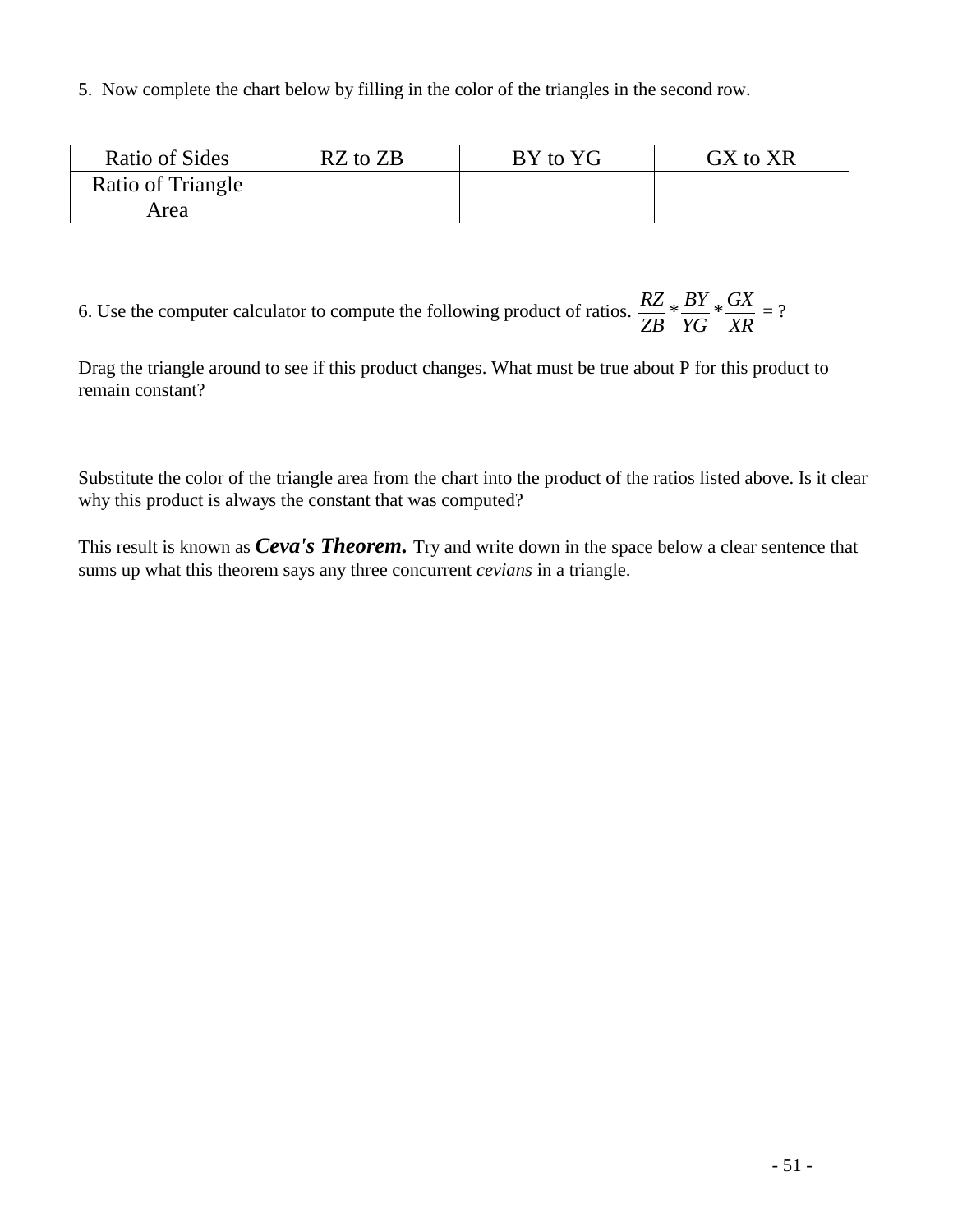## **Computer Lab #19- The Orthocenter**

1. Start your sketch with a random triangle ABC. It is given that triangle ABC is the midpoint triangle of triangle DEF. (i.e. A,B, and C are the midpoints of the sides of triangle DEF).

2. Construct triangle DEF and color the lines red. Keep in mind the properties that the midpoint triangle must have. ( Hint: the Midline Theorem is certainly going to come into play here)

3. Construct the perpendicular bisectors of triangle DEF and color then blue. Construct the point of intersection. Your diagram should now look like the one at right. At what special point **of triangle DEF** are these perpendicular bisectors *concurrent?*  \_\_\_\_\_\_\_\_\_\_\_\_\_\_\_\_\_\_\_\_\_\_\_\_\_. 4. The same lines that are the perpendicular bisectors of triangle DEF are also special lines for the original triangle ABC. What is the name for these special lines **in triangle ABC**. 5. Complete the following. The *perpendicular bisectors* of triangle DEF are concurrent at the **\_\_\_\_\_\_\_\_\_\_\_\_\_\_\_\_\_\_\_\_\_\_\_**of that triangle. These same three lines are also the \_\_\_\_\_\_\_\_\_\_\_\_\_\_\_\_\_ of triangle ABC, and that same point of concurrency is called the *orthocenter* of triangle ABC. Relabel this point *orthocenter.* 6. Hide everything from your sketch except the original triangle ABC, and the *orthocenter*. Drag on the vertices and notice what happens to the *orthocenter* for various types of triangles. When is the orthocenter inside the triangle? \_\_\_\_\_\_\_\_\_\_\_\_\_\_\_\_\_\_\_\_\_\_\_\_\_\_\_\_\_\_\_\_\_\_\_  $\sim$ C  $\sim$   $\sim$   $\sim$ D F

When is the orthocenter on the triangle? \_\_\_\_\_\_\_\_\_\_\_\_\_\_\_. Where is it located? \_\_\_\_\_\_\_\_\_\_\_\_\_\_\_

When is the orthocenter outside the triangle?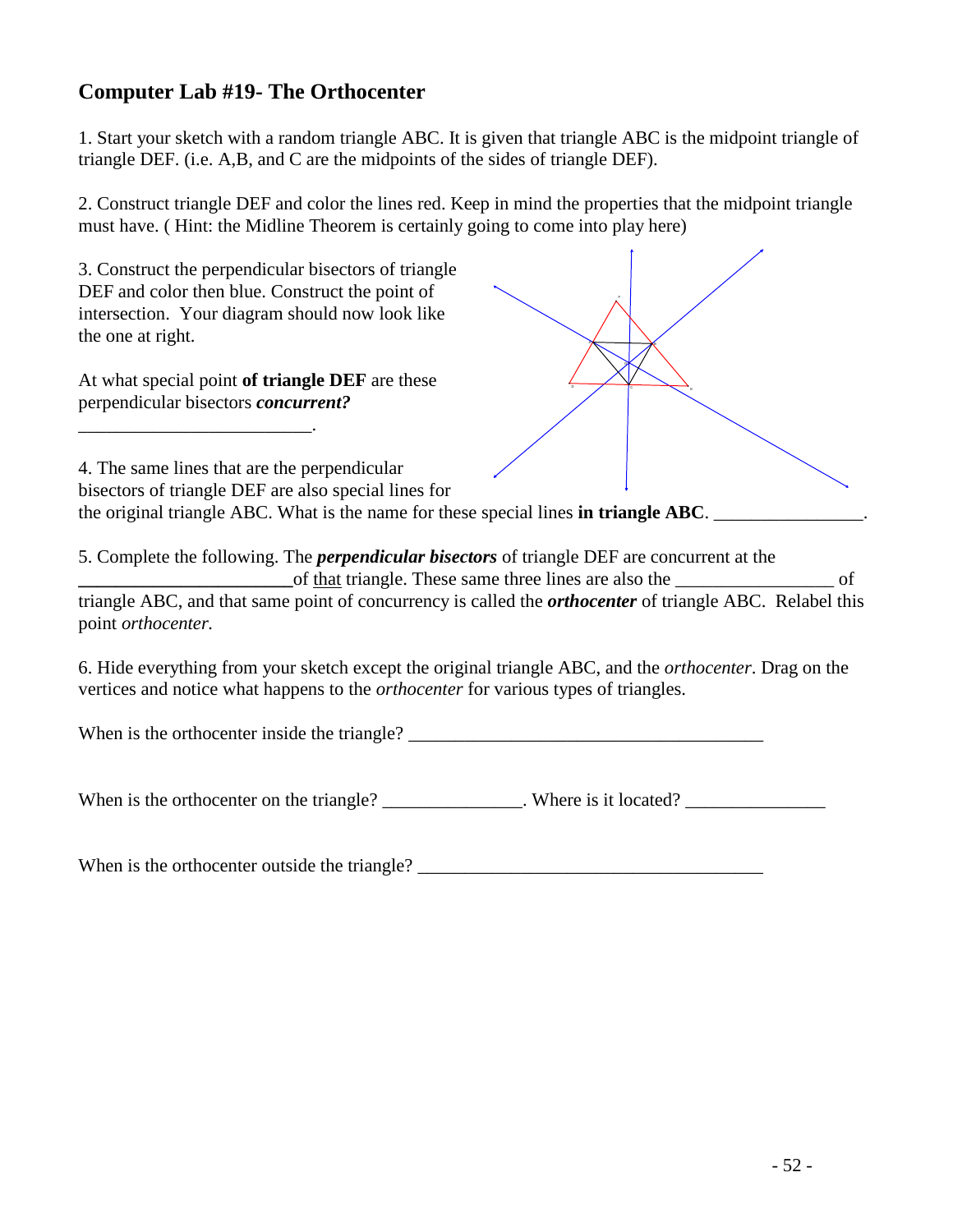# **Reviewing Some Important Points of Concurrency in a Triangle**

a) **Circumcenter** - intersection of the three **perpendicular bisectors**. Center of circumscribed circle.

b) **Centroid** - intersection of the three **medians**. Balancing point or center of gravity for triangle.

c) **Orthocenter** - intersection of the three **altitudes**.

d) **Incenter** - intersection of the three **angle bisectors**. Center of inscribed circle.

e) **Fermat point** - intersection of three lines extending from vertex to opposite vertex of attached equilateral triangles. 120° angles formed by segments connecting to vertices.

**Minimizes sume of the distances to the three vertices.**

As a nice review exercise, construct all five of these special points on the random triangle ABC that you just used to locate the orthocenter on the previous exercise**.** Hide all construction lines after each one so to keep the sketch uncluttered. Label points clearly with their correct name, and drag on vertices to watch them move around. Which of these points were constructed with *cevian lines*, and thus the six segments formed by those construction lines intersecting the sides of the triangle will satisfy Ceva's Theorem? (See Lab #18 pages 43-44)

Your sketch should look like the one below.



Three of these five points are always *collinear*. Can you name the three. The line they are on is called the *Euler Line*. There is also a special distance relationship maintained between these three points for all triangles. Once you have determined which three points are collinear, measure the distances between them and try and discover this relationship. Summarize your conjectures below.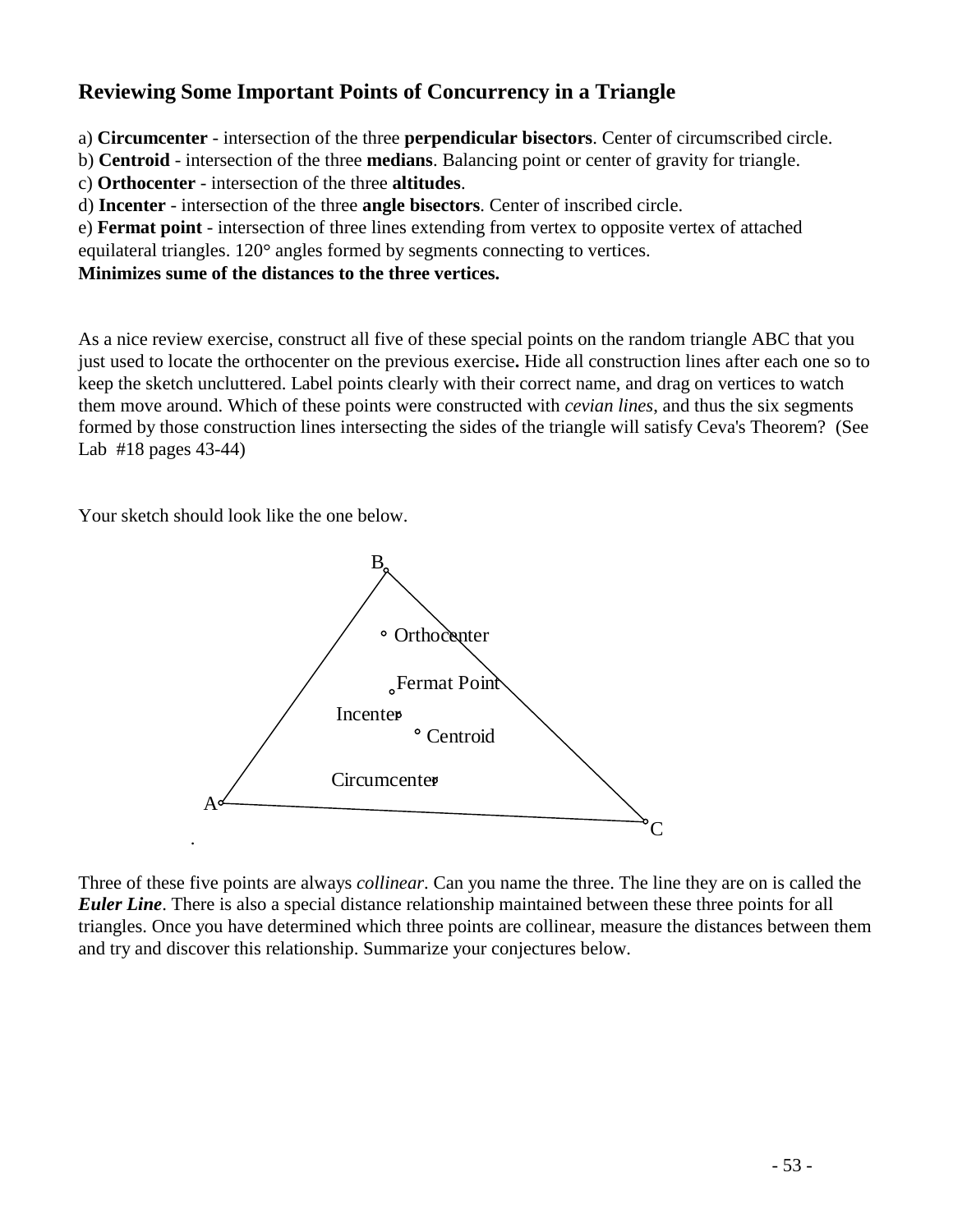# **Computer Lab #20 - Exploring Congruence Using Constructions**

#### **I.** SSS Given:  $a = 5$  cm,  $b = 6$  cm,  $c = 4$  cm

Make sure you are working in cm by checking **Units** under the **Edit/Preferences** menu.

Start a new sketch, and construct a single point A. Select A, and translate A, 4 cm at an angle of 0 degrees. Connect A and A' and you have one side of the triangle and two of the vertices. The third vertex must be 5 cm from A', and 6 cm from A. We need circles centered at A' and A with the appropriate radii. Select A' and translate 5 cm in any direction



to form point A''. Now, construct the circle centered at A' going through A''. Repeat the process to get a circle centered at A with radius 6 cm. The two circles intersect at two points. Construct the points of intersection of the two circles. Your sketch should look like the one to the right. Although there are two triangles possible, they are mirror images of each other about the line segment AA', so they are clearly congruent. Construct just one of the triangles, and hide the circles and the extra points. Now drag on the vertices and edges of this triangle to convince yourself that it is a rigid construction. Measure the three interior angles, and compare them to others in the class. Has everyone constructed exactly the same triangle. Are all 4 cm, 5 cm, 6 cm triangles exactly alike? Can you see what would happen if you try and constructed a 4 cm, 5 cm, 10 cm triangle? Explain.

#### **II.** SAS Given:  $c = 4$  cm,  $\angle A = 50^\circ$ ,  $b = 7$  cm. ( $\angle A$  is between the two given sides)

Start a new sketch, and once again translate an initial point A , 4 cm at an angle of 0 degrees, and relabel the point B. This time, translate A 7 cm at an angle of 50 degrees, and relabel the point C. Connect A,B, and C, and there is your triangle. Now drag on the vertices and edges of this triangle to convince yourself that it is a rigid construction. Measure the other two interior angles and the third side, and compare them to others in the class. Has everyone constructed exactly the same triangle. Are all  $4 \text{ cm}$ ,  $50^{\circ}$ ,  $7 \text{ cm}$ triangles exactly alike? If you have an idea for a different way to construct this triangle, try it out, and see how it compares.

#### **III.** ASA Given  $\angle A = 45^\circ$ ,  $c = 4$  cm,  $\angle B = 70^\circ$  (side c is between the two given angles)

Start a new sketch and once again translate an initial point A , 4 cm at an angle of 0 degrees, and relabel the point B. Now translate point A, 45° and 1 cm. Change the straightedge tool to **Ray**, and construct the ray AA'. Vertex C must lie on this ray. Similarly, construct a ray starting at point B such that angle B is 70 degrees. Construct the



intersection point of the two rays, and relabel it C. Your sketch should now look like the one on the right. Hide the rays and the extra points, and connect the three vertices. Now drag on the vertices and edges of this triangle to convince yourself that it is a rigid construction. Measure the other two sides and the third angle, and compare your measurements to others in the class. Has everyone constructed exactly the same triangle. Are all  $\angle A = 45^\circ$ , c = 4 cm,  $\angle B = 70^\circ$  triangles exactly alike?

**IV. (SSA Ambiguous Case) Given:**  $\angle A = 30^\circ$ **,**  $c = 5$ **,**  $a = 3$ **. Construct two different triangles that have** these conditions, and thus show that SSA is not a condition for congruence. Good Luck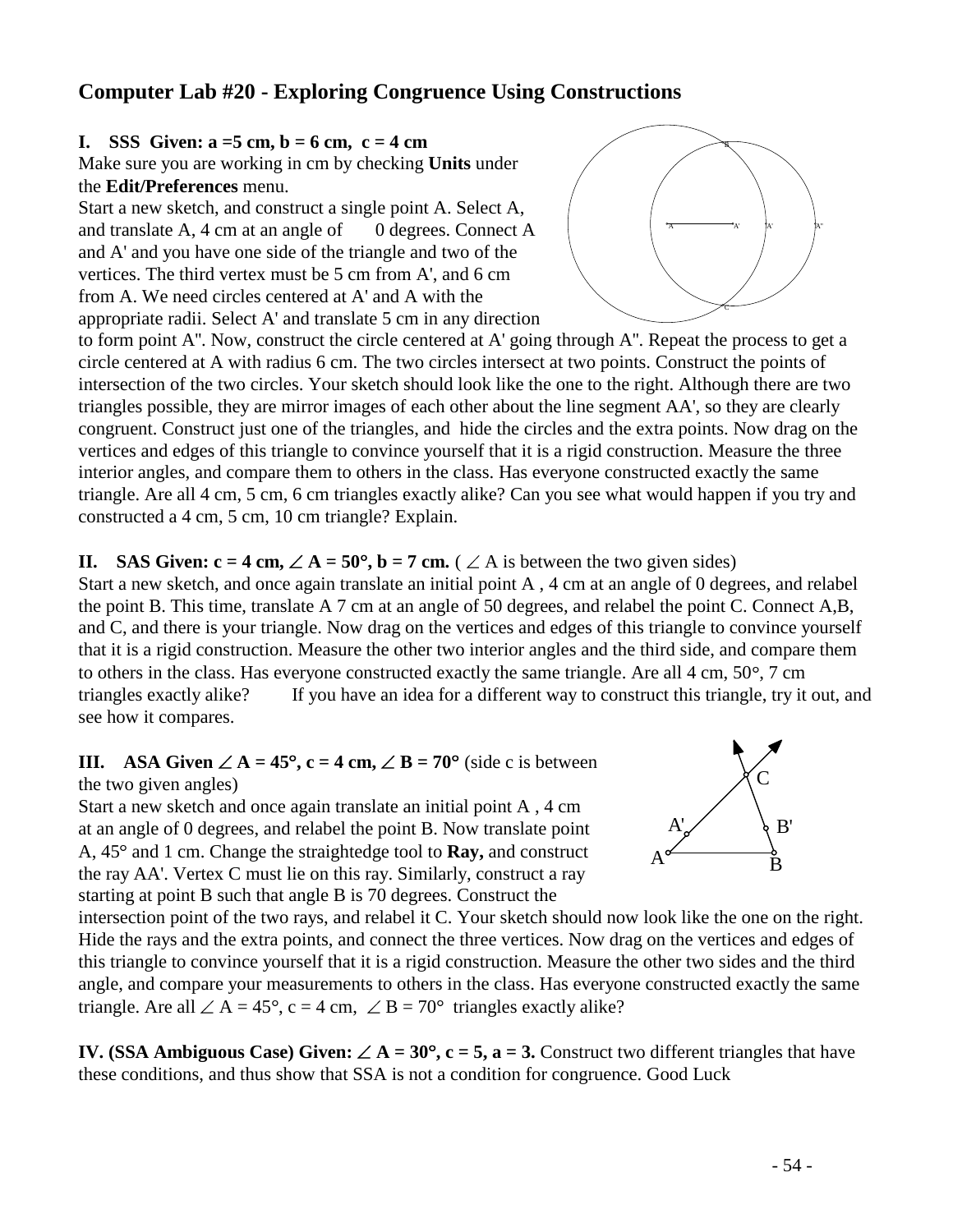# **Computer Lab # 21 - SSSS Quadrilateral Investigation**

What about constructing a quadrilateral given 4 side lengths? Is there a unique quadrilateral for any 4 given sides? Let's investigate.

1. Construct a quadrilateral ABCD with sides  $AB = 3$ ,  $BC = 4$ ,  $CD = 5$ , and  $DA = 6$ . This construction will be similar to the SSS construction that was done in an earlier activity, but with a slight but important difference. Put down a random point A, and then translate A 3 cm at an angle of 0 degrees. Change A' s label to B. Connect AB. Now translate B, 4 cm in any direction. Construct a circle centered at B going through B'. What is true about all the points on this circle?

Since vertex C must lie somewhere on this circle, use the point tool to put down a floating point on this circle, and re-label it C. Using this technique of translating a specified distance and then constructing a circle, construct circles centered at C with radius 5 cm, and centered at A with radius 6 cm. Display those two circles in different colors, or with thick lines as in the sample sketch below.

\_\_\_\_\_\_\_\_\_\_\_\_\_\_\_\_\_\_\_\_\_\_\_\_\_\_\_\_\_\_\_\_\_\_\_\_\_\_\_\_\_\_\_\_\_\_\_\_\_\_\_\_\_\_\_\_\_\_\_\_\_\_\_\_\_\_\_\_\_\_\_\_\_\_\_\_\_



The reason for the different colors or the thick lines for the last two circles, is to distinguish them from the first circle. Where does the vertex D have to be? If you said at the intersection of the two circles, you are a star. Notice that they intersect in two places. Choose either point of intersection, label it D, and connect the vertices to form quadrilateral ABCD. Now, form the

polygon interior, hide all the construction objects, measure the quadrilateral's area, and also measure the four interior angles. **Remember, C was a floating point on a circle!**

Your sketch should now look like the one to the right

2. Is your quadrilateral unique? \_\_\_\_\_ If not, try and find the angle measures **to the nearest degree** of the 3-4-5-6 quadrilateral with the largest area. Enter results in the 1st column of the chart on the next page..



3. When you reach this point, see the teacher so that you can be assigned one of the quadrilaterals listed in the chart on

the next page. Repeat steps 1 and 2 above with your newly assigned quadrilateral. Record your results on the blackboard, and in the chart.

Assume the lengths given represent the sides AB, BC, CD, DA in that order.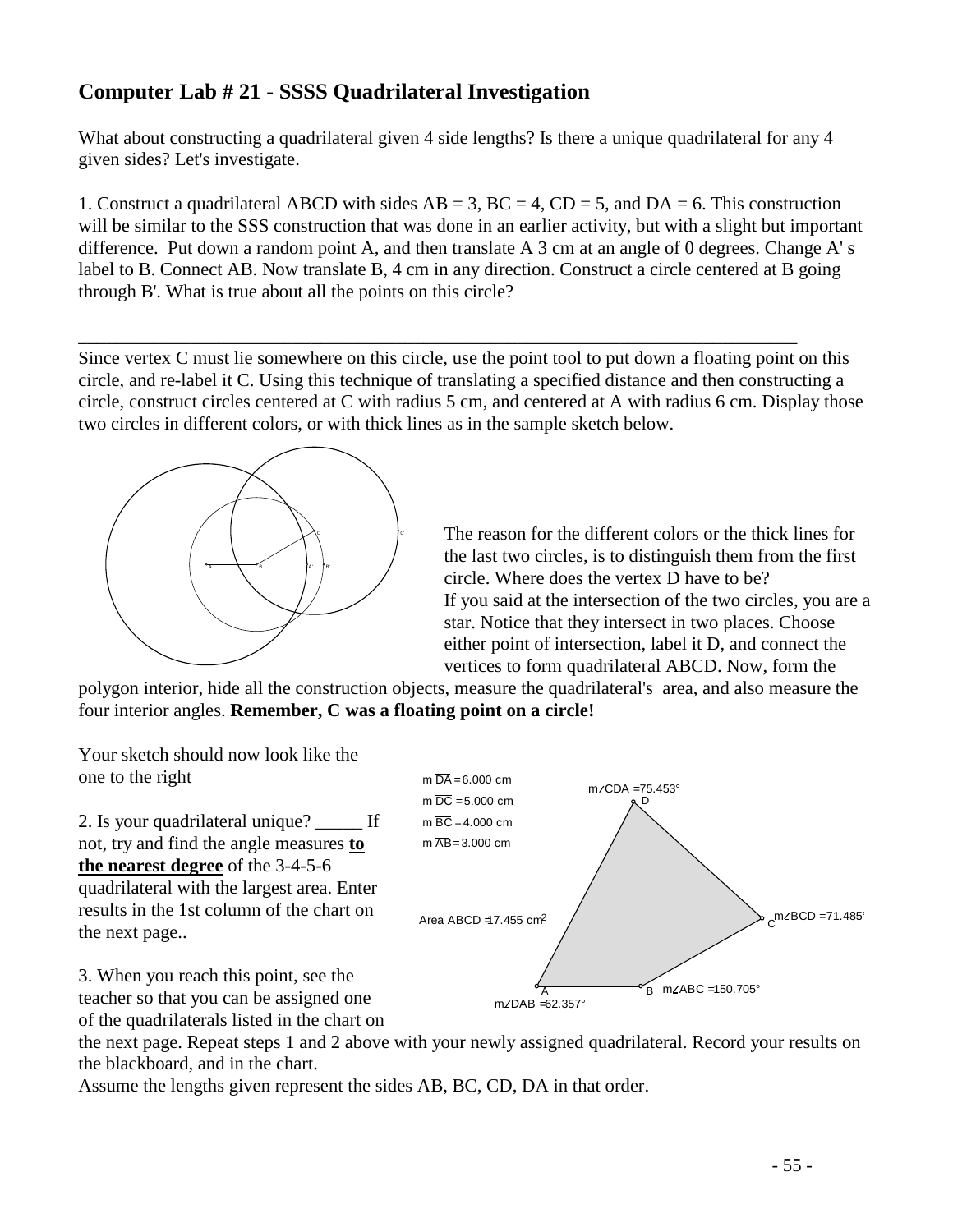- 4. Some questions to ponder
- a) What if the sides were in a different order like 3,5,4,6? Are the two maximum area quadrilaterals with the same side lengths in different order congruent to each other? \_\_\_\_\_\_ Do they contain the same area? \_\_\_\_\_\_\_
- b) Is there any relationship between the angles that is consistent for each case?
- c) Notice that the side lengths in each case above total to the same value of 18. Which one had the largest area, and why?  $\frac{1}{2}$  and  $\frac{1}{2}$  and  $\frac{1}{2}$  and  $\frac{1}{2}$  and  $\frac{1}{2}$  and  $\frac{1}{2}$  and  $\frac{1}{2}$  and  $\frac{1}{2}$  and  $\frac{1}{2}$  and  $\frac{1}{2}$  and  $\frac{1}{2}$  and  $\frac{1}{2}$  and  $\frac{1}{2}$  and  $\frac{1}{2}$  an
- d) Is there a quadrilateral with a perimeter of 18 that has a larger area than this one.

#### **Enter the angles for the maximum area quadrilateral. Round off to the nearest degree. Length of Sides of the quadrilateral**

| Angle      | $3-4-5-6$ | $3 - 5 - 4 - 6$ | $3 - 3 - 4 - 8$ | $2 - 4 - 7 - 5$ | $3 - 5 - 5 - 5$ | $ 4 - 5 - 4 - 5 $ | $3 - 8 - 5 - 2$ |
|------------|-----------|-----------------|-----------------|-----------------|-----------------|-------------------|-----------------|
| <b>BAD</b> |           |                 |                 |                 |                 |                   |                 |
| <b>ABC</b> |           |                 |                 |                 |                 |                   |                 |
| <b>BCD</b> |           |                 |                 |                 |                 |                   |                 |
| <b>CDA</b> |           |                 |                 |                 |                 |                   |                 |
| Max Area   |           |                 |                 |                 |                 |                   |                 |

5. Write a sentence or two that would summarize your conjecture about maximum area quadrilaterals.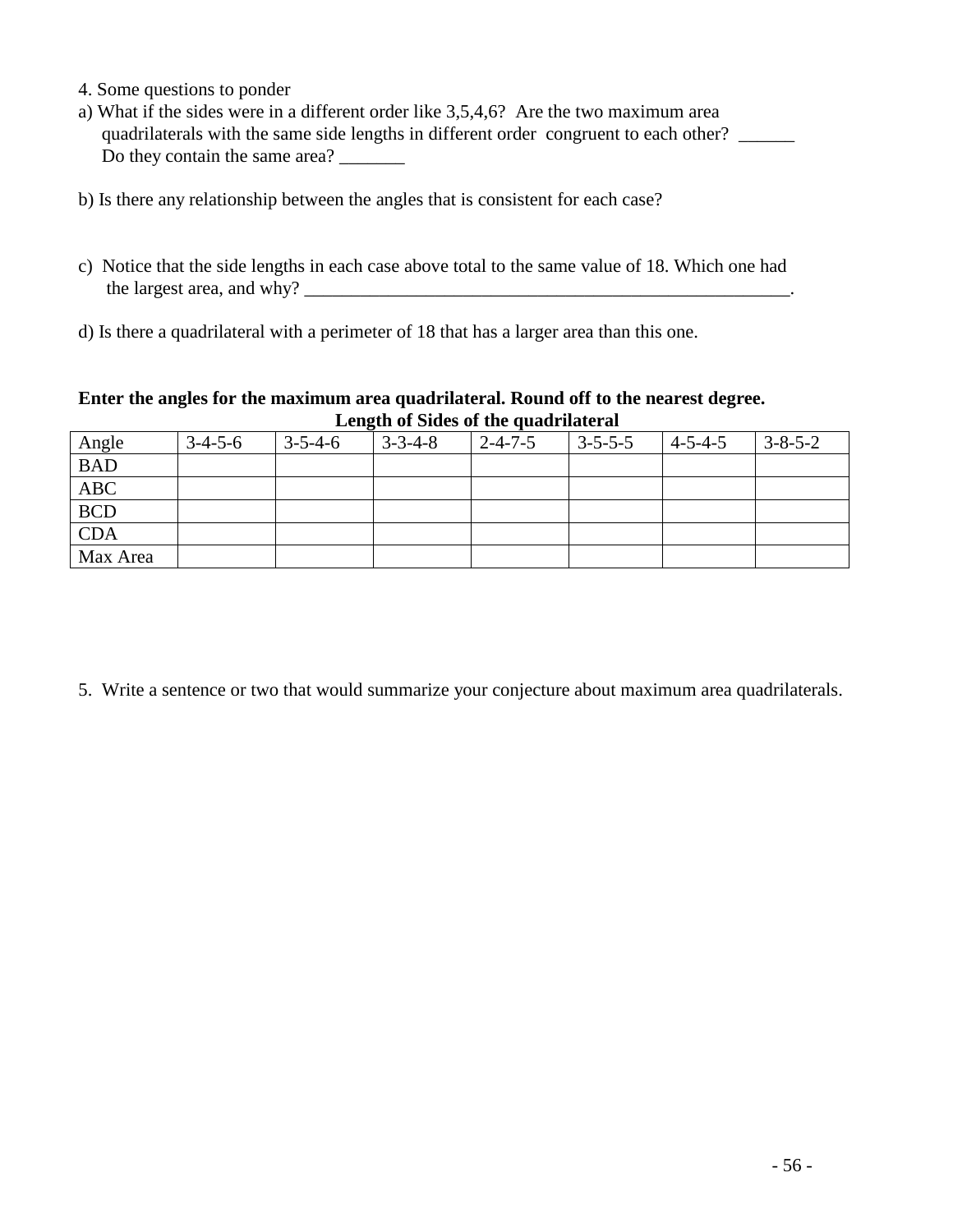# **Computer Lab #22 - Midpoint Quadrilateral Investigation**

Definition - The *midpoint quadrilateral* is the quadrilateral obtained by connecting the four midpoints of the sides of an initial quadrilateral.

In this activity, you are going to investigate and try and classify the type of *midpoint* quadrilateral that results when the initial quadrilateral is a variety of familiar quadrilaterals. While investigating and identifying these midpoint quadrilaterals, think about why the results are turning out the way they do. What are the underlying reasons?

1. To start, open a new sketch, and using the segment tool, click and drag a circuit of four line segments to construct a generic quadrilateral ABCD. Select all four sides, go to the **Construct** menu, and choose **Midpoint**. Now, choose Segment from the Construct menu and you should have the *midpoint* quadrilateral EFGH inside the *parent* quadrilateral ABCD. While all four segments are still selected, measure their lengths. Also measure the four interior angles of the midpoint quadrilateral EFGH. Choose select all from the **Edit** menu, and then **Create New Tool** from the Custom Tool drop down menu menu, and give it the name *midpointquad*. The custom tool you have now created should have four points as the necessary Given when you click on **Show View Script** from the Custom Tool drop down menu. This is the script you will use in order to construct midpoint quadrilaterals from the four vertices of the parent quadrilateral. It will also produce measurements of side lengths and interior angles, so that you will be able to easily identify and classify the midpoint quadrilateral constructed from the various parent quadrilaterals. Try out your new custom tool *midpointquad* on the quadrilateral EFGH to create its midpoint quadrilateral. Once you have successfully reached this point, see the instructor in order to be assigned one of the quadrilaterals in the table below.

2. Your job now is to construct a generic version of the assigned parent quadrilaterals listed in the table below, to then use the custom tool *midpointquad* to construct the midpoint quadrilateral, and then to make an accurate classification to record in the table below and on the



blackboard. Once you have successfully done this, see the instructor to check your work and receive further instructions.

| 1010110111001001101101 |        |        |         |           |                           |           |      |
|------------------------|--------|--------|---------|-----------|---------------------------|-----------|------|
| Parent                 | Random | Square | Rhombus | Rectangle | Parallelogram   Isosceles |           | Kite |
| Ouadrilateral          |        |        |         |           |                           | Trapezoid |      |
| Midpoint               |        |        |         |           |                           |           |      |
| Ouadrilateral          |        |        |         |           |                           |           |      |

1. Try and write up what you think are the key ideas surrounding this investigation. You may want to construct the diagonals of the original quadrilateral and examine what role they play.

2. **The Converse Question**: *What can be concluded about the parent quadrilateral if the midpoint quadrilateral is a fixed shape*.? Try constructing a *parent* quadrilateral from a given *midpoint* quadrilateral for the following cases: Write down your conclusions below.

a) Rectangle b) Rhombus c) Square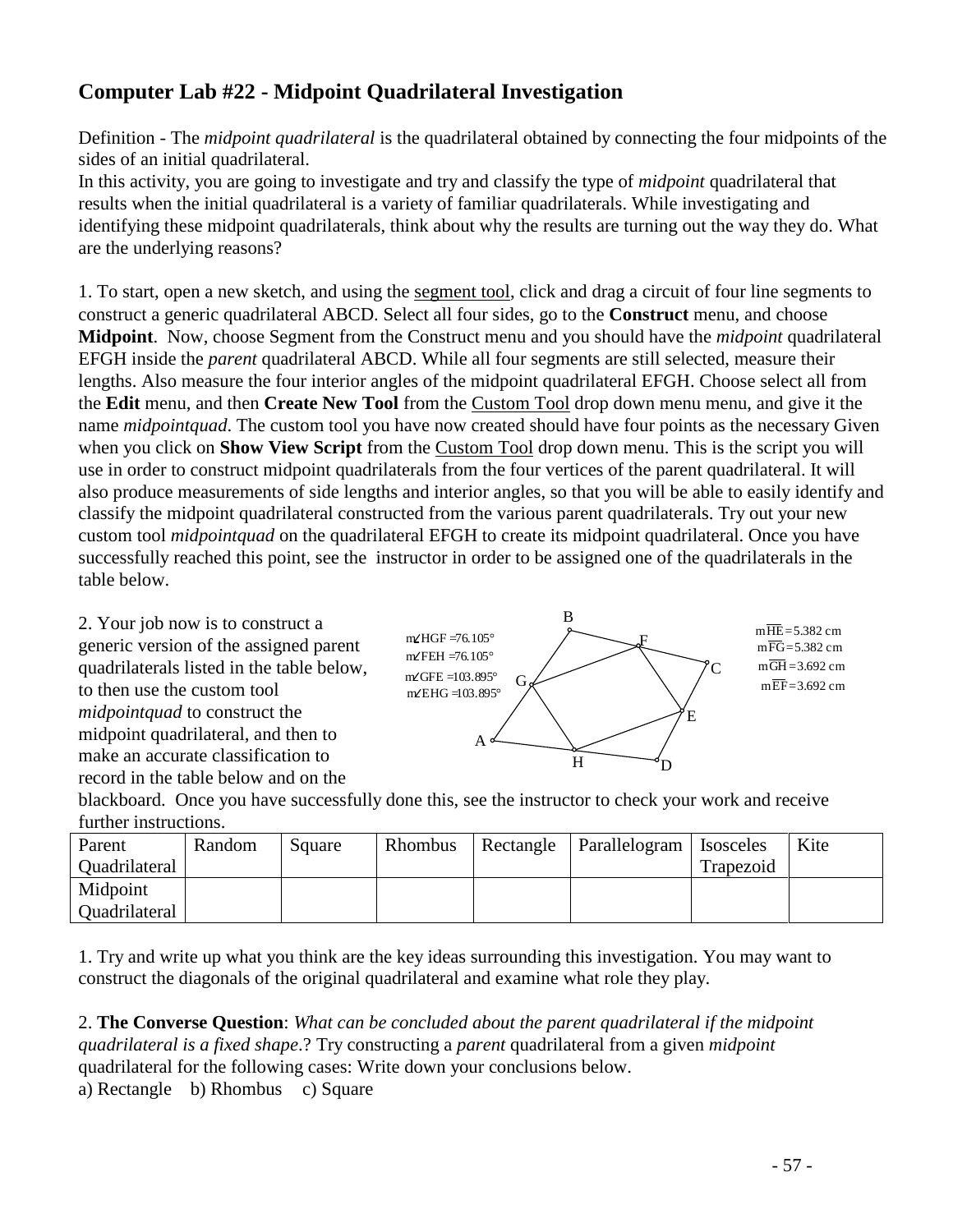# **Computer Lab #23 - Investigating Reflections and Mirrors (Part I)**

1. Using the segment tool, construct a long segment AB that almost stretches the full diagonal of the sketch window. On one side of the segment, construct a small random triangle CDE as shown below. Mark the segment as a mirror. (Either select the segment and then choose **Mark Mirror** from the **Transform** menu, or doubleclick on the segment). Select the vertices and edges of the triangle, and then choose **Reflect** from the **Transform** menu. This produces the image triangle C'D'E'. Connect C and C' and construct the intersection point F of CC' with AB. Your sketch should resemble the one to the right.



F

F'

2. Measure the lengths CF and C'F as well as angle CFA. Drag on C as well as endpoints A or B and observe the behavior of the figure as well as your measurements. What seems to always be true about AB's relationship to CC'. \_\_\_\_\_\_\_\_\_\_\_\_\_\_\_\_\_\_\_\_\_\_\_\_\_\_\_\_\_\_\_\_\_\_\_\_. Complete the following statement:

*If P' is the image point of P after a line reflection has been applied to P, then the reflecting line must be the \_\_\_\_\_\_\_\_\_\_\_\_\_\_\_\_\_\_\_\_\_\_\_\_\_\_\_\_\_\_\_\_\_ of segment PP'.* 

 $\bar{C}$ 

Put a floating point G in your sketch. Find a way to construct where G' will be located after reflecting about AB without using a reflection. Test out your construction idea by reflecting G.  $D \rightarrow K$ 

3. If you suspected the two figures at right were congruent and related by a reflection, how could you confirm your guess

and reconstruct the reflection line?

( i.e. the mirror). Write in the space below.

4. What is true about side lengths of the original and image figures?

What is true about the angles of the original and image figures?

A transformation that preserves distance and angle measure is called an *isometry*.

Complete the following: **Any image figure formed by a line reflection will be \_\_\_\_\_\_\_\_\_\_\_\_\_\_ to the original figure.** 

5. Notice the original figure at the top of the page is *oriented* so that CDE are clockwise in that order. Is this true about C'D'E' in the image figure? \_\_\_\_\_\_\_\_\_. In general, what will be true about the orientation of a figure relative to its reflection?

What phenomenon do you observe everyday that is an illustration of this characteristic about reflections?

 $\mathbf{C}'$ 

 $E \setminus \mathcal{P}$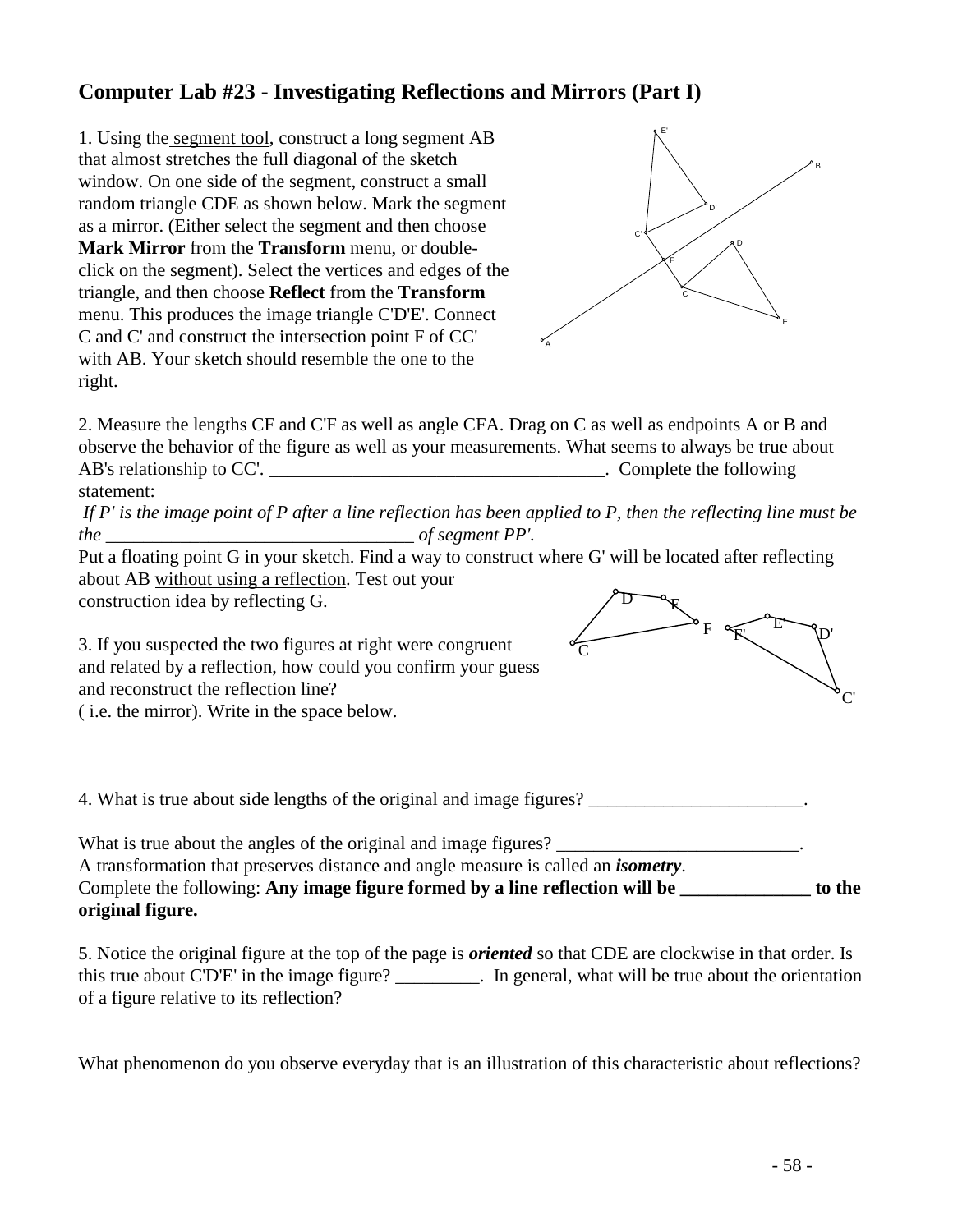#### **Investigating Reflections and Mirrors (Part II)**

1. Start a new sketch. Using the Segment Tool, hold the shift key down, and construct a horizontal segment AB starting in the middle of the screen and extending towards the right side. (When holding the shift key down in Sketchpad, segments are

drawn at angles in 15 degree increments.) This will become our mirror. Now construct a random scalene triangle CDE just below segment AB. Using the Point Tool, put a floating point somewhere below the triangle. This point will represent the eye of the observer, so use the text tool to relabel the point "Observer". (Double click on the label in order to change its name.) Mark the segment AB as a mirror by double-clicking with the selection tool, or using the **Transform** menu.



Select all the vertices and edges of triangle CDE and choose **Transform/Reflect**. Your sketch should now look like the one to the right. Save this sketch under the name *Mirror* for later use.

2. The object of the following constructions is to show how the path of light rays results in the observer seeing the image triangle. Since there are an infinite number of points in the triangle that the observer is seeing reflected, this construction will work with the single point C to demonstrate the principle. Connect C' and the Observer with a segment, and construct the point of intersection G of that segment and the mirror AB. Now hide the segment connecting C' and Observer. Connect G to Observer, and G to C. Select both of these segments, hold the shift key down, and make these segments dotted and red in color using **Line Style** and **Color** in the **Display** menu. (Holding the shift key down changes the style and color only for those objects selected.) Now construct segment GC', and make it style dotted and color blue. The red

dotted lines represent the path of light allowing the observer to see point C. Measure the lengths of Observer to G, GC, and GC'. Measure the two angles formed by the red segments representing the light rays, and the mirror AB. Your sketch should now look like the one to the right.

A  $G /$  B  $\overline{\rm C}$ D E **Observer**  $\overline{C}$ D' E' G  $m\overline{C'G}$  = 2.464 cm  $m\overrightarrow{GC}$  = 2.464 cm  $m\angle$ ObserverGA  $=$  58.022°  $m\angle$ CGB  $=$  58.022°

3. Feel free now to move the observer, point C or any part of triangle CDE, or even the mirror AB,

and observe what happens. This phenomenon of light ray reflection in order to see the image triangle is of course taking place to every single point in triangle CDE. Notice the important issue of orientation change in the reflected image from the original figure.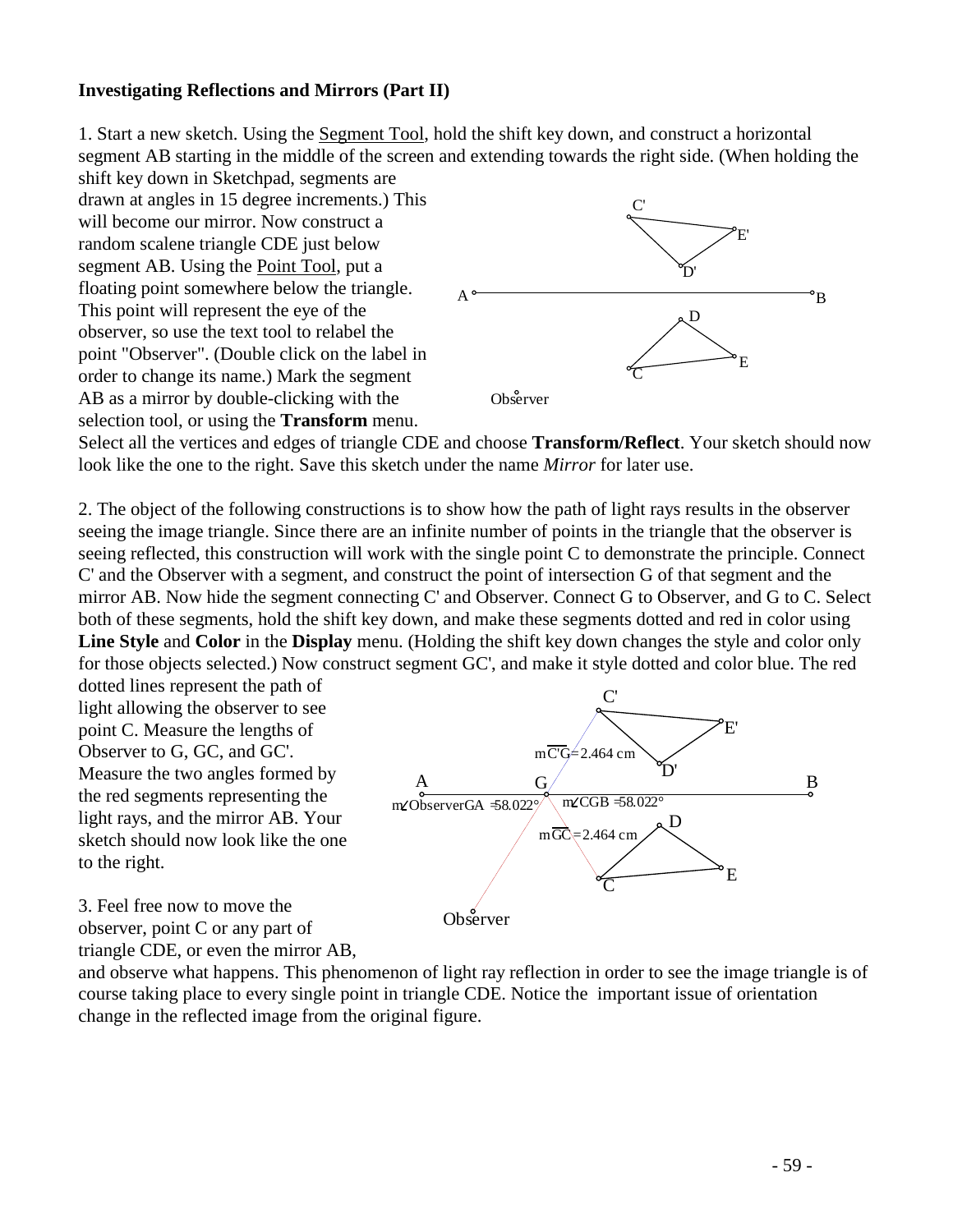#### **Investigating Reflections and Mirrors (Part III)**

1. Open up the saved sketch *Mirror*.*gsp* from Part 1 of this lab. We are now going to add another mirror

that is perpendicular to AB. Hold the shift key down, and using the Segment Tool, click the cursor exactly on point A and then drag down towards the bottom of the sketch window. This new segment, (AG in my sketch to the right), is the second mirror. Mark this segment as a mirror by double-clicking on it, and reflect both triangle CDE, and C'D'E' using this mirror. Your sketch should look something like the one to the right. Note that there are now two triangles labeled C'D'E'.



2. Once again, we want to demonstrate the path of light from a single point C that reaches the Observer and causes the viewing of image point C''. With the Observer located as shown in the diagram above, construct segment C'' to

Observer, and the intersection point, (H in the diagram to the right), of that segment with mirror AG. Now hide the segment from Observer to C''. Now construct the segment from this intersection point H to point C' in the triangle above mirror AB, and find the intersection point of this new segment with the mirror AB, ( I in the diagram to the right). Hide segment HC'. Connect C to I, I to H, and H



to the Observer. Change the line style of these three segments to dotted, and the color to red. Once again, this represents the path of a light ray. Connect H to C'' and make it dotted and blue. Use the calculator to add up the lengths of the three red dotted lines, (i.e. the path of light), and the distance from the observer to the image point C''. What do you notice? Move the Observer around. In particular, notice what happens when the Observer crosses over the imaginary line running through C", A, and C. It appears that the light rays disappear because when the Observer is located on the other side of the line, the path of light to see point C initiates off of mirror AG instead of mirror AB. Let's see if we can fix this problem.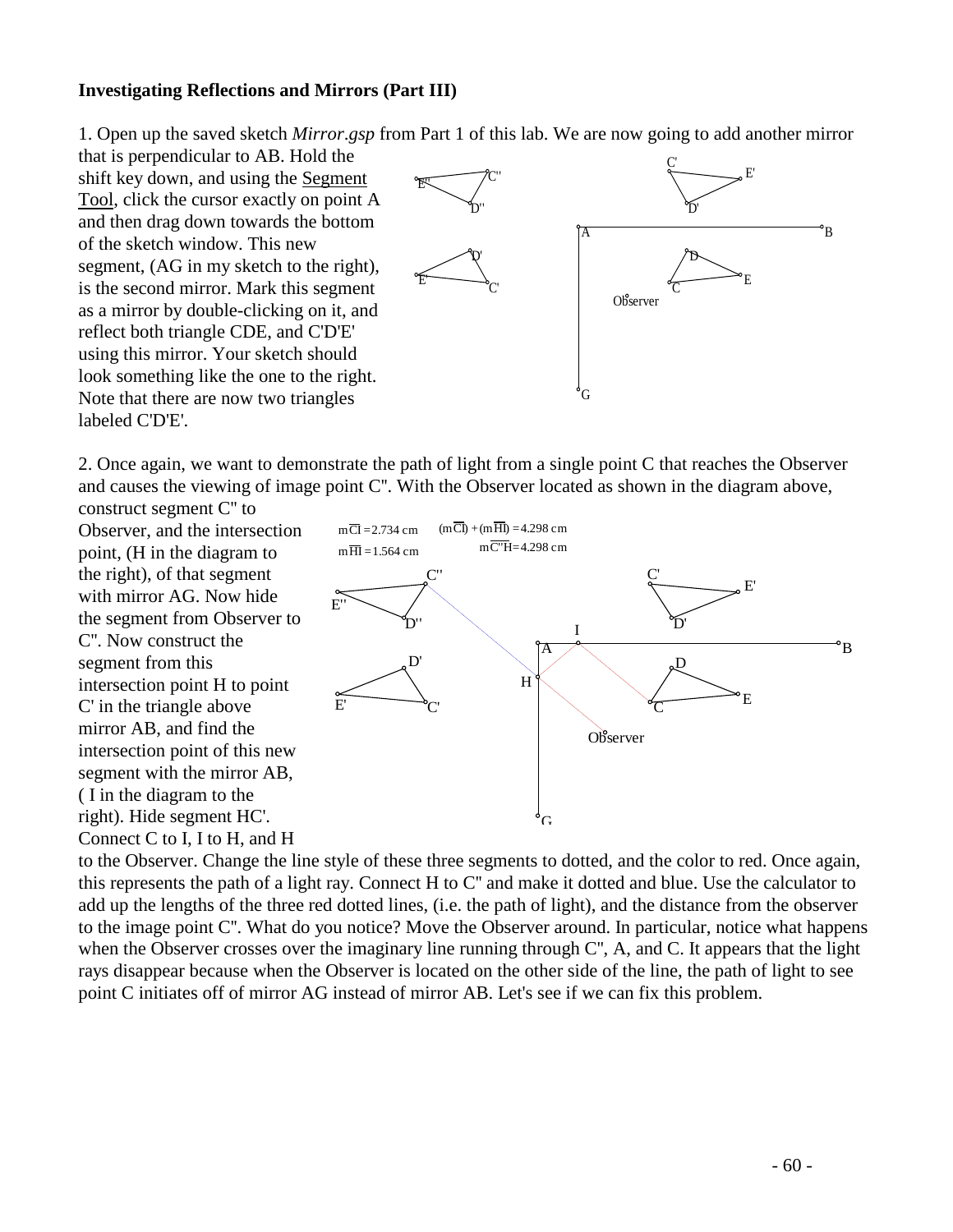### **Investigating Reflections and Mirrors (Part III continued)**

3. Leaving the Observer above imaginary line AC, connect Observer to C'' and construct intersection point J with mirror AB. Now hide the segment. Construct segment JC' using the C' in the image triangle to the left of mirror AG. Construct the intersection point K of this segment with mirror AG, and hide the segment JC'. Connect C to K, K to J, and J to Observer. Change the line style of these three segments to dotted, and their color to red. Once again, this represents the path of a light ray. Connect J to C'' and make it dotted and blue. Once again, verify that the distance the light travels from C to the Observer is equal to the distance between the Observer and the image point C''. Your final sketch should look like the one below. Now move the Observer around anywhere you want, including inside triangle CDE. Feel free to drag on any part of the diagram including the mirrors.

It is important to notice that the image triangle C''D''E'' is oriented the same as the original triangle CDE. This implies that a double reflection is the same as a rotation. Can you see that the image triangle C"D"E" could also be constructed with a 180 degree rotation of triangle CDE about center point A.

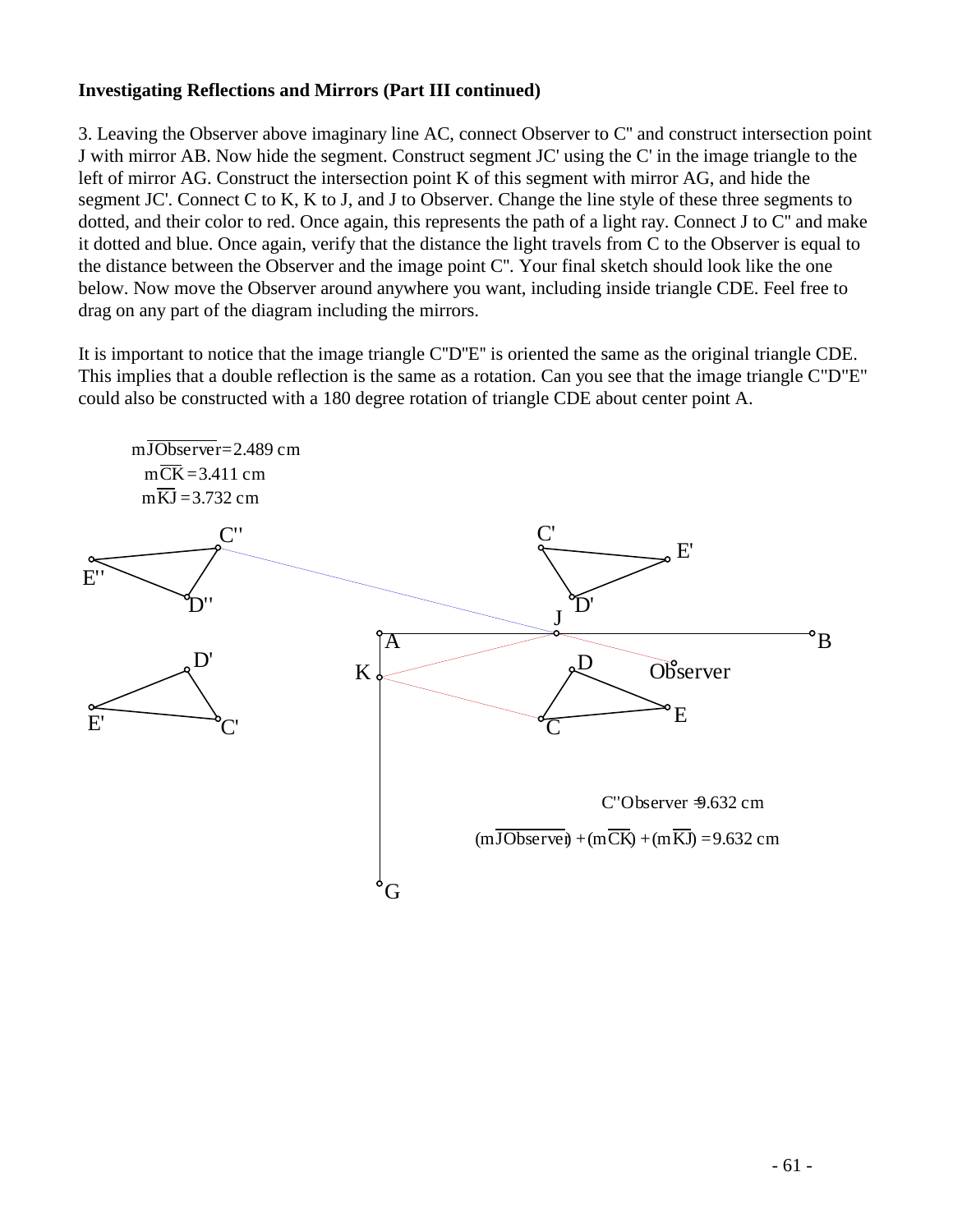### **Investigating Reflections and Mirrors (Part IV)**

What is the shortest length mirror that will allow a person to see their entire body? Where on the wall should the mirror hang? How far away should the person stand from the mirror, or is the distance from mirror not a factor? What about the location of a person's eyes? Does that effect length or location of mirror?

All of these questions can be answered by modeling the problem on the computer and doing some measuring and investigating. The sketch and outline below will set up a very flexible model that should enable you to carry out this investigation.

The model consists of a horizontal line segment AB representing the floor. At the midpoint of AB is the base of a vertical ray representing the wall that has the mirror. The two floating points on the ray represent the top and bottom of the mirror. A floating point on the right side of the mirror and on the segment AB is labeled "Feet". Construct a vertical line through "Feet" and put two floating points on that line which will be the top of the person's head, and their eyes. Hide the line and connect head to feet with a segment. Mark the Mirror/Wall as a mirror from the **Transform** menu, and reflect the person so that the image appears on the other side of the mirror. Connect the head and feet of the image person to the eyes of the real person. Construct the other lines shown for a nice visual effect, and voila' you have a model.



To investigate, you will want to measure the length of the mirror, the height of the person, and anything else you think important to answer the general questions posed at the top of the page, and the specific questions posed below. Good luck

1. How long should a mirror be, so that a 6 ft person standing 6ft away from the mirror will be able to exactly see their entire body? What if the person was 3 ft away, or 12 ft away? What if the person was 7 ft tall? 5 ft tall?

2. Once the optimal size mirror is determined, where should it be placed on the wall?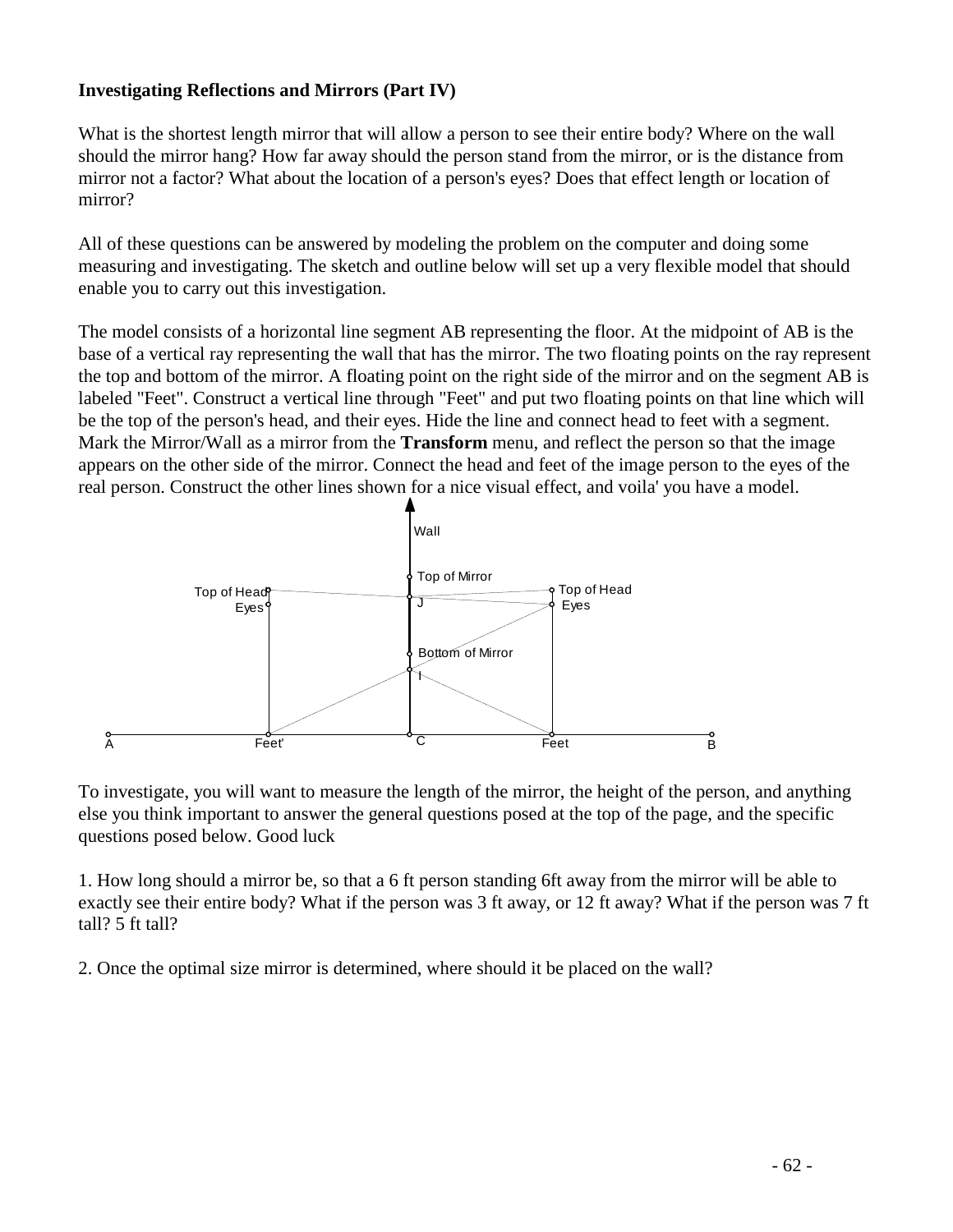### **Computer Lab #24 - Area Investigations** Part I

should resemble the one at right.

1. Start a new sketch, and construct a line segment AB. Construct a point C somewhere above the line, and then select C and segment AB and click

**Construct/Parallel Line**. Using the Point Tool, put points D and E on this parallel line so that they are near the edges of the viewing window. Hide the line and point C, and construct segment DE. The sketch should now look something like the one at right. 2. Use the Point Tool to put another point F on the segment DE, and then construct triangle FAB. Select points F,A, and B, and then click **Construct Triangle Interior**. While the polygon interior is still selected, measure its area and perimeter. Now the sketch A B D C E  $\overline{A}$   $\overline{B}$  $D$   $C$   $F$   $E$ Area FAB  $= 13.089$  cm<sup>2</sup> Perimeter FAB 26.069 cm

3. Slide F back and forth along segment DE and observe the area and perimeter measurements. Comment below on why you think the area is staying constant despite the perimeter changing.

4. Make an observation about what location of F produces the smallest perimeter.

5. Sketchpad can move F back and forth automatically. Select F and click **Display/Action Buttons/Animation,** choose to animate F bidirectionally along the segment at medium speed and click OK. Click on the animate objects button, and the animation begins. To stop the animation, simply click the animate objects button again. Drag point C to another location. Click the animate button again. By double-clicking on this animate button with the Text Tool, GSP allows you to give it a name in order to distinguish it from other action buttons that you may create in a sketch. Try it.

6. Experiment a little with animation by creating other action buttons that animate at different speeds or directions. Select points F and D before choosing **Edit/Action Buttons/Animation**. Although nothing earth shattering is going on in this particular animation, it does give you an idea of the power of GSP to let the user be creative.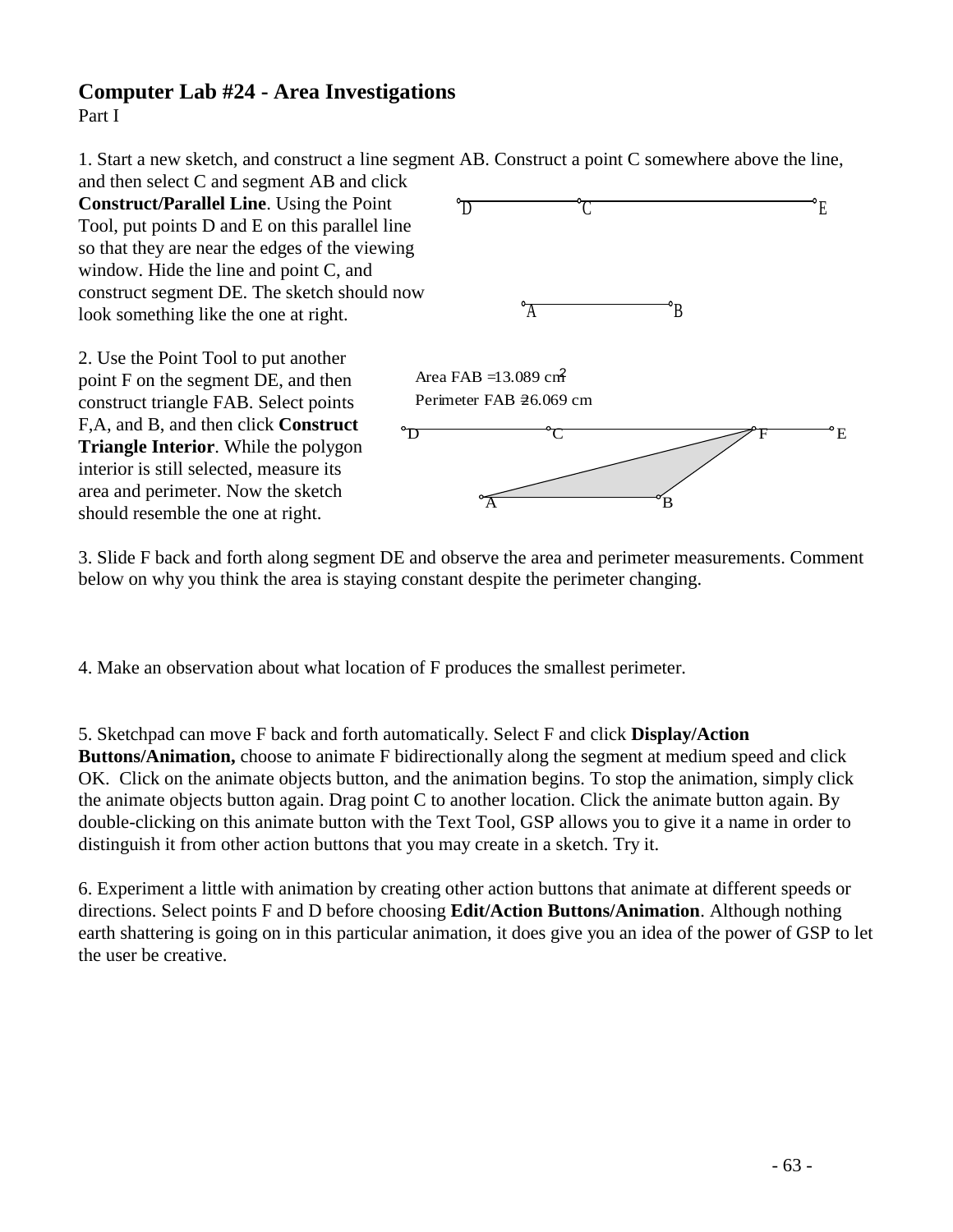#### **Area Investigations - Part II**

1. Start a new sketch. Construct a line segment AB, and use the Point Tool to put a point C on the line segment AB. Select both C and the segment AB, and click **Construct/Perpendicular Line**. Use the Point Tool again, and put a point D on the line. Construct triangle DAB. Also, select the three vertices D,A, and B and click **Construct/Triangle Interior**. Measure the area of the triangle. Your sketch should look like the one at right.

 $\overline{A}$   $\uparrow C$   $\overline{B}$ D Area DAB  $= 8.890 \text{ cm}^2$ 

2. Drag D up and down the line perpendicular to AB and observe

the area measurement. The area changes because the height of triangle ABD is changing. What measurement in the sketch is equivalent to the height of the triangle? \_\_\_\_\_\_\_. Another way to see the area of the triangle is to calculate it through the formula *Area = .5\* base\* height.* To display the height, select points C and D and click **Measure/Distance**. Do the same thing to get the length of the base AB. Now click **Measure/Calculate** to display the Sketchpad calculator. Drag the calculator to a position on the screen that allows you to see the measurements of CD and AB. Click on the measure CD and its value is displayed in the calculator window. Click the asterisk (\*) on the calculator for multiplication, then click the measure of AB. Once again, click the asterisk (\*) on the calculator for multiplication, and then click **.5**. Click **OK**, and the calculated area should be displayed and be equal to the area measurement already there. Any of these measurements can be dragged around the sketch window using the Selection Tool.

3. Double-click on point C to mark it as a center. Select D and then click **Transform/Dilate**. Set the scale factor to  $2$  (New) / 1 (Old) if it isn't already. Click **OK**. The point D' is constructed so that CD' is twice the length as CD. Measure CD' to see if this is true. It should remain true even if you drag D up and down the line. Your sketch should now look like the one at right.

4. Construct the triangle D'AB and its interior. Before measuring, try and conjecture about how this area will compare to the area of triangle DAB. Think carefully about what lengths are



involved in the area calculation. Measure the area of D'AB to check if your conjecture is right. Drag on points C or D to see if the basic relationship holds. How would the area of D'AB compare to the area of DAB if D' were dilated so that  $CD' = 3* CD$ ? Try it.

5. Summary - In a triangle, if the base remains constant, and the height is changed by a **factor** of *f*, then the area is also changed by a **factor** of \_\_\_.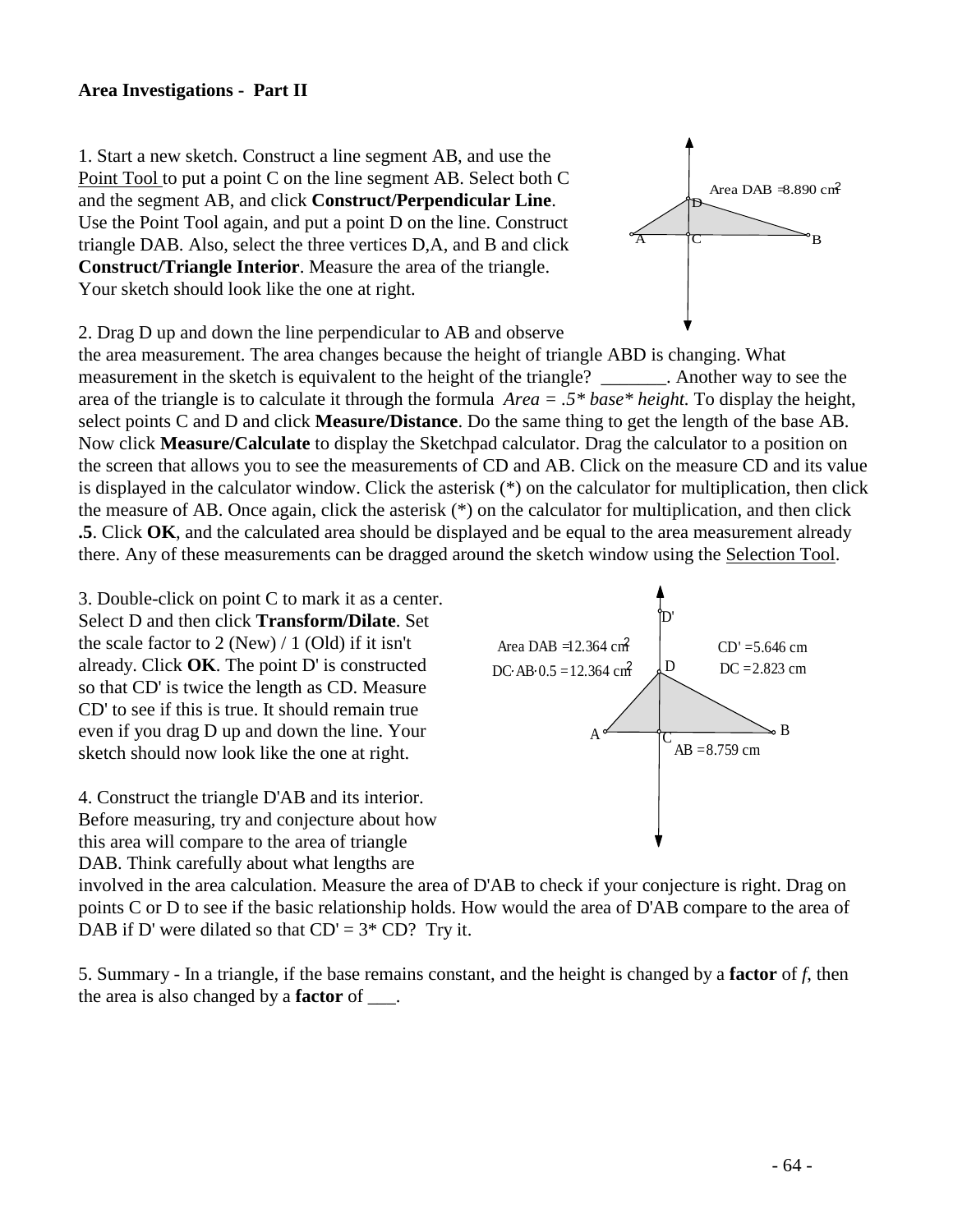### **Area Investigations - Part III**

1. Start a new sketch. Start with a floating point A, and some random triangle BCD that is nearby. Form the triangle interior of BCD. Select A and choose **Transform/Mark Center**. Select the polygon by simply clicking anywhere inside, and then choose **Transform/Dilate**. Respond to the dialogue box with a ratio of 2:1 for New to Old. A new triangle is constructed that is *similar* to the first. Write down what must be true about these triangles in order for us to say they are *similar.*

A

\_\_\_\_\_\_\_\_\_\_\_\_\_\_\_\_\_\_\_\_\_\_\_\_\_\_\_\_\_\_\_\_\_\_\_\_\_\_\_ Verify that this is the case. Your sketch should look like the one at right. The reason the vertices of the dilated polygon don't show is because you dilated the polygon interior only. If you want the vertices also, they must be selected as well before dilating.



To investigate perimeter and area, select both polygons and measure both perimeter and area for each one. Then select these measurements and go to the **Calculator** under the **Measure** menu, and display the ratio of their perimeters and their areas. Repeat the dilation and measuring using the different dilation factors in the table below.

| Dilation Factor of New Triangle   Ratio of Perimeters New:Old | Ratio of Areas New:Old |
|---------------------------------------------------------------|------------------------|
|                                                               |                        |
|                                                               |                        |
|                                                               |                        |
|                                                               |                        |

If the diagram gets too messy, simply hide or cut any figure and measurements you are finished with. To be consistent, let's always divide the dilated polygon's measure by the original's. Click and drag A, B, and triangle BCD and observe what happens to both the picture and your measurements. Record your results in the table. Keep your original triangle BCD reasonably small. You might want to change colors for your different polygons for a nice visual effect.

4. When you have completed the chart, write down a clear sentence stating your conjecture about the relationship between similar triangles and their perimeter and area.

5. What if the original figure was not a triangle. Repeat part of the investigation using another figure instead of triangle BCD. Use another polygon, a circle, or a sector of a circle, (ask me and I'll show you how to construct a circular sector). Does your conjecture appear to be true for similar figures other than triangles?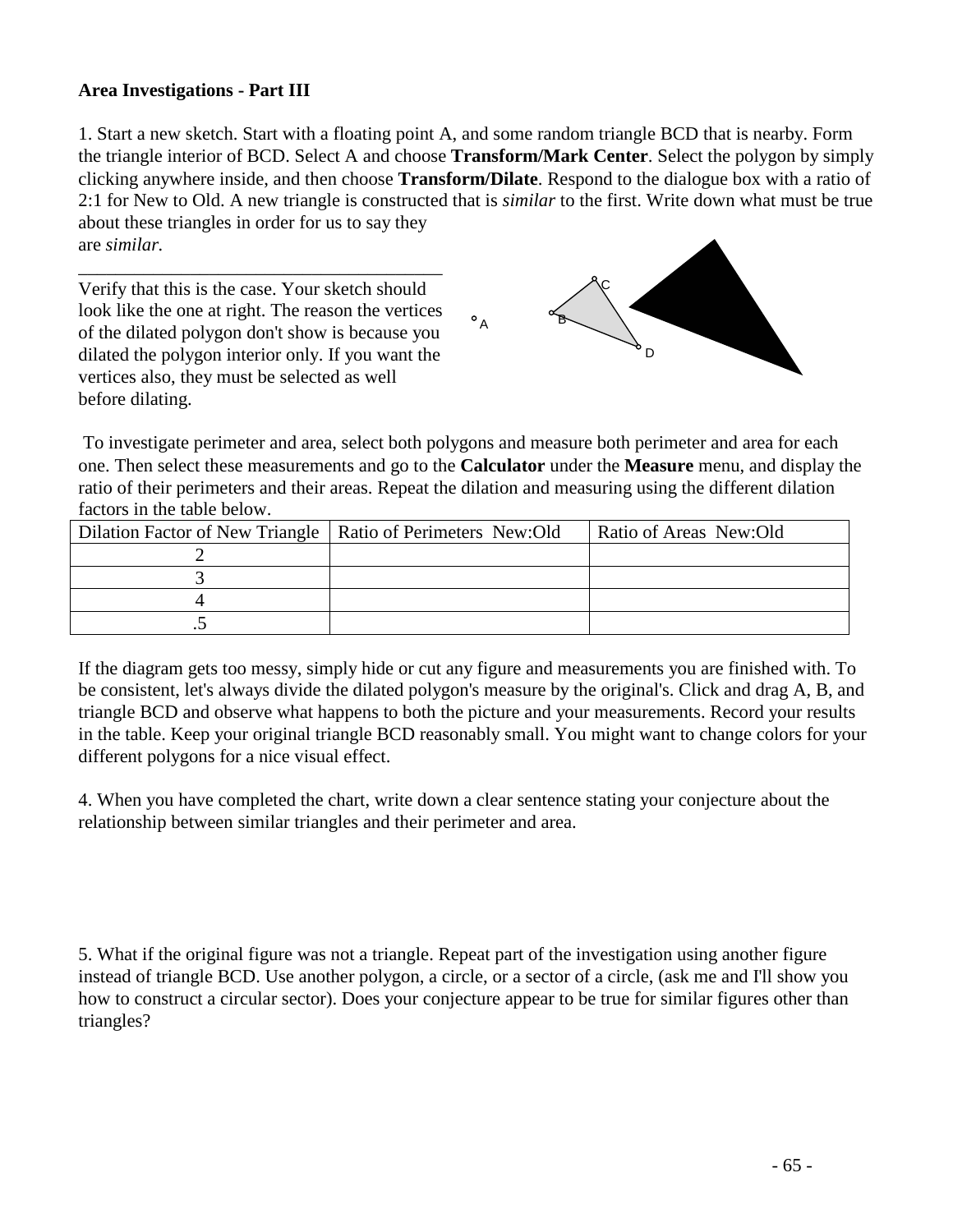# **Computer Lab #25 – Pythagorean Theorem**

1. Start a New Sketch and construct a random line segment AB. Construct a perpendicular line through A. Put a floating point C on the line. Hide the line. Connect the points ABC and you should have a generic right triangle. Drag on the vertices to test it out. Click **File/Document Options**. A dialogue box opens up that enables you to break this sketch up into separate pages that are easy to access. Replace the 1 in the top box under Page Name with the name *right tri* . Now, in this same dialogue box, click **Add Page/Duplicate** and choose *right tri* when the drop down menu appears. Change the name under Page Name to *pyth1* and click OK. This creates a duplicate page to the one you just created named *pyth1*. Look in the lower left hand corner of your sketch, and you will see two tabs with the names *right tri* and *pyth1*. Multiple pages in a sketch are created this way, and the tabs are used to move back and forth among these pages.

2. You have already created and saved the custom tool *square maker* from previous work on page 10. If you have not worked with custom tools on page 10 yet, go back and do that page before continuing with this lab. This tool should be available by clicking on the Custom Tool icon in the tool box and choosing square maker from the drop down menu. As you may recall, this tool requires two points as the *Given* in

order to construct a square. Using this tool, click and drag from one vertex of right triangle ABC to another, and create a sketch similar to the one at right. Be careful in the direction you choose the vertices so that the squares are attached to the outside of the triangle. Simply use the **Edit/Undo** feature if you make a mistake. Use the calculator under the **Measure** menu to verify that the larger square's area equals the sum of the other two smaller areas. Drag vertices around to change the



triangle. Explain why this is an illustration of the Pythagorean Theorem:

Area - Part IV Pythagorean Theorem (continued)

Open a New Sketch. Draw an arbitrary segment AB with the Segment Tool. Now construct a circle with this segment AB as a diameter. Now, select point A, the circle, and point B. Click **Construct/Arc on Circle**. Hide the circle. Now select the arc only and choose **Construct/Arc Interior/Arc Sector**. The interior of the arc is constructed in a similar manner to the way polygon interiors are constructed. While the interior is selected, click **Measure/Area**. When complete, the sketch should look like the one to the right. Choose **Edit/Select All**, and then create a new custom tool by clicking and holding on the Custom Tool icon in



the tool box. Call this new tool *arc maker*, similar to *square maker*. View the script for this tool, and you will notice that it requires two points just like *square maker*. Click Save As and save this sketch in the Tool Folder as *arc maker*. Keep this sketch open for the time being to make sure the tool is available.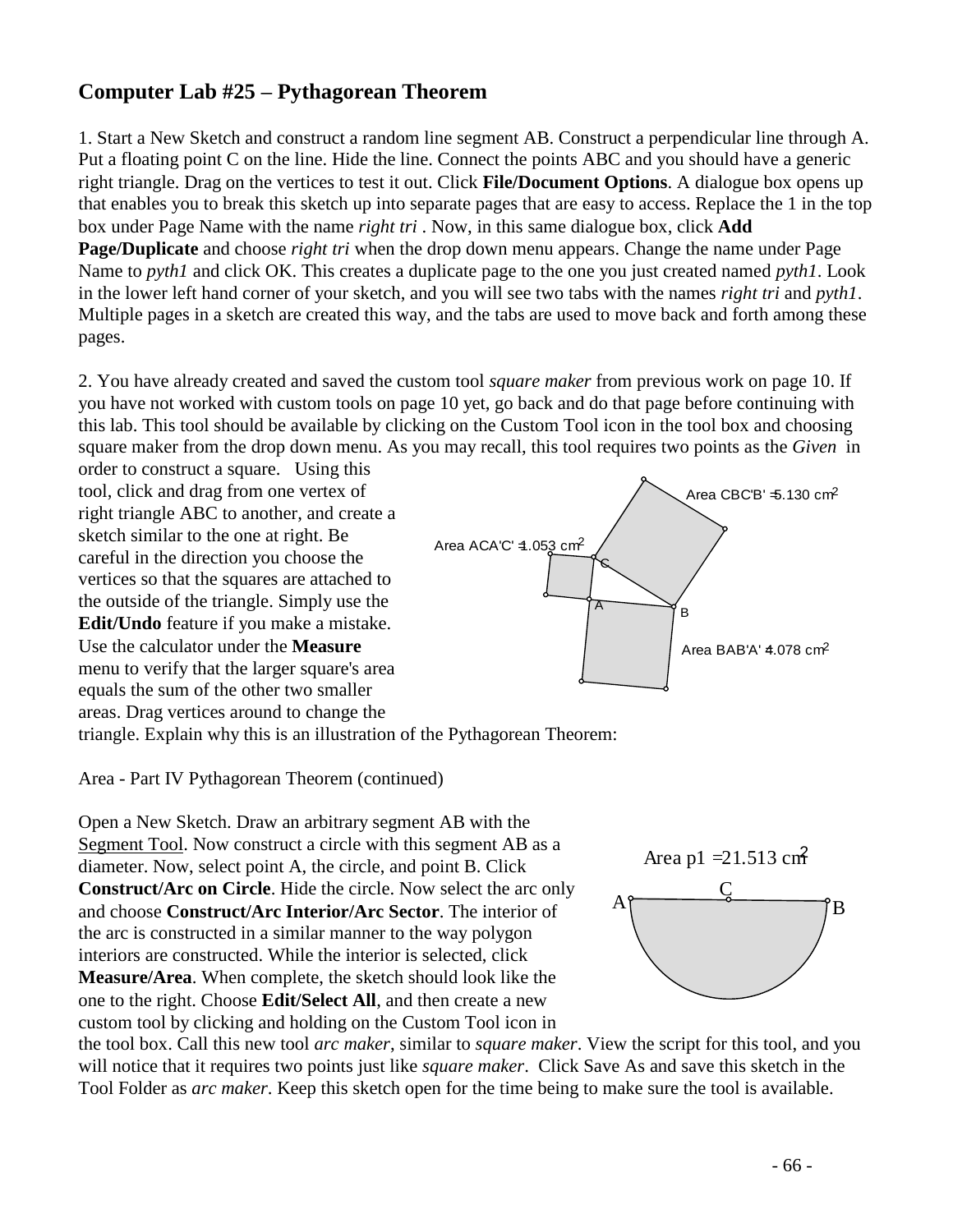4. Go back to the original window in which you constructed the right triangle and click on the tab in the lower left corner of the window that says *right tri*. This activates the page with just a right triangle on it. As we have done earlier in this lab, **Click File/Document Options**, and make a duplicate page to *right tri*, and call it pyth2. There should now be three tabs in the lower left corner called *right tri, pyth1*, and *pyth2*..

5. Use the custom tool you just created and saved called *arc* to attach half-circles to the sides of the right triangle ABC in your current sketch.

Your sketch should look like the one at right when finsihed. As in previous case with squares, test whether the area of the largest halfcircle equals the sum of the areas of the two smaller ones. Does this result surprise you?



Challenge: Try and construct the figure shown to the right using another new custom tool that you will need to create. Can you make a conjecture based on the examples you have seen in this investigation about what types of figures you could attach to the sides of the right triangle and maintain the area relationship that illustrates the Pythagorean Theorem.

Try and state as clearly as possible in either words or mathematics what all these areas have in common that make any of them useful in illustrating the Pythagorean Theorem.

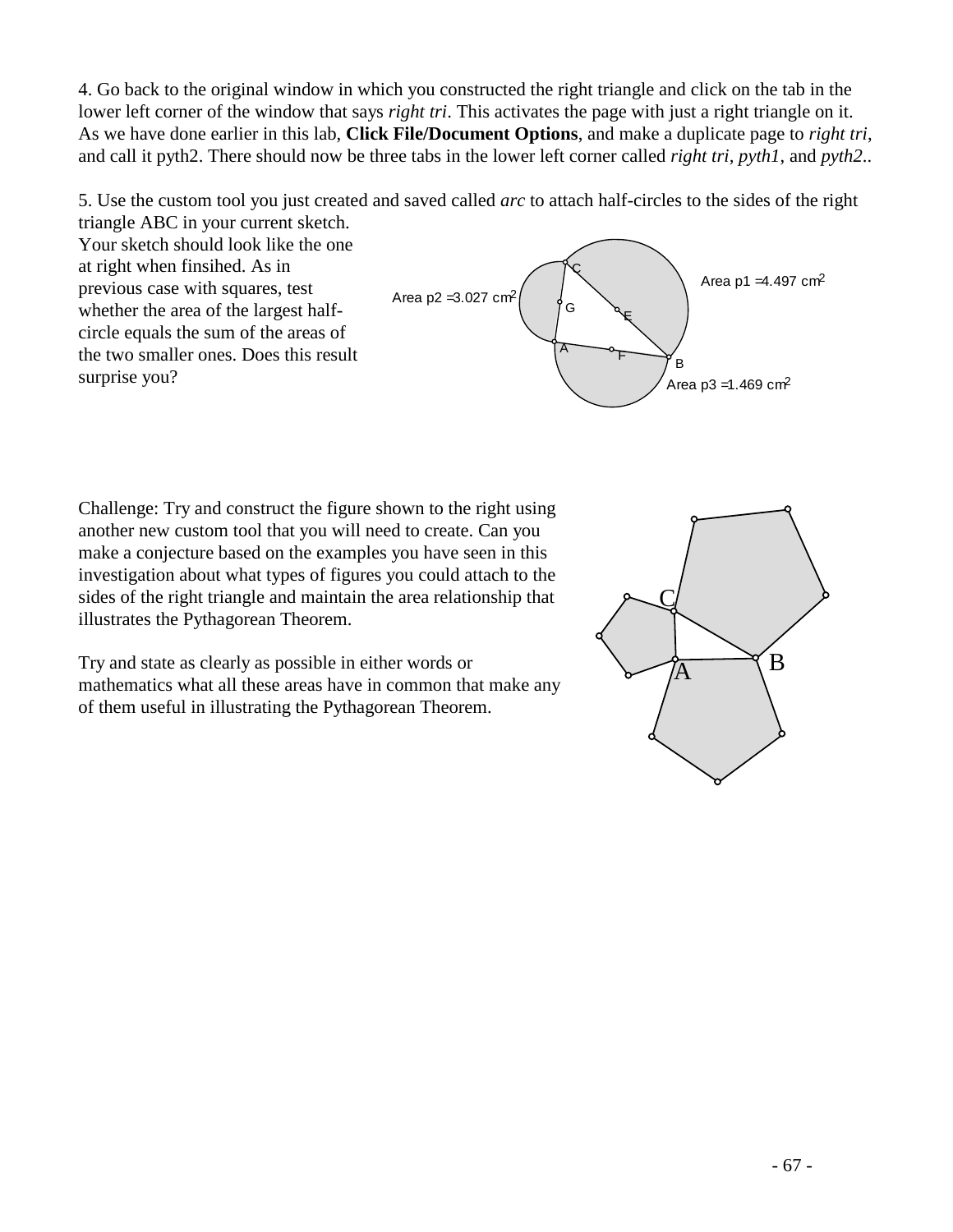# **Computer Lab #26 - Coordinate Geometry Questions**

1. Start a new sketch and click **Graph/Show Grid**. The coordinate axis along with the origin point and the unit point at (1,0) are displayed, along with graph paper grid lines. Click **Graph**, and choose **Snap** 

**Points**. This means that when a point is dragged in the sketch, GSP will automatically snap or move the point to the nearest grid or lattice point location. Let's try it.

2. Use the Point Tool, and put down 5 or 6 random points in the sketch window that are not on grid lines. Notice that no matter where you try and drag the points, the points end up at grid locations. Use the Selection Tool and drag on any of the points you just constructed. They will only move to lattice locations. Select the points in clockwise or counterclockwise order, and click



**Construct/Polygon Interior**. Click **Measure/Area**. Drag any of the points to new locations and notice something curious about the area. It is always an integer, or half an integer. Try and come up with an explanation for this phenomenon.

3. If you turn the Snap to Grid feature off, then the points are free floating as usual. This feature can be turned back on again, but it will only effect points that are dragged, or newly constructed points. Close and don't save the sketch.

4. A lattice point area question. What is the radius of the largest circle that surrounds **exactly** one lattice point? two lattice points? Challenge: three lattice points? *Points on a circle are not surrounded by the circle.*

5. Construct a line that passes through the origin, but does not contain any other lattice points. Think carefully about the nature of the slope of this line, and how to construct such an example.

6. ABCD is a square. If  $A = (0,0)$  and  $B = (3,1)$ , what are the coordinates of C and D?

7. Using strictly translations, construct the hexagon pictured to the right that is equilateral but not equiangular. All the vertices are all lattice points.

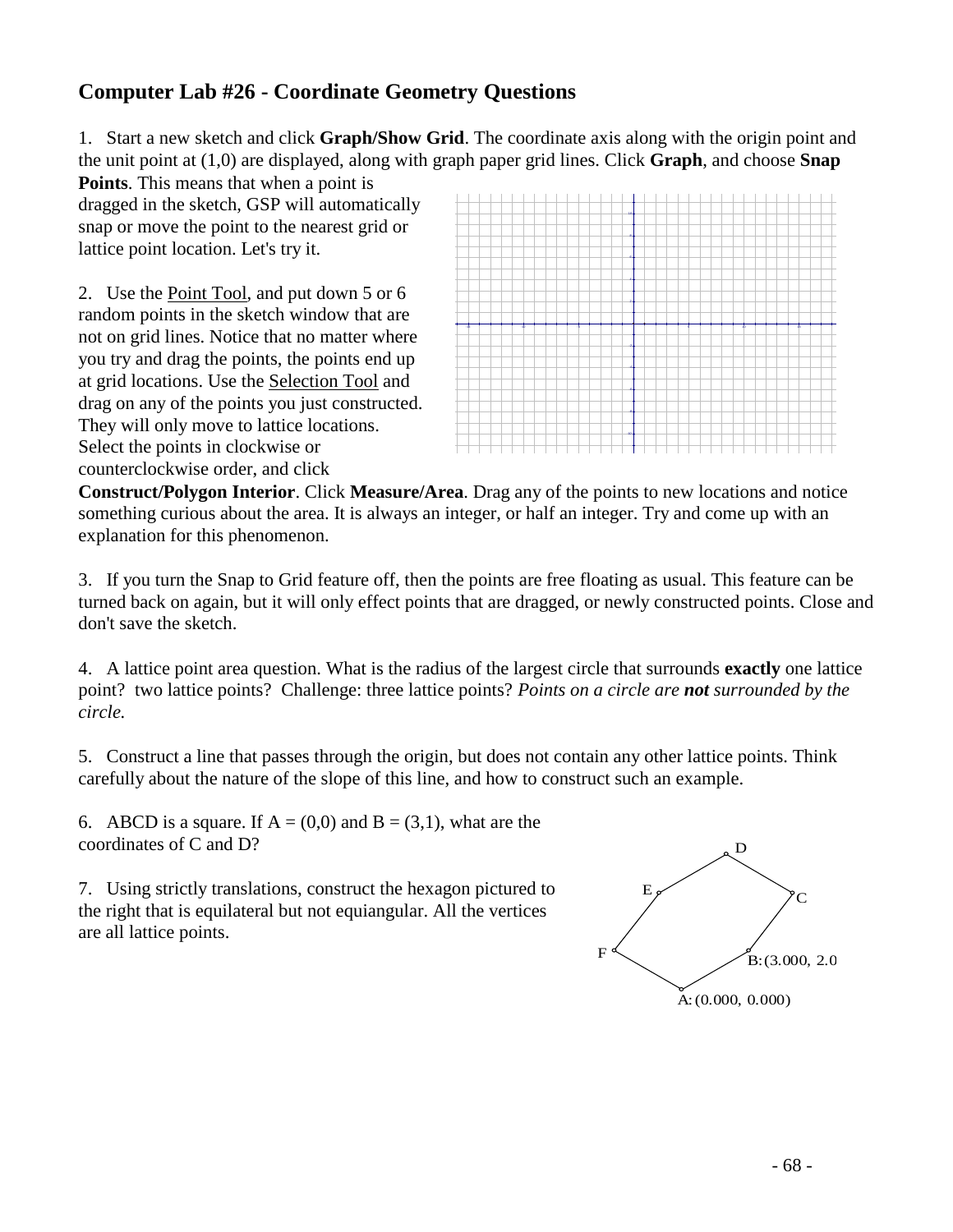## **Computer Lab #27 - Data Analysis and Statistics**

### **A. Some preliminary definitions:**

*Residual*-Given a line  $(mx + b)$  and a point  $(x_1, y_1)$  not on the line, the difference  $y_1$ - $(mx_1 + b)$  is called a *residual*. Its magnitude is the vertical distance between the point and the line. Its sign indicates whether the point is above or below the line.

*Zero-residual-line* - If three data points are not exactly collinear, but they are suspected of



conforming to a linear model, then one possible way of fitting a line to the data is the *Zero-residual-line*. This line is parallel to the line connecting the leftmost and rightmost data points, and it makes the sum of the three residuals zero. Unless the three points are collinear, none of the three points is actually on the zero-residual-line.

*Median-Median point*- For a given set of data points, the *Median-Median point* is the point whose *x*coordinate is the median of the *x*-coordinates of all the data points, and whose *y*-coordinate is the median of the *y*-coordinates.

*Median-Median Line* - This is a method of fitting a line to many data points that are not exactly linear, but are suspected of conforming to a linear model. When given many data points, they are to seperated into three different groups of equal size by working left to right. If the total number of data points is not divisible by three, then the three groups should be formed so they are symmetric in number. After forming the three groups, the *median-median point* is to be used as a summary point for each group. Using these three summary points, calculate the *zero-residual line*. This line is called the *Median-Median line*.

*Centroid* of data points - This point has an *x*-coordinate that is the average of the *x*-coordinates of all the data points, and similarly the *y*-coordinate is the average of the *y*-coordinates of the data points.

*Least Squares Regression Line or Linear Regression Line* - As with the *Median-Median Line* described above, this is a method of fitting a line to many data points that are not exactly linear, but are suspected of conforming to a linear model. This line passes through the *centroid* of the data points, and has a slope that minimizes the sum of the squares of the *residuals* for all the data points.

### **B. Creating a Residual Custom Tool**

1. Start a new sketch, and change the straight edge tool to the line icon, use the line tool to construct a random line AB, and then use the point tool to put a point C somewhere not on the line. Select point C in the sketch window, click **Transform/Translate**, and translate C one unit vertically up or down to create point C'.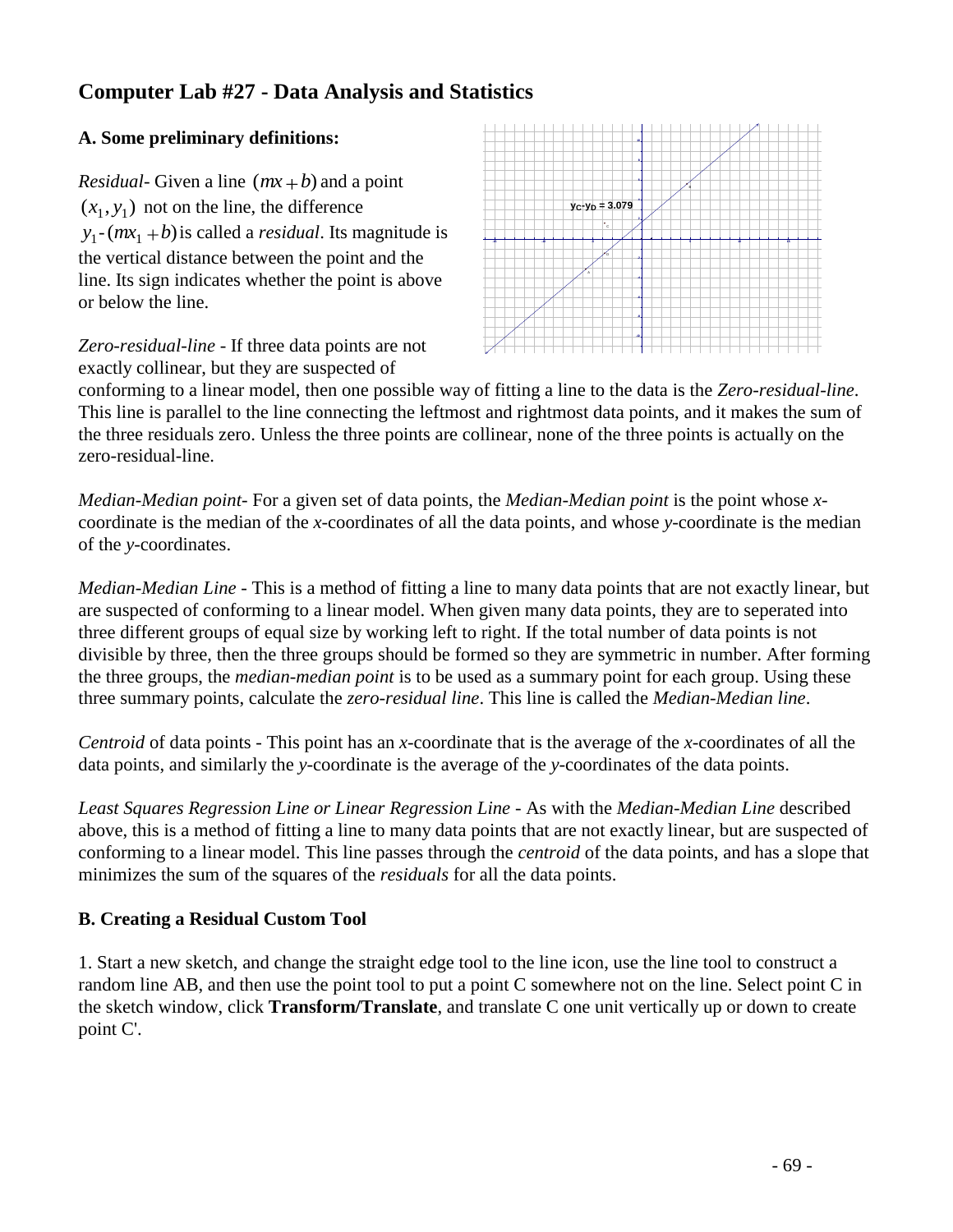2. Construct the vertical line through C and C'. Construct the intersection point D between this line, and the original line AB. Now select points C and D and choose **Measure/Ordinate (y)**. A coordinate system and axis will automatically appear, and the y-coordinate for these two points in the sketch window will be displayed. Now, choose **Measure/Calculator**, and subtract the *y*-coordinate of point D from the y-

coordinate of point C. The value of  $Y_C - Y_D$  will appear in your sketch window, and this is of course the residual of point C relative to line AB.

3. Select point C', line CC', and the ordinate measures of points C and D, and click **Display/Hide Objects**. Your sketch should look like the one at right.

4. Click on point C and drag it around. Notice the changes, especially as you drag the point above, below, and on the line AB. Now lets



make a residual custom tool. In the sketch, select point C, the measure  $Y_C - Y_D$ , and the line.

Click and hold on the Custom Tool in the tool box, and choose **Create New Tool**. Give it the name *residual* when prompted. Click and hold on the Custom Tool in the tool box, and choose **Show Script View**. Notice the necessary *Givens* for this new custom tool are a point and a line. Click and hold on the Custom Tool in the tool box, and select this new tool *residual*. In the sketch, click somewhere off the line, and then click on the line itself. Notice you have just repeated all the steps necessary in just those two clicks in order to see the residual of a new point with respect to that line.

#### **C. Creating a Residual Squared Script**

1. Clearly we can easily get the square of a residual by just selecting the residual measurement and then squaring it using the calculator capability of GSP. However, we are going to do create a residual squared custom tool instead. This will be slightly more work, but will produce a nice visual effect.

2. Double-click on D to mark it as a center, and rotate C 90 degrees to C'. Now, double-click on C', and rotate D 90 degrees to D'. DCD'C' should form a square. Select these 4 points in order and choose **Construct/Quadrilateral Interior.** Choose **Measure Calculate**, and square the residual  $Y_C - Y_D$ . We now have a visual for the residual squared, and its actual value. To make things a little less cluttery, select points C', D', and the measure of  $Y_C - Y_D$ , and hide them. In the sketch, select point C, the measure  $(Y_C - Y_D)^2$ , the colored square interior, and the line. Click and hold on the Custom Tool in the tool box, and choose **Create New Tool**. Give it the name *residsquared* when prompted. As in step 4 above, take a look at the script by choosing **Show Script View** after clicking and holding on the Custom Tool icon. As in the *resid* custom tool, the necessary *Givens* for this new custom tool are a point and a line. Choose this new custom tool, and test it out by clicking off the line first, and then the line itself. Notice you have just repeated all the steps necessary in just those two clicks in order to see the residual squared of a new point with respect to that line. Save this sketch in the Tool Folder so that these custom tools will be available to you anytime. Do not close this sketch yet.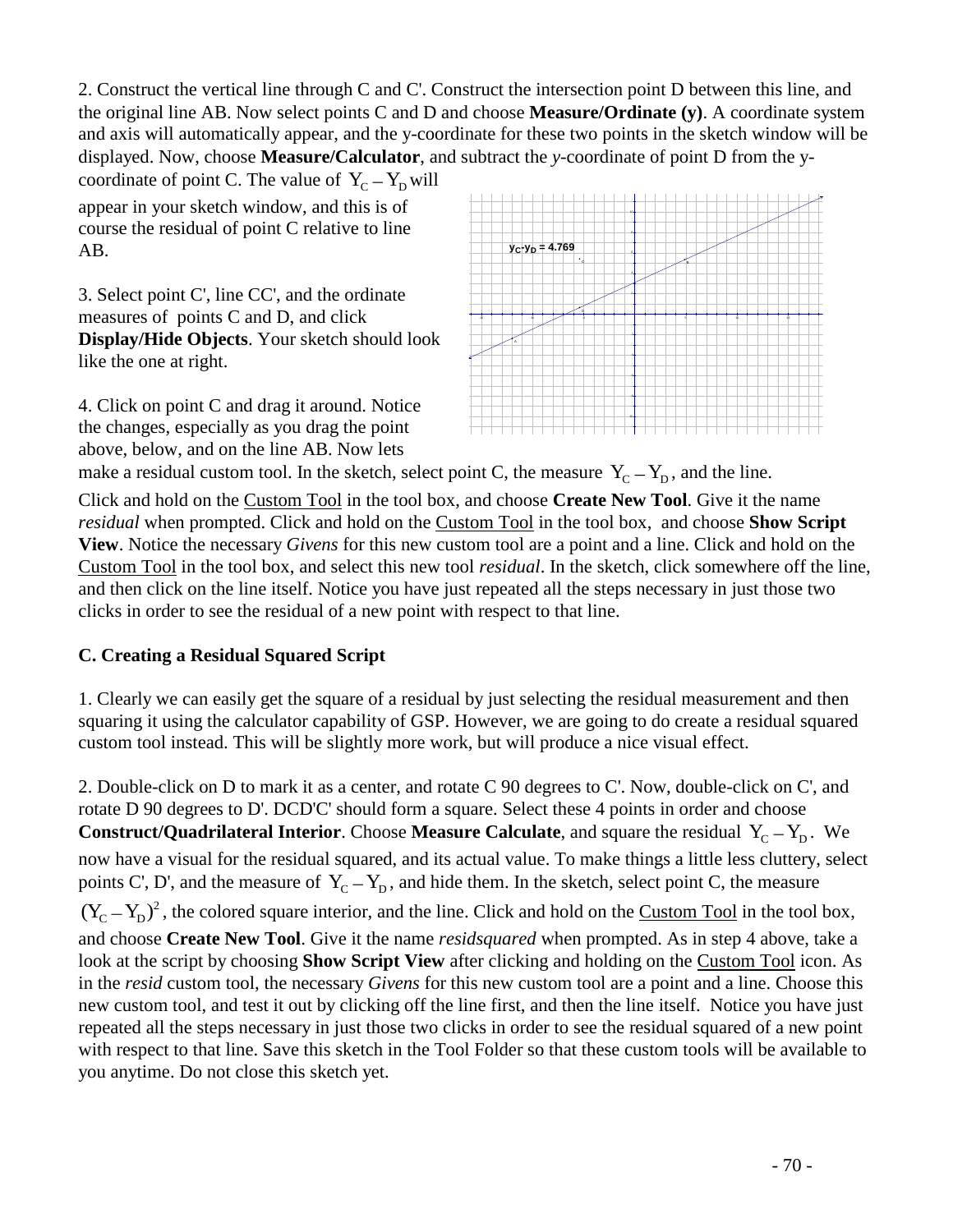#### **D)** *Zero-Residual Line* **Lab**

1. Start a new sketch, and choose **Graph/Show Grid**. Using the point tool, place three points on the grid such that  $A = (-8-5)$ ,  $B = (1,-1)$ , and  $C = (4,3)$ . Calculate the centroid of this data (the average of the xcoordinates and the average of the y-coordinates) and you should get the point  $(-1,-1)$ . Put the point D =  $(-1,-1)$  on the grid also. Hide origin A and unit point B to make diagram less cluttery, and also choose **Graph/Hide Grid**. Now, place the cursor for the line tool on top of point D and click and drag to open space form a line DE. Notice you can drag on point E to change the slope of the line. Drag E so that your line looks like a good linear fit to the three data points A, B, and C. Do not drag on any other point at this time.

2. Choose the resid tool from the custom tool box, and select A and the line. Repeat for points B and C, so that the three residuals are displayed as shown in the figure at right. Choose **Measure/Calculate** to calculate the sum of the three residuals. Are you surprised at all with the result? If your sum of the residuals is exactly 0.0, it would appear you have stumbled upon the *zeroresidual line* for this data.

3. Click and drag on point E so that the slope of your line changes. Do you notice anything



interesting about the sum of the residuals as your line changes? As you may have noticed, it turns out that any line through the centroid of three data points is a *zero-residual* line. Therefore, there are infinitely many. To find the unique *Median-Median Line* for this data, you need the *zero-residual* line with the same slope as AC. Without any further instructions, see if you can construct this line and display its exact equation. Write the equation of the *Median-Median Line* in the space below.

4. To verify that you have indeed found the *Median-Median Line* for this data, let's check it out with the calculator. Using the TI-82 or 83, enter the *x*-coordinates of the three data points into L1, and the three *y*coordinates into L2. Then choose **Stat/Calc,** and pick option 4 which is Med-Med. Enter in L1, L2 after the words Med-Med appear on the screen, and the values *a b* . . 666 333 should appear on your screen. Hopefully this agrees with what you found on the computer.

#### **E) Least-Squares / Linear Regression Line Lab**

1. If you have just completed the previous activity, hide everything in the sketch except original data points A, B, C, centroid D, line DE, the *median-median* line you just constructed, and its equation. Change the color of the *median-median* line to red so as to distinguish it from line DE.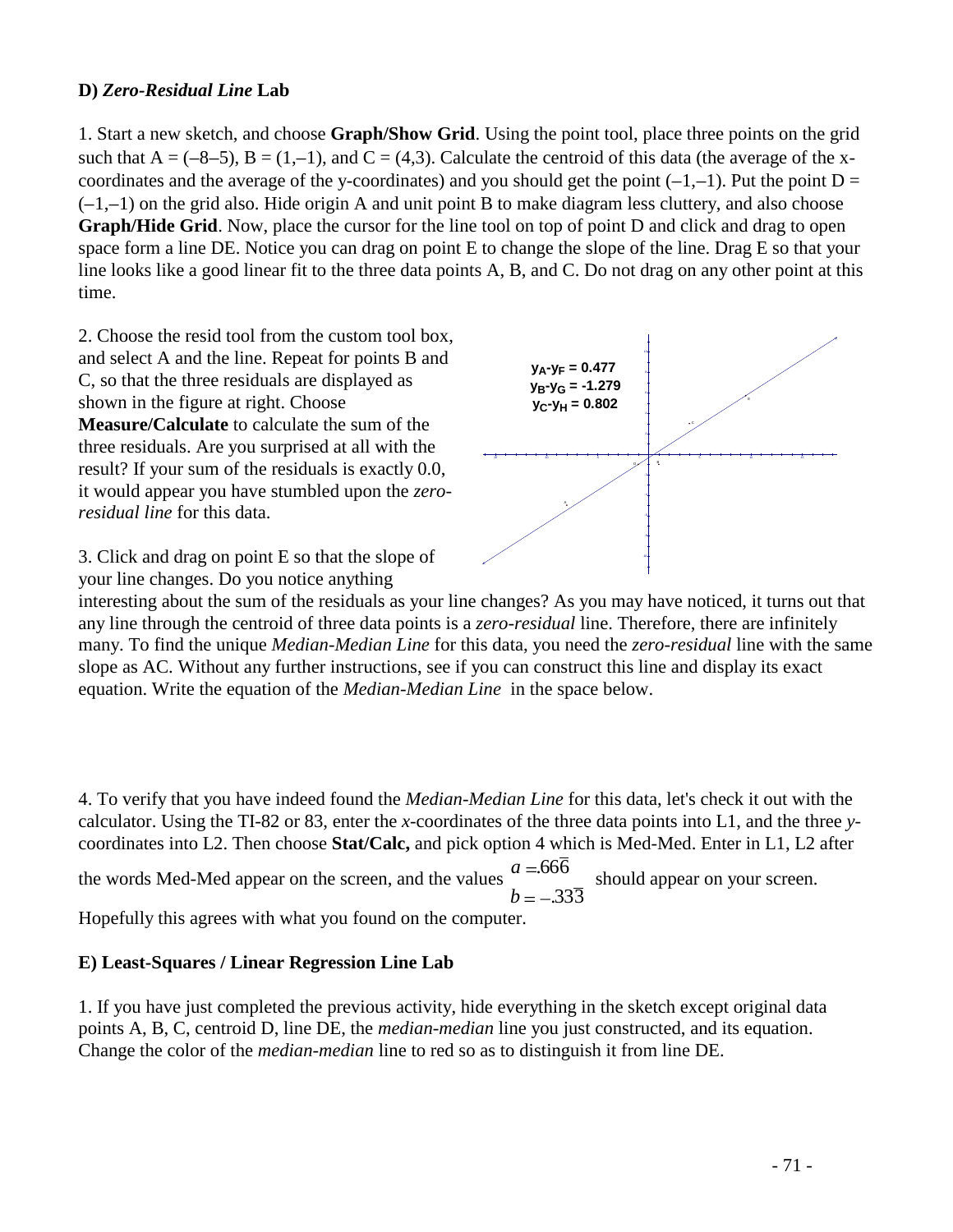2. Using the *residsquared* tool from the custom tool box, select point A and the line DE in order to calculate the residual squared and to see the visual square created as well. Repeat this for points B and C. Use the calculator to find the sum of the three squares of the residuals. Clearly, this is some positive number that will change as the slope of line DE is changed by dragging on E. Move E so as to minimize the sum of the squares of the residuals. You may want to change the accuracy displayed for this sum od residuals squared by double-clicking on it with the Text Tool, and then using the Value tab to change accuracy displayed.

3. Once again, let's check the computer solution by comparing it to the solution on the calculator. Since the data points have already been entered into L1 and L2 of the calculator, simply choose **Stat/Calc** and option 5 for LinReg  $(ax + b)$ . When LinReg  $(ax + b)$  appears on the home screen, enter L1,L2 and hit enter. How do the calculator's values of  $a = .615$  and  $b = -$ .385 compare to your sketchpad solution? Your final sketchpad sketch should resemble the one shown to the right.



So what is the better way of fitting a line to

data that is suspected of conforming to a linear model? Will the two models always be reasonably close as in the example above? There is no simple answer to the first question, but it is safe to say that statisticians rely on linear regression as the method of choice almost exclusively for large data sets. One of the reasons for this is it is relatively easy to compute, and the answer can be given in terms of the means and standard deviations of the two variables and their correlation. However, it should be noted that the linear regression method is much more influenced by *outliers* in a data set than the median-median approach, and thus the two methods can in fact give very different results.

( *Outliers* are data points that fall way outside the overall trend or pattern to a data set) A problem on the next page illustrates this point.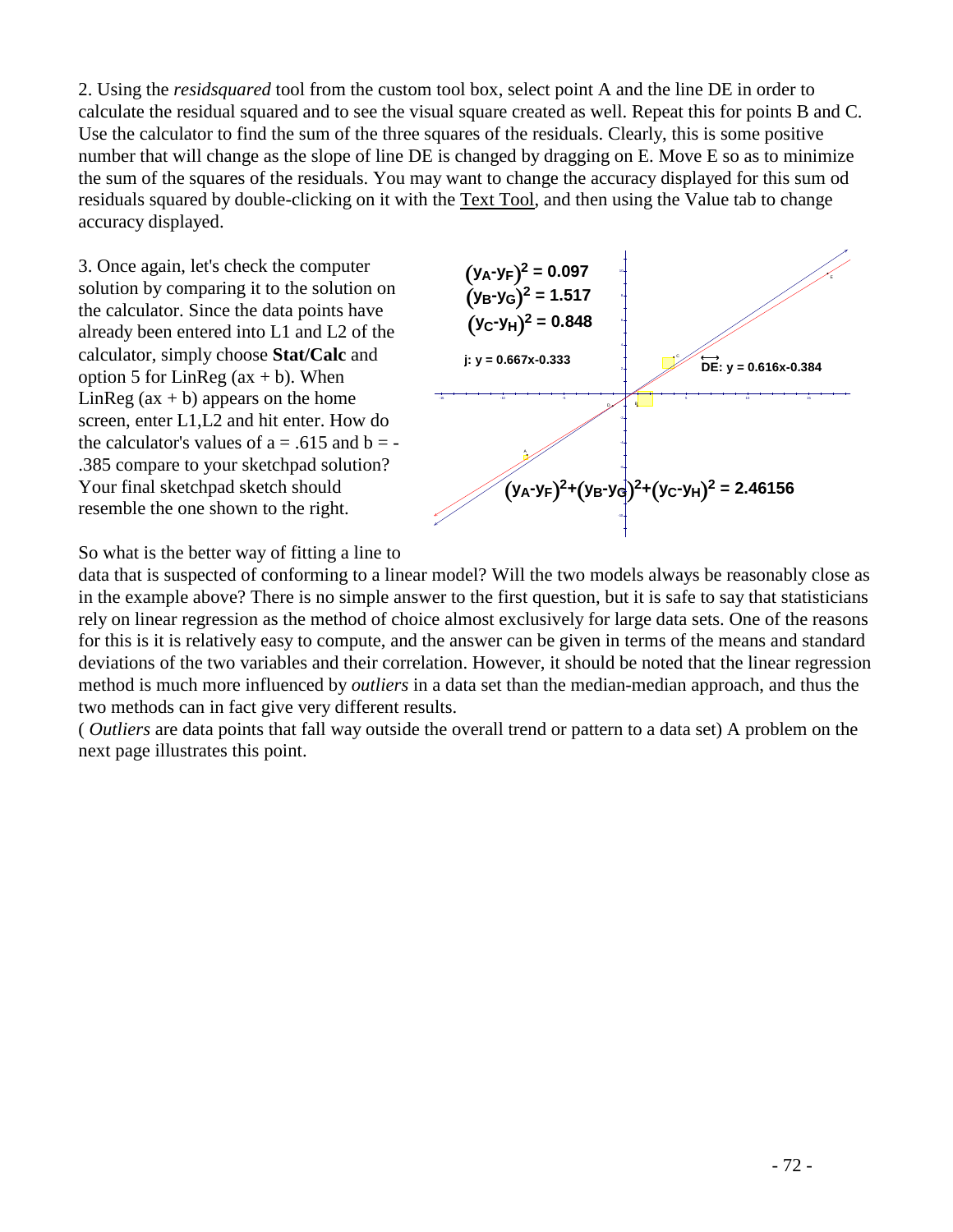Listed below is some data for you to enter into your calculator and to apply both the *linear regression* and *median-median* methods. Hopefully this exercise will help illustrate this last point.

A sample of car ages in years, and the mileage displayed on the odometers.

| Age in     |    |    |    |    |               | $\overline{\phantom{0}}$ |    |    |     |
|------------|----|----|----|----|---------------|--------------------------|----|----|-----|
| Years      |    |    |    |    |               |                          |    |    |     |
| Mileage in | 12 | 14 | 20 | 30 | $\cap$<br>ں ں | $\sim$ $\sim$<br>ЗJ      | JI | 60 | 1 O |
| Thousands  |    |    |    |    |               |                          |    |    |     |

1. Enter the data into L1 and L2 of your calculator, and do a scatter plot of the data points.

2. Calculate the linear regression line and the median-median line for this data, and enter those lines into  $y_1$  and  $y_2$  of the calculator. Notice the difference in their equations. Explain why this would be expected?

3. Calculate the predicted mileage that each linear model would yield for a car that is seven years old.

4. Change the last data point from (7,18) to (7,48). Recompute the linear regression line and the medianmedian line and notice what has happened. How have the predictions for the mileage of the seven year old car changed? Explain why this has happened?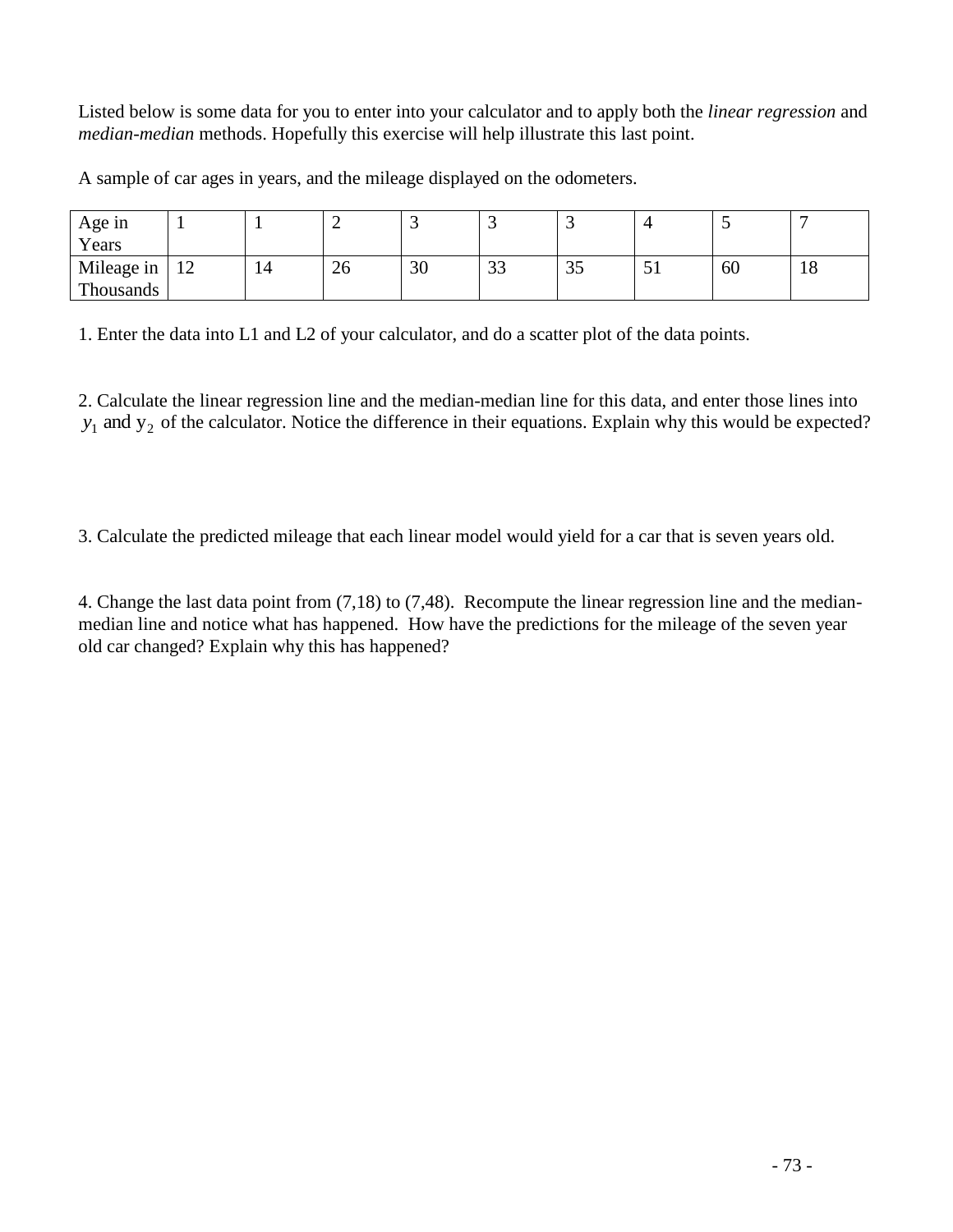# **Computer Lab #28 - 3-D and Perspective Drawing**

Since we live in a 3-D world, everything we see has depth, height, and width. We see in *perspective*, so that the farther away an object, the smaller it appears.

#### Part I

1. The first exercise is to construct a box in *one-point perspective*, which means that there is a single *vanishing point*. Start a new sketch, and construct a rectangle that has a flexible length and width. (There are several ways to do this, but remember to do the construction so that it will stay a rectangle even after

dragging on any part of it.) Construct a point above and to the right of the rectangle, and label it *vanishing point*. Now connect the four vertices of the rectangle to the vanishing point. Your sketch should look like the one at right.



2. Construct a floating point

on the segment from C to the *vanishing point*. This point will control the depth of the box. Construct lines parallel to AB and BC through this point and then construct two more of the vertices of this box. The last vertex should be easy to

construct as well. Hide all construction lines, and then connect the necessary vertices to construct the box. Your sketch should look like the one at right.

3. Now, have some fun experimenting with dragging on the different vertices of the box, as well



as moving the vanishing point to different locations. A few questions to ponder: What must the position of the box be in relation to the vanishing point so that you can:

a) see the top of the box? b) see the bottom of the box c) see the left side of the box.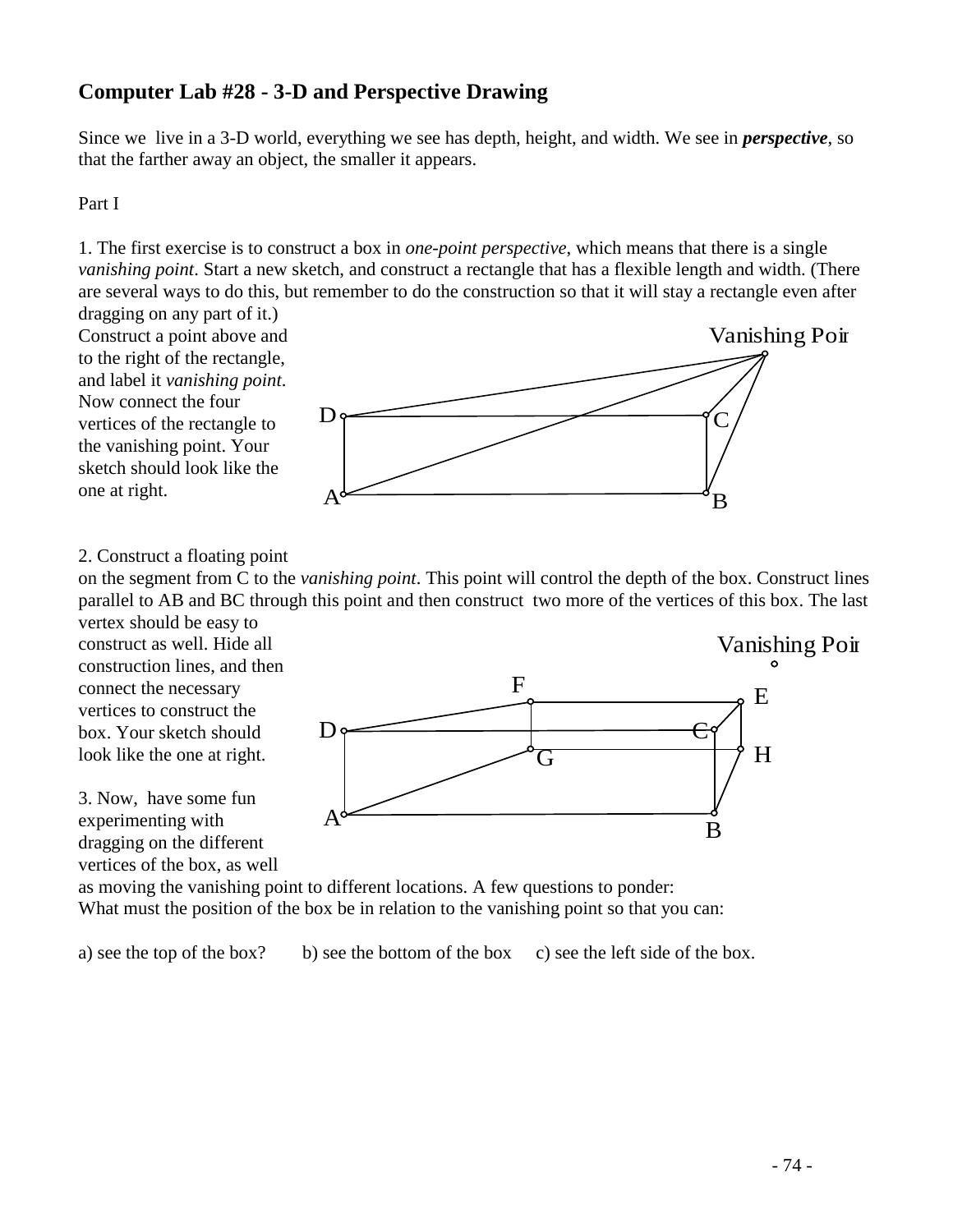#### **3-D and Perspective Drawing - Part II**

The second exercise is to make a drawing of a box in *two-point perspective.* This means that there will be **two** *vanishing points* where the parallel lines of the box recede or converge to these two points.

1. Start a new sketch, and construct an approximately horizontal line segment AB in the middle of the sketch window. Construct a point C below AB and construct a line through C perpendicular to AB. Put another point D on this line below C. Hide the line and connect C and D. Now construct segments CA, CB, DA, and DB. Put a floating point E on segment CA, and floating point F on segment CB. Now draw lines through E and F that are parallel to CD. Construct the intersection points G and H of these lines with DA and DB respectively, then hide the lines. Construct segments EG, FH, AF, and BE. Construct the intersection point I of segments AF and BE. Your sketch should now look like the one below. Click and drag on C, D, E, and F and observe the behavior of your drawing. Although the top of this box is really a rectangle, verify through appropriate measurements that the quadrilateral EIFC that represents our perspective view of the top of the box is itself not actually a rectangle.



2. Locate the middle point of the side face CFHD, and use this point to find where the midpoints of CF and DH would be located. Although the distances represented are equal, the actual distances in the diagram will not be.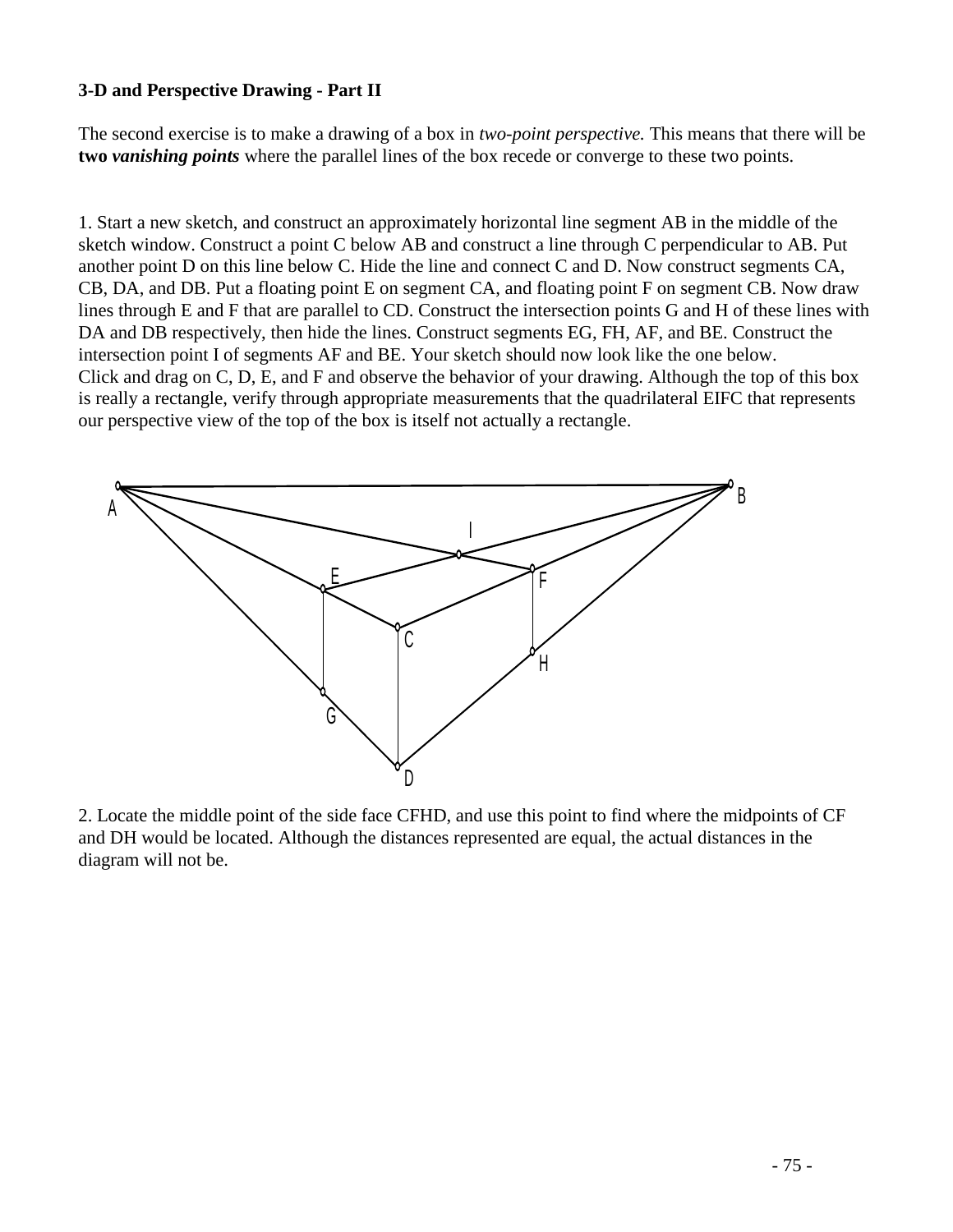3. Drag CD above the horizon line AB. Add lines to the sketch so that the box is complete. When finished, hide all lines and objects other than the box itself, and the two vanishing points. Now do some exploring by dragging on the vanishing points as well as other objects in your sketch. An example of the box above the horizon is shown at right. Notice

that some lines are in view that would be normally blocked from view by the bottom GDHJ and sides of the box.

Which lines in the sketch are actually parallel, as opposed to looking parallel?



 $\circ$ <sub>A</sub>

Part III - Railroad Tracks

1. Start a new sketch. In this sketch, try and apply what you know about perspective drawing to draw railroad tracks receding to a single vanishing point on the horizon. The tricky part here, is to construct the segments running across the tracks so that they appear equally spaced apart, and will remain that way after dragging on any point. Turn the autoshow label option for points off by choosing **Preferences** from the **Edit** menu.

2. If everything goes well, and you have some time, try and construct evenly spaced telephone poles that run along side your tracks, but are offset a short distance. The sketch below shows the first two of these poles. Try and add to some more.



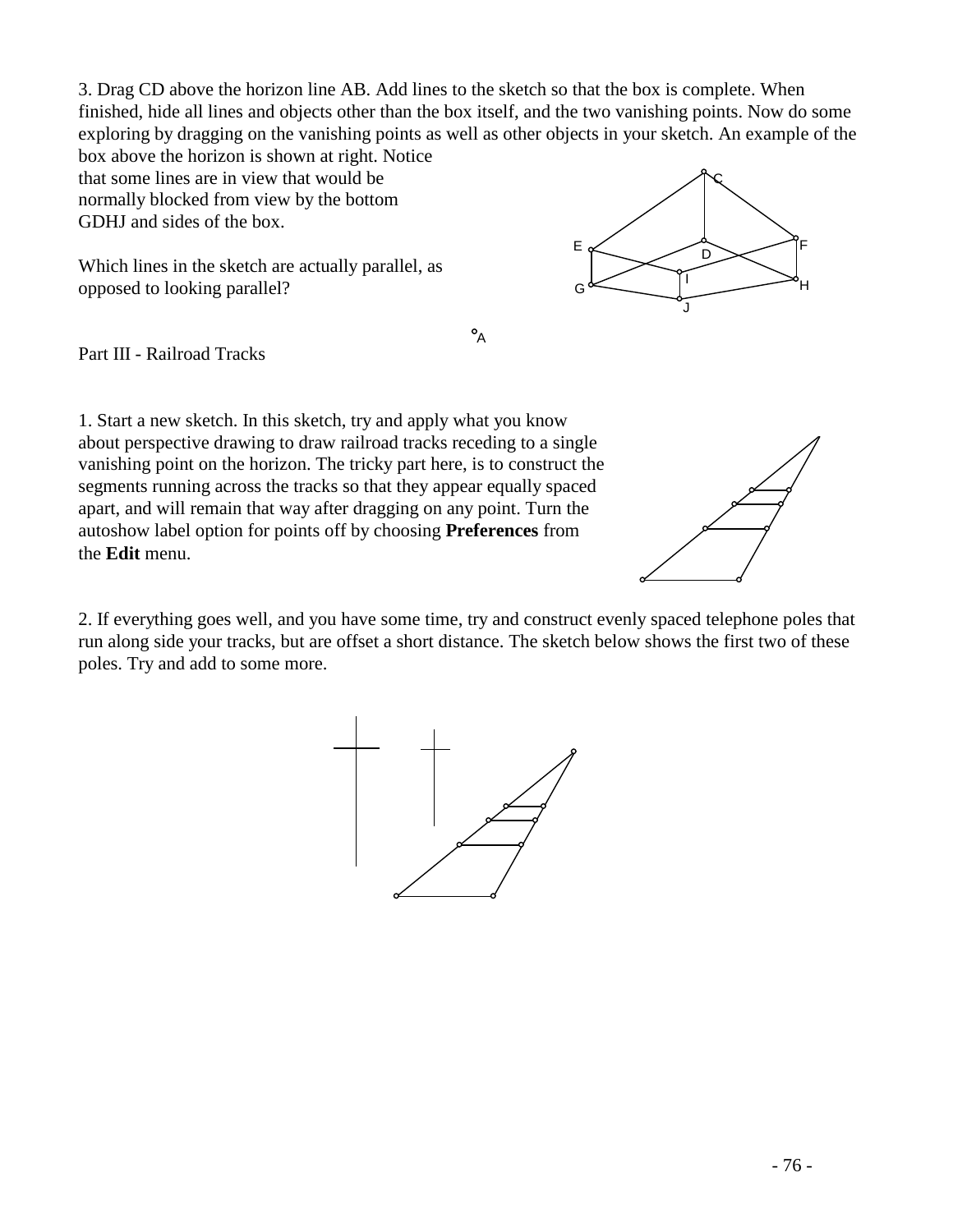### **Computer Lab #29 – Conic Constructions - Parabolas**

1. Start a new sketch. Using the Segment Tool, construct a segment AB that stretches across the width of the sketch window, and is located about one third of the way from the bottom. Use the Point Tool to construct a point C that is about one inch above the segment AB, and roughly in the middle of the window. Now put the cursor of the Point Tool on the segment AB and click. This constructs a point D that will slide back and forth along AB. Use the Selection Tool, to drag D back and forth.  $^{\circ}$  C

Your sketch should look like the one at right.



#### 2. Use the Segment Tool to construct

segment CD. While it is still selected, click **Construct/Midpoint** to construct midpoint E. Then, use the Selection Tool to select segment CD in addition to midpoint E. Click **Construct/Perpendicular Line** in order to construct the perpendicular bisector of segment CD. What is true about all the points on this perpendicular bisector of CD?

3. Select point D and segment AB and click **Construct/Perpendicular Line** again, in order to construct the perpendicular line to AB passing through D. While this line is still selected, also select the perpendicular bisector of CD, and then click **Construct/Intersection**. This will construct the intersection point F of the two lines. See right. What special property does point F have? Construct FD and FC and measure their lengths.



4. Using the Selection Tool, drag D back and forth along the segment AB, observe the path of point F as you do so. To see a trace

of the points that F passes through, select F, and then click **Display/Trace Intersection**. Now drag D again, but do it slowly for a better trace. The curve traced out by these points is called a *parabola*.

5. Rather than dragging D back and forth, Sketchpad has animation capability. Select D only, then click **Edit/Action Buttons/Animation**. A dialogue box will appear giving you some options for the animation. Try medium speed at first to see how fast it goes. After clicking OK, An Animate Point button is created that will start the animation when it is clicked. Try it. To stop the animation, click the Animate Point button again. To give the Animate Point button a different name that will allow you to remember what it does, use the Text Tool to double-click on it and then change its name. Change the diagram by moving C to a different location, and then start the animation again. To erase the traces from the screen, hit control-B on the keyboard, even while the animation is in progress.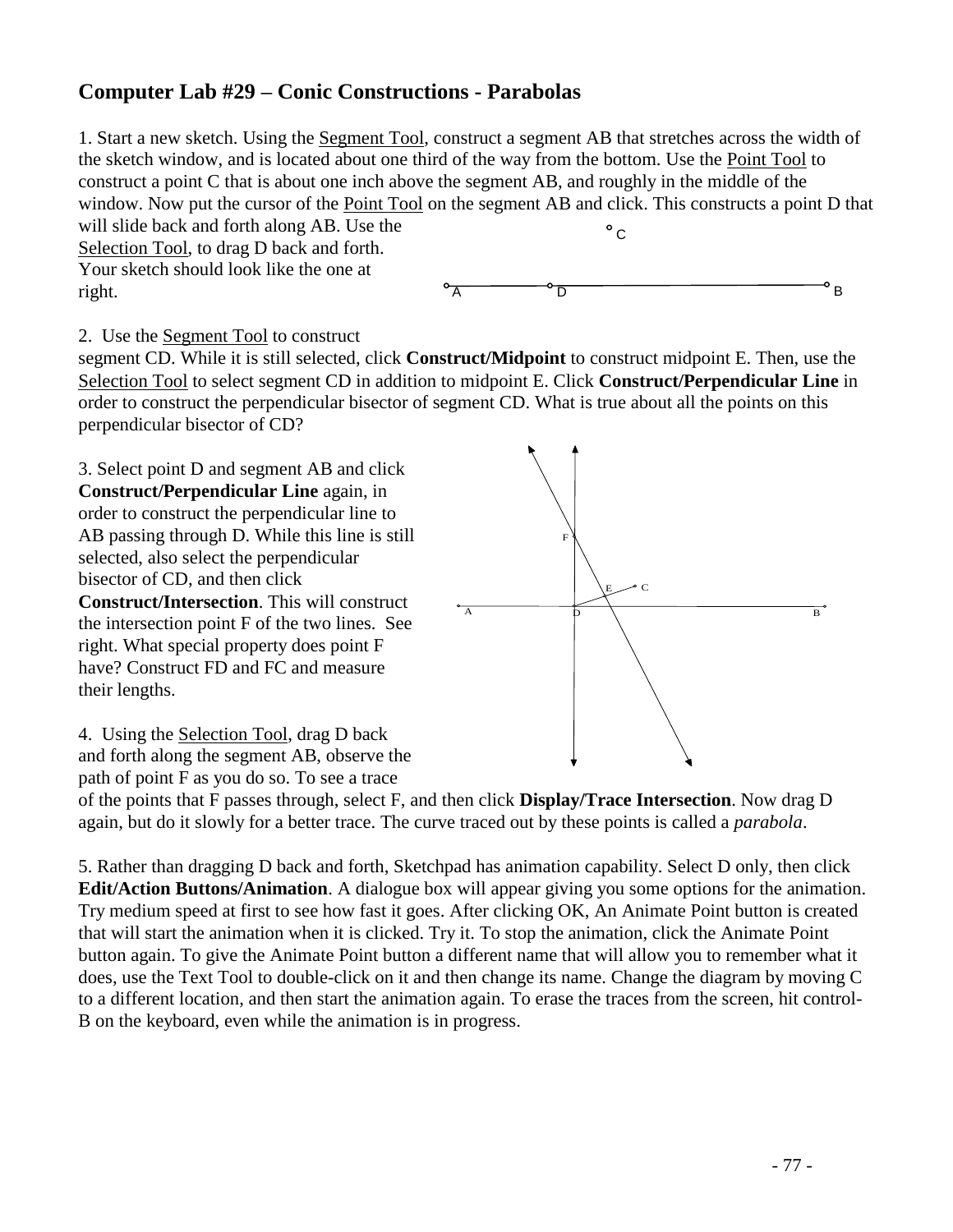#### **Parabolas (continued)**

6. To construct more permanent curve, also called the *locus* of point F, select point D and point F, and click **Construct/Locus**. The parabolic curve is now permanently constructed. Your sketch should now look like the one to the right.

7. Select point F and click **Display/ Trace Intersection** to toggle off the tracing feature on F. Drag point D back and forth and again observe the behavior of the various elements in the construction. To make the diagram less cluttered, select segment CD, the perpendicular



line through D, and point E, and click **Display/Hide Objects**. Now, drag point C (called the *focus*), and notice the changes that take place. Make sure you drag C below the segment AB. You should also drag the endpoints of segment AB (called the *directrix*), and observe the behavior of the curve. Summarize your observations in the space below.

8. To sketch the specific parabola whose *directrix* is  $y = -1$ , and whose *focus* is at (0,1), first click **Graph/Show Grid** to display the coordinate system**.** Also, activate the **Snap Points** feature from the **Graph** menu. It should now be easy to drag points A and B to locations on the line  $y =$  $-1$ , and to drag the *focus* C to the location  $(0,1)$ . Sketchpad cannot display equations of curves other than lines and circles, but it is capable of displaying a table of (x,y) values of points on the curve. See #9 below.



9. To formulate a table of coordinates for points on this parabola, select point F and click **Measure/Coordinates**. Now select the coordinates of point F and click **Graph/Tabulate**. A table is created and the first entry in the table is displayed. Double-click on the table to record that entry permanently in the table. Drag point D and thus point F to a different position. Double-click on the table again, and this new data point is now added to the table. Continue this process until you have about six or seven data points.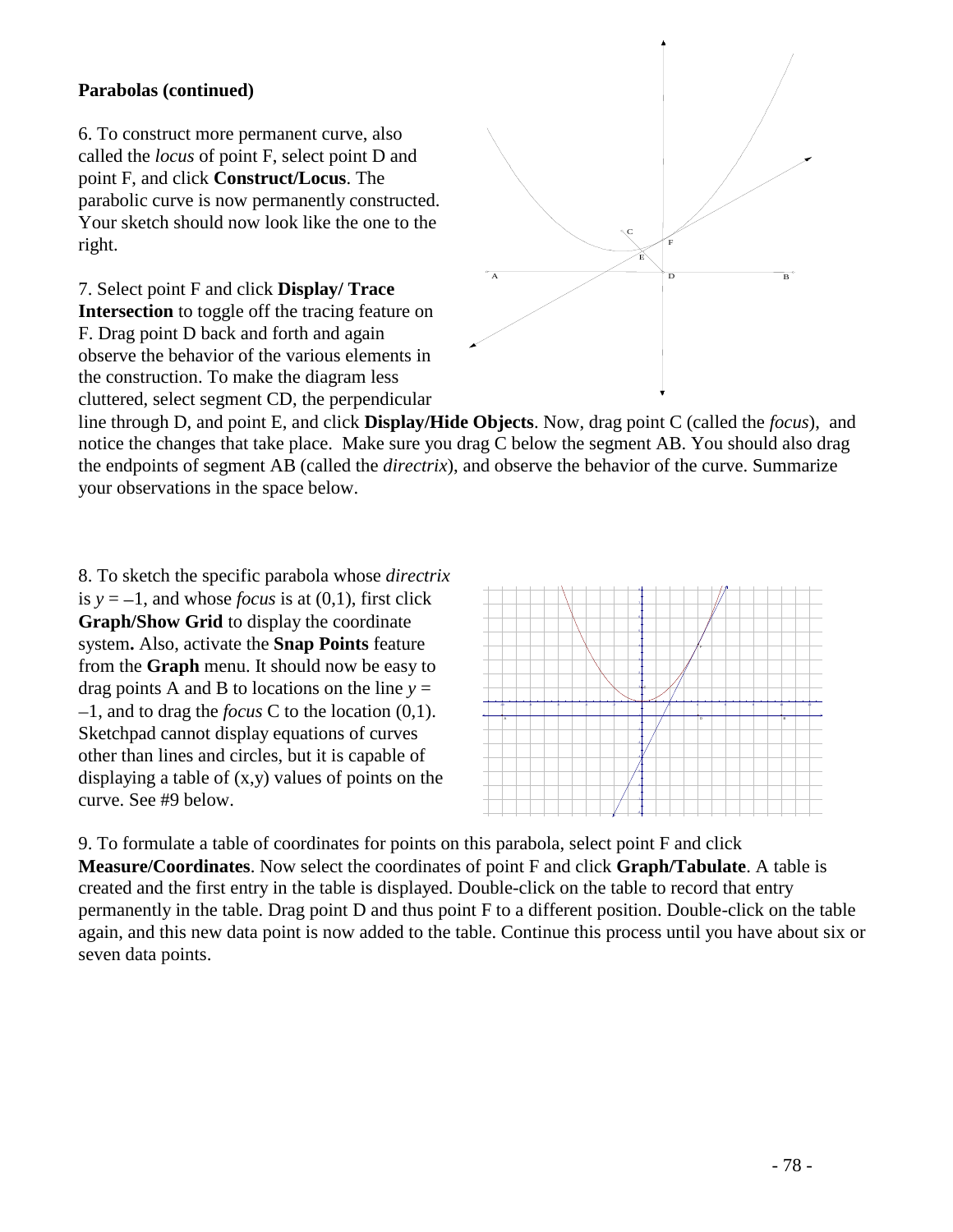#### **Parabolas (continued)**

10. Since GSP is limited to displaying the equations of lines and circles only, if we want an actual equation for the parabola with focus at  $(0,1)$  and directrix  $y = -1$ , then we need another way. Enter the values from the table into a graphing calculator. Include (0,0) as well, since this point is clearly on the curve. Do a **QuadReg** on the data, and you should get an equation displayed that is very close to the actual equation of  $y = 25x^2$ . Now move the focus to (0,2), and the directrix to  $y = -2$ ? Create a new table and determine the regression equation using the calculator. What do you notice happened to the equation. Repeat this process for a couple of more examples and try and predict what is going on with the coefficient of the *x*-squared term in the equation, and the distance between the focus and the dirctrix.

11. How would you describe the relationship of the non-vertical line through F to the parabolic curve? If you said that this line is the *tangent line* to the curve, you are absolutely right. Let's examine the remarkable reflection property of parabolas that is the key to most of their everyday practical uses. To do this, we want to unhide the vertical line through point D. Click **Display/Show All Hidden**. Everything that was hidden is now showing and is also selected. Deselect the vertical line through D by just clicking on it. Now, click **Display/Hide Objects**, and everything else is hidden away again. Also, click **Graph/Hide Grid.** In order to hide the axis, the origin, and the unit point, select them, and then choose **Display/ Hide Objects.** Also, hide the table and the coordinates of point F. Your picture should now look like the one at right.



12. Double-click on the tangent line to mark it as a mirror of reflection. Select the vertical line through D, and click **Transform/Reflect**. A new line is constructed, and for better contrast, change its color to red. Drag D back and forth and notice a very important property of this reflected line. It always passes through the *focus* of the parabola! Feel free to drag A, B, or C to different positions. Imagine that the line through D represents a light ray, a sound wave, or anything else. If it is traveling along a path perpendicular to the *directrix* of the parabola, it will reflect off the parabola to its *focus*. It is this important property that is used in satellite dishes, headlights in cars, and in many other applications.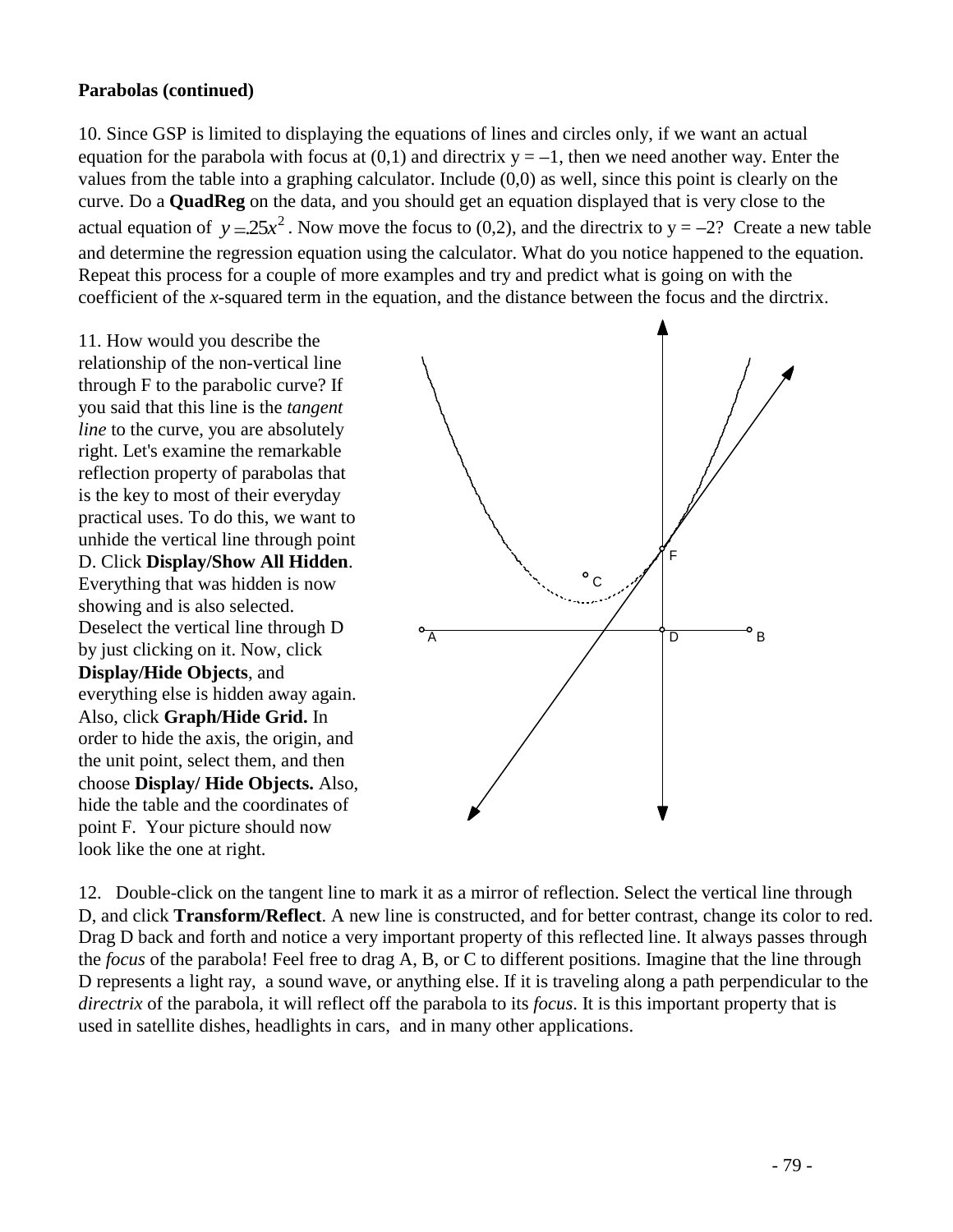### **Computer Lab #30 – Conic Constructions - Ellipses Part I**

1. Start a new sketch, and use the Circle Tool to construct a circle centered at A containing point B. Use the Point Tool to put point C on the circle, and point D inside the circle. Construct segments CD and AC, and also construct the perpendicular bisector of segment CD. Construct the point of intersection F between segment AC and the perpendicular bisector of CD. Your sketch should look like the one at right.

2. Distance FC equals FD by virtue of F being on the perpendicular bisector. Therefore ,

 $AF + FC = AF + FD =$ **radius of the circle AC**. This is true no

matter what the position of C as it moves around the circle. Construct segment FD and make appropriate measurements to verify. Select point F, and click **Display/Trace Point**. Slowly drag C around the circle to see a temporary trace of the path of point F.

3. To see a permanent construction of the locus of points, select C and F, and then click **Construct/Locus**. While it is still selected, change its color for a nice contrast. Your sketch should now look like the one at right.

4. The curve constructed is an *ellipse*. Points A and D are the *foci* of the ellipse, and the radius of the circle AC is the length of the major axis. Can you explain why?

Drag on A, B, C, and D to observe the changes in the diagram. Do you see the important property that the perpendicular bisector of CD has? Hopefully you have observed that this line is the

tangent line to the ellipse at point F. To see a very nice visual effect, select the tangent line and click **Display/Trace Perpendicular Line**. Now, select point C and the circle and create an Animate button by clicking **Edit/Action Buttons/Animation**. Double-click the Animate button and enjoy the show. Click the button any time to stop the animation.

5. Ellipses have a special reflection property similar to parabolas that involves the foci. To demonstrate this reflection property, hide everything in the sketch but the ellipse, the tangent line, the foci A and D, and points F and C. Change to the Line Tool, and construct line AF. Double-click on the tangent line to mark it as a mirror, and reflect line AF in this mirror using the **Transform** menu. Notice how the reflection always passes through the other focus D as you drag on point C and thus move F around the ellipse.

6. Choose **Graph/Show Grid** and **Graph/Snap Points** to display the grid and turn on the snap to grid points feature. Move points A, B, and C to appropriate lattice points in order to construct the ellipse  $9x^2 + 25y^2 = 225$ .



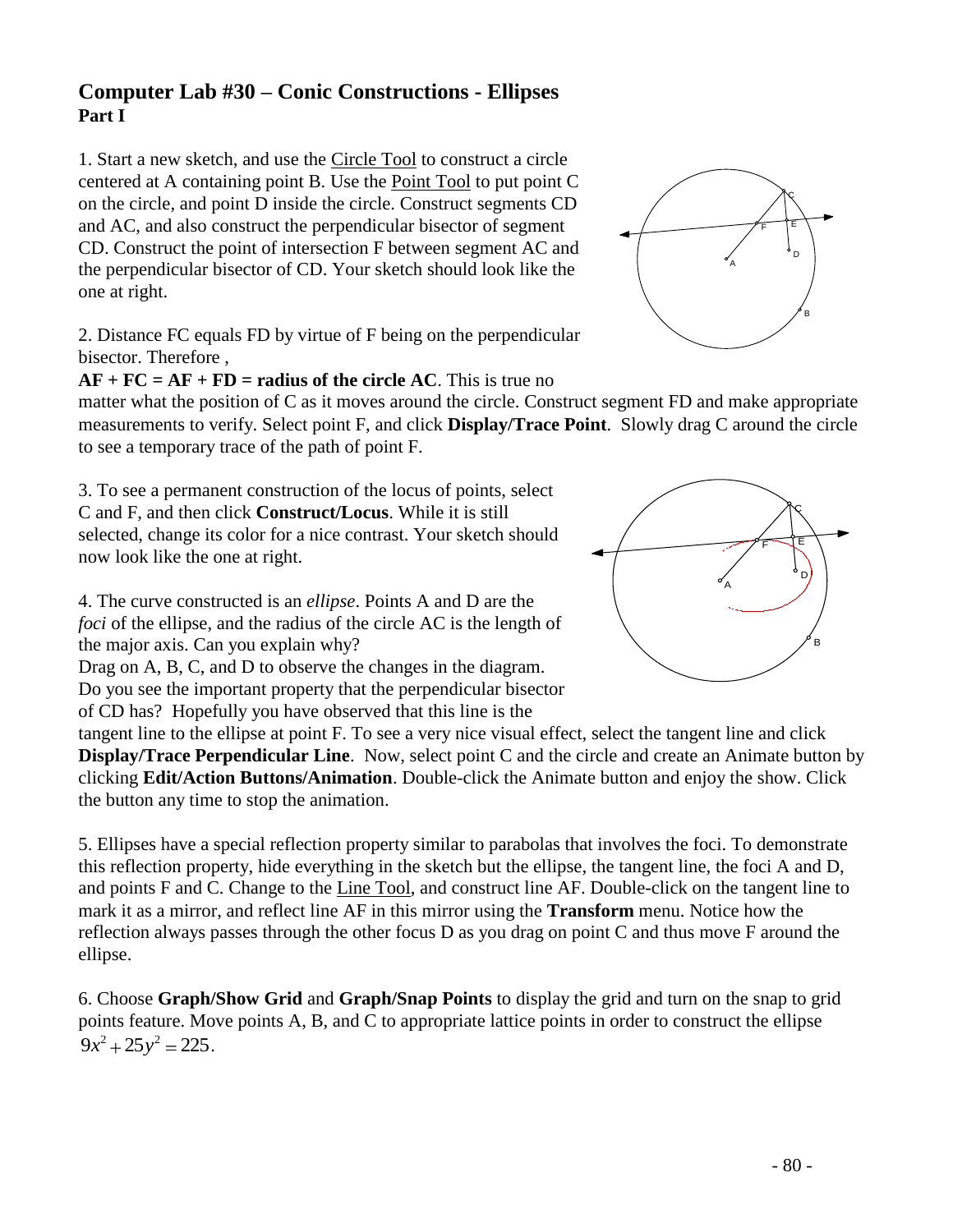#### **Sliders**

Before we show another way to draw ellipses, it is worthwhile to spend some time learning how to construct "sliders" in a sketch. Sliders were used in all the predrawn sketches for labs #3 through #8. Now it is time to learn how to construct them for yourself. There is more than one way to construct a slider, but just one method will be used in this section.

1. Start a new sketch. Choose **Graph/Show Grid.** Use the point tool to put three points on the y-axis towards the bottom of the window. Select the three points and the y-axis and choose **Construct/Perpendicular Lines** to construct three horizontal lines through those points. Then, put a floating point on each of those lines. Select the three floating points and choose **Measure/Abscissa(x).** The x-coordinate for each point is displayed. Use the Text Tool to rename each point a,b, and c. Use the Text Tool to rename each measurement a,b, and c as well.



Hide the three lines, and construct segments from the points on the y-axis to the floating points instead. Move the measurements just under the respective slider they are measuring, and the sketch should look like the one at right. Move the sliders back and forth and see how the a,b, and c values change accordingly. Click File/Save, and save this file as *slidertemplate*. Anytime you want to use sliders, just open up this file. If you need less than three sliders, just eliminate, if you need more, just add some more. Three is usually plenty.

To demonstrate the power and importance of sliders, click **Graph/New Function.** Enter in the following into the function window:  $ax^3 + bx^2 + cx$ . Simply click on the measures for a, b, and c to put those parameters into the equation. Remember you need to use the multiplication symbol \* between coefficients and the variable x. Click OK, and the function appears in the sketch window. While it is selected, choose **Graph/Plot Function**, and the graph of the cubic polynomial will appear. Your graph should now look like the one at right.



Now, move the sliders to different positions and observe the behavior of the function. This demonstrates the power and usefulness of sliders. Create another family of functions of your own choosing, and investigate.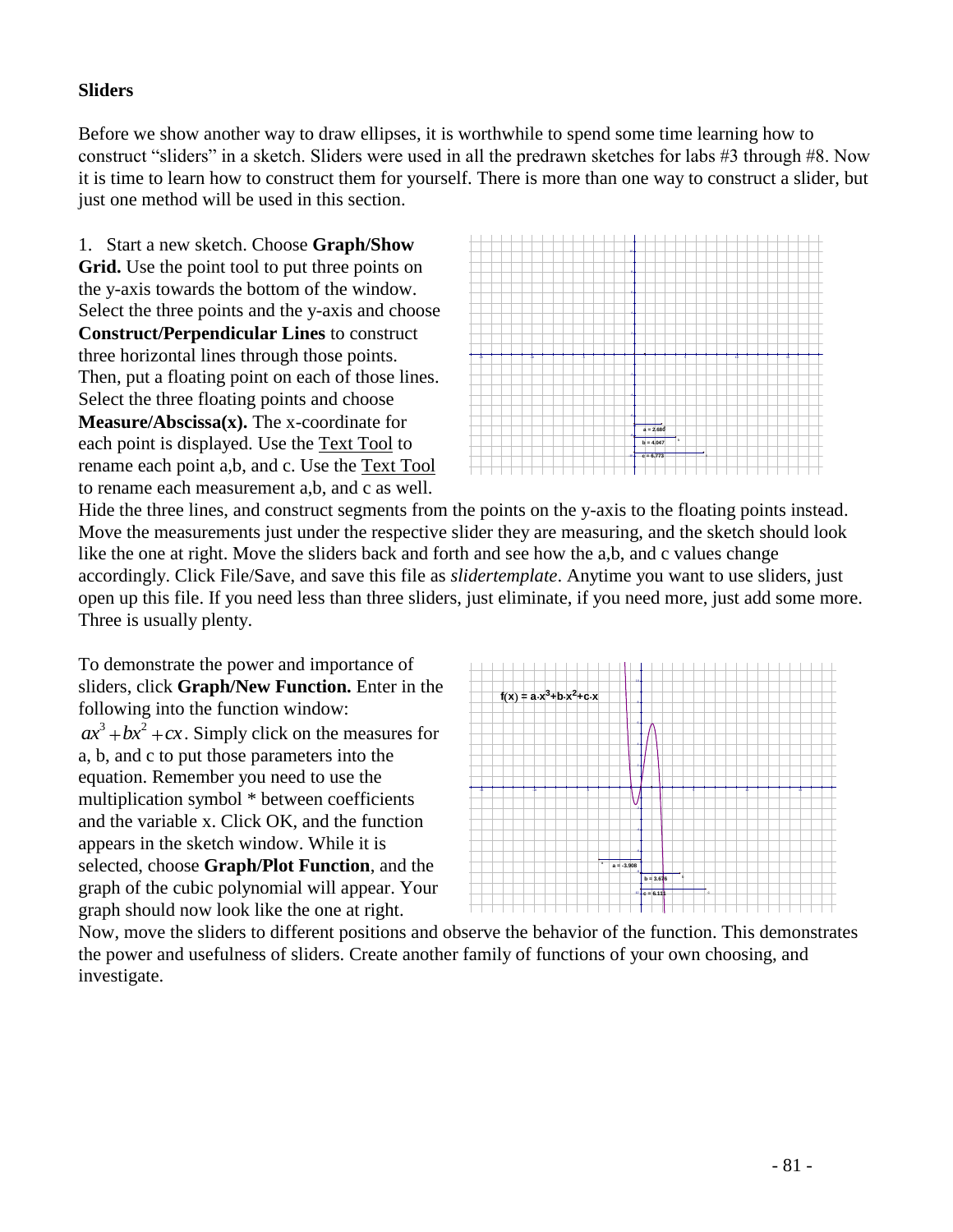#### **Ellipses Part II – Parametric Equations**

1. Open up the *slidertemplate* sketch we just saved. This exercise is only going to use two sliders, so select and hide or delete the c slider from the sketch. Using the point tool, put a floating point on the xaxis and click **Measure/Abscissa(x).** Rename the label for this point t, and its abscissa measurement t as well. One more important preliminary is to go to **Edit/Preferences**, and to change the angle measure units to **radians**.

2. It is now time to type in the parametric equations for an ellipse into the calculator. Click **Measure/Calculate**, and enter in acos(t) and click OK. Then do it again, and this time enter in bsin(t) and click OK. Both acos(t) and bsin(t) should now appear as measures in your sketch.

3. Select acos(t) and bsin(t) in that order, and choose **Graph/Plot As (x,y).** A new point will appear that has the coordinates of the two values you calculated. Select this point and click **Display/Trace Plotted Point**. Move slider a to a value of 2, and slider b to a value of 4, and drag point t on the x-axis back and

forth and watch the trace that is produced. To erase the trace, type control-B.

4. To see a more permanent trace of this locus, select point t on the x-axis, and the point being traced, and click **Construct/Locus.** While selected, change the color and line thickness for a nice visual. Your sketch should now look like the one at right.

10 8 6 4 24.  $\frac{1}{1}$ |<br>|<br>| - 4<br>|-<br>| - 8 -10 -15 -10 - 5 <sup>5</sup> <sup>10</sup> <sup>15</sup>  $b \cdot \sin(t) = -3.968$  $a \cdot cos(t) = -0.325$ **t = 4.551 b = 4.020 a = 2.018** I a b t

Turn off the tracer on the point on the ellipse, and explore the changes in the curve when you change the values of a and b.

Some questions:

Construct the ellipse  $16x^2 + 9y^2 = 144$  by a and b appropriate values.

What changes would need to be made to the parametric equations in order to make a sketch of an ellipse whose center is not the origin? Try to construct the ellipse  $16(x-3)^2 + 9(y+2)^2 = 144$ 

Challenge. Construct the *foci* , *directrices*, and the tangent line at the point on the ellipse.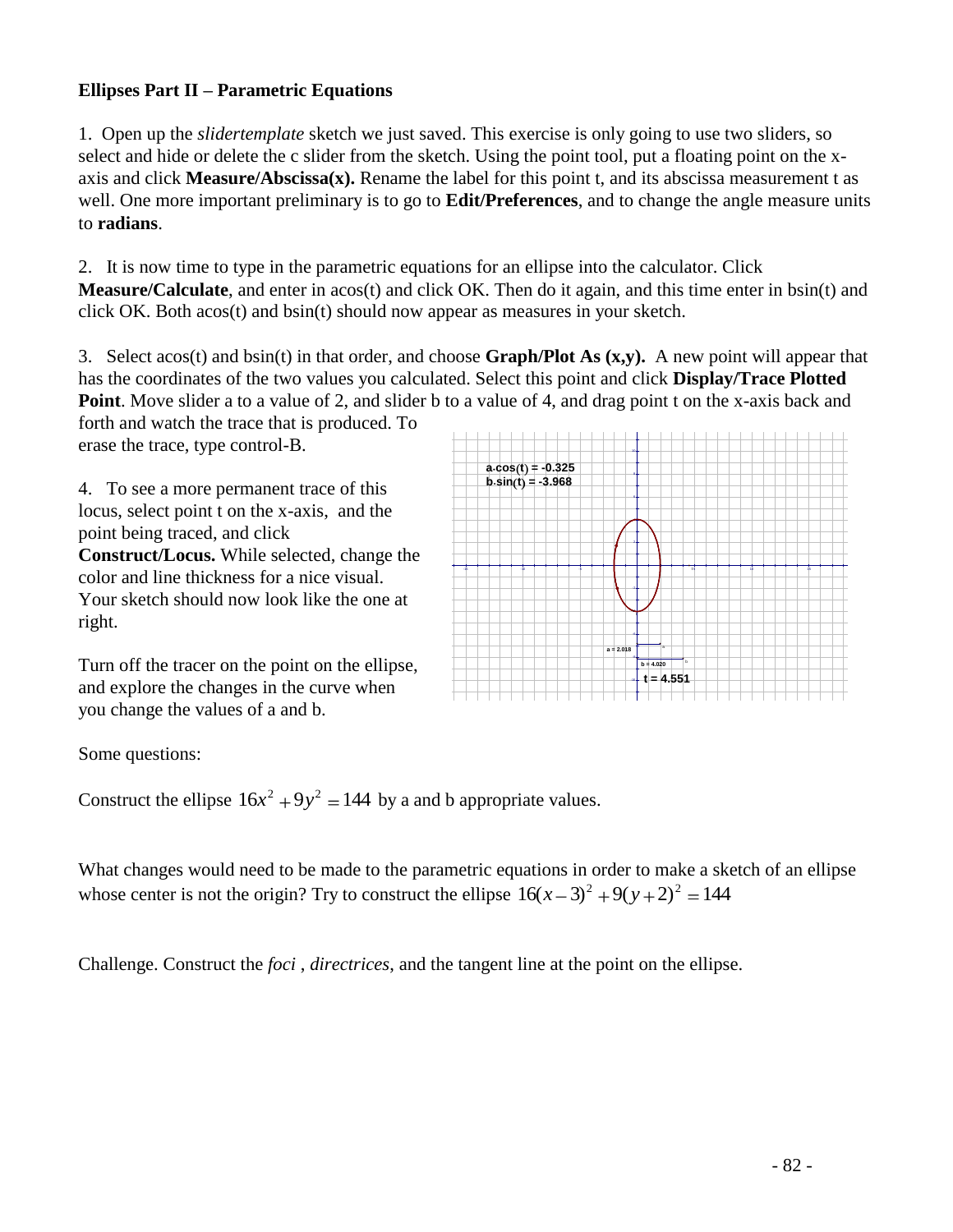# **Computer Lab #31 – Conic Constructions - Hyperbolas**

**Problem** - Pat and Kim are talking on the telephone during a thunderstorm. After one of the lightning flashes, Pat hears the rumble of thunder *twice* - the first sound coming through the open window, and the second sound coming *through the telephone* ten seconds later. Given that Pat lives two miles east of the center of town, Kim lives two mile west of the center of town, both on the same east-west road, and that sound takes five seconds to travel a mile, draw a map that identifies some of the places where the lightning could have struck. For example, could the lightning have struck the road on which Pat and Kim live? For the purposes of this investigation, assume light and electricity take no time to reach their destination.

1. Star a new sketch. Click **Graph**/**Plot Points**. When the dialogue box opens, enter the *x* and *y* coordinates appropriately in order to plot the points  $(-2,0)$  and  $(2,0)$ . When you click Done, you should see the two points, along with the origin *,* the unit point, and the coordinate grid.

2. Using the Text Tool, change the label for  $(-2,0)$  to *Kim*, and also change label for (2,0) to *Pat.* Now, use the Point Tool, and place the cursor on the *x* axis slightly to the right of *Pat*, and click. This will construct a point C that will float back and forth along the *x* axis when dragged. Use the Selection Tool, and select *Pat* and *C* in that order, and click **Construct/Circle By Center + Point.** Hide the grid, the origin, the unit point, and the coordinate axis, and your sketch should look like the one at right.

3. Select *C* and click **Transform/Translate**. Translate by rectangular vector a horizontal component of 2, and a vertical component of 0. The point *C'* is constructed exactly 2 cm to the right of *C.* Construct a segment from *Pat* to *C'*. Now, select point Kim and then this new segment in that order, and click **Construct/Circle By Center + Radius**. A circle centered at *Kim* with a radius that is two larger than the circle centered at *Pat* is constructed. Hide the segment and point *C'*. Drag *C* so the circles intersect. Select both circles and click **Construct/Intersections**. Your sketch now should look like the one at right.

Explain why the circle centered at Kim was constructed to be two greater in radius than the other circle. Explain the significance of the points *of* intersection

4. Select the points *of* intersection, and click **Measure/Coordinates**. Drag point *C*, and you will see the coordinates for many points that correctly answer the problem at the top of this page. What is the coordinate of the point on the *x* axis (the road on which *Kim* and *Pat* live), where the intersection points *merge*? \_\_\_\_\_\_\_\_\_.

#### **Hyperbolas - Part I (continued)**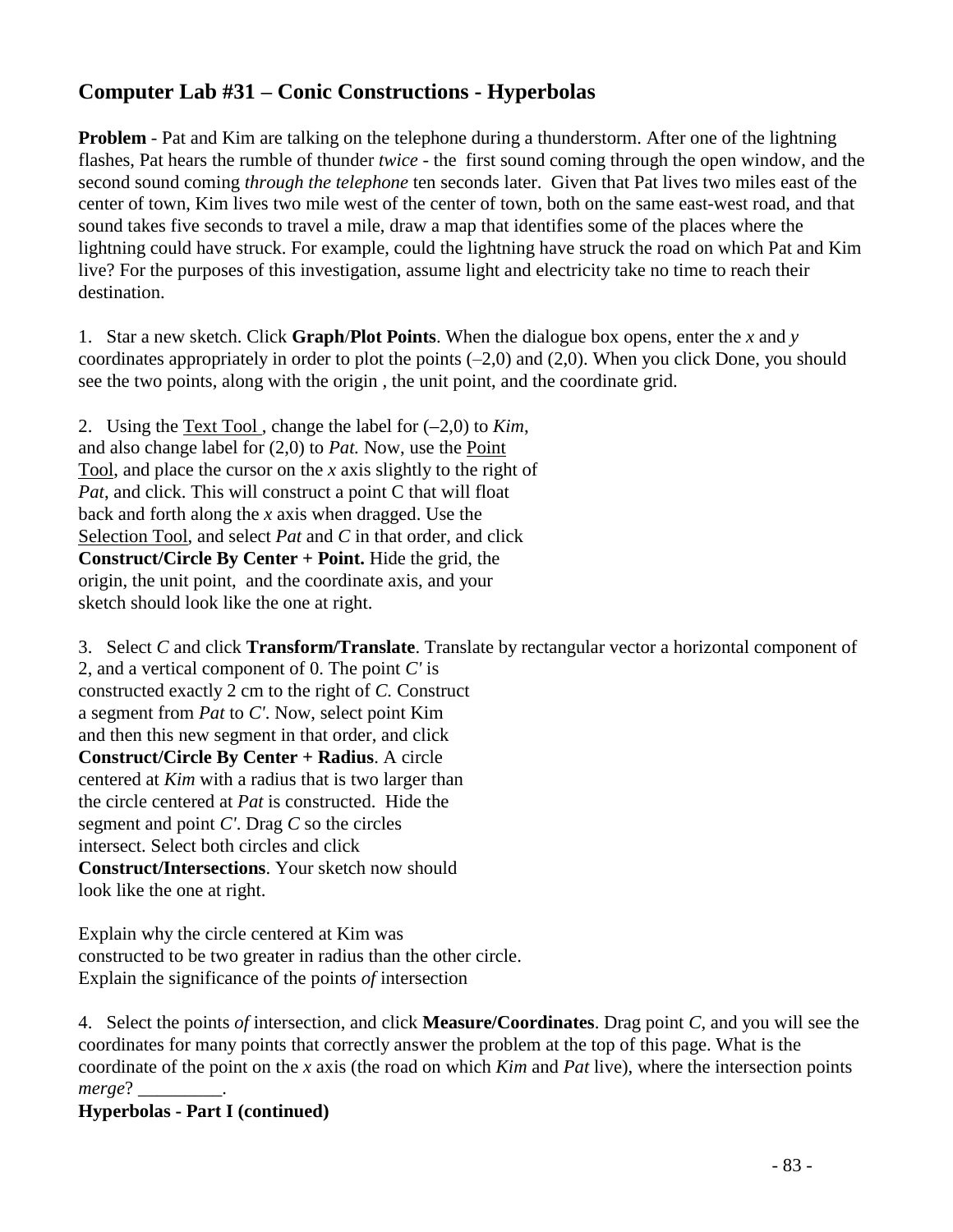6. To see a temporary trace of all these points, select both points and click **Display/Trace Intersections**. Now, slowly drag point C back and forth, keeping *C* to the right of *Pat*. When you stop dragging, the trace

of the points remain displayed until you type control-B. If *C* is dragged to the left of  $(-1, 0)$ , comment about why those points traced out by the intersection points are not possible lightning strike locations.

7. To see a more permanent display of the *locus* of points where the lightning possibly struck, it is easiest to start with a new sketch. Click **File/New Sketch**, and as before, click **Graph/Plot Points** in order to plot the points  $(-2,0)$  and  $(2,0)$ . Label them Kim and Pat respectively again. Select Kim and the origin point (0,0), and click **Construct/Circle by Center + Point**. Drag the unit point to make the picture a little larger, and then hide the grid, the axis, the origin, and the unit point. Your sketch should look like the one at right, which shows a circle of radius two centered at *Kim*, and the point *Pat*.



8. Use the Point Tool, and place the cursor on the circle and click. This point *C* will stay on the circle when dragged. Construct the segment from *C* to *Pat*, and then construct the perpendicular bisector of this segment. Change the Segment Tool to the Ray Tool, and construct the ray from Kim to C. Move point C so that the intersection of the ray and the perpendicular bisector of *C to Pat* can be viewed. Construct this

intersection point. It is labeled E in the sketch at right. Slowly move *C* around the right half of the circle, and notice that there are positions of *C* for which E does not exist.

Explain why *Kim to*  $E - Pat$  *to*  $E = Kim$  *to*  $E - CE =$ *Kim to*  $C = 2$  no matter what position *C* is in.

9. Hide the ray, the perpendicular bisector through D, the segment *Pat* to C and point *D*. Select point *E,* display its coordinates, and click **Display/Trace Intersection**. Once again, slowly drag *C* around the right half of the circle so that *E* stays on the screen. As previously, a temporary trace of the locus of



points that make up the possible locations of the lightning strikes is displayed. Explain why the trace of *E* includes exactly the same points that appeared in step 6 at the top of this page.

10. For a permanent tracing of this curve, select points *E* and *C*, and click **Construct/Locus**. While this *locus* is still selected (all the little dark squares are showing on the curve), click **Display/Color/Red**. Select *E* and click **Display/Intersection** in order to turn off the temporary trace feature. Now, drag *C* and watch *E* slide along this curve which is actually one half of a conic section called a *hyperbola*.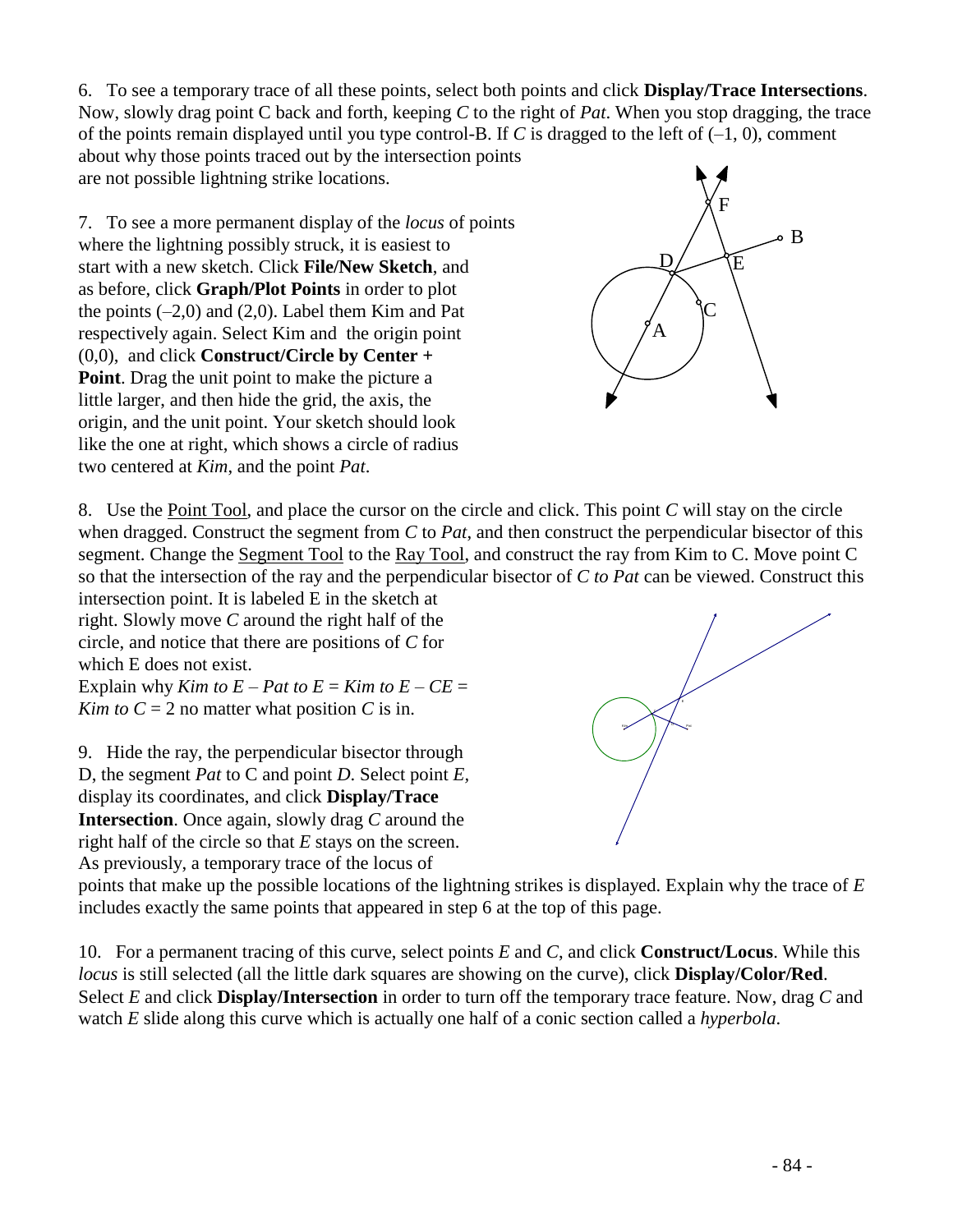#### **Hyperbolas - Part II**

1. Start a new sketch, and a generalized version of the hyperbola construction will be explored. Using the Point Tool, construct three random points *A*, *B*, and *C*, with *C* closer to *A* than *B* is. Construct a circle centered at *A* passing through *C* by selecting *A* and *C* and clicking **Construct/Circle by Center + Point**.

2. Using the Point Tool, place a point *D* on the circle. Now, construct the segment *DB*, its midpoint *E*, and the perpendicular bisector of *DB*. Change the Segment Tool to the Line Tool, and construct the line *AD*. Select the two lines, and construct their point of intersection *F*. Your sketch should look like the one at right. Slowly move *D* around the right half of the circle and observe the behavior of *F*.

Explain why  $FA - FB = FA - FD = AD =$  radius of the circle.

What happens to  $F$  when  $D$  is dragged around to the other side of the circle? Is it still true that  $FA FB = FA - FD = AD =$  radius of the circle? If not, what is true about  $FA - FB$ ? If you are not sure, measure the difference and take note.

3. To see a temporary trace of this curve, select point *F* and click **Display/Trace Intersection**. Drag *D* slowly around the entire circle, and observe that *F's* locus includes points on two different halves of the curve. Select point *F* and click **Display/Trace** 

**Intersection** to turn off the trace.

4. Hide segment *DB* and point *E*. Select points *D* and *F*, and click **Construct/Locus**. While the curve is selected, click **Display/Color/Red** to change its color for some contrast. This red curve is the entire *hyperbola* whose points satisfy the condition that  $FA$  -  $FB$  =  $|AD|$  =  $|AC|$  = radius of the circle. Drag *D* slowly around the entire circle and observe that *F* slides along one branch of the curve or the other. Your sketch should look like the one at right.



#### **Hyperbolas - Part II (continued)**

5. Drag any of the original three points to observe how the size and shape of the hyperbola is changed. Be prepared to explain what happened when any of the three points is dragged into a position so that *C* is no longer closer to *A* than *B* is. (i.e. *B* is inside circle *AC*). What happens to the hyperbola when this occurs? Have you seen this before?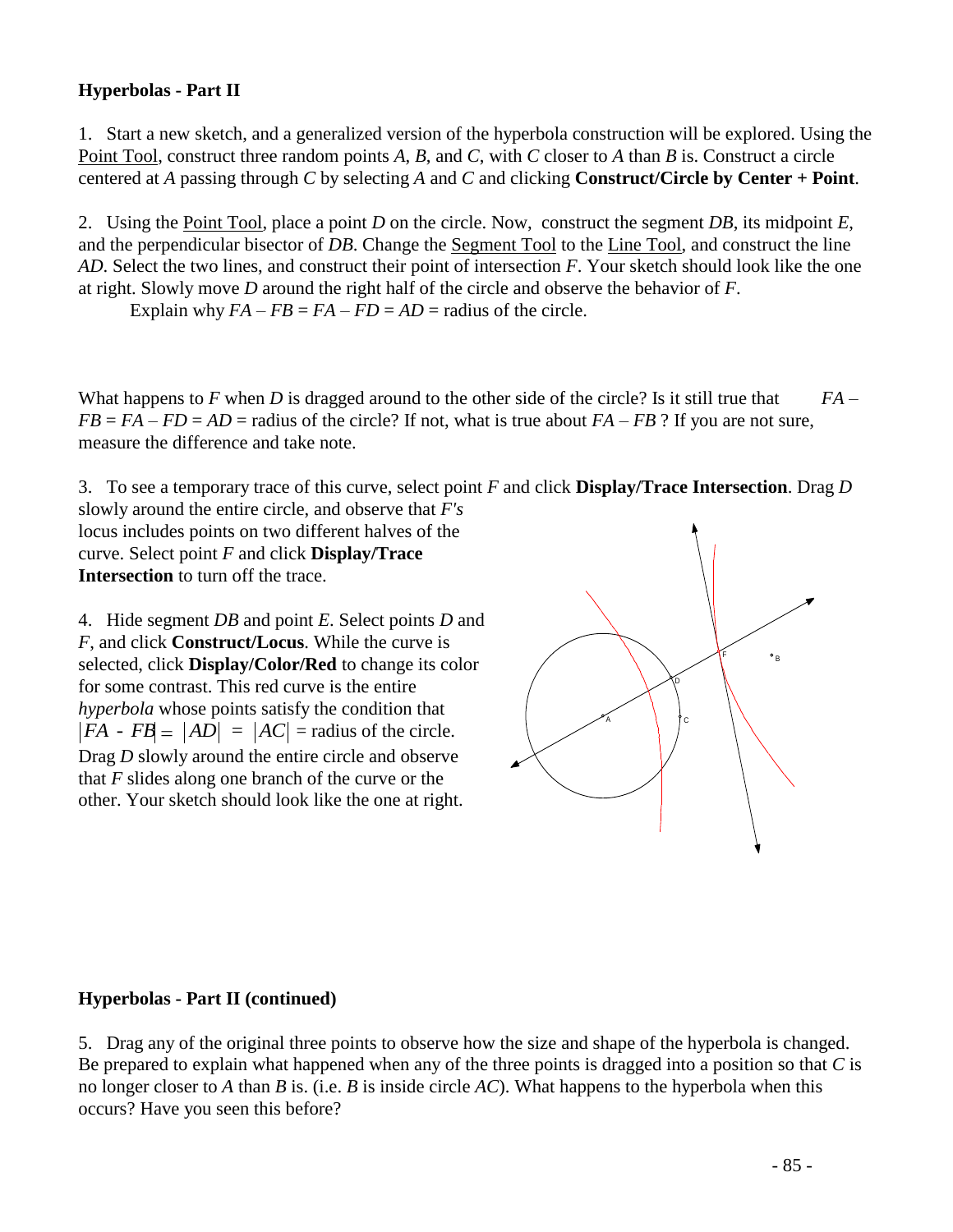Explain why this has happened. Think carefully about the roles of *A, B, C*, and *F*.

6. You were not asked to hide line *EF* this time, as you were in the specific example with Pat and Kim. What important relationship does this line *EF* maintain to the curve at point *F*? This relationship is maintained even when *C* is dragged further from *A* than *B* is.

7. For contrast, change the color of line *AF* to blue. Now, select *tangent line EF,* and click **Transform/Mark Mirror.** Select line *AF* and click **Transform/Reflect**. The reflected line passes through what other special point? \_\_\_\_\_\_. This property of reflection for hyperbolas is analogous to the reflection property for ellipses. In fact, drag point *C* so that *C* is further away from *A* than *B* is, and observe what happens. Drag C so that the figure is a hyperbola again.

8. Hide everything in your sketch other than the hyperbola and its focal points *A* and *B,* and point *C*. Using the Point Tool put the cursor on the hyperbola and click. This point  $G$  is now a point that will stay on the curve when dragged. Try it. Construct lines *AG* and *BG*. Construct the angle bisector of angle *AGB* by selecting the three points in that order and clicking **Construct/Angle Bisector**. A ray through *G* is constructed. To construct a line instead, put a point *H* on the ray through *G* and construct the line *GH*. Hide the lines *AG*, *BG*, and point *H*, and drag point *G* around. This line is the tangent line for the hyperbola at point *G*.

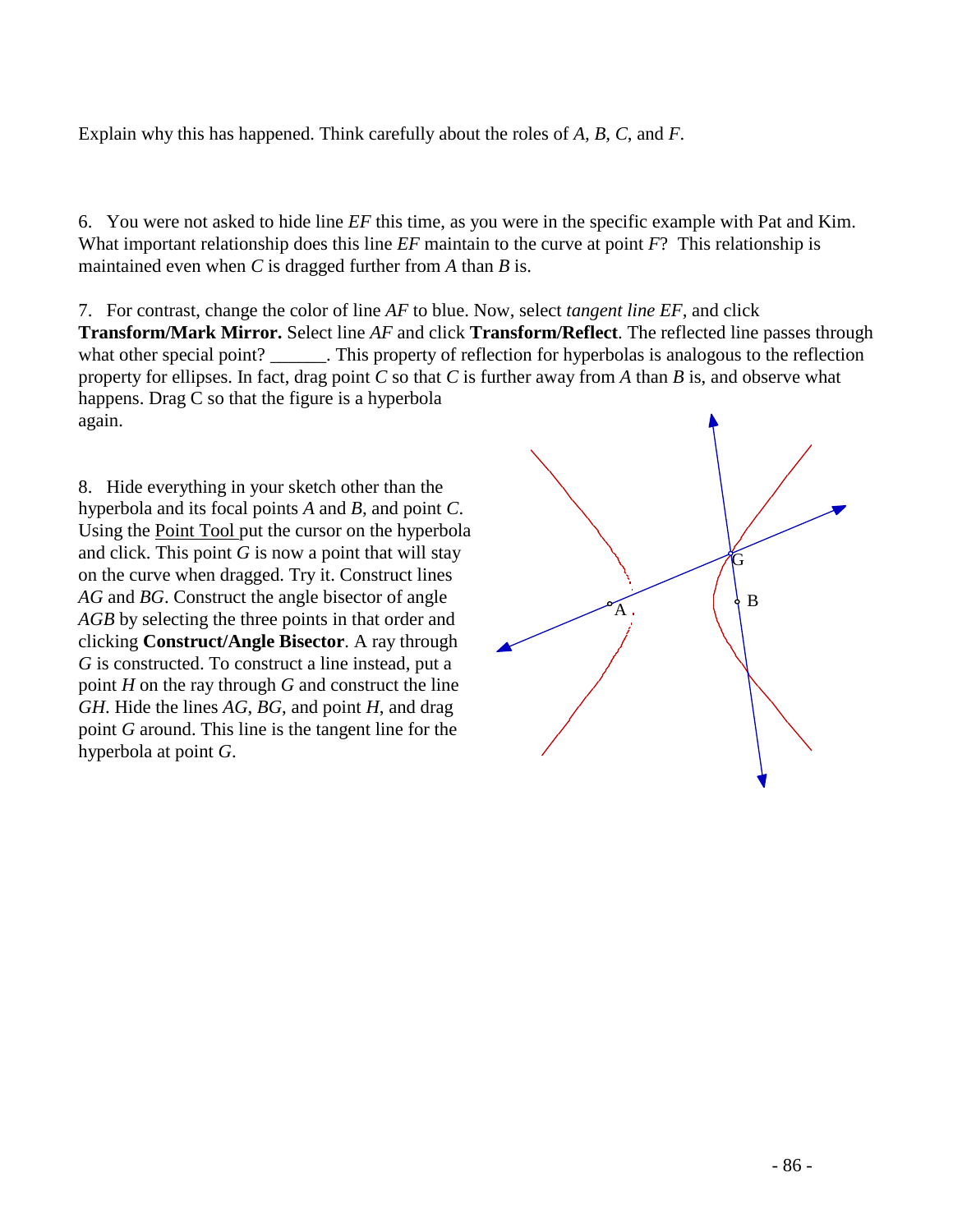### **Computer Lab #32 Trigonometric Applications -**

A Trigonometric Curve Slider Lab for  $y = a\cos(bx) + c$ 

1.Open up the sketch called *slidertemplate*. Using the Text Tool to double-click on each slider value, change the precision for each to Tenths. Make  $a = 1$ ,  $b = 2$ , and  $c = 0$ .

2. Click Graph/New Function, and type in  $a^*$ cos  $b^*x + c$  and hit OK. a, b, and c all come from values on display in the sketch. When the new function is displayed, choose **Graph/Plot Function.**  Respond yes to changing units to radians, and the cosine curve for the current values of parameters a,b, and c will be graphed. Your sketch should look like the one at right.



3. Set  $c = 0$ ,  $a = 1$ , and  $b = 1$ , and the curve  $y = cos(x)$  should be displayed.

Keep c at 0, and move the a slider-point back and forth slowly in order to notice the effect on the curve. Summarize the role a plays in the equation  $y = a \cos(x)$ .

4. Set  $c = 0$  and  $a = 2$ , and move the b slider-point back and forth slowly in order to notice the effect on the curve. Summarize the role b plays in the equation  $y = 2\cos(bx)$ .

5. Set  $a = 2$  and  $b = 1$ , and move the c slider-point back and forth slowly in order to notice the effect on the curve. Summarize the role c plays in the equation  $y = 2\cos(x) + c$ .

6. Write the equation of the following curves. Keep in mind that the precision shown for the slider values are rounded to the nearest tenth. Move the sliders to appropriate values to draw a sketch of the curve as you a check on your work.

a) There is a crest at  $(0,2)$  and an adjacent valley at  $(1,-2)$ .

- b) There is a valley at  $(0,-3)$  and an adjacent crest at  $(4,3)$ .
- c) There is a crest at  $(0,5)$  and an adjacent valley at  $(2,-3)$ .
- d) There is a valley at  $(0,-2)$  and an adjacent crest at  $(6,0)$ .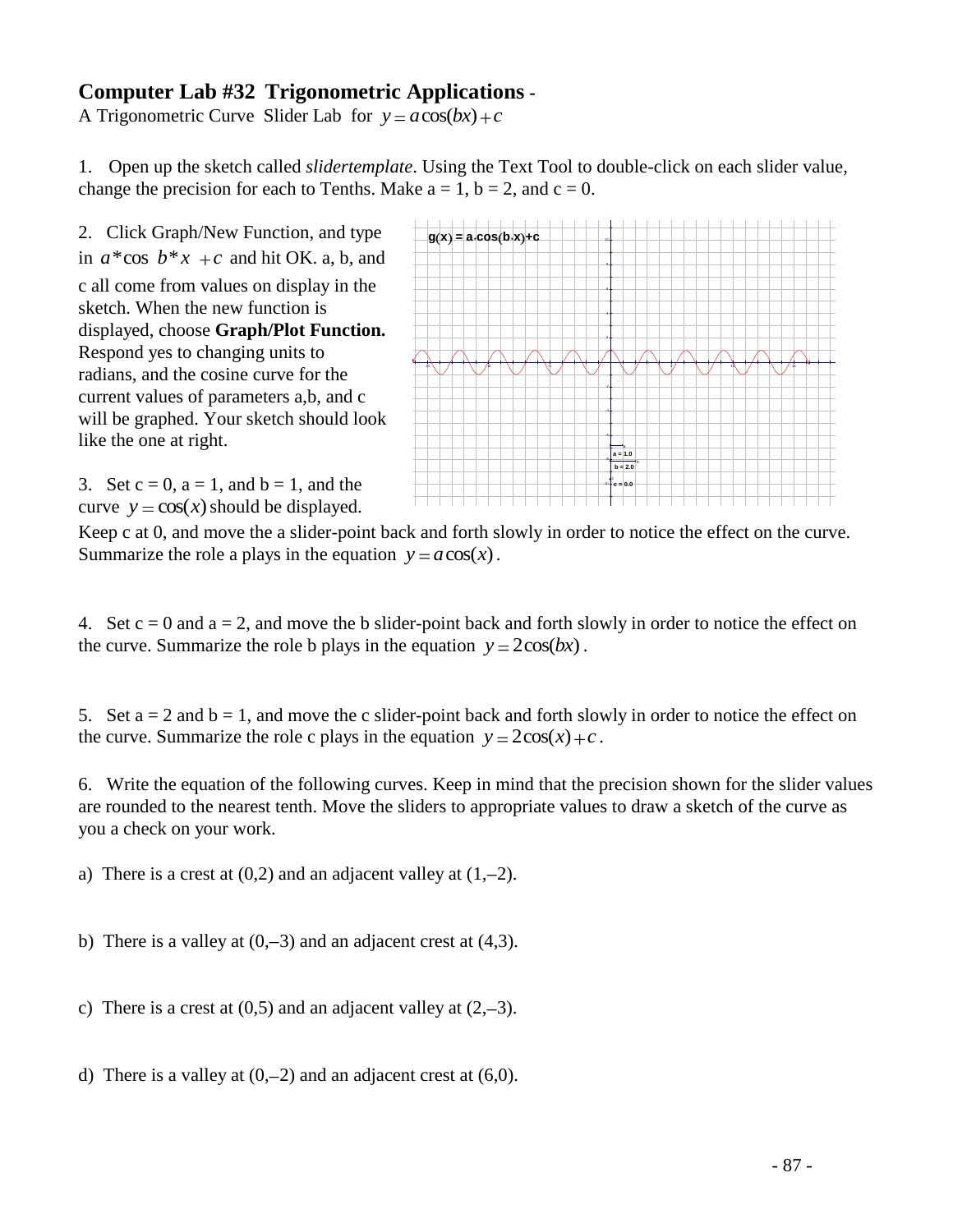### **Computer Lab #33 -Time Minimization Investigation and Snell's Law**

**Problem** - David is at the point  $(0,8)$ offshore, needing to reach the destination  $E(12,-3)$  on land as quickly as possible. The shore of this lake is the x axis. David is in a boat that travels at 10 uph, with a motor bike on board that will do 20 uph once the boat reaches land. The problem is to find the landing point F  $=$  (x,0) that will minimize the total travel time from David to E.





and plot the points  $A = (12,0)$ ,  $B = (0,8)$ , and  $C = (12,-3)$ . Hide the unit point . Use the Point Tool, to put a floating point D on the x axis. Now use the Segment Tool to construct segments *DB* and *CD*. Your sketch should now look like the one above.

2. Select segments *DB* and *CD* and click **Measure**/**Length**. Click **Measure**/**Calculate**... to open up a calculator. Enter the expression  $DB/10 + CD/20$  in the calculator. (Click the measurements to put them in the calculator window.) Click **OK**. Although the units are showing cm, we know that it is really time that this measurement represents. What should the units be?

3. Use the Selection Tool to drag *D* back and forth between *A* and the origin, trying to make the displayed measurement as *small* as possible. When D is in the optimal position, measure the distance *A* to *D* by selecting the two points and clicking **Measure**/**Distance**. Record the two values displayed in the sketch.  $AD = DB/10 + CD/20 =$ 

4. If the objective had been to make the sum *DF*/10 + *EF*/10 as small as possible, your search would not have led you to the same point *D*. Guess the approximate location of point D that would have been optimal, and then check your guess by doing the search. You will need to reopen the calculator, and enter the expression  $DB/10 + CD/10$ . Record your findings.

*AD* = \_\_\_\_\_\_\_\_\_\_\_ *DB*/10 + *CD*/10 = \_\_\_\_\_\_\_\_\_

5. New example: Search for the point *F* that makes  $DB/20 + CD/10$  as small as possible.

 $AF =$   $DB/20 + CD/10 =$ 

Notice that segment *AD* is longer in the last example than the two preceding examples. Explain why this could have been predicted.

#### **Time minimization investigation (continued)**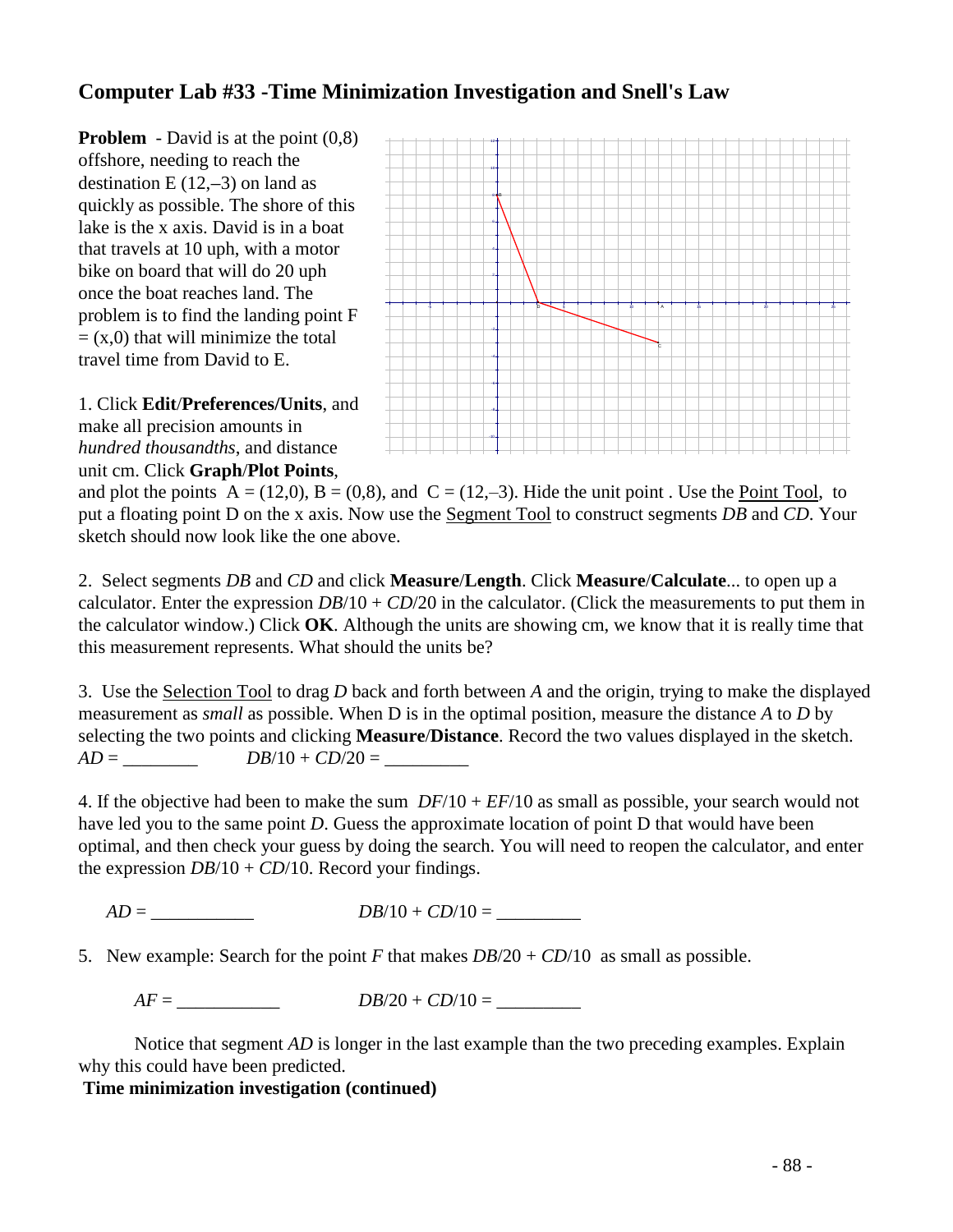6. Select the origin and points B and D in that order, and click **Measure**/**Angle**. Once used in a measurement, the origin is given a label and is now called point E. Now measure angle *ACD*. As *D* moves between *E* and *A*, these angles change. Explain how you might predict which angle would be larger for an optimal location for *D* in any given problem of the form: minimize *DB*/ $r1 + CD/r2$ . Will the angles ever be the same?

7. You have explored three problems of this same general form: Find *D* so as to minimize the expression *DB*/ *r1* + *CD*/ *r2*. Remember, this expression represents *time*, because the numerators represent *distances* and the denominators represent *rates*.

8. A few more examples and measurements are needed to reveal a pattern. Fill in the missing entries of the table below, and notice that there are two new quantities of interest. Each row represents a separate problem and thus a separate search.

| R <sub>1</sub> | R <sub>2</sub> | Origin(E) to $D$ | $DB/rl$ + $CD/r2$ | ED/BD | DA/DC |
|----------------|----------------|------------------|-------------------|-------|-------|
| 10             | 30             |                  |                   |       |       |
| 10             | 20             |                  |                   |       |       |
| 10             | 10             |                  |                   |       |       |
| 40             | 30             |                  |                   |       |       |
| 20             | 10             |                  |                   |       |       |
| 30             | 40             |                  |                   |       |       |
| 30             | 10             |                  |                   |       |       |

9. As rate *r2* increases, what happens to the optimal position of *D*? What happens to the length of segment *DC*? What happens to the size of angle *ACD*? Are *r2* and angle *ACD* linearly related?

10. The simple pattern known as *Snell's Law* relates *r1*, *r2*, ED/BD, and DA/DC. It can be inferred by examining the table closely.

Express this relationship in words.

Express this relationship in symbols.

11. Write a trigonometric description of Snell's Law that relates the rates *r1* and *r2* to the angles *EBD* and *ACD*.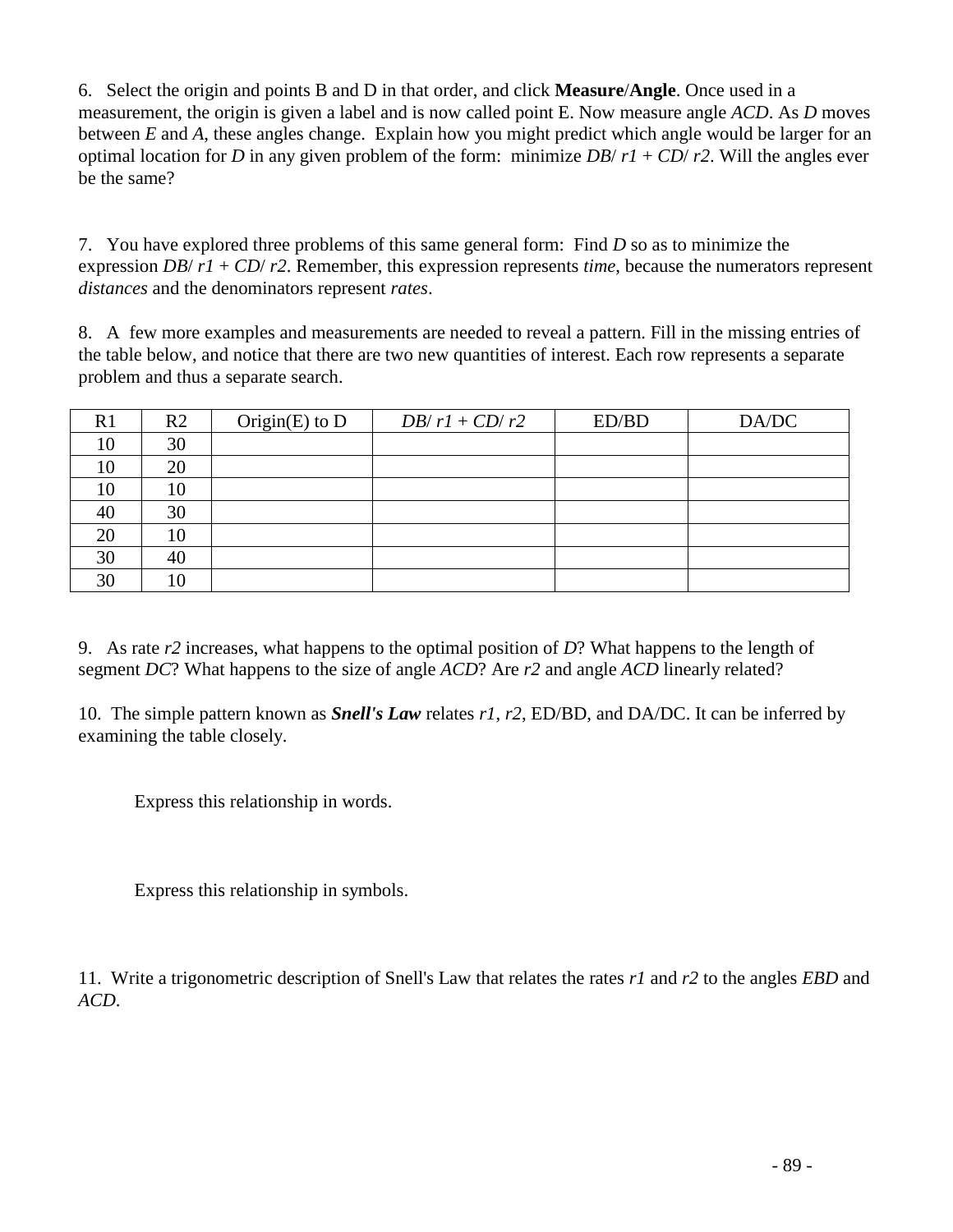# **Computer Lab #34 - Problem Solving Through Modeling**

1. A line with positive slope passes through the point  $(-2, 4)$  and thus forms a right triangle in the 2nd quadrant with the coordinate axis. Find the slope that will minimize the area of this triangle. The key here is to construct a floating point that will allow you to easily change the slope of the line and arrive at the optimal solution. Extend the problem by repeating the problem using a few different points (a,b) and see if you can find a pattern that emerges for the minimal area slope.

that maximizes the area of triangle EFC.

.



3. A fence of height 8 ft is 6 ft from the side of a building. A ladder, whose foot is outside the fence, leans against the side of the building and makes a 63 degree inclination with the ground. The ladder barely touches the top of the fence. Find the height of the ladder.

4. A section of a Gothic window looks like the figure below. It is framed by two circular arcs and segment AB. The center of arc BC is A, and the center of arc AC is B. The complete circle shown is tangent to both arcs and to segment AB. Given that  $AB = 8$ , find the radius of the circle.



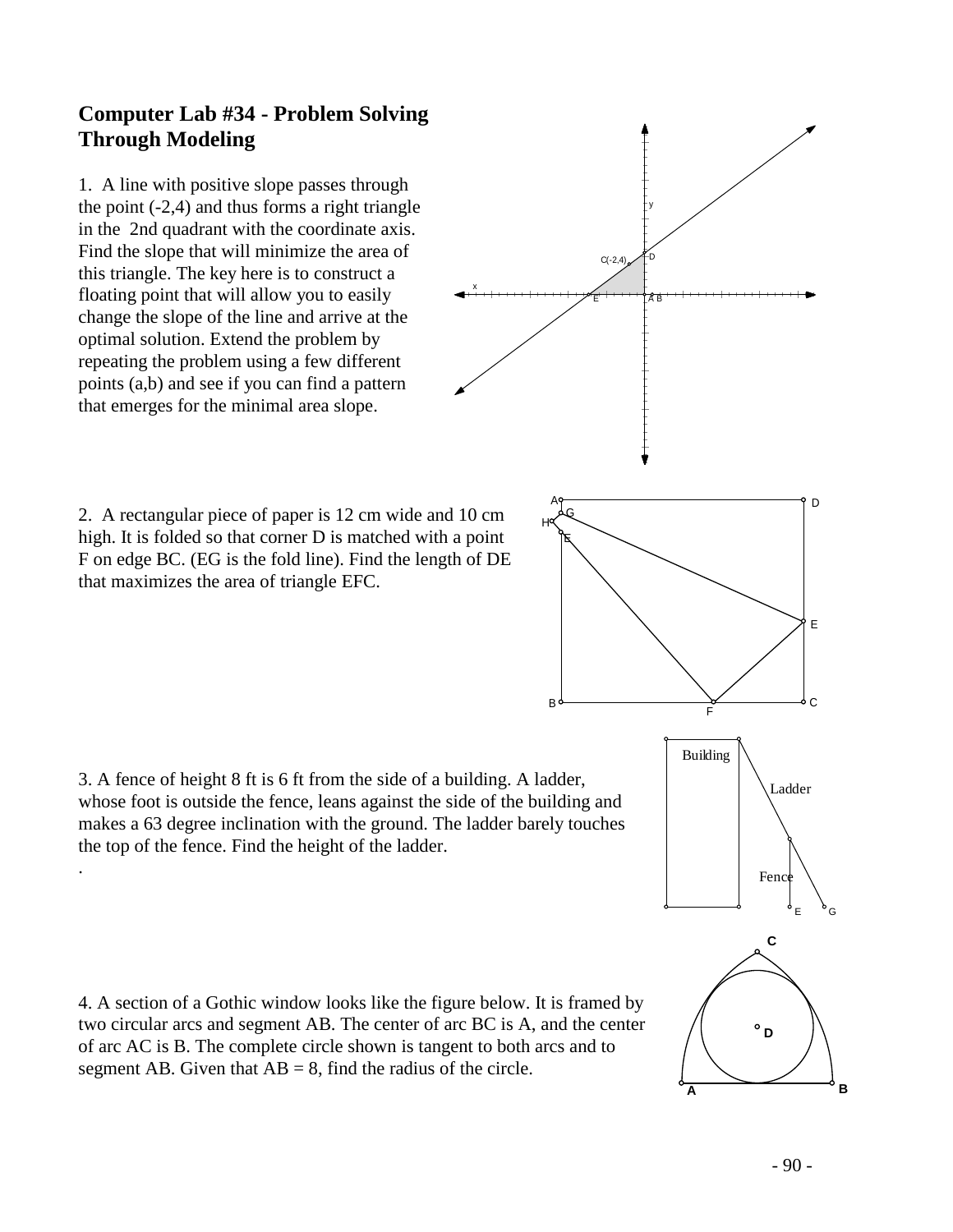### **Problem Solving Through Modeling - (continued)**

5. A circular Harkness table is placed in a corner of a room so that it touches both walls. A mark is made on the edge of the table, exactly 8 inches from one wall and 9 inches from the other. What is the diameter of the table? The key to this model is to put a floating center on the line  $y = x$  and a circle passing through the fixed point (8,9). Surprisingly, there are two answers to this problem and the are both integers. Good Luck finishing the problem.



6. The screen at a movie theater is 14 feet tall, and has its bottom edge 8 feet above eye level. If Bob is

sitting 44 feet from the front wall it is not satisfactory, for the screen is far away and only subtends a 16.3 degree viewing angle. Sitting 4 feet away from the front wall is just as bad. The subtended viewing angle is the same 16.3 degrees. Verify these facts. Find the optimal viewing distance by finding the distance from the front wall that maximizes the subtended viewing angle x (i.e. makes the screen seem the largest.)

7. The sides of an isosceles trapezoid are 8, 10, 20 , 10. What is the area of the trapezoid? How far must the nonparallel sides be extended to make them meet?

8. Build a sketchpad model that will model the location of the minute and hour hands of an ordinary analog clock. Use this model to determine the angle formed between the minute hand and hour hand at 8:20.

Advanced: Construct an animation so that when the animation is activated, the clocks hands will move as they should in a real clock.



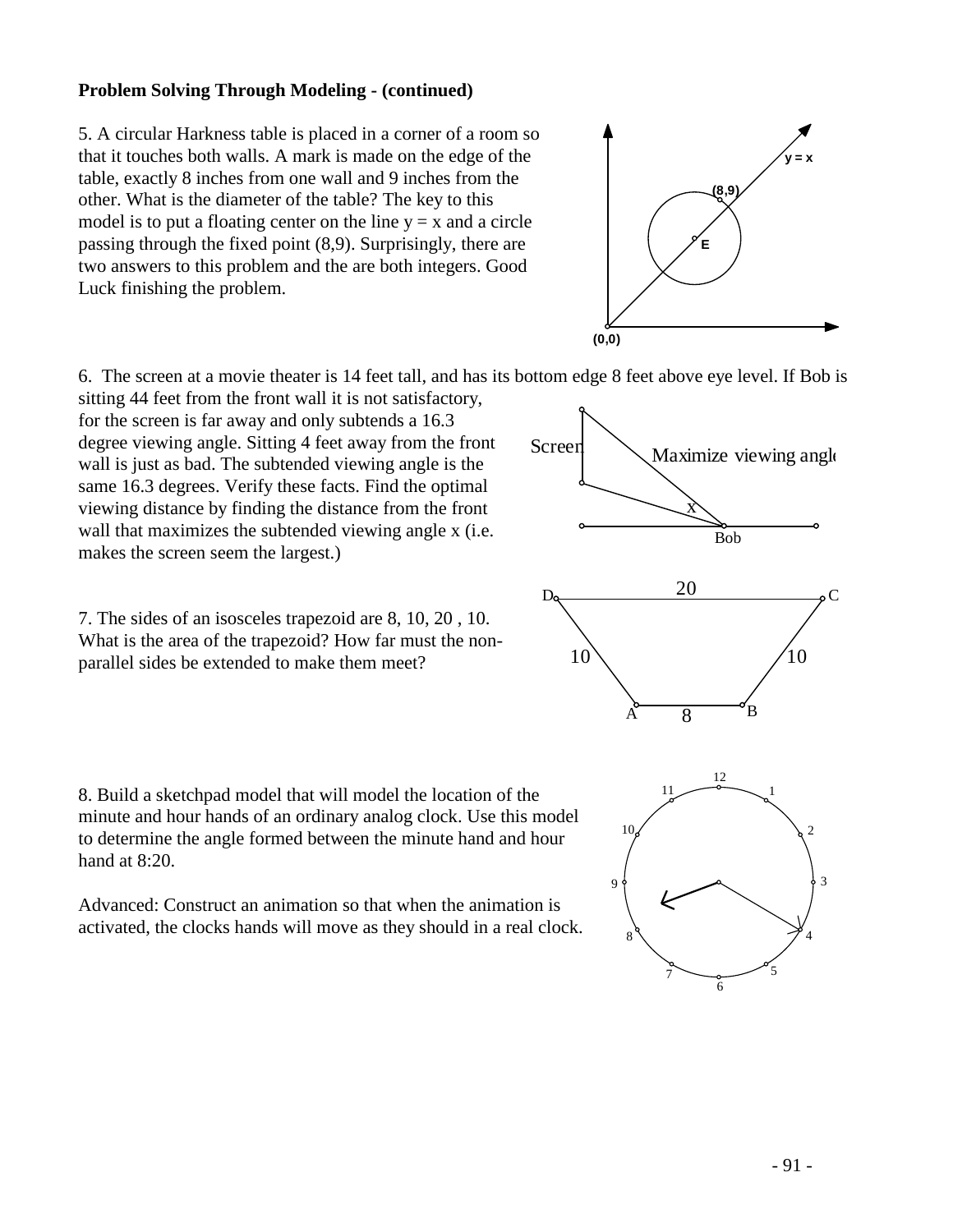### **Computer Lab #35 - Miscellaneous Construction Activities**

1. Given a random triangle, construct 3 circles, each one centered at a different vertex, such that the circles are mutually tangent.



2. The figure at right is called an *arbelos.* It is formed by three semicircular arcs, which have diameters AB, BC, and AC. Segment BD is perpendicular to AB, and ABC is straight. Given that BD has length 8 inches, find the **area** enclosed by the arbelos. (The unshaded area.) It is not a misprint or mistake that the only length given is BD.





3. Construct a circle tangent to two parallel lines and a transversal intersecting them.

4. The curve below that is traced out by a point on a rolling circle is called a *cycloid*. Make a GSP construction like the one below. If possible, make it possible for the circle to be animated as it rolls along the line.

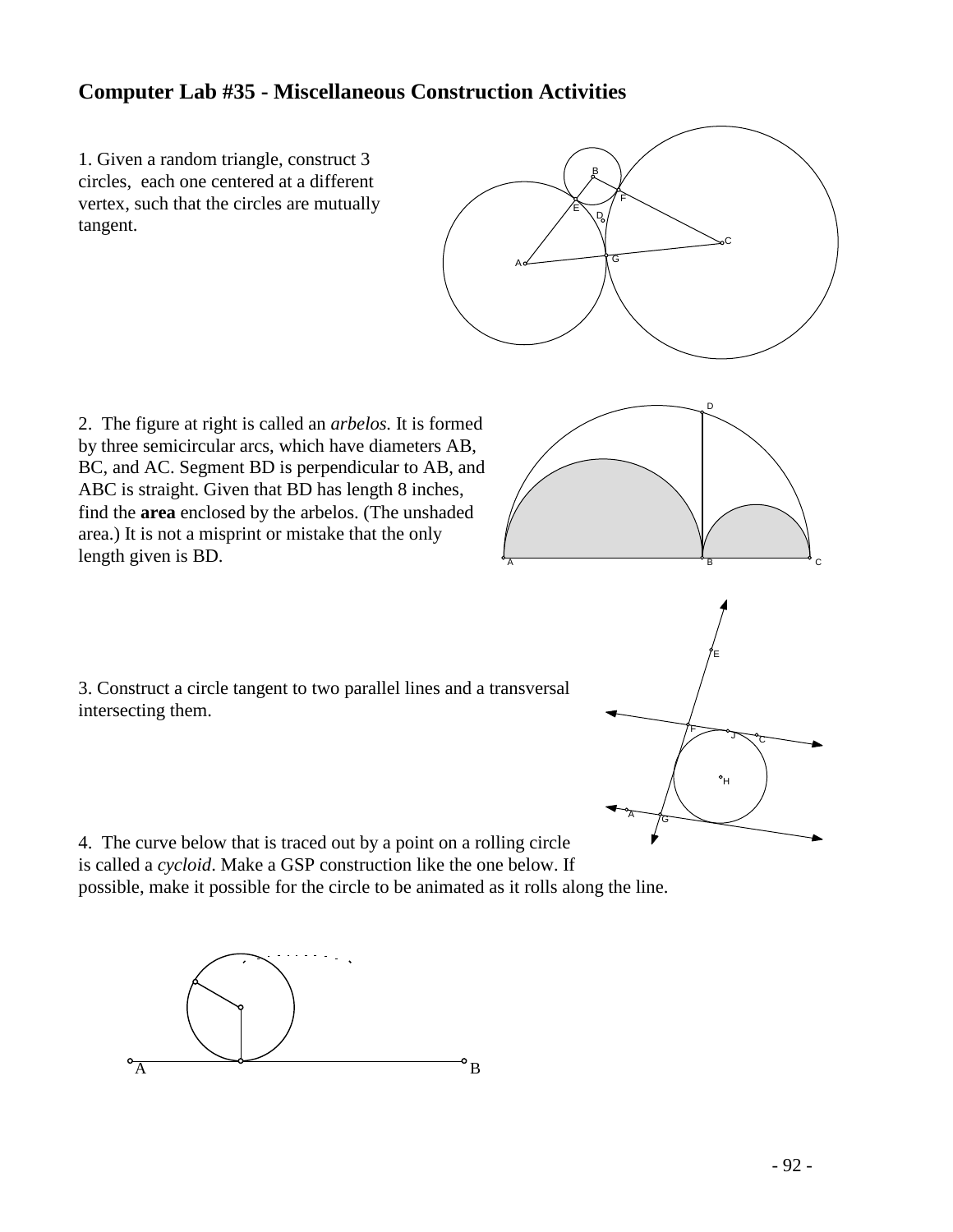# **Computer Lab #36 - Iteration and Fractals**

Iteration in GSP constructs iterated images of a set of related geometric objects according to an iteration rule that you define. This command is available when you select some combination of pre-image points that must be independent that define other points (image points) in your sketch. It is best illustrated with examples, so two will follow.

1. Start a new sketch and construct a triangle ABC and the midpoints of the three sides D,E, and F. Now connect D,E, and F to form another triangle.

2. Triangle DEF is called the *midpoint triangle* of ABC. This process of constructing midpoint triangles could be repeated or iterated by specifying an iteration rule in GSP. You do this by iterated by specifying an iteration rule in GSP. You do this by<br>defining a map that identifies the image for each pre-image.  $A \Rightarrow D, B \Rightarrow E$ , and  $C \Rightarrow F$ .

3. Select A,B, and C and choose **Transform/Iterate**. A dialogue box opens up that will allow you to define the mapping. All mappings are done point to point, but GSP looks at your sketch and "connects the dots" so to speak to form a complete image. You enter in the mapping by clicking on the matching image point in the sketch itself. In order to match D to A, click on point D in the sketch. GSP produces a set of iterated images for each object affected by your mapping. Under the dialogue box **Display** menu, you can increase or decrease the number of iterations that are shown. Under the dialogue box **Structure** menu you can add another mapping for more complicated iterations. We will do this next. For now, simply map A to D, B to E, and C to F, and click iterate. The sketch for 3 iterations should appear and look like the one at right.

### **Multiple Mappings**

To construct the fractal known as *Sierpinski's gasket* more mappings need to be defined than just the one in the previous example. Let's illustrate again with an example.

1. Start a new sketch and construct a random triangle ABC and its midpoints D,E, and F as illustrated to the right. Do not connect D, E, and F this time.

2. Select A,B, and C and choose **Transform/Iterate**. This time you are going to do three different mappings. After assigning your first mapping, you use the Structure menu to add another map. The mappings you will use are at right.

 $map1 A \Rightarrow F, B \Rightarrow B, C \Rightarrow D$  $map1 A \rightarrow P, B \rightarrow B, C \rightarrow D$ <br> $map2 A \rightarrow E, B \rightarrow D, C \rightarrow C$  $map_2 A \to E, B \to B, C \to C$ <br> $map_3 A \to A, B \to F, C \to E$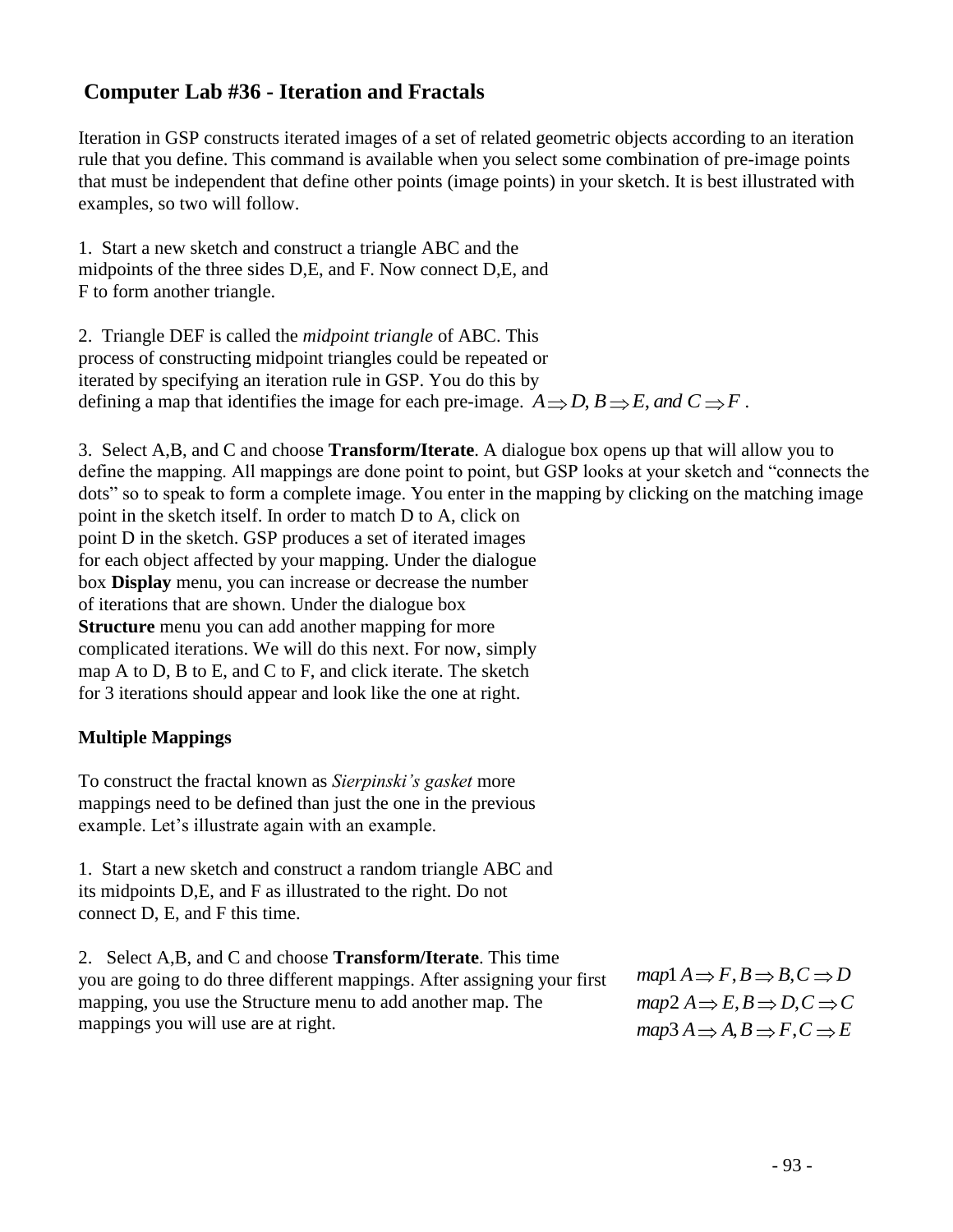3. After doing the three mappings and clicking on iterate, your 3 iteration sketch should look like the one at right. You can select the entire triangle and use the + and – keys on the keyboard to increase and decrease the number of iterations in your sketch. Try it.

4. Experiment with iteration and triangle interiors, and and see if you can sketch the diagram shown below.



5. Below is a picture of another fractal created using four iteration depth in Sketchpad. See if you can create it.

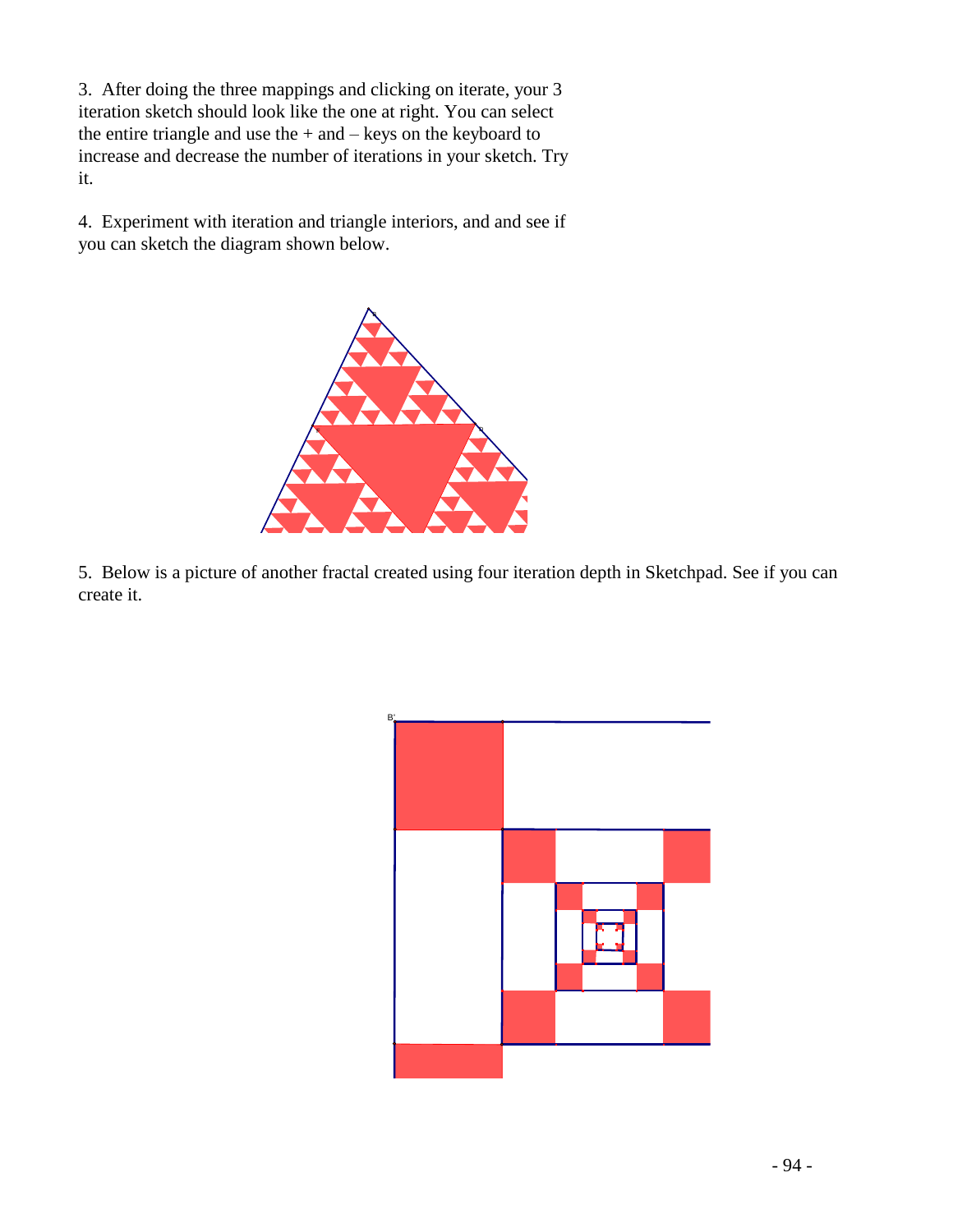# **Computer Lab #37 – Rings Lab on Direct Variation**

- 1. Start a new sketch and choose **Edit/Preferences/Units** and change the precisions to thousandths. Now, use the Segment Tool to put a random line segment AB that is a few inches long in the middle of the sketch window. While it is selected, click on **Measure/Length.** After selecting just the segment AB again, choose **Construct/Midpoint** to construct the midpoint C of AB.
- **2.** Select C and then either A or B, and choose **Construct/Circle By Center+Point** in order to construct a circle with AB as the diameter. While it is still selected, choose **Measure/Circumference**.
- **3.** Select the measure of length AB first and then the measure of the circumference second, and then choose **Graph/Tabulate**. A table should appear that has the length of AB as the header for one column and the circumference as the header for the other. Also, the current value of each measure will appear in the first row of the table. Double-click on the table to permanently put those vales in the table. Your sketch should now look like the one at right.



**4.** Drag either point A or B to change diameter and circumference of the circle. Doubleclick on the table, and the new values for the length of AB and the circumference of the circle will be added to the table in a new entry. Repeat this process at least seven more times of changing the diameter of the circle to make it both bigger and smaller, and then double-clicking on the table each time to add data to the table. When finished, make the circle very small and drag it to the bottom left of the sketch window. Then,

select the table and choose **Graph/Plot Table Data.** Click Plot when the dialogue box appears. Your sketch should now look like the one at right.

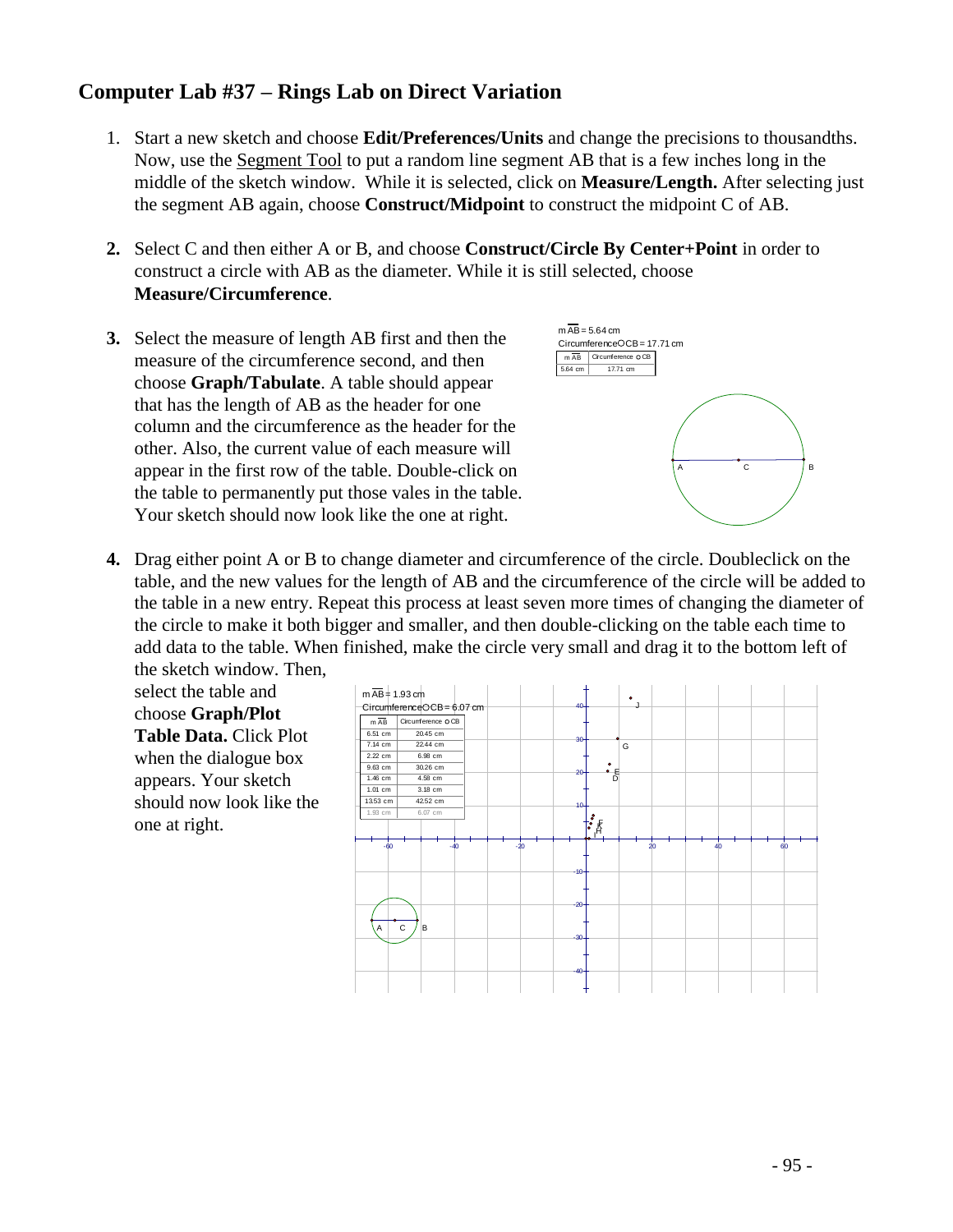- 5. Notice that GSP has automatically chosen a scale that fits the data on the screen. The origin and the unit point (1,0) automatically appear, and should be hidden since they are not part of the data set. Select them and choose **Display/Hide Points**. It also makes sense not to see the labels of all the data points. Use the Text Tool to hide any labels for the data points. Choose any two points in your data set (choosing two that are far apart is better), and then construct the line containing those two points. Choose **Measure/Equation**. This equation describes the relationship between what two quantities?
- 6. Use the equation to predict the circumference of circles with diameters of: a) 2 b) 4 c) 6
- 7. Does circumference vary directly with the diameter? Explain.
- 8. What role does the slope of the line play, and where have you seen this slope number before?
- 9. Select the *y*-axis only and choose **Edit/Cut**. Notice that the entire grid and all the plotted points that depended on the grid are deleted. Also delete the table and the circumference measure. The only objects remaining in your sketch should be the circle and the diameter measure. Now, select the circle and measure its Area. Select the diameter and the area in that order, and choose **Graph/Tabulate** to now start a table with diameter and area similar to our last table of diameter and circumference.
- 10. You are now going to repeat everything from step #4 in which you change the size of the circle and double-click on the table to collect data points. After collecting at least seven or more data points, choose **Graph/Plot Table Data** and click Plot when the dialogue box appears. A new scatter plot appears of diameter versus area.
- 11. You should notice that this data is clearly NOT linear. Try and determine the function that does relate area and diameter. Once you think you have the right function, choose **Graph/New Function**, enter in the function, and then choose **Graph/Plot Function** to see if it goes through your data points.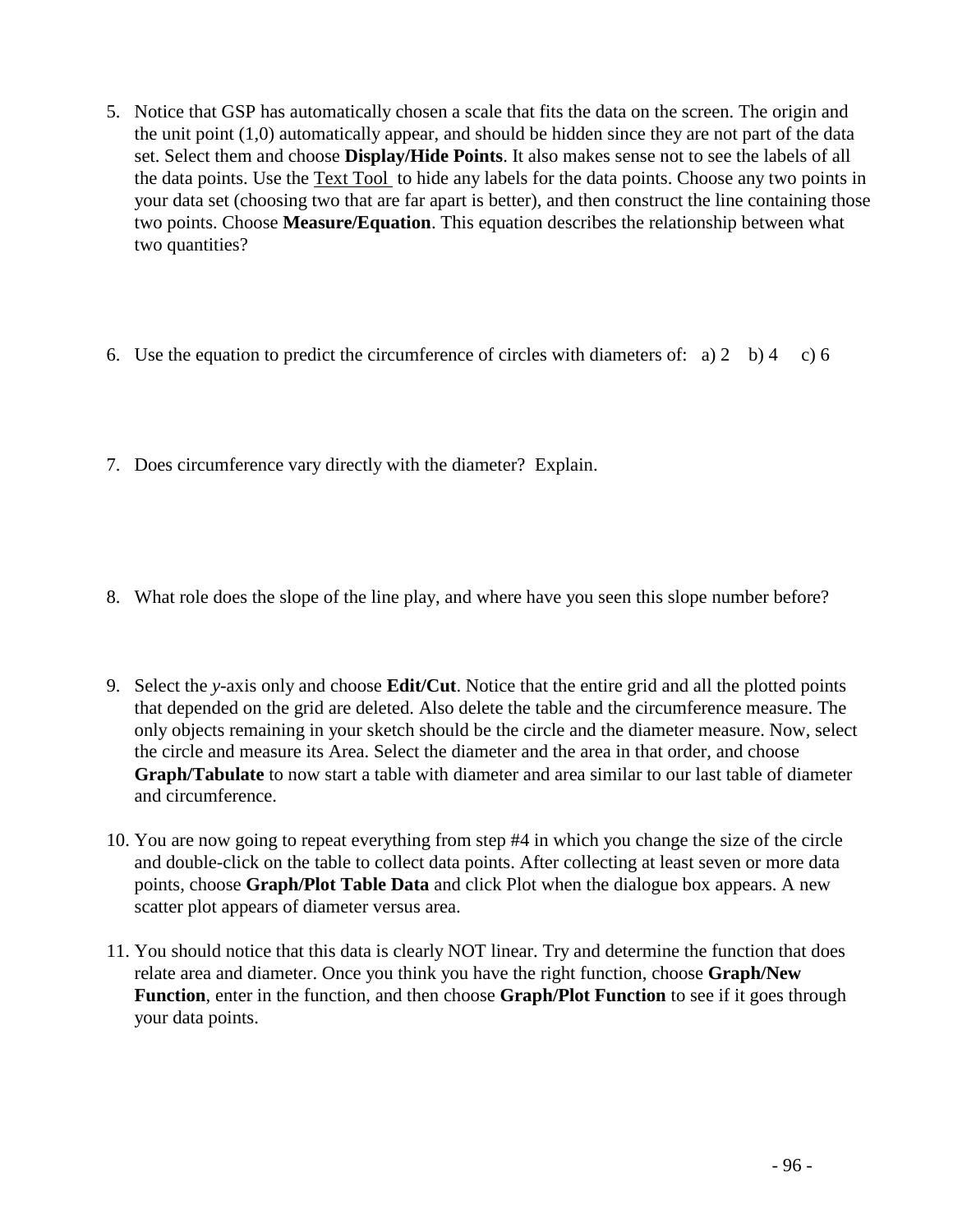### **Computer Lab #38 – Balance Model for Solving Linear Equations**

1. An equation such as  $5m+2c = 4c+m$  can easily be modeled by a balance diagram similar to the one shown at right that shows a cross section of a balance with five marbles and two cubes on the left side perfectly balancing four cubes and one marble on the right side..

2. Open the file **balancedemo.gsp** and the balance diagram shown above appears in the sketch window. Click on the action box to the right of each step number to see a demonstration of how to use the balance model to solve the given equation.

3. Open the file **equations.gsp** and a new balance model like the one shown at right is now in the sketch window. It

should have the title Equation 1. First,

write a mathematical equation that is equivalent to the balance problem shown. Use the Selection Tool (the arrow tool) in sketchpad to select and subtract off the balance the same number of cubes and marbles from each side. Write the equivalent mathematical steps on this worksheet. Multiply both sides by the appropriate fraction in order to determine the number of marbles equivalent to one cube or vice versa. Once finished solving the equation on this worksheet, click on the Show Solution button to check your answer. Below is an example of what should appear on your paper for Equation 1.

|              |     | $3m+5c=9m+3c$ |
|--------------|-----|---------------|
| $-3m$ $-3m$  |     |               |
| $-3c$        |     | $-3c$         |
| $2c =$       |     | бт            |
| $\mathcal C$ | $=$ | 3m            |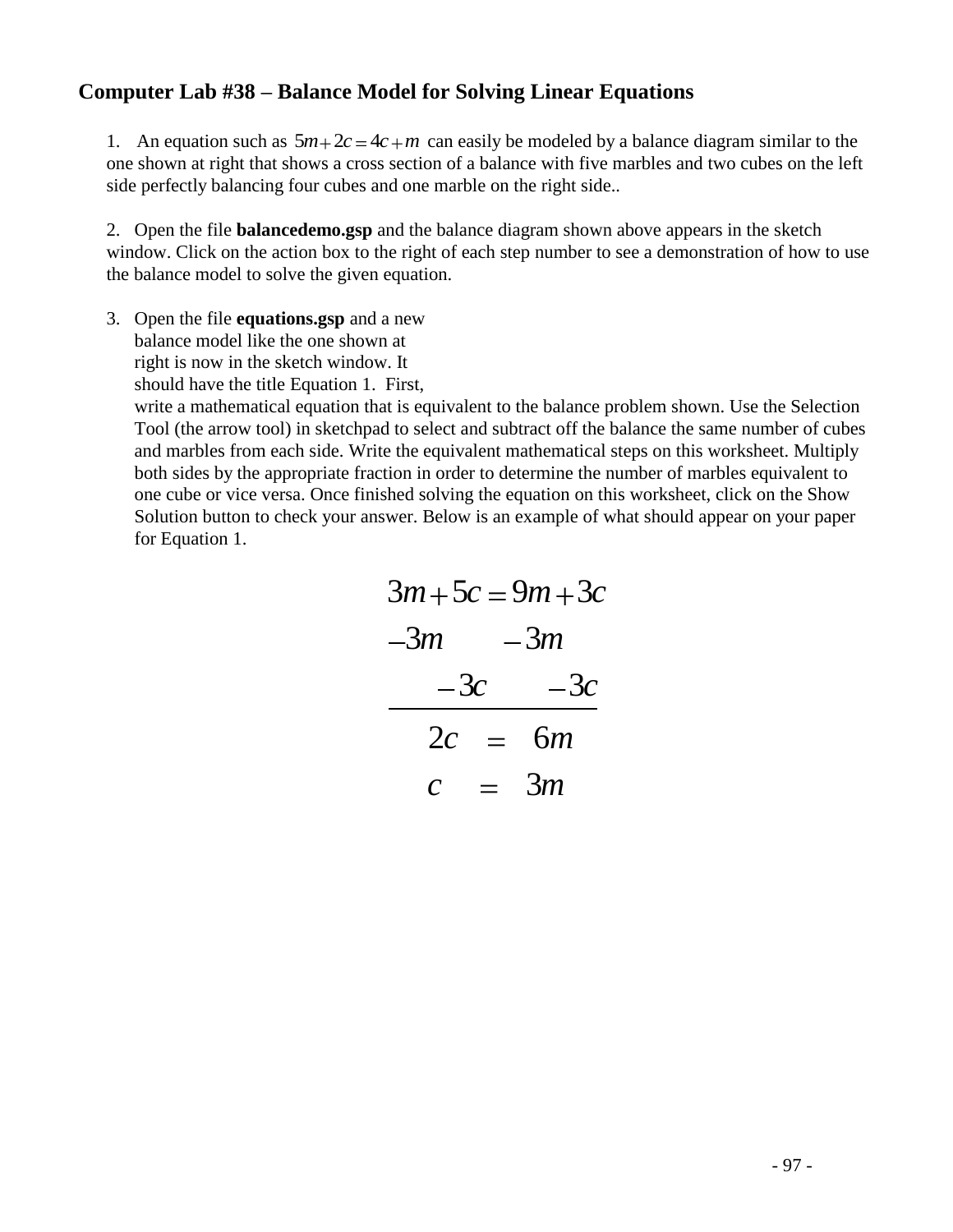4. Once finished with Equation 1, click on the next tab in the lower left hand corner of the sketch labeled Equation 2 to solve the next balance equation shown at right. Notice in  $\Box$ this equation, you will be finding the number of cubes that balances one marble, or solving the equation for *m* in terms of *c*. Use the space below to show work.

5. Click on the tab in the lower left marked Equation 3 and solve below. After solving, check your answer by clicking on Show  $\Box$  $\blacksquare \blacksquare \blacksquare$  $\sim$   $\Box$ Solution in the sketchpad diagram. 6. Click on the tab in the lower left marked Equation 4 and solve below. After solving, check your answer by clicking on Show Solution in the  $\Box$   $\blacksquare$  $\Box$ 

sketchpad diagram. Notice that this

is the first example where the solution is not an integer equivalency. This is perfectly OK as far as the algebra is concerned, but the balance model stops one step short of the depicting the final solution. Why?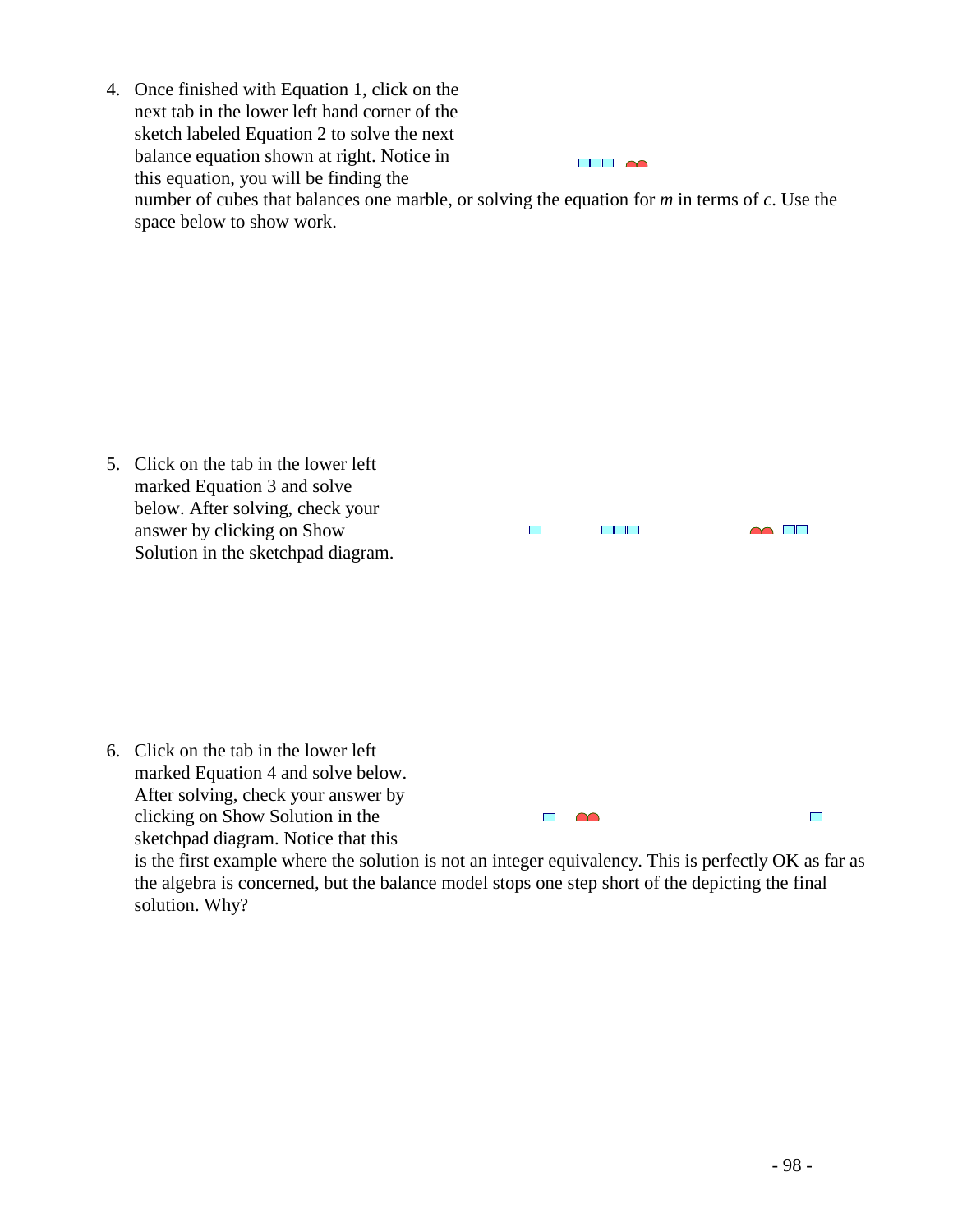7. Click on the tab in the lower left marked Equation 5 and solve below. After solving, check your answer by clicking on Show  $\sim$ Solution in the sketchpad diagram. Notice that this is another example where the solution is not an integer equivalency and also you will be solving for *m* in terms of *c*.

8. To sole the equation  $5c - 2m = 3c + 6m$  for *c*, a balance model cannot be used because the left side contains a  $-2m$ . However, the algebra solution process is almost exactly the same. By adding  $2m$ to both sides and subtracting 3c from both sides, the equation  $2c = 4m$  remains. Taking one half of both sides yields the final answer  $c = 2m$ . Solve the following equations for  $c$  in terms of  $m$ without the aid of a balance model.

a)  $3c - 5m = m + c$ 

b)  $6m-3c = 2m+2c$ 

- c)  $4c + 3m = 8c 2m$
- d)  $5.5c 2.2m = 1.5c + 1.8m$